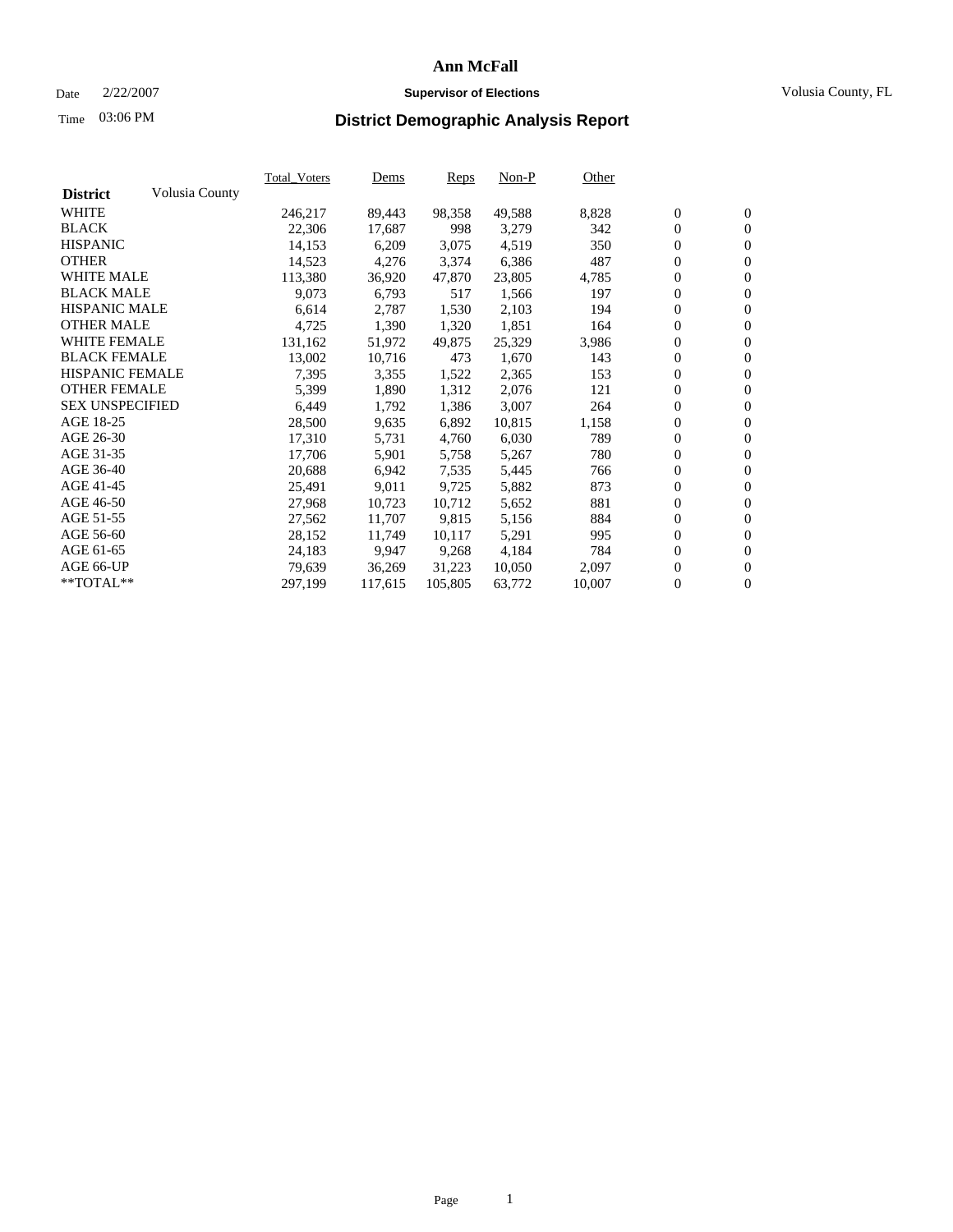#### Date  $2/22/2007$  **Supervisor of Elections** Volusia County, FL

|                        | Total_Voters              | Dems   | <b>Reps</b> | Non-P  | Other |                  |                  |  |
|------------------------|---------------------------|--------|-------------|--------|-------|------------------|------------------|--|
| <b>District</b>        | County Council District 1 |        |             |        |       |                  |                  |  |
| <b>WHITE</b>           | 46,215                    | 17,034 | 19,206      | 8,157  | 1,818 | $\boldsymbol{0}$ | $\mathbf{0}$     |  |
| <b>BLACK</b>           | 3,567                     | 2,902  | 158         | 451    | 56    | $\boldsymbol{0}$ | $\mathbf{0}$     |  |
| <b>HISPANIC</b>        | 1,899                     | 736    | 425         | 673    | 65    | $\boldsymbol{0}$ | $\mathbf{0}$     |  |
| <b>OTHER</b>           | 2,472                     | 705    | 643         | 1,040  | 84    | $\boldsymbol{0}$ | $\mathbf{0}$     |  |
| <b>WHITE MALE</b>      | 21,062                    | 6,948  | 9,255       | 3,886  | 973   | 0                | $\mathbf{0}$     |  |
| <b>BLACK MALE</b>      | 1,384                     | 1,075  | 69          | 203    | 37    | $\boldsymbol{0}$ | $\mathbf{0}$     |  |
| <b>HISPANIC MALE</b>   | 861                       | 331    | 208         | 292    | 30    | $\overline{0}$   | $\mathbf{0}$     |  |
| <b>OTHER MALE</b>      | 782                       | 212    | 253         | 287    | 30    | $\overline{0}$   | $\mathbf{0}$     |  |
| <b>WHITE FEMALE</b>    | 24,890                    | 10,001 | 9,862       | 4,188  | 839   | $\mathbf{0}$     | $\mathbf{0}$     |  |
| <b>BLACK FEMALE</b>    | 2,147                     | 1,801  | 86          | 241    | 19    | $\boldsymbol{0}$ | $\mathbf{0}$     |  |
| <b>HISPANIC FEMALE</b> | 1,020                     | 399    | 214         | 374    | 33    | $\boldsymbol{0}$ | $\mathbf{0}$     |  |
| <b>OTHER FEMALE</b>    | 930                       | 327    | 244         | 338    | 21    | 0                | $\mathbf{0}$     |  |
| <b>SEX UNSPECIFIED</b> | 1,077                     | 283    | 241         | 512    | 41    | $\boldsymbol{0}$ | $\mathbf{0}$     |  |
| AGE 18-25              | 4,964                     | 1,458  | 1,407       | 1,873  | 226   | $\boldsymbol{0}$ | $\mathbf{0}$     |  |
| AGE 26-30              | 3,216                     | 1,006  | 1,040       | 981    | 189   | $\overline{0}$   | $\mathbf{0}$     |  |
| AGE 31-35              | 3,407                     | 1,122  | 1,217       | 905    | 163   | $\boldsymbol{0}$ | $\mathbf{0}$     |  |
| AGE 36-40              | 3,944                     | 1,286  | 1,546       | 955    | 157   | $\boldsymbol{0}$ | $\mathbf{0}$     |  |
| AGE 41-45              | 4,850                     | 1,634  | 1,997       | 1,018  | 201   | $\boldsymbol{0}$ | $\mathbf{0}$     |  |
| AGE 46-50              | 5,200                     | 2,004  | 2,088       | 938    | 170   | $\boldsymbol{0}$ | $\mathbf{0}$     |  |
| AGE 51-55              | 5,097                     | 2,165  | 1,930       | 811    | 191   | $\boldsymbol{0}$ | $\mathbf{0}$     |  |
| AGE 56-60              | 5,134                     | 2,227  | 1,951       | 762    | 194   | $\overline{0}$   | $\mathbf{0}$     |  |
| AGE 61-65              | 4,389                     | 1,927  | 1,706       | 610    | 146   | $\mathbf{0}$     | $\boldsymbol{0}$ |  |
| AGE 66-UP              | 13,952                    | 6,548  | 5,550       | 1,468  | 386   | $\boldsymbol{0}$ | $\mathbf{0}$     |  |
| **TOTAL**              | 54,153                    | 21,377 | 20,432      | 10,321 | 2,023 | $\boldsymbol{0}$ | $\overline{0}$   |  |
|                        |                           |        |             |        |       |                  |                  |  |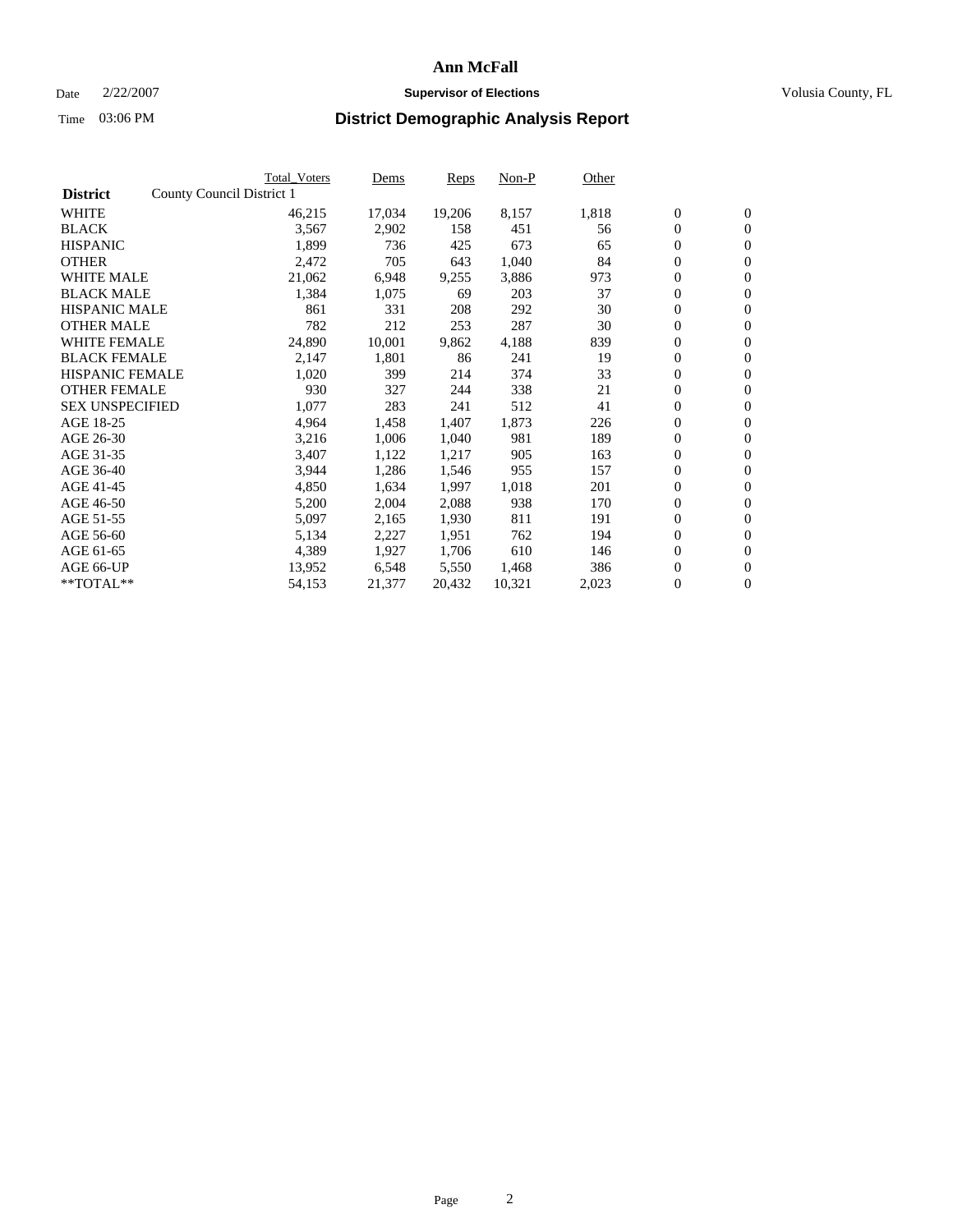#### Date  $2/22/2007$  **Supervisor of Elections** Volusia County, FL

|                        | Total_Voters              | Dems   | <b>Reps</b> | Non-P  | Other |                  |                  |  |
|------------------------|---------------------------|--------|-------------|--------|-------|------------------|------------------|--|
| <b>District</b>        | County Council District 2 |        |             |        |       |                  |                  |  |
| <b>WHITE</b>           | 40,489                    | 15,616 | 14,721      | 8,684  | 1,468 | $\boldsymbol{0}$ | $\mathbf{0}$     |  |
| <b>BLACK</b>           | 8,873                     | 7,151  | 300         | 1,320  | 102   | $\boldsymbol{0}$ | $\mathbf{0}$     |  |
| <b>HISPANIC</b>        | 923                       | 369    | 200         | 328    | 26    | $\boldsymbol{0}$ | $\mathbf{0}$     |  |
| <b>OTHER</b>           | 3,103                     | 1,086  | 568         | 1,364  | 85    | $\boldsymbol{0}$ | $\mathbf{0}$     |  |
| <b>WHITE MALE</b>      | 18,853                    | 6,509  | 7,286       | 4,216  | 842   | 0                | $\mathbf{0}$     |  |
| <b>BLACK MALE</b>      | 3,510                     | 2,700  | 158         | 597    | 55    | $\boldsymbol{0}$ | $\mathbf{0}$     |  |
| <b>HISPANIC MALE</b>   | 440                       | 181    | 88          | 158    | 13    | $\overline{0}$   | $\mathbf{0}$     |  |
| <b>OTHER MALE</b>      | 1,015                     | 360    | 226         | 399    | 30    | $\boldsymbol{0}$ | $\mathbf{0}$     |  |
| <b>WHITE FEMALE</b>    | 21,328                    | 9,003  | 7,330       | 4,389  | 606   | $\mathbf{0}$     | $\mathbf{0}$     |  |
| <b>BLACK FEMALE</b>    | 5,260                     | 4,375  | 139         | 700    | 46    | $\boldsymbol{0}$ | $\mathbf{0}$     |  |
| <b>HISPANIC FEMALE</b> | 475                       | 186    | 109         | 167    | 13    | $\boldsymbol{0}$ | $\mathbf{0}$     |  |
| <b>OTHER FEMALE</b>    | 1,102                     | 450    | 199         | 434    | 19    | 0                | $\mathbf{0}$     |  |
| <b>SEX UNSPECIFIED</b> | 1,405                     | 458    | 254         | 636    | 57    | $\boldsymbol{0}$ | $\mathbf{0}$     |  |
| AGE 18-25              | 6,317                     | 2,893  | 1,005       | 2,232  | 187   | $\boldsymbol{0}$ | $\mathbf{0}$     |  |
| AGE 26-30              | 3,195                     | 1,261  | 678         | 1,137  | 119   | $\overline{0}$   | $\mathbf{0}$     |  |
| AGE 31-35              | 2,922                     | 1,140  | 817         | 860    | 105   | $\boldsymbol{0}$ | $\mathbf{0}$     |  |
| AGE 36-40              | 3,255                     | 1,334  | 926         | 876    | 119   | $\boldsymbol{0}$ | $\mathbf{0}$     |  |
| AGE 41-45              | 4,044                     | 1,712  | 1,247       | 941    | 144   | $\boldsymbol{0}$ | $\mathbf{0}$     |  |
| AGE 46-50              | 4,538                     | 2,031  | 1,434       | 935    | 138   | $\boldsymbol{0}$ | $\mathbf{0}$     |  |
| AGE 51-55              | 4,519                     | 2,139  | 1,370       | 879    | 131   | $\boldsymbol{0}$ | $\mathbf{0}$     |  |
| AGE 56-60              | 4,879                     | 2,190  | 1,495       | 1,012  | 182   | $\boldsymbol{0}$ | $\mathbf{0}$     |  |
| AGE 61-65              | 4,249                     | 1,850  | 1,433       | 808    | 158   | $\mathbf{0}$     | $\boldsymbol{0}$ |  |
| AGE 66-UP              | 15,470                    | 7,672  | 5,384       | 2,016  | 398   | $\boldsymbol{0}$ | $\mathbf{0}$     |  |
| **TOTAL**              | 53,388                    | 24,222 | 15,789      | 11,696 | 1,681 | $\boldsymbol{0}$ | $\overline{0}$   |  |
|                        |                           |        |             |        |       |                  |                  |  |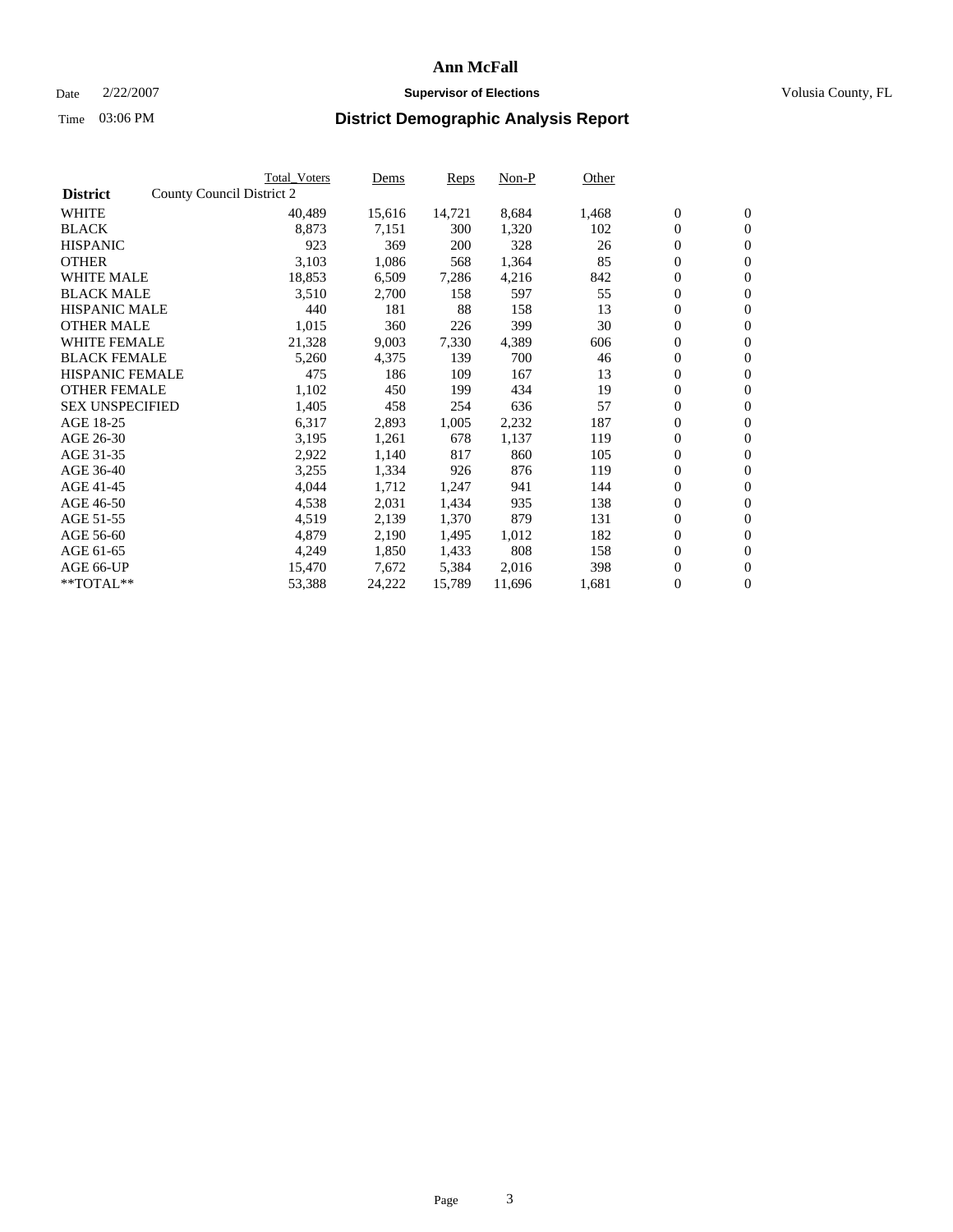#### Date  $2/22/2007$  **Supervisor of Elections** Volusia County, FL

|                        |                           | <b>Total_Voters</b> | Dems   | <b>Reps</b> | Non-P  | Other |                  |                |  |
|------------------------|---------------------------|---------------------|--------|-------------|--------|-------|------------------|----------------|--|
| <b>District</b>        | County Council District 3 |                     |        |             |        |       |                  |                |  |
| <b>WHITE</b>           |                           | 61,843              | 22,530 | 24,183      | 13,311 | 1,819 | $\overline{0}$   | $\mathbf{0}$   |  |
| <b>BLACK</b>           |                           | 1,659               | 1,329  | 82          | 226    | 22    | $\overline{0}$   | $\mathbf{0}$   |  |
| <b>HISPANIC</b>        |                           | 694                 | 237    | 180         | 259    | 18    | $\boldsymbol{0}$ | $\mathbf{0}$   |  |
| <b>OTHER</b>           |                           | 2,373               | 624    | 564         | 1,095  | 90    | $\boldsymbol{0}$ | $\mathbf{0}$   |  |
| <b>WHITE MALE</b>      |                           | 28,505              | 9,355  | 11,770      | 6,414  | 966   | 0                | $\mathbf{0}$   |  |
| <b>BLACK MALE</b>      |                           | 749                 | 562    | 45          | 126    | 16    | $\boldsymbol{0}$ | $\mathbf{0}$   |  |
| <b>HISPANIC MALE</b>   |                           | 308                 | 93     | 79          | 125    | 11    | $\overline{0}$   | $\mathbf{0}$   |  |
| <b>OTHER MALE</b>      |                           | 763                 | 208    | 216         | 311    | 28    | $\overline{0}$   | $\mathbf{0}$   |  |
| <b>WHITE FEMALE</b>    |                           | 32,877              | 13,019 | 12,253      | 6,761  | 844   | $\overline{0}$   | $\mathbf{0}$   |  |
| <b>BLACK FEMALE</b>    |                           | 891                 | 752    | 35          | 99     | 5     | $\boldsymbol{0}$ | $\mathbf{0}$   |  |
| <b>HISPANIC FEMALE</b> |                           | 377                 | 141    | 99          | 130    |       | $\boldsymbol{0}$ | $\mathbf{0}$   |  |
| <b>OTHER FEMALE</b>    |                           | 888                 | 276    | 239         | 349    | 24    | 0                | $\mathbf{0}$   |  |
| <b>SEX UNSPECIFIED</b> |                           | 1,211               | 314    | 273         | 576    | 48    | $\boldsymbol{0}$ | $\mathbf{0}$   |  |
| AGE 18-25              |                           | 5,160               | 1,543  | 1,341       | 2,073  | 203   | $\boldsymbol{0}$ | $\mathbf{0}$   |  |
| AGE 26-30              |                           | 3,272               | 985    | 897         | 1,256  | 134   | $\overline{0}$   | $\mathbf{0}$   |  |
| AGE 31-35              |                           | 3,382               | 997    | 1,073       | 1,157  | 155   | $\boldsymbol{0}$ | $\mathbf{0}$   |  |
| AGE 36-40              |                           | 4,228               | 1,285  | 1,596       | 1,218  | 129   | $\boldsymbol{0}$ | $\mathbf{0}$   |  |
| AGE 41-45              |                           | 5,413               | 1,781  | 2,161       | 1,347  | 124   | $\boldsymbol{0}$ | $\mathbf{0}$   |  |
| AGE 46-50              |                           | 6,162               | 2,203  | 2,439       | 1,344  | 176   | 0                | $\mathbf{0}$   |  |
| AGE 51-55              |                           | 6,512               | 2,660  | 2,394       | 1,291  | 167   | $\boldsymbol{0}$ | $\mathbf{0}$   |  |
| AGE 56-60              |                           | 6,686               | 2,642  | 2,493       | 1,333  | 218   | $\overline{0}$   | $\mathbf{0}$   |  |
| AGE 61-65              |                           | 6,021               | 2,301  | 2,398       | 1,150  | 172   | $\mathbf{0}$     | $\mathbf{0}$   |  |
| AGE 66-UP              |                           | 19,733              | 8,323  | 8,217       | 2,722  | 471   | $\boldsymbol{0}$ | $\mathbf{0}$   |  |
| **TOTAL**              |                           | 66,569              | 24,720 | 25,009      | 14,891 | 1,949 | 0                | $\overline{0}$ |  |
|                        |                           |                     |        |             |        |       |                  |                |  |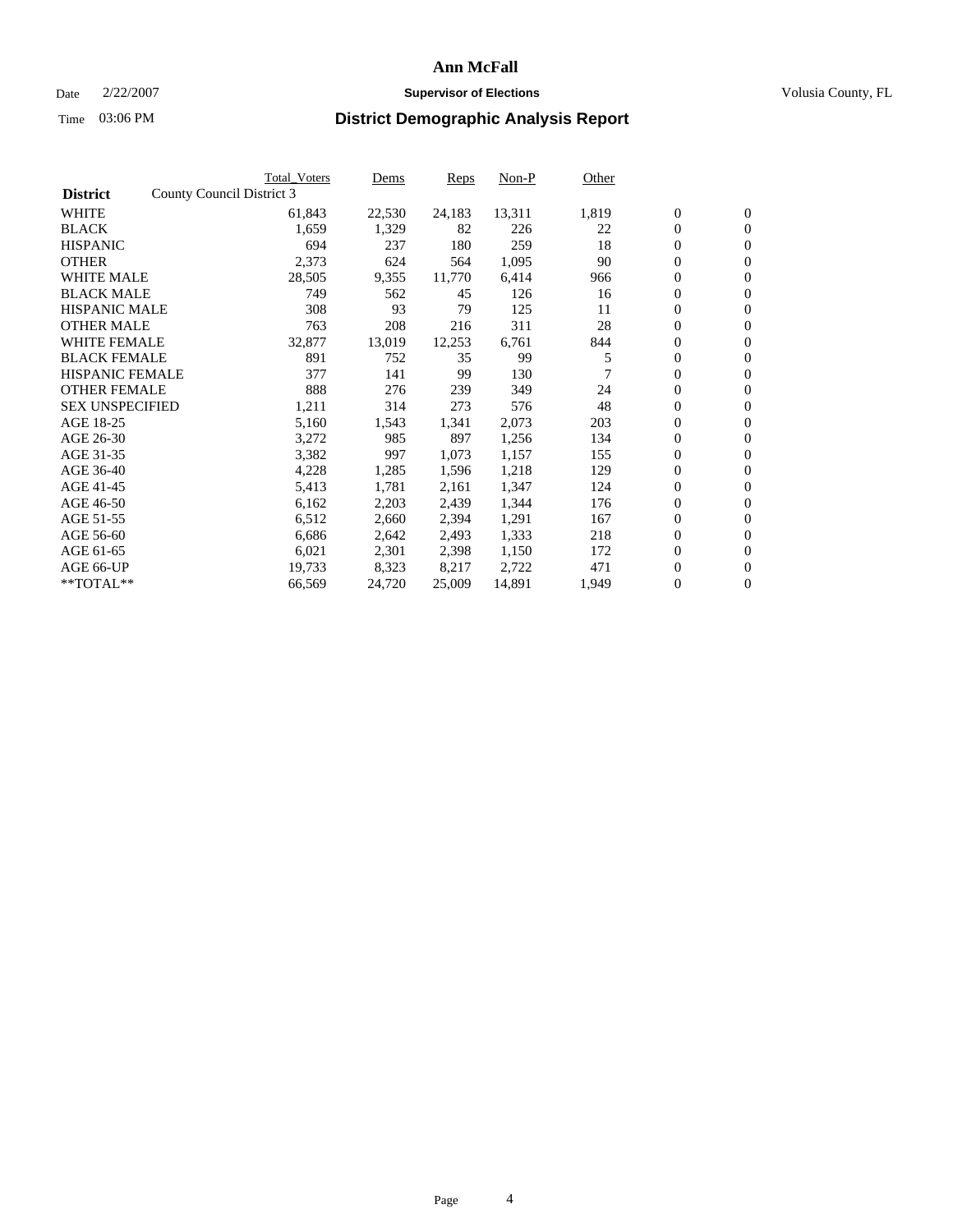#### Date  $2/22/2007$  **Supervisor of Elections** Volusia County, FL

|                        | Total_Voters              | Dems   | <b>Reps</b> | Non-P  | Other |                  |                |  |
|------------------------|---------------------------|--------|-------------|--------|-------|------------------|----------------|--|
| <b>District</b>        | County Council District 4 |        |             |        |       |                  |                |  |
| <b>WHITE</b>           | 51,897                    | 19,122 | 21,028      | 10,052 | 1,695 | $\boldsymbol{0}$ | $\mathbf{0}$   |  |
| <b>BLACK</b>           | 4,237                     | 3,371  | 189         | 615    | 62    | $\overline{0}$   | $\mathbf{0}$   |  |
| <b>HISPANIC</b>        | 858                       | 335    | 243         | 259    | 21    | $\boldsymbol{0}$ | $\mathbf{0}$   |  |
| <b>OTHER</b>           | 3,243                     | 958    | 843         | 1,326  | 116   | $\boldsymbol{0}$ | $\mathbf{0}$   |  |
| <b>WHITE MALE</b>      | 23,684                    | 7,792  | 10,135      | 4,855  | 902   | $\boldsymbol{0}$ | $\mathbf{0}$   |  |
| <b>BLACK MALE</b>      | 1,664                     | 1,236  | 100         | 288    | 40    | $\boldsymbol{0}$ | $\mathbf{0}$   |  |
| <b>HISPANIC MALE</b>   | 382                       | 127    | 121         | 120    | 14    | $\overline{0}$   | $\mathbf{0}$   |  |
| <b>OTHER MALE</b>      | 1,063                     | 288    | 331         | 404    | 40    | $\overline{0}$   | $\mathbf{0}$   |  |
| <b>WHITE FEMALE</b>    | 27,876                    | 11,220 | 10,763      | 5,113  | 780   | $\mathbf{0}$     | $\mathbf{0}$   |  |
| <b>BLACK FEMALE</b>    | 2,543                     | 2,110  | 89          | 322    | 22    | $\boldsymbol{0}$ | $\mathbf{0}$   |  |
| <b>HISPANIC FEMALE</b> | 462                       | 199    | 117         | 139    | 7     | $\boldsymbol{0}$ | $\mathbf{0}$   |  |
| <b>OTHER FEMALE</b>    | 1,193                     | 423    | 333         | 412    | 25    | 0                | $\mathbf{0}$   |  |
| <b>SEX UNSPECIFIED</b> | 1,368                     | 391    | 314         | 599    | 64    | $\boldsymbol{0}$ | $\mathbf{0}$   |  |
| AGE 18-25              | 5,643                     | 1,871  | 1,548       | 2,011  | 213   | $\boldsymbol{0}$ | $\mathbf{0}$   |  |
| AGE 26-30              | 3,089                     | 1,054  | 860         | 1,041  | 134   | $\overline{0}$   | $\mathbf{0}$   |  |
| AGE 31-35              | 3,075                     | 1,071  | 1,019       | 872    | 113   | $\overline{0}$   | $\mathbf{0}$   |  |
| AGE 36-40              | 3,773                     | 1,305  | 1,408       | 934    | 126   | $\boldsymbol{0}$ | $\mathbf{0}$   |  |
| AGE 41-45              | 4,692                     | 1,668  | 1,842       | 1,027  | 155   | $\boldsymbol{0}$ | $\mathbf{0}$   |  |
| AGE 46-50              | 5,412                     | 2,084  | 2,105       | 1,072  | 151   | 0                | $\mathbf{0}$   |  |
| AGE 51-55              | 5,515                     | 2,372  | 1,975       | 997    | 171   | $\boldsymbol{0}$ | $\mathbf{0}$   |  |
| AGE 56-60              | 5,847                     | 2,445  | 2,101       | 1,115  | 186   | $\overline{0}$   | $\mathbf{0}$   |  |
| AGE 61-65              | 5,258                     | 2,093  | 2,085       | 913    | 167   | $\mathbf{0}$     | $\mathbf{0}$   |  |
| AGE 66-UP              | 17,931                    | 7,823  | 7,360       | 2,270  | 478   | $\boldsymbol{0}$ | $\mathbf{0}$   |  |
| **TOTAL**              | 60,235                    | 23,786 | 22,303      | 12,252 | 1,894 | 0                | $\overline{0}$ |  |
|                        |                           |        |             |        |       |                  |                |  |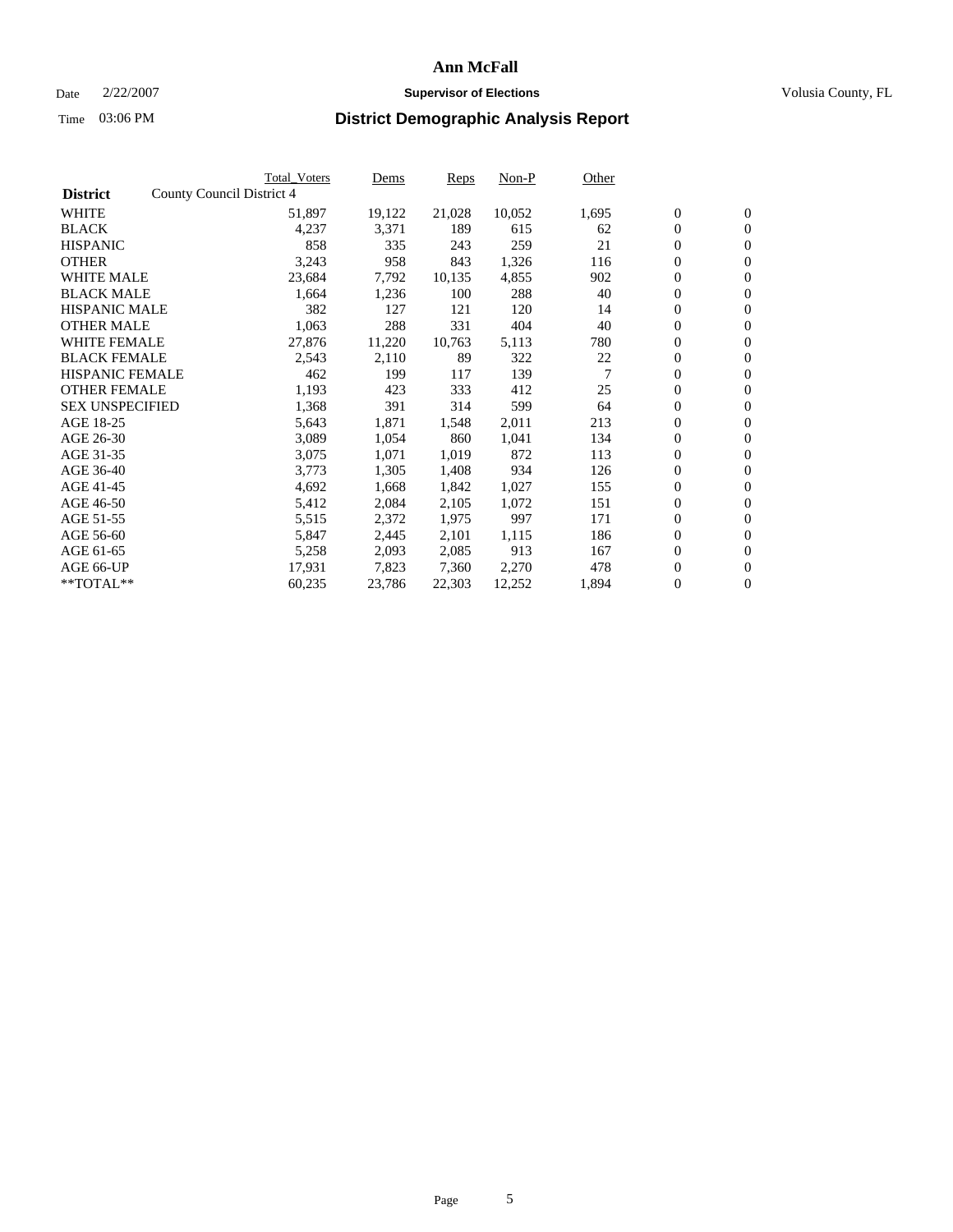#### Date  $2/22/2007$  **Supervisor of Elections** Volusia County, FL

|                        |                           | <b>Total Voters</b> | Dems   | <b>Reps</b> | Non-P  | Other |                  |                  |  |
|------------------------|---------------------------|---------------------|--------|-------------|--------|-------|------------------|------------------|--|
| <b>District</b>        | County Council District 5 |                     |        |             |        |       |                  |                  |  |
| <b>WHITE</b>           |                           | 45,773              | 15,141 | 19,220      | 9,384  | 2,028 | $\overline{0}$   | $\mathbf{0}$     |  |
| <b>BLACK</b>           |                           | 3,970               | 2,934  | 269         | 667    | 100   | $\overline{0}$   | $\mathbf{0}$     |  |
| <b>HISPANIC</b>        |                           | 9,779               | 4,532  | 2,027       | 3,000  | 220   | $\boldsymbol{0}$ | $\mathbf{0}$     |  |
| <b>OTHER</b>           |                           | 3,332               | 903    | 756         | 1,561  | 112   | $\boldsymbol{0}$ | $\mathbf{0}$     |  |
| <b>WHITE MALE</b>      |                           | 21,276              | 6,316  | 9,424       | 4,434  | 1,102 | 0                | $\mathbf{0}$     |  |
| <b>BLACK MALE</b>      |                           | 1,766               | 1,220  | 145         | 352    | 49    | $\boldsymbol{0}$ | $\mathbf{0}$     |  |
| <b>HISPANIC MALE</b>   |                           | 4,623               | 2,055  | 1,034       | 1,408  | 126   | $\overline{0}$   | $\mathbf{0}$     |  |
| <b>OTHER MALE</b>      |                           | 1,102               | 322    | 294         | 450    | 36    | $\boldsymbol{0}$ | $\mathbf{0}$     |  |
| <b>WHITE FEMALE</b>    |                           | 24,191              | 8,729  | 9,667       | 4,878  | 917   | $\mathbf{0}$     | $\mathbf{0}$     |  |
| <b>BLACK FEMALE</b>    |                           | 2,161               | 1,678  | 124         | 308    | 51    | $\boldsymbol{0}$ | $\mathbf{0}$     |  |
| <b>HISPANIC FEMALE</b> |                           | 5,061               | 2,430  | 983         | 1,555  | 93    | $\boldsymbol{0}$ | $\mathbf{0}$     |  |
| <b>OTHER FEMALE</b>    |                           | 1,286               | 414    | 297         | 543    | 32    | 0                | $\mathbf{0}$     |  |
| <b>SEX UNSPECIFIED</b> |                           | 1,388               | 346    | 304         | 684    | 54    | $\boldsymbol{0}$ | $\mathbf{0}$     |  |
| AGE 18-25              |                           | 6,416               | 1,870  | 1,591       | 2,626  | 329   | $\boldsymbol{0}$ | $\mathbf{0}$     |  |
| AGE 26-30              |                           | 4,538               | 1,425  | 1,285       | 1,615  | 213   | $\overline{0}$   | $\mathbf{0}$     |  |
| AGE 31-35              |                           | 4,920               | 1,571  | 1,632       | 1,473  | 244   | $\boldsymbol{0}$ | $\mathbf{0}$     |  |
| AGE 36-40              |                           | 5,488               | 1,732  | 2,059       | 1,462  | 235   | $\boldsymbol{0}$ | $\mathbf{0}$     |  |
| AGE 41-45              |                           | 6,492               | 2,216  | 2,478       | 1,549  | 249   | $\boldsymbol{0}$ | $\mathbf{0}$     |  |
| AGE 46-50              |                           | 6,656               | 2,401  | 2,646       | 1,363  | 246   | $\boldsymbol{0}$ | $\mathbf{0}$     |  |
| AGE 51-55              |                           | 5,919               | 2,371  | 2,146       | 1,178  | 224   | $\boldsymbol{0}$ | $\mathbf{0}$     |  |
| AGE 56-60              |                           | 5,606               | 2,245  | 2,077       | 1,069  | 215   | $\overline{0}$   | $\mathbf{0}$     |  |
| AGE 61-65              |                           | 4,266               | 1,776  | 1,646       | 703    | 141   | $\mathbf{0}$     | $\boldsymbol{0}$ |  |
| AGE 66-UP              |                           | 12,553              | 5,903  | 4,712       | 1,574  | 364   | $\boldsymbol{0}$ | $\mathbf{0}$     |  |
| **TOTAL**              |                           | 62,854              | 23,510 | 22,272      | 14,612 | 2,460 | $\boldsymbol{0}$ | $\overline{0}$   |  |
|                        |                           |                     |        |             |        |       |                  |                  |  |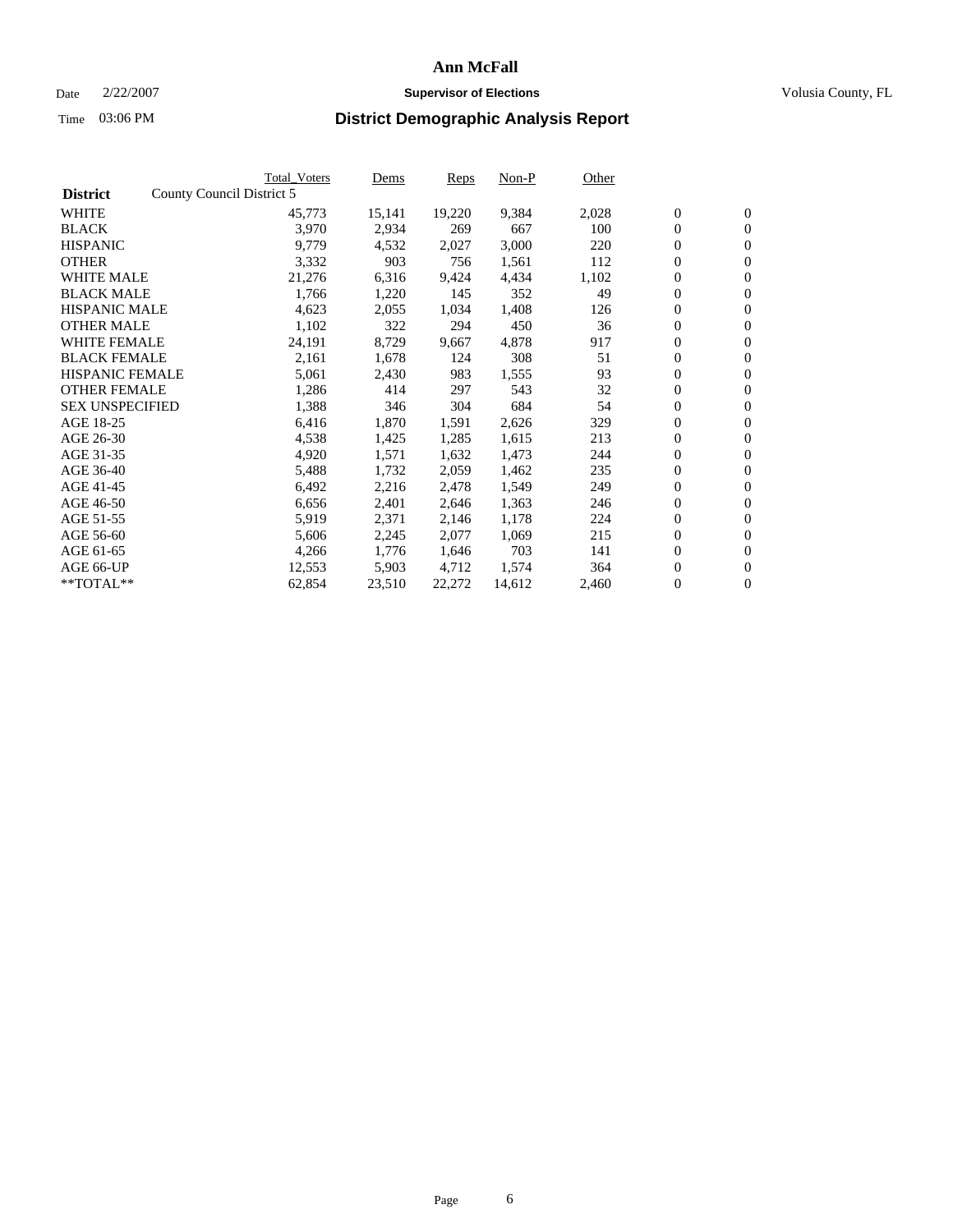### Date  $2/22/2007$  **Supervisor of Elections Supervisor of Elections** Volusia County, FL

|                        |                                     | <b>Total_Voters</b> | Dems | Reps | Non-P    | Other    |                |              |  |
|------------------------|-------------------------------------|---------------------|------|------|----------|----------|----------------|--------------|--|
| <b>District</b>        | <b>Indigo Community Development</b> |                     |      |      |          |          |                |              |  |
| <b>WHITE</b>           |                                     | 416                 | 107  | 197  | 93       | 19       | $\overline{0}$ | $\mathbf{0}$ |  |
| <b>BLACK</b>           |                                     | 36                  | 22   | 4    | 10       | $\Omega$ | 0              | 0            |  |
| <b>HISPANIC</b>        |                                     | 21                  | 10   | 5    | 6        | 0        | 0              | 0            |  |
| <b>OTHER</b>           |                                     | 45                  | 12   | 22   | 11       |          |                |              |  |
| <b>WHITE MALE</b>      |                                     | 191                 | 37   | 99   | 44       | 11       |                |              |  |
| <b>BLACK MALE</b>      |                                     | 17                  | 9    | 3    | 5        | $\Omega$ |                |              |  |
| HISPANIC MALE          |                                     | 6                   | 3    | 0    | 3        |          |                |              |  |
| <b>OTHER MALE</b>      |                                     | 18                  | 3    | 9    | 6        |          | 0              |              |  |
| WHITE FEMALE           |                                     | 222                 | 70   | 96   | 49       |          |                | 0            |  |
| <b>BLACK FEMALE</b>    |                                     | 19                  | 13   |      | 5        |          | 0              | 0            |  |
| <b>HISPANIC FEMALE</b> |                                     | 15                  |      |      |          |          |                | 0            |  |
| <b>OTHER FEMALE</b>    |                                     | 20                  | 6    | 9    | 5        |          |                |              |  |
| <b>SEX UNSPECIFIED</b> |                                     | 10                  | 3    | 6    | $\Omega$ |          |                |              |  |
| AGE 18-25              |                                     | 30                  |      | 13   | 12       |          | $_{0}$         |              |  |
| AGE 26-30              |                                     | 34                  | 10   | 9    | 13       | 2        | 0              |              |  |
| AGE 31-35              |                                     | 58                  | 12   | 28   | 16       | 2        | 0              |              |  |
| AGE 36-40              |                                     | 52                  | 16   | 19   | 14       | 3        | 0              | 0            |  |
| AGE 41-45              |                                     | 30                  | 11   | 11   | 8        |          |                | 0            |  |
| AGE 46-50              |                                     | 40                  | 12   | 25   | 3        | 0        | $_{0}$         | 0            |  |
| AGE 51-55              |                                     | 41                  | 19   | 18   | 2        |          |                |              |  |
| AGE 56-60              |                                     | 73                  | 19   | 29   | 22       | 3        | 0              |              |  |
| AGE 61-65              |                                     | 55                  | 14   | 26   | 12       |          |                |              |  |
| AGE 66-UP              |                                     | 105                 | 34   | 50   | 18       |          |                |              |  |
| **TOTAL**              |                                     | 518                 | 151  | 228  | 120      | 19       | 0              | 0            |  |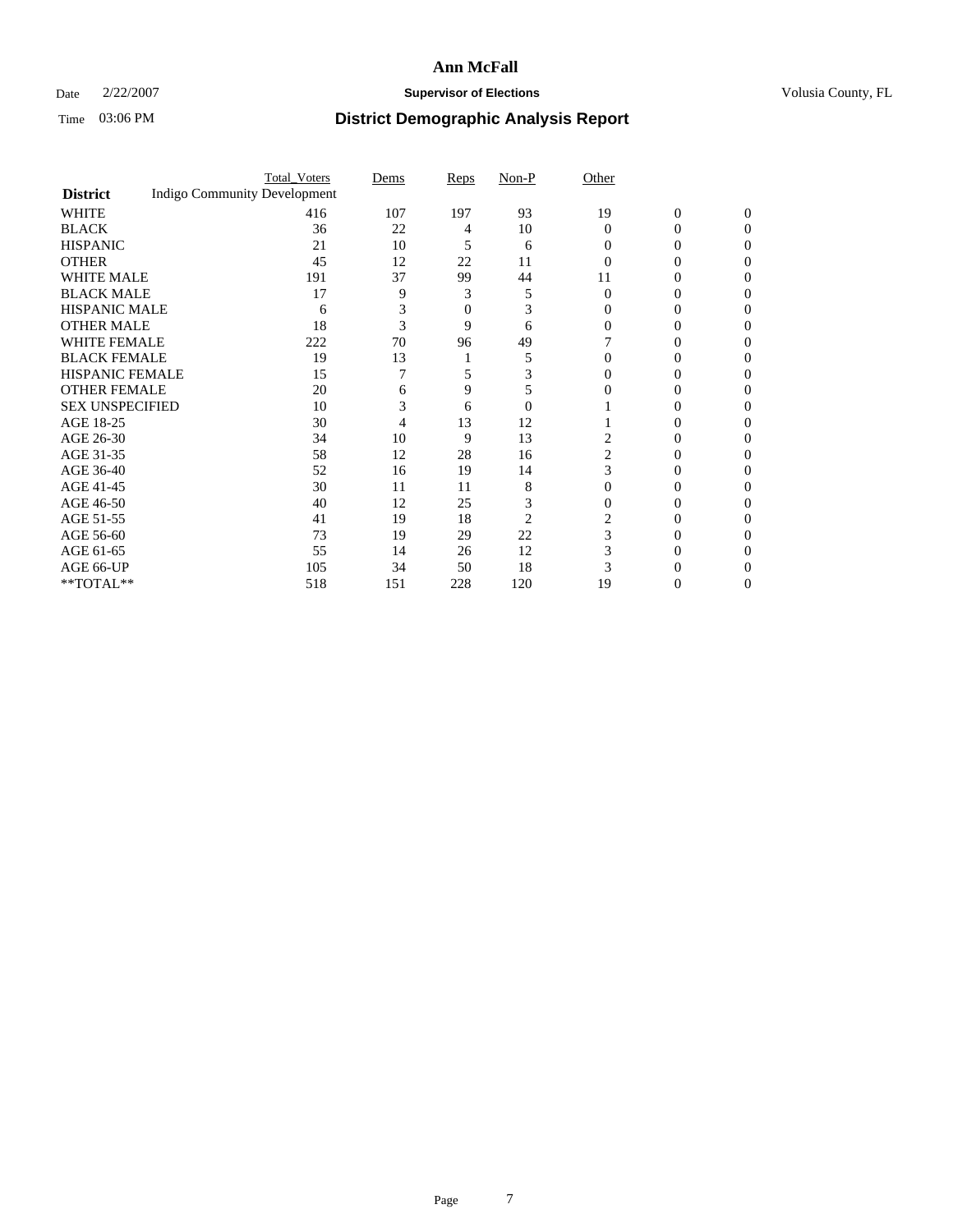### Date  $2/22/2007$  **Supervisor of Elections Supervisor of Elections** Volusia County, FL

|                        |                          | <b>Total_Voters</b> | Dems  | <b>Reps</b> | Non-P | Other |                  |                  |  |
|------------------------|--------------------------|---------------------|-------|-------------|-------|-------|------------------|------------------|--|
| <b>District</b>        | Congressional District 3 |                     |       |             |       |       |                  |                  |  |
| <b>WHITE</b>           |                          | 4,946               | 1,786 | 2,137       | 832   | 191   | $\boldsymbol{0}$ | $\mathbf{0}$     |  |
| <b>BLACK</b>           |                          | 2,089               | 1,761 | 69          | 231   | 28    | $\overline{0}$   | $\mathbf{0}$     |  |
| <b>HISPANIC</b>        |                          | 293                 | 95    | 59          | 125   | 14    | $\overline{0}$   | $\mathbf{0}$     |  |
| <b>OTHER</b>           |                          | 396                 | 134   | 93          | 154   | 15    | 0                | $\mathbf{0}$     |  |
| <b>WHITE MALE</b>      |                          | 2,331               | 763   | 1,060       | 402   | 106   | $\overline{0}$   | $\mathbf{0}$     |  |
| <b>BLACK MALE</b>      |                          | 778                 | 647   | 24          | 90    | 17    | 0                | $\mathbf{0}$     |  |
| <b>HISPANIC MALE</b>   |                          | 131                 | 44    | 26          | 57    | 4     | 0                | $\mathbf{0}$     |  |
| <b>OTHER MALE</b>      |                          | 131                 | 46    | 41          | 37    |       | 0                | $\mathbf{0}$     |  |
| <b>WHITE FEMALE</b>    |                          | 2,577               | 1,014 | 1,059       | 419   | 85    | $\overline{0}$   | $\mathbf{0}$     |  |
| <b>BLACK FEMALE</b>    |                          | 1,288               | 1,098 | 43          | 136   | 11    | $\overline{0}$   | $\mathbf{0}$     |  |
| <b>HISPANIC FEMALE</b> |                          | 158                 | 51    | 33          | 65    | 9     | 0                | $\mathbf{0}$     |  |
| <b>OTHER FEMALE</b>    |                          | 139                 | 56    | 32          | 47    | 4     | $\overline{0}$   | $\mathbf{0}$     |  |
| <b>SEX UNSPECIFIED</b> |                          | 191                 | 57    | 40          | 89    | 5     | $\boldsymbol{0}$ | $\mathbf{0}$     |  |
| AGE 18-25              |                          | 782                 | 316   | 147         | 284   | 35    | 0                | $\mathbf{0}$     |  |
| AGE 26-30              |                          | 489                 | 212   | 105         | 148   | 24    | 0                | $\mathbf{0}$     |  |
| AGE 31-35              |                          | 554                 | 259   | 147         | 129   | 19    | 0                | $\mathbf{0}$     |  |
| AGE 36-40              |                          | 569                 | 252   | 173         | 128   | 16    | $\boldsymbol{0}$ | $\mathbf{0}$     |  |
| AGE 41-45              |                          | 658                 | 319   | 203         | 118   | 18    | $\mathbf{0}$     | $\mathbf{0}$     |  |
| AGE 46-50              |                          | 740                 | 371   | 238         | 114   | 17    | $\overline{0}$   | $\mathbf{0}$     |  |
| AGE 51-55              |                          | 690                 | 361   | 203         | 101   | 25    | 0                | $\mathbf{0}$     |  |
| AGE 56-60              |                          | 743                 | 359   | 272         | 87    | 25    | $\boldsymbol{0}$ | $\mathbf{0}$     |  |
| AGE 61-65              |                          | 679                 | 370   | 210         | 76    | 23    | 0                | $\mathbf{0}$     |  |
| AGE 66-UP              |                          | 1,820               | 957   | 660         | 157   | 46    | 0                | $\bf{0}$         |  |
| $*$ TOTAL $**$         |                          | 7,724               | 3,776 | 2,358       | 1,342 | 248   | 0                | $\boldsymbol{0}$ |  |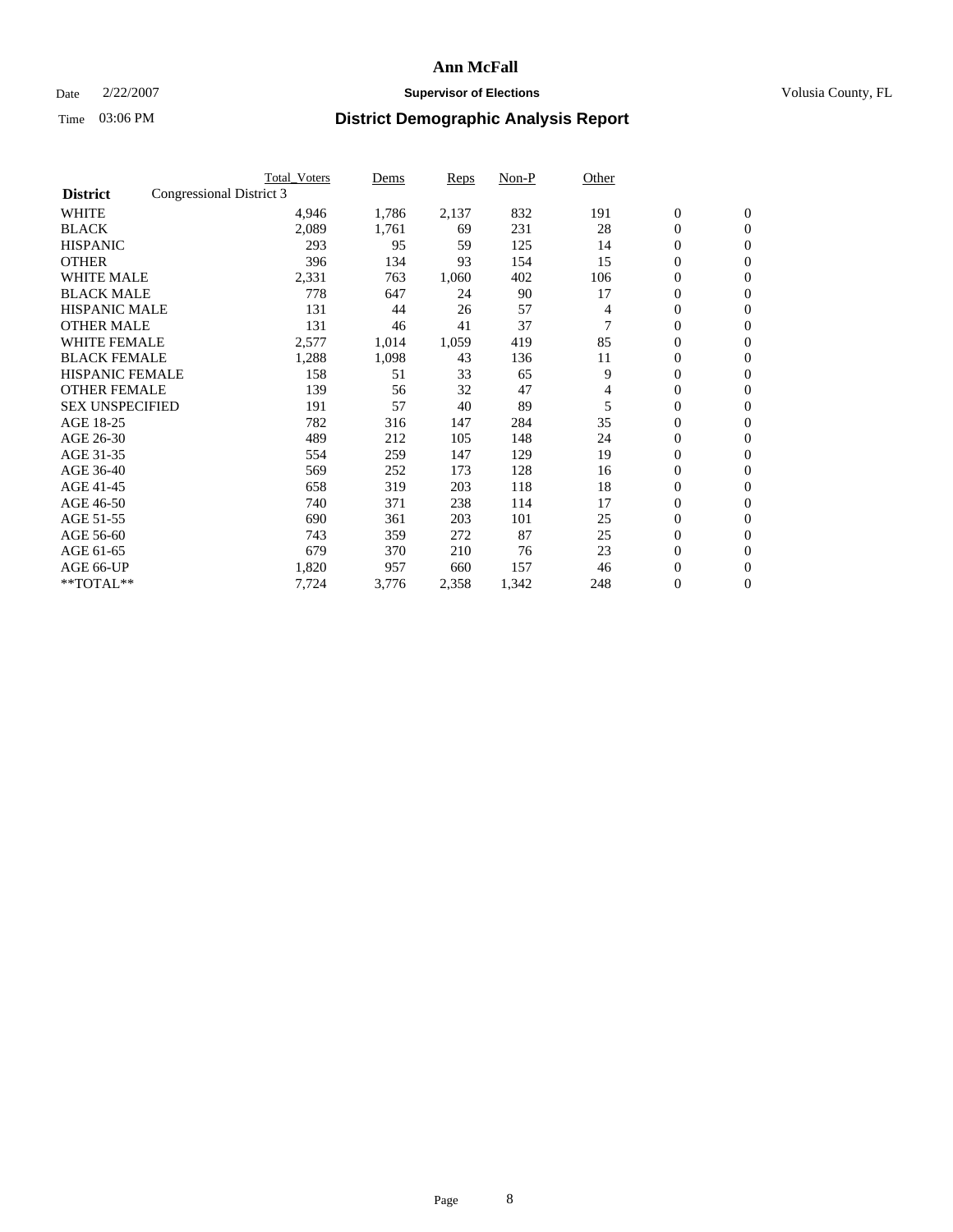#### Date  $2/22/2007$  **Supervisor of Elections** Volusia County, FL

|                        |                          | Total_Voters | Dems   | <b>Reps</b> | Non-P  | Other |                  |                  |  |
|------------------------|--------------------------|--------------|--------|-------------|--------|-------|------------------|------------------|--|
| <b>District</b>        | Congressional District 7 |              |        |             |        |       |                  |                  |  |
| <b>WHITE</b>           |                          | 135,438      | 49,793 | 54,237      | 26,203 | 5,205 | $\boldsymbol{0}$ | $\mathbf{0}$     |  |
| <b>BLACK</b>           |                          | 16,312       | 12,926 | 709         | 2,431  | 246   | $\boldsymbol{0}$ | $\mathbf{0}$     |  |
| <b>HISPANIC</b>        |                          | 9,588        | 4,295  | 2,074       | 2,994  | 225   | $\boldsymbol{0}$ | $\mathbf{0}$     |  |
| <b>OTHER</b>           |                          | 9,131        | 2,805  | 2,061       | 3,980  | 285   | $\boldsymbol{0}$ | $\mathbf{0}$     |  |
| <b>WHITE MALE</b>      |                          | 62,162       | 20,436 | 26,340      | 12,566 | 2,820 | 0                | $\mathbf{0}$     |  |
| <b>BLACK MALE</b>      |                          | 6,554        | 4,900  | 374         | 1,133  | 147   | $\boldsymbol{0}$ | $\mathbf{0}$     |  |
| <b>HISPANIC MALE</b>   |                          | 4,518        | 1,926  | 1,057       | 1,413  | 122   | $\overline{0}$   | $\mathbf{0}$     |  |
| <b>OTHER MALE</b>      |                          | 2,907        | 893    | 805         | 1,116  | 93    | $\overline{0}$   | $\mathbf{0}$     |  |
| <b>WHITE FEMALE</b>    |                          | 72,428       | 29,068 | 27,588      | 13,418 | 2,354 | $\mathbf{0}$     | $\mathbf{0}$     |  |
| <b>BLACK FEMALE</b>    |                          | 9,596        | 7,899  | 332         | 1,267  | 98    | $\boldsymbol{0}$ | $\mathbf{0}$     |  |
| <b>HISPANIC FEMALE</b> |                          | 4,978        | 2,320  | 1,004       | 1,552  | 102   | $\boldsymbol{0}$ | $\mathbf{0}$     |  |
| <b>OTHER FEMALE</b>    |                          | 3,378        | 1,236  | 803         | 1,271  | 68    | 0                | $\mathbf{0}$     |  |
| <b>SEX UNSPECIFIED</b> |                          | 3,948        | 1,141  | 778         | 1,872  | 157   | $\boldsymbol{0}$ | $\mathbf{0}$     |  |
| AGE 18-25              |                          | 17,737       | 6,343  | 4,094       | 6,583  | 717   | $\boldsymbol{0}$ | $\mathbf{0}$     |  |
| AGE 26-30              |                          | 10,324       | 3,568  | 2,801       | 3,461  | 494   | $\overline{0}$   | $\mathbf{0}$     |  |
| AGE 31-35              |                          | 10,407       | 3,603  | 3,350       | 2,998  | 456   | $\overline{0}$   | $\mathbf{0}$     |  |
| AGE 36-40              |                          | 12,224       | 4,200  | 4,444       | 3,094  | 486   | $\boldsymbol{0}$ | $\mathbf{0}$     |  |
| AGE 41-45              |                          | 14,828       | 5,340  | 5,593       | 3,338  | 557   | $\boldsymbol{0}$ | $\mathbf{0}$     |  |
| AGE 46-50              |                          | 16,220       | 6,470  | 6,041       | 3,161  | 548   | 0                | $\mathbf{0}$     |  |
| AGE 51-55              |                          | 15,803       | 6,875  | 5,517       | 2,861  | 550   | $\boldsymbol{0}$ | $\mathbf{0}$     |  |
| AGE 56-60              |                          | 15,830       | 6,845  | 5,627       | 2,805  | 553   | $\overline{0}$   | $\mathbf{0}$     |  |
| AGE 61-65              |                          | 13,174       | 5,622  | 4,976       | 2,144  | 432   | $\mathbf{0}$     | $\boldsymbol{0}$ |  |
| AGE 66-UP              |                          | 43,922       | 20,953 | 16,638      | 5,163  | 1,168 | $\boldsymbol{0}$ | $\mathbf{0}$     |  |
| **TOTAL**              |                          | 170,469      | 69,819 | 59,081      | 35,608 | 5,961 | $\boldsymbol{0}$ | $\overline{0}$   |  |
|                        |                          |              |        |             |        |       |                  |                  |  |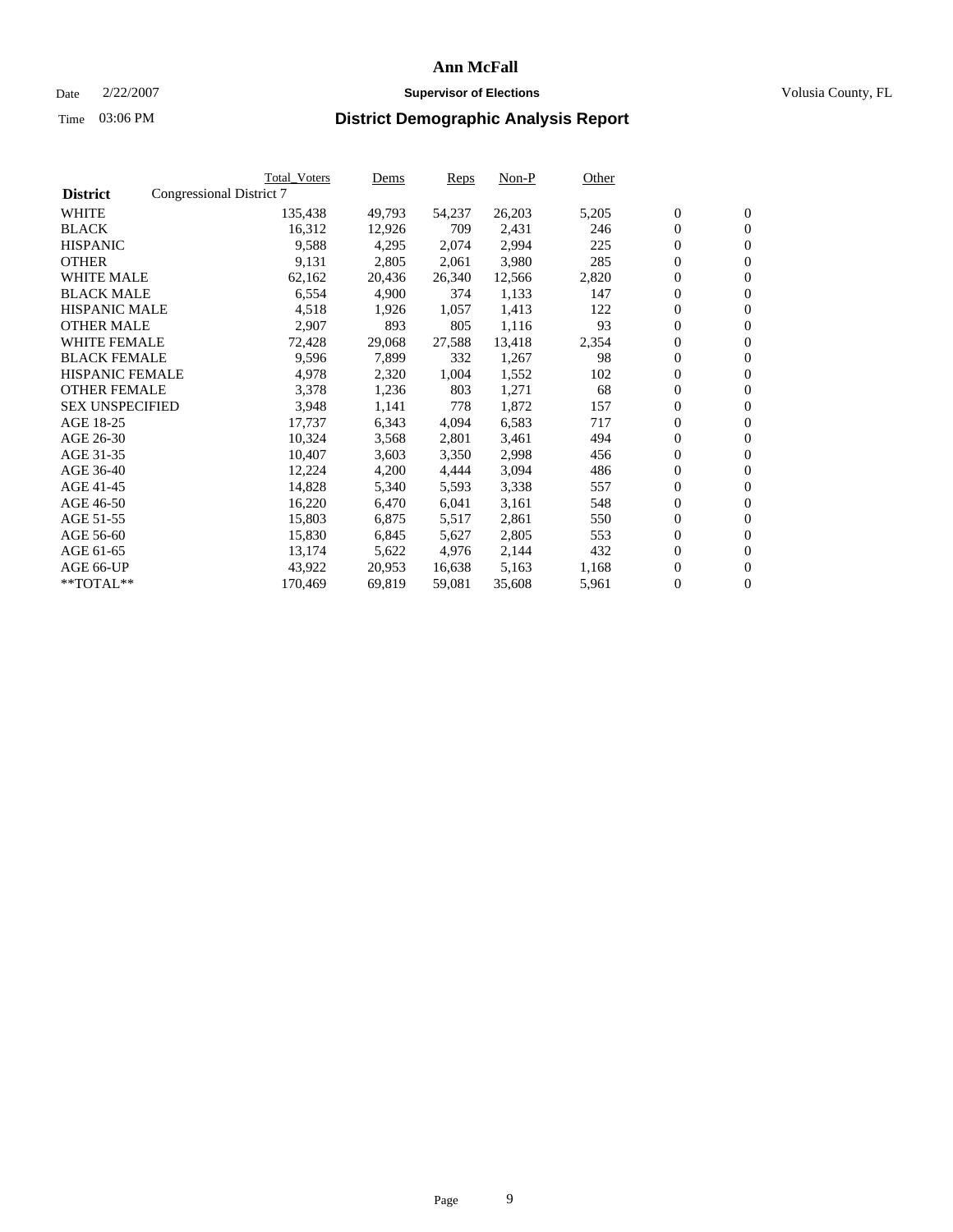#### Date  $2/22/2007$  **Supervisor of Elections** Volusia County, FL

|                        |                           | <b>Total_Voters</b> | Dems   | <b>Reps</b> | Non-P  | Other |                  |                  |  |
|------------------------|---------------------------|---------------------|--------|-------------|--------|-------|------------------|------------------|--|
| <b>District</b>        | Congressional District 24 |                     |        |             |        |       |                  |                  |  |
| <b>WHITE</b>           |                           | 105,833             | 37,864 | 41,984      | 22,553 | 3,432 | $\boldsymbol{0}$ | $\mathbf{0}$     |  |
| <b>BLACK</b>           |                           | 3,905               | 3,000  | 220         | 617    | 68    | $\overline{0}$   | $\mathbf{0}$     |  |
| <b>HISPANIC</b>        |                           | 4,272               | 1,819  | 942         | 1,400  | 111   | $\overline{0}$   | $\mathbf{0}$     |  |
| <b>OTHER</b>           |                           | 4,996               | 1,337  | 1,220       | 2,252  | 187   | $\overline{0}$   | $\overline{0}$   |  |
| <b>WHITE MALE</b>      |                           | 48,887              | 15,721 | 20,470      | 10,837 | 1,859 | $\overline{0}$   | $\mathbf{0}$     |  |
| <b>BLACK MALE</b>      |                           | 1,741               | 1,246  | 119         | 343    | 33    | $\boldsymbol{0}$ | $\mathbf{0}$     |  |
| <b>HISPANIC MALE</b>   |                           | 1,965               | 817    | 447         | 633    | 68    | 0                | $\mathbf{0}$     |  |
| <b>OTHER MALE</b>      |                           | 1,687               | 451    | 474         | 698    | 64    | 0                | $\mathbf{0}$     |  |
| <b>WHITE FEMALE</b>    |                           | 56,157              | 21,890 | 21,228      | 11,492 | 1,547 | 0                | $\mathbf{0}$     |  |
| <b>BLACK FEMALE</b>    |                           | 2,118               | 1,719  | 98          | 267    | 34    | $\boldsymbol{0}$ | $\mathbf{0}$     |  |
| <b>HISPANIC FEMALE</b> |                           | 2,259               | 984    | 485         | 748    | 42    | $\mathbf{0}$     | $\mathbf{0}$     |  |
| <b>OTHER FEMALE</b>    |                           | 1,882               | 598    | 477         | 758    | 49    | $\mathbf{0}$     | $\mathbf{0}$     |  |
| <b>SEX UNSPECIFIED</b> |                           | 2,310               | 594    | 568         | 1,046  | 102   | $\boldsymbol{0}$ | $\boldsymbol{0}$ |  |
| AGE 18-25              |                           | 9,981               | 2,976  | 2,651       | 3,948  | 406   | $\boldsymbol{0}$ | $\mathbf{0}$     |  |
| AGE 26-30              |                           | 6,497               | 1,951  | 1,854       | 2,421  | 271   | $\boldsymbol{0}$ | $\mathbf{0}$     |  |
| AGE 31-35              |                           | 6,745               | 2,039  | 2,261       | 2,140  | 305   | 0                | $\mathbf{0}$     |  |
| AGE 36-40              |                           | 7,895               | 2,490  | 2,918       | 2,223  | 264   | $\boldsymbol{0}$ | $\mathbf{0}$     |  |
| AGE 41-45              |                           | 10,005              | 3,352  | 3,929       | 2,426  | 298   | 0                | $\mathbf{0}$     |  |
| AGE 46-50              |                           | 11,008              | 3,882  | 4,433       | 2,377  | 316   | $\overline{0}$   | $\mathbf{0}$     |  |
| AGE 51-55              |                           | 11,069              | 4,471  | 4,095       | 2,194  | 309   | $\overline{0}$   | $\mathbf{0}$     |  |
| AGE 56-60              |                           | 11,579              | 4,545  | 4,218       | 2,399  | 417   | $\boldsymbol{0}$ | $\mathbf{0}$     |  |
| AGE 61-65              |                           | 10,330              | 3,955  | 4,082       | 1,964  | 329   | 0                | $\mathbf{0}$     |  |
| AGE 66-UP              |                           | 33,897              | 14,359 | 13,925      | 4,730  | 883   | 0                | $\mathbf{0}$     |  |
| $*$ TOTAL $**$         |                           | 119,006             | 44,020 | 44,366      | 26,822 | 3,798 | 0                | $\boldsymbol{0}$ |  |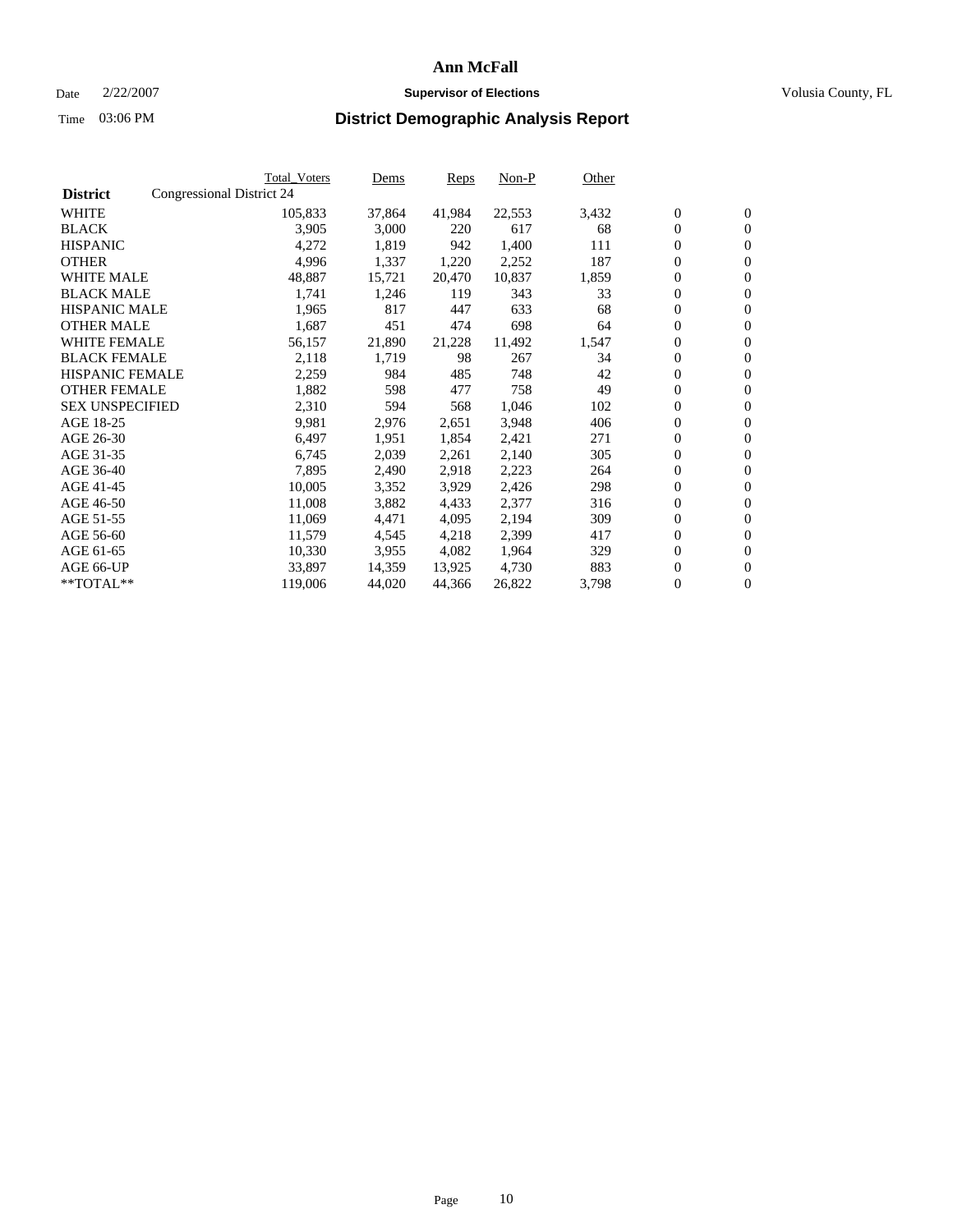#### Date  $2/22/2007$  **Supervisor of Elections** Volusia County, FL

|                        |               | Total Voters | Dems   | <b>Reps</b> | Non-P | Other |                  |                  |  |
|------------------------|---------------|--------------|--------|-------------|-------|-------|------------------|------------------|--|
| <b>District</b>        | Daytona Beach |              |        |             |       |       |                  |                  |  |
| <b>WHITE</b>           |               | 20,633       | 8,053  | 7,280       | 4,507 | 793   | $\boldsymbol{0}$ | $\mathbf{0}$     |  |
| <b>BLACK</b>           |               | 10,731       | 8,711  | 343         | 1,552 | 125   | $\boldsymbol{0}$ | $\mathbf{0}$     |  |
| <b>HISPANIC</b>        |               | 674          | 266    | 142         | 250   | 16    | $\boldsymbol{0}$ | $\mathbf{0}$     |  |
| <b>OTHER</b>           |               | 2,610        | 932    | 432         | 1,185 | 61    | $\boldsymbol{0}$ | $\mathbf{0}$     |  |
| <b>WHITE MALE</b>      |               | 9,936        | 3,434  | 3,767       | 2,263 | 472   | 0                | $\mathbf{0}$     |  |
| <b>BLACK MALE</b>      |               | 4,213        | 3,259  | 181         | 697   | 76    | $\boldsymbol{0}$ | $\mathbf{0}$     |  |
| <b>HISPANIC MALE</b>   |               | 330          | 128    | 66          | 126   | 10    | $\overline{0}$   | $\mathbf{0}$     |  |
| <b>OTHER MALE</b>      |               | 743          | 273    | 146         | 303   | 21    | $\overline{0}$   | $\mathbf{0}$     |  |
| <b>WHITE FEMALE</b>    |               | 10,550       | 4,564  | 3,469       | 2,205 | 312   | $\mathbf{0}$     | $\mathbf{0}$     |  |
| <b>BLACK FEMALE</b>    |               | 6,402        | 5,364  | 160         | 830   | 48    | $\boldsymbol{0}$ | $\mathbf{0}$     |  |
| <b>HISPANIC FEMALE</b> |               | 338          | 134    | 75          | 123   | 6     | $\boldsymbol{0}$ | $\mathbf{0}$     |  |
| <b>OTHER FEMALE</b>    |               | 858          | 368    | 146         | 330   | 14    | 0                | $\mathbf{0}$     |  |
| <b>SEX UNSPECIFIED</b> |               | 1,278        | 438    | 187         | 617   | 36    | $\boldsymbol{0}$ | $\mathbf{0}$     |  |
| AGE 18-25              |               | 5,874        | 2,798  | 855         | 2,068 | 153   | $\boldsymbol{0}$ | $\mathbf{0}$     |  |
| AGE 26-30              |               | 2,460        | 1,138  | 409         | 836   | 77    | $\mathbf{0}$     | $\mathbf{0}$     |  |
| AGE 31-35              |               | 2,125        | 1,000  | 455         | 598   | 72    | $\boldsymbol{0}$ | $\mathbf{0}$     |  |
| AGE 36-40              |               | 2,168        | 1,049  | 475         | 572   | 72    | $\boldsymbol{0}$ | $\mathbf{0}$     |  |
| AGE 41-45              |               | 2,475        | 1,285  | 576         | 531   | 83    | $\boldsymbol{0}$ | $\mathbf{0}$     |  |
| AGE 46-50              |               | 2,902        | 1,520  | 742         | 557   | 83    | $\boldsymbol{0}$ | $\mathbf{0}$     |  |
| AGE 51-55              |               | 2,838        | 1,563  | 689         | 504   | 82    | $\boldsymbol{0}$ | $\mathbf{0}$     |  |
| AGE 56-60              |               | 2,860        | 1,517  | 715         | 542   | 86    | $\overline{0}$   | $\mathbf{0}$     |  |
| AGE 61-65              |               | 2,366        | 1,228  | 652         | 404   | 82    | $\mathbf{0}$     | $\boldsymbol{0}$ |  |
| AGE 66-UP              |               | 8,580        | 4,864  | 2,629       | 882   | 205   | $\boldsymbol{0}$ | $\mathbf{0}$     |  |
| **TOTAL**              |               | 34,648       | 17,962 | 8,197       | 7,494 | 995   | $\boldsymbol{0}$ | $\overline{0}$   |  |
|                        |               |              |        |             |       |       |                  |                  |  |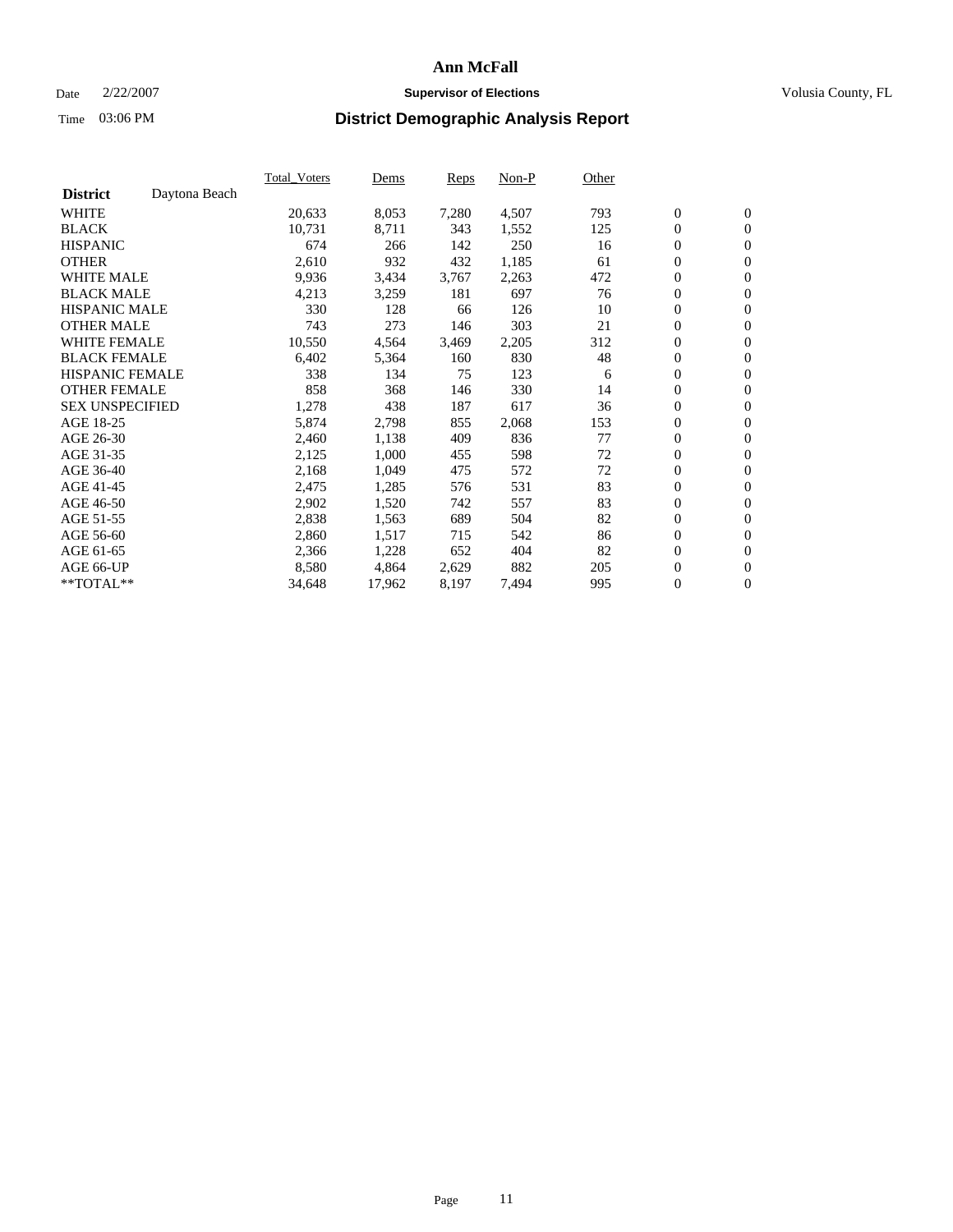### Date  $2/22/2007$  **Supervisor of Elections Supervisor of Elections** Volusia County, FL

|                        |                      | <b>Total_Voters</b> | Dems | <b>Reps</b> | Non-P | Other          |                  |              |  |
|------------------------|----------------------|---------------------|------|-------------|-------|----------------|------------------|--------------|--|
| <b>District</b>        | Daytona Beach Shores |                     |      |             |       |                |                  |              |  |
| <b>WHITE</b>           |                      | 3,000               | 911  | 1,387       | 595   | 107            | $\boldsymbol{0}$ | $\mathbf{0}$ |  |
| <b>BLACK</b>           |                      | 26                  | 11   | 10          | 5     | 0              | 0                | $\mathbf{0}$ |  |
| <b>HISPANIC</b>        |                      | 30                  | 11   | 12          | 5     | 2              | 0                | $\Omega$     |  |
| <b>OTHER</b>           |                      | 145                 | 45   | 44          | 49    | 7              | 0                | $\Omega$     |  |
| <b>WHITE MALE</b>      |                      | 1,388               | 381  | 647         | 304   | 56             | 0                | 0            |  |
| <b>BLACK MALE</b>      |                      | 15                  | 5    | 6           |       | $\Omega$       | 0                | 0            |  |
| <b>HISPANIC MALE</b>   |                      | 14                  | 4    | 6           | 3     |                | 0                | 0            |  |
| <b>OTHER MALE</b>      |                      | 55                  | 21   | 16          | 15    | 3              | $\overline{0}$   | 0            |  |
| WHITE FEMALE           |                      | 1,582               | 518  | 728         | 286   | 50             | 0                | 0            |  |
| <b>BLACK FEMALE</b>    |                      | 11                  | 6    | 4           |       | $\Omega$       | 0                | 0            |  |
| <b>HISPANIC FEMALE</b> |                      | 15                  |      | 5           | 2     |                | 0                | $\Omega$     |  |
| <b>OTHER FEMALE</b>    |                      | 66                  | 19   | 21          | 22    | 4              | 0                | $\Omega$     |  |
| <b>SEX UNSPECIFIED</b> |                      | 55                  | 17   | 20          | 17    |                | 0                | $\Omega$     |  |
| AGE 18-25              |                      | 84                  | 20   | 29          | 29    | 6              | 0                | $_{0}$       |  |
| AGE 26-30              |                      | 57                  | 19   | 14          | 22    | 2              | 0                | 0            |  |
| AGE 31-35              |                      | 52                  | 18   | 20          | 10    | 4              | 0                | 0            |  |
| AGE 36-40              |                      | 75                  | 21   | 25          | 27    | $\overline{2}$ | 0                | 0            |  |
| AGE 41-45              |                      | 106                 | 34   | 36          | 33    | 3              | 0                | 0            |  |
| AGE 46-50              |                      | 157                 | 38   | 74          | 44    |                | 0                | $\Omega$     |  |
| AGE 51-55              |                      | 202                 | 42   | 102         | 43    | 15             | 0                | $\Omega$     |  |
| AGE 56-60              |                      | 334                 | 97   | 140         | 80    | 17             | 0                | $\Omega$     |  |
| AGE 61-65              |                      | 361                 | 108  | 161         | 73    | 19             | 0                | 0            |  |
| AGE 66-UP              |                      | 1,773               | 581  | 852         | 293   | 47             | 0                |              |  |
| **TOTAL**              |                      | 3,201               | 978  | 1,453       | 654   | 116            | 0                | 0            |  |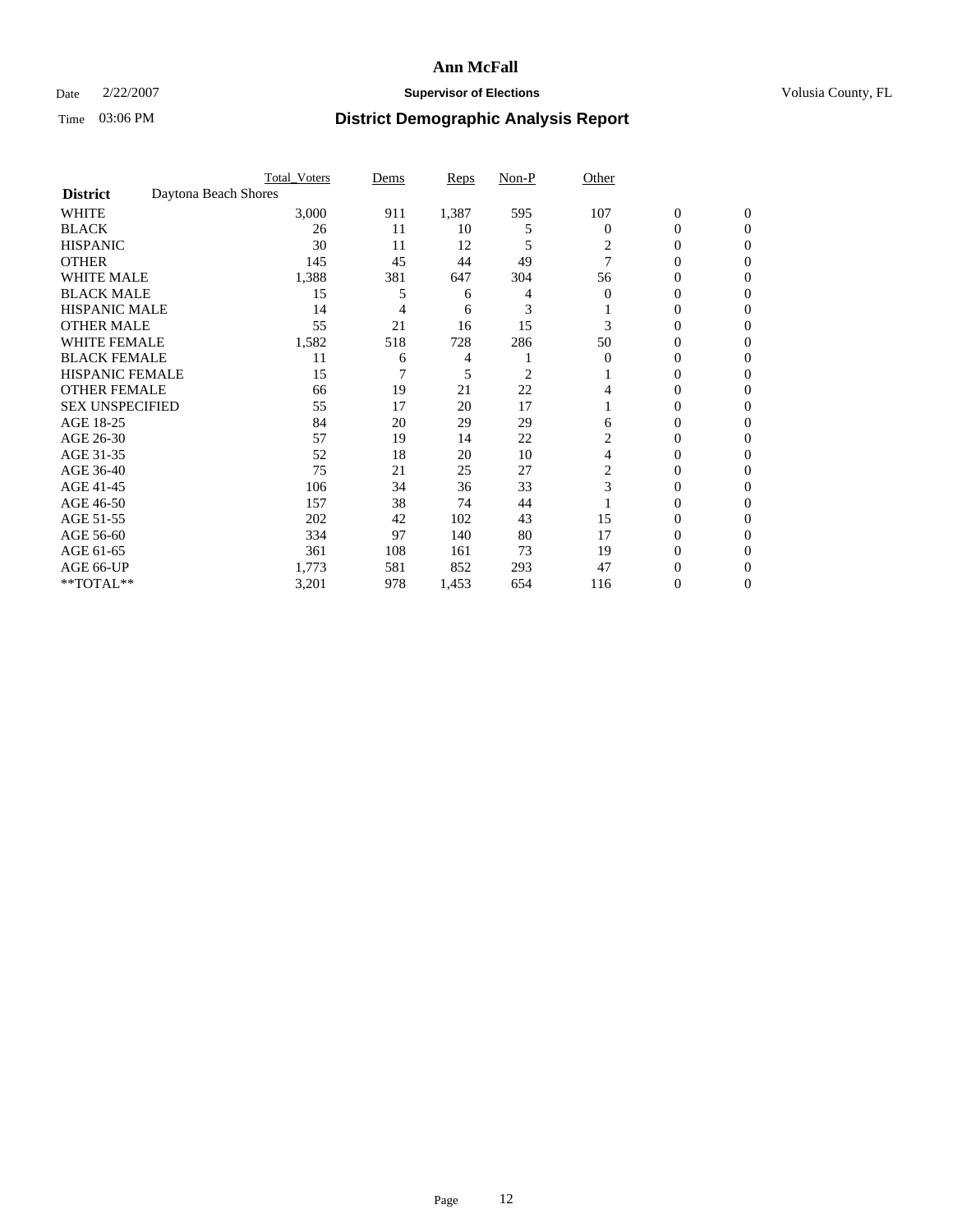### Date  $2/22/2007$  **Supervisor of Elections Supervisor of Elections** Volusia County, FL

|                        |        | Total_Voters | Dems  | <b>Reps</b> | Non-P | Other |                  |                  |  |
|------------------------|--------|--------------|-------|-------------|-------|-------|------------------|------------------|--|
| <b>District</b>        | DeBary |              |       |             |       |       |                  |                  |  |
| <b>WHITE</b>           |        | 10,884       | 3,278 | 5,140       | 1,999 | 467   | $\boldsymbol{0}$ | $\mathbf{0}$     |  |
| <b>BLACK</b>           |        | 317          | 223   | 28          | 53    | 13    | $\overline{0}$   | $\mathbf{0}$     |  |
| <b>HISPANIC</b>        |        | 538          | 207   | 166         | 152   | 13    | $\overline{0}$   | $\mathbf{0}$     |  |
| <b>OTHER</b>           |        | 562          | 133   | 176         | 233   | 20    | $\overline{0}$   | $\mathbf{0}$     |  |
| <b>WHITE MALE</b>      |        | 5,054        | 1,304 | 2,529       | 967   | 254   | $\overline{0}$   | $\mathbf{0}$     |  |
| <b>BLACK MALE</b>      |        | 148          | 96    | 12          | 34    | 6     | $\boldsymbol{0}$ | $\mathbf{0}$     |  |
| <b>HISPANIC MALE</b>   |        | 262          | 91    | 86          | 78    |       | 0                | $\mathbf{0}$     |  |
| <b>OTHER MALE</b>      |        | 195          | 48    | 66          | 75    | 6     | $\boldsymbol{0}$ | $\mathbf{0}$     |  |
| <b>WHITE FEMALE</b>    |        | 5,753        | 1,953 | 2,571       | 1,019 | 210   | $\overline{0}$   | $\mathbf{0}$     |  |
| <b>BLACK FEMALE</b>    |        | 164          | 122   | 16          | 19    |       | $\overline{0}$   | $\mathbf{0}$     |  |
| <b>HISPANIC FEMALE</b> |        | 271          | 114   | 80          | 71    | 6     | $\overline{0}$   | $\mathbf{0}$     |  |
| <b>OTHER FEMALE</b>    |        | 220          | 62    | 68          | 82    | 8     | $\overline{0}$   | $\mathbf{0}$     |  |
| <b>SEX UNSPECIFIED</b> |        | 234          | 51    | 82          | 92    | 9     | $\boldsymbol{0}$ | $\mathbf{0}$     |  |
| AGE 18-25              |        | 816          | 193   | 278         | 310   | 35    | 0                | $\mathbf{0}$     |  |
| AGE 26-30              |        | 571          | 141   | 210         | 194   | 26    | $\boldsymbol{0}$ | $\mathbf{0}$     |  |
| AGE 31-35              |        | 712          | 179   | 292         | 202   | 39    | 0                | $\mathbf{0}$     |  |
| AGE 36-40              |        | 969          | 235   | 450         | 240   | 44    | $\boldsymbol{0}$ | $\mathbf{0}$     |  |
| AGE 41-45              |        | 1,097        | 289   | 538         | 228   | 42    | $\mathbf{0}$     | $\mathbf{0}$     |  |
| AGE 46-50              |        | 1,192        | 355   | 572         | 219   | 46    | $\overline{0}$   | $\mathbf{0}$     |  |
| AGE 51-55              |        | 1,268        | 444   | 546         | 228   | 50    | $\mathbf{0}$     | $\mathbf{0}$     |  |
| AGE 56-60              |        | 1,311        | 422   | 617         | 214   | 58    | $\boldsymbol{0}$ | $\mathbf{0}$     |  |
| AGE 61-65              |        | 1,083        | 329   | 545         | 163   | 46    | $\boldsymbol{0}$ | $\mathbf{0}$     |  |
| AGE 66-UP              |        | 3,282        | 1,254 | 1,462       | 439   | 127   | 0                | $\mathbf{0}$     |  |
| $*$ TOTAL $**$         |        | 12,301       | 3,841 | 5,510       | 2,437 | 513   | 0                | $\boldsymbol{0}$ |  |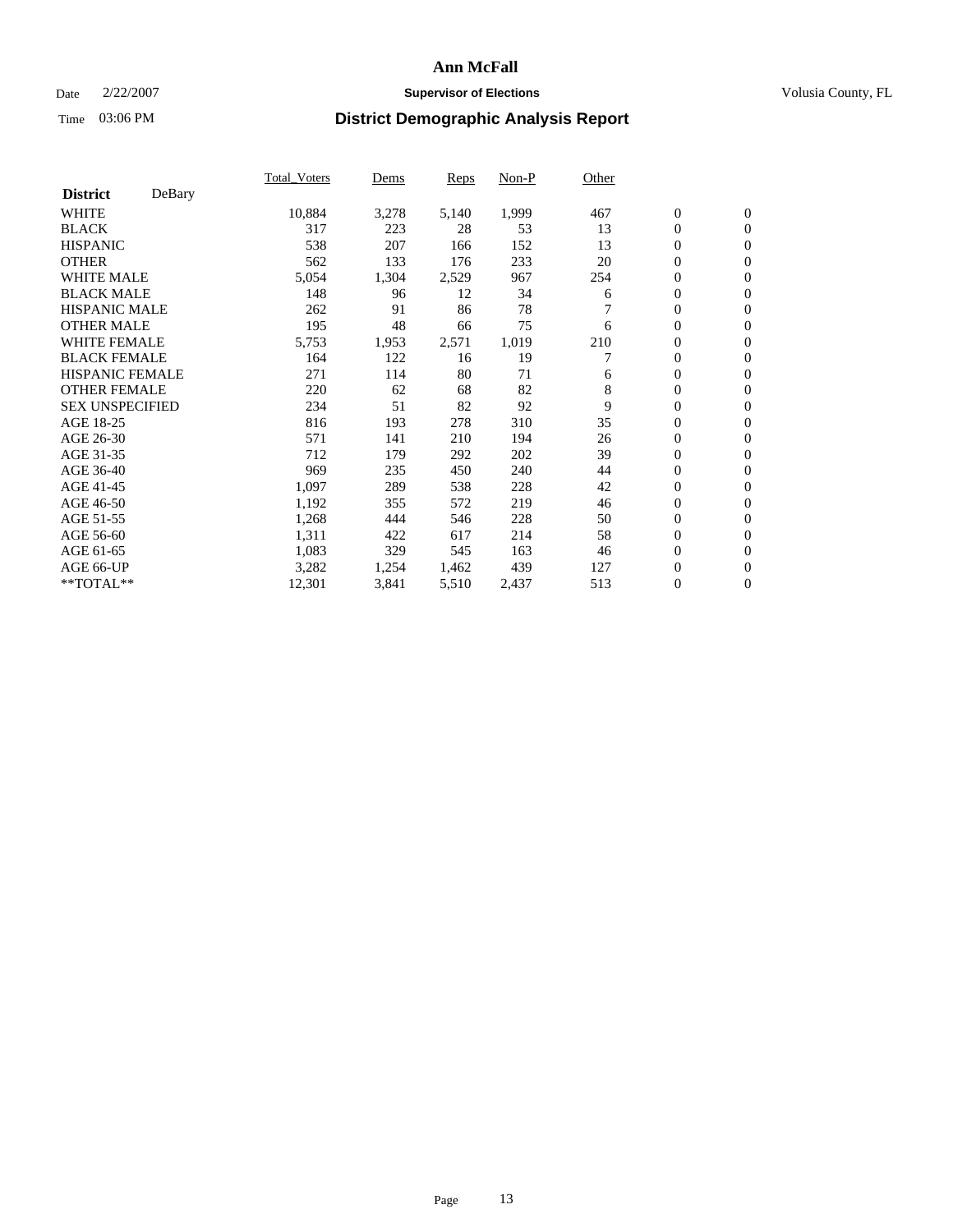### Date  $2/22/2007$  **Supervisor of Elections Supervisor of Elections** Volusia County, FL

|                        |        | Total_Voters | Dems  | <b>Reps</b> | Non-P | Other          |                  |                  |  |
|------------------------|--------|--------------|-------|-------------|-------|----------------|------------------|------------------|--|
| <b>District</b>        | DeLand |              |       |             |       |                |                  |                  |  |
| <b>WHITE</b>           |        | 10,205       | 3,740 | 4,318       | 1,685 | 462            | $\boldsymbol{0}$ | $\mathbf{0}$     |  |
| <b>BLACK</b>           |        | 1,956        | 1,598 | 79          | 245   | 34             | $\overline{0}$   | $\mathbf{0}$     |  |
| <b>HISPANIC</b>        |        | 490          | 195   | 97          | 178   | 20             | $\overline{0}$   | $\mathbf{0}$     |  |
| <b>OTHER</b>           |        | 683          | 217   | 168         | 276   | 22             | $\overline{0}$   | $\mathbf{0}$     |  |
| <b>WHITE MALE</b>      |        | 4,412        | 1,413 | 1,955       | 812   | 232            | $\overline{0}$   | $\mathbf{0}$     |  |
| <b>BLACK MALE</b>      |        | 720          | 564   | 34          | 99    | 23             | $\boldsymbol{0}$ | $\mathbf{0}$     |  |
| <b>HISPANIC MALE</b>   |        | 201          | 76    | 40          | 79    | 6              | 0                | $\mathbf{0}$     |  |
| <b>OTHER MALE</b>      |        | 194          | 61    | 67          | 60    | 6              | $\boldsymbol{0}$ | $\mathbf{0}$     |  |
| <b>WHITE FEMALE</b>    |        | 5,740        | 2,310 | 2,346       | 858   | 226            | $\overline{0}$   | $\mathbf{0}$     |  |
| <b>BLACK FEMALE</b>    |        | 1,217        | 1,019 | 44          | 143   | 11             | $\overline{0}$   | $\mathbf{0}$     |  |
| <b>HISPANIC FEMALE</b> |        | 284          | 118   | 56          | 97    | 13             | $\mathbf{0}$     | $\mathbf{0}$     |  |
| <b>OTHER FEMALE</b>    |        | 238          | 93    | 56          | 82    | $\overline{7}$ | $\mathbf{0}$     | $\mathbf{0}$     |  |
| <b>SEX UNSPECIFIED</b> |        | 328          | 96    | 64          | 154   | 14             | $\boldsymbol{0}$ | $\boldsymbol{0}$ |  |
| AGE 18-25              |        | 1,293        | 486   | 310         | 446   | 51             | $\overline{0}$   | $\mathbf{0}$     |  |
| AGE 26-30              |        | 842          | 302   | 243         | 245   | 52             | $\boldsymbol{0}$ | $\mathbf{0}$     |  |
| AGE 31-35              |        | 949          | 362   | 308         | 235   | 44             | 0                | $\mathbf{0}$     |  |
| AGE 36-40              |        | 1,001        | 383   | 369         | 210   | 39             | $\boldsymbol{0}$ | $\mathbf{0}$     |  |
| AGE 41-45              |        | 1,052        | 432   | 371         | 196   | 53             | $\mathbf{0}$     | $\mathbf{0}$     |  |
| AGE 46-50              |        | 1,030        | 461   | 363         | 172   | 34             | $\overline{0}$   | $\mathbf{0}$     |  |
| AGE 51-55              |        | 1,041        | 500   | 342         | 163   | 36             | $\mathbf{0}$     | $\mathbf{0}$     |  |
| AGE 56-60              |        | 1,129        | 522   | 404         | 156   | 47             | $\boldsymbol{0}$ | $\mathbf{0}$     |  |
| AGE 61-65              |        | 941          | 434   | 327         | 138   | 42             | $\boldsymbol{0}$ | $\mathbf{0}$     |  |
| AGE 66-UP              |        | 4,056        | 1,868 | 1,625       | 423   | 140            | 0                | $\mathbf{0}$     |  |
| $*$ TOTAL $**$         |        | 13,334       | 5,750 | 4,662       | 2,384 | 538            | $\boldsymbol{0}$ | $\boldsymbol{0}$ |  |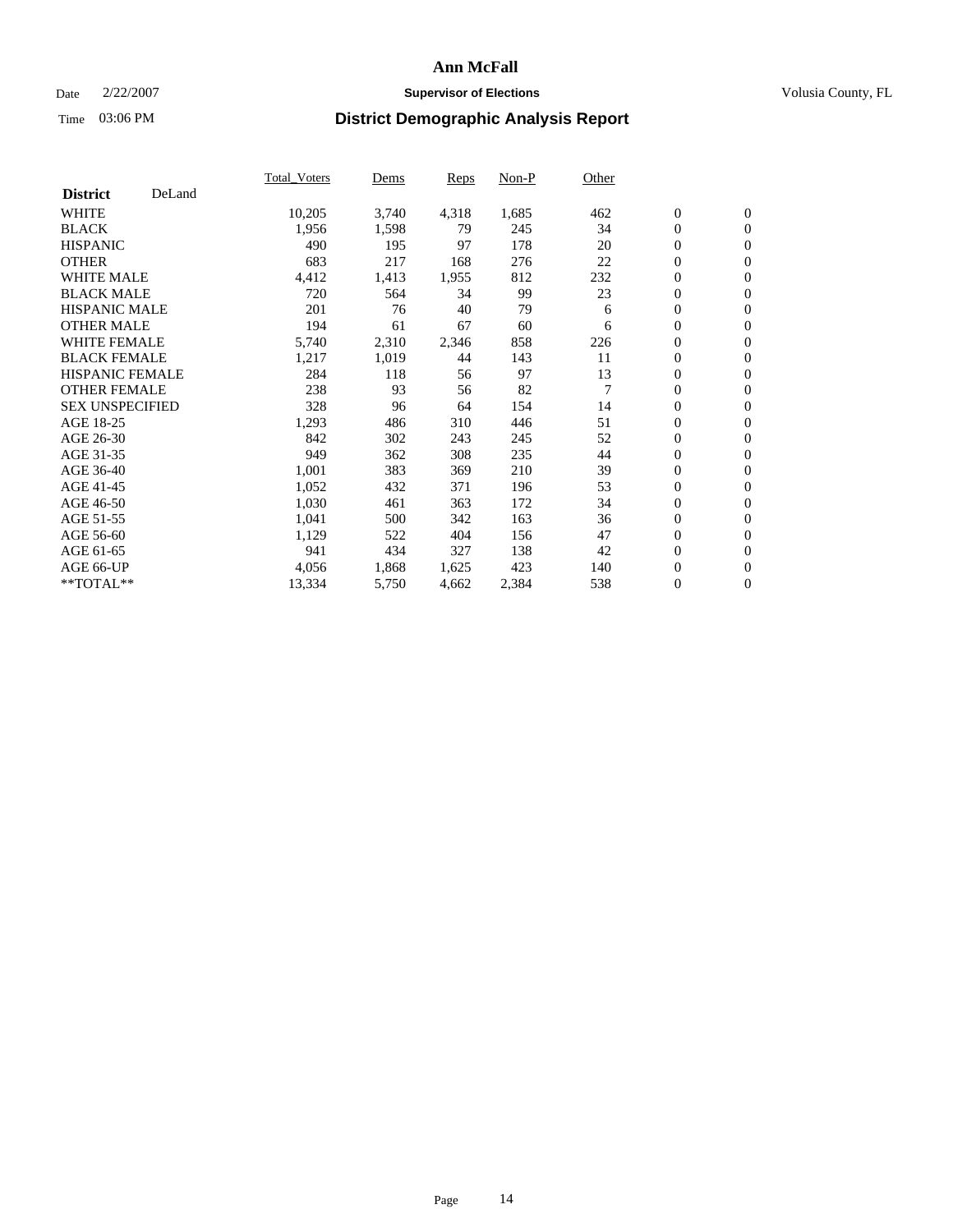#### Date  $2/22/2007$  **Supervisor of Elections** Volusia County, FL

|                            | <b>Total_Voters</b> | Dems   | <b>Reps</b> | Non-P  | Other |                  |                |  |
|----------------------------|---------------------|--------|-------------|--------|-------|------------------|----------------|--|
| Deltona<br><b>District</b> |                     |        |             |        |       |                  |                |  |
| <b>WHITE</b>               | 32,003              | 11,000 | 12,719      | 6,839  | 1,445 | $\boldsymbol{0}$ | $\mathbf{0}$   |  |
| <b>BLACK</b>               | 3,524               | 2,617  | 233         | 591    | 83    | $\overline{0}$   | $\mathbf{0}$   |  |
| <b>HISPANIC</b>            | 9,039               | 4,250  | 1,802       | 2,783  | 204   | 0                | $\overline{0}$ |  |
| <b>OTHER</b>               | 2,603               | 720    | 527         | 1,271  | 85    | 0                | $\mathbf{0}$   |  |
| <b>WHITE MALE</b>          | 14,814              | 4,637  | 6,197       | 3,195  | 785   | 0                | $\mathbf{0}$   |  |
| <b>BLACK MALE</b>          | 1,556               | 1,084  | 127         | 304    | 41    | $\boldsymbol{0}$ | $\mathbf{0}$   |  |
| <b>HISPANIC MALE</b>       | 4,262               | 1,927  | 917         | 1,301  | 117   | 0                | $\mathbf{0}$   |  |
| <b>OTHER MALE</b>          | 853                 | 258    | 209         | 359    | 27    | $\overline{0}$   | $\mathbf{0}$   |  |
| <b>WHITE FEMALE</b>        | 16,990              | 6,300  | 6,443       | 3,593  | 654   | $\overline{0}$   | $\overline{0}$ |  |
| <b>BLACK FEMALE</b>        | 1,930               | 1,502  | 106         | 280    | 42    | 0                | $\mathbf{0}$   |  |
| <b>HISPANIC FEMALE</b>     | 4,688               | 2,279  | 875         | 1,448  | 86    | 0                | $\mathbf{0}$   |  |
| <b>OTHER FEMALE</b>        | 999                 | 332    | 208         | 435    | 24    | 0                | $\overline{0}$ |  |
| <b>SEX UNSPECIFIED</b>     | 1,077               | 268    | 199         | 569    | 41    | 0                | $\mathbf{0}$   |  |
| AGE 18-25                  | 5,276               | 1,602  | 1,192       | 2,199  | 283   | $\boldsymbol{0}$ | $\mathbf{0}$   |  |
| AGE 26-30                  | 3,800               | 1,236  | 1,021       | 1,368  | 175   | $\overline{0}$   | $\mathbf{0}$   |  |
| AGE 31-35                  | 3,989               | 1,331  | 1,253       | 1,211  | 194   | 0                | $\overline{0}$ |  |
| AGE 36-40                  | 4,239               | 1,431  | 1,479       | 1,150  | 179   | 0                | $\mathbf{0}$   |  |
| AGE 41-45                  | 5,051               | 1,841  | 1,774       | 1,246  | 190   | 0                | $\mathbf{0}$   |  |
| AGE 46-50                  | 5,078               | 1,941  | 1,879       | 1,070  | 188   | 0                | $\mathbf{0}$   |  |
| AGE 51-55                  | 4,295               | 1,815  | 1,439       | 883    | 158   | $\boldsymbol{0}$ | $\mathbf{0}$   |  |
| AGE 56-60                  | 3,934               | 1,702  | 1,299       | 791    | 142   | $\overline{0}$   | $\mathbf{0}$   |  |
| AGE 61-65                  | 2,894               | 1,330  | 983         | 494    | 87    | $\overline{0}$   | $\mathbf{0}$   |  |
| AGE 66-UP                  | 8,613               | 4,358  | 2,962       | 1,072  | 221   | 0                | $\mathbf{0}$   |  |
| **TOTAL**                  | 47,169              | 18,587 | 15,281      | 11,484 | 1,817 | 0                | $\overline{0}$ |  |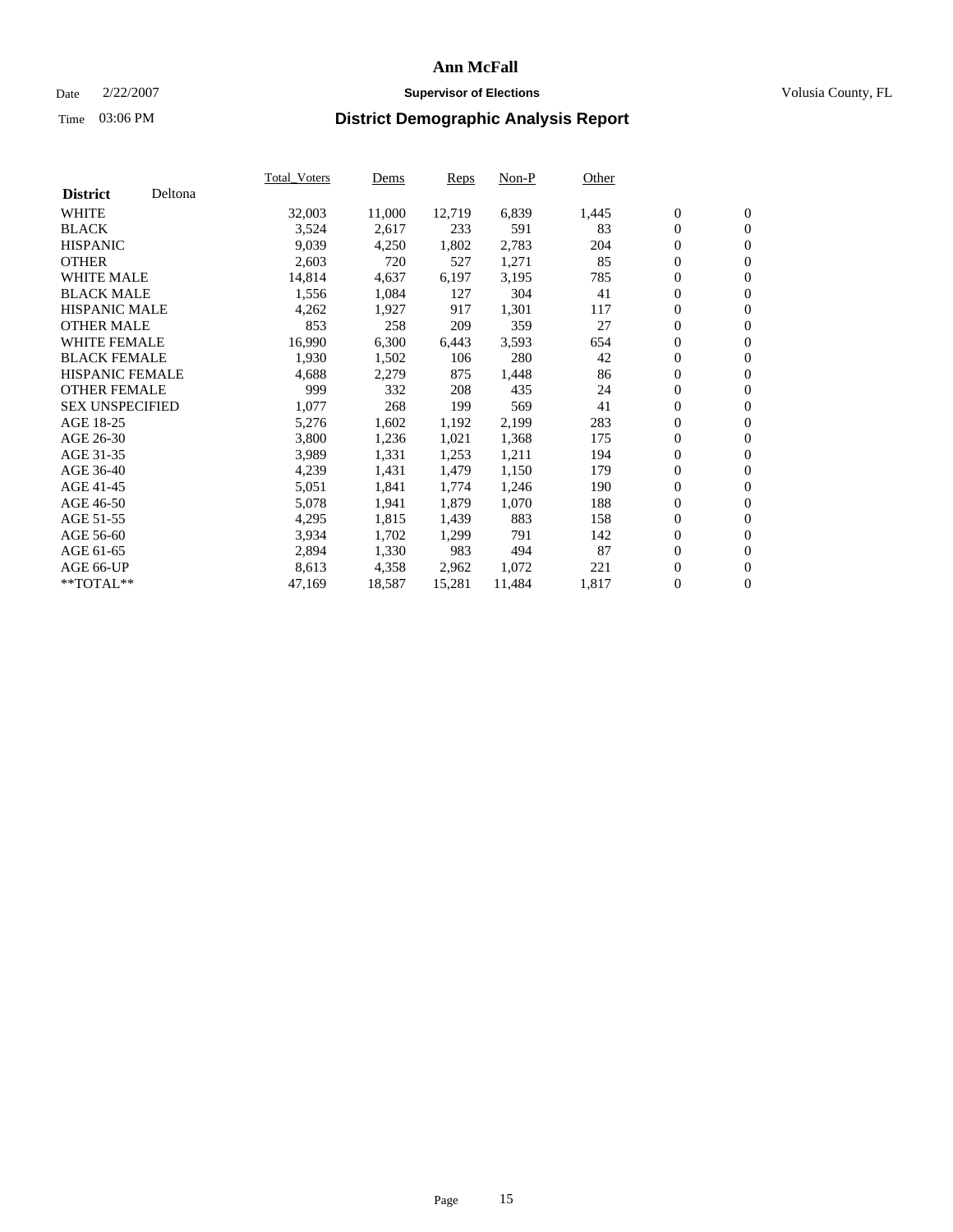### Date  $2/22/2007$  **Supervisor of Elections Supervisor of Elections** Volusia County, FL

|                        |           | Total Voters | Dems  | <b>Reps</b> | Non-P | Other          |                  |                  |  |
|------------------------|-----------|--------------|-------|-------------|-------|----------------|------------------|------------------|--|
| <b>District</b>        | Edgewater |              |       |             |       |                |                  |                  |  |
| <b>WHITE</b>           |           | 12,853       | 4,983 | 4,383       | 3,129 | 358            | $\boldsymbol{0}$ | $\mathbf{0}$     |  |
| <b>BLACK</b>           |           | 218          | 156   | 13          | 43    | 6              | $\overline{0}$   | $\mathbf{0}$     |  |
| <b>HISPANIC</b>        |           | 131          | 49    | 25          | 54    | 3              | $\overline{0}$   | $\mathbf{0}$     |  |
| <b>OTHER</b>           |           | 415          | 110   | 75          | 221   | 9              | 0                | $\mathbf{0}$     |  |
| <b>WHITE MALE</b>      |           | 5,824        | 2,045 | 2,127       | 1,467 | 185            | 0                | $\mathbf{0}$     |  |
| <b>BLACK MALE</b>      |           | 108          | 74    | 6           | 24    | 4              | $\boldsymbol{0}$ | $\mathbf{0}$     |  |
| <b>HISPANIC MALE</b>   |           | 56           | 18    | 10          | 25    | 3              | 0                | $\mathbf{0}$     |  |
| <b>OTHER MALE</b>      |           | 129          | 45    | 32          | 48    | 4              | 0                | $\mathbf{0}$     |  |
| <b>WHITE FEMALE</b>    |           | 6,936        | 2,903 | 2,225       | 1,635 | 173            | 0                | $\Omega$         |  |
| <b>BLACK FEMALE</b>    |           | 106          | 79    |             | 19    |                | $\overline{0}$   | $\mathbf{0}$     |  |
| <b>HISPANIC FEMALE</b> |           | 72           | 30    | 15          | 27    | 0              | 0                | $\mathbf{0}$     |  |
| <b>OTHER FEMALE</b>    |           | 150          | 41    | 32          | 73    | 4              | $\overline{0}$   | $\mathbf{0}$     |  |
| <b>SEX UNSPECIFIED</b> |           | 236          | 63    | 42          | 129   | $\overline{c}$ | $\boldsymbol{0}$ | $\mathbf{0}$     |  |
| AGE 18-25              |           | 1,216        | 352   | 260         | 563   | 41             | $\overline{0}$   | $\mathbf{0}$     |  |
| AGE 26-30              |           | 807          | 224   | 220         | 340   | 23             | $\boldsymbol{0}$ | $\mathbf{0}$     |  |
| AGE 31-35              |           | 890          | 264   | 243         | 341   | 42             | 0                | $\overline{0}$   |  |
| AGE 36-40              |           | 952          | 316   | 326         | 288   | 22             | $\boldsymbol{0}$ | $\mathbf{0}$     |  |
| AGE 41-45              |           | 1,186        | 431   | 406         | 321   | 28             | $\overline{0}$   | $\mathbf{0}$     |  |
| AGE 46-50              |           | 1,283        | 468   | 459         | 323   | 33             | $\overline{0}$   | $\mathbf{0}$     |  |
| AGE 51-55              |           | 1,299        | 543   | 428         | 297   | 31             | 0                | $\mathbf{0}$     |  |
| AGE 56-60              |           | 1,257        | 536   | 414         | 265   | 42             | $\overline{0}$   | $\mathbf{0}$     |  |
| AGE 61-65              |           | 1,111        | 443   | 419         | 216   | 33             | $\boldsymbol{0}$ | $\mathbf{0}$     |  |
| AGE 66-UP              |           | 3,616        | 1,721 | 1,321       | 493   | 81             | 0                | 0                |  |
| $*$ TOTAL $**$         |           | 13,617       | 5,298 | 4,496       | 3,447 | 376            | 0                | $\boldsymbol{0}$ |  |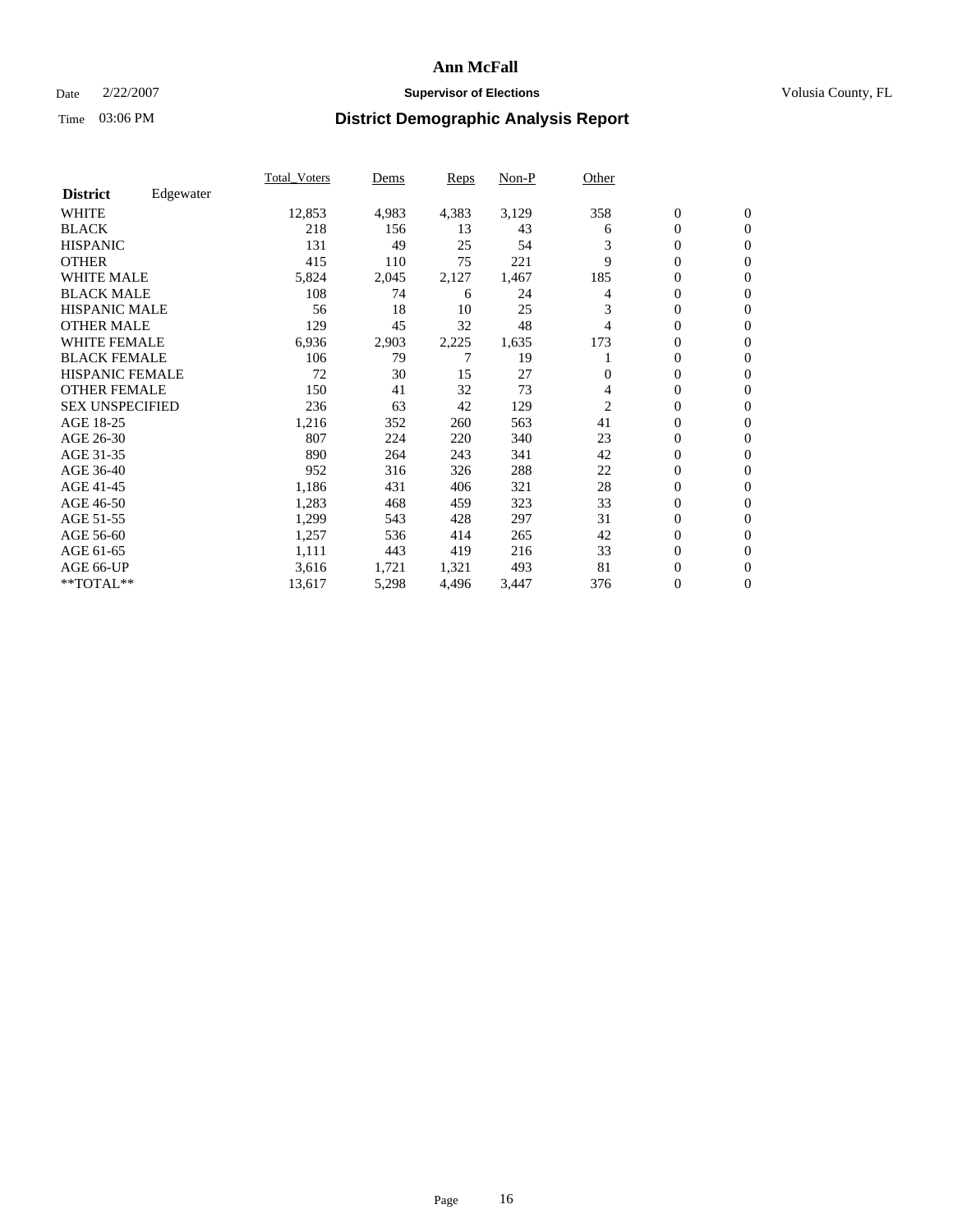### Date  $2/22/2007$  **Supervisor of Elections Supervisor of Elections** Volusia County, FL

|                        |            | Total Voters | Dems  | <b>Reps</b> | Non-P | Other          |                  |                  |  |
|------------------------|------------|--------------|-------|-------------|-------|----------------|------------------|------------------|--|
| <b>District</b>        | Holly Hill |              |       |             |       |                |                  |                  |  |
| <b>WHITE</b>           |            | 5,607        | 2,452 | 1,699       | 1,244 | 212            | $\boldsymbol{0}$ | $\mathbf{0}$     |  |
| <b>BLACK</b>           |            | 566          | 437   | 25          | 94    | 10             | $\overline{0}$   | $\mathbf{0}$     |  |
| <b>HISPANIC</b>        |            | 88           | 39    | 19          | 26    | $\overline{4}$ | $\overline{0}$   | $\mathbf{0}$     |  |
| <b>OTHER</b>           |            | 319          | 102   | 62          | 145   | 10             | $\overline{0}$   | $\mathbf{0}$     |  |
| <b>WHITE MALE</b>      |            | 2,475        | 979   | 811         | 580   | 105            | $\overline{0}$   | $\mathbf{0}$     |  |
| <b>BLACK MALE</b>      |            | 213          | 157   | 14          | 38    | 4              | $\boldsymbol{0}$ | $\mathbf{0}$     |  |
| <b>HISPANIC MALE</b>   |            | 38           | 16    | 11          | 10    |                | 0                | $\mathbf{0}$     |  |
| <b>OTHER MALE</b>      |            | 95           | 28    | 24          | 39    | 4              | 0                | $\mathbf{0}$     |  |
| <b>WHITE FEMALE</b>    |            | 3,097        | 1,455 | 881         | 658   | 103            | 0                | $\Omega$         |  |
| <b>BLACK FEMALE</b>    |            | 350          | 278   | 11          | 55    | 6              | $\boldsymbol{0}$ | $\mathbf{0}$     |  |
| <b>HISPANIC FEMALE</b> |            | 50           | 23    | 8           | 16    | 3              | 0                | $\mathbf{0}$     |  |
| <b>OTHER FEMALE</b>    |            | 116          | 39    | 27          | 48    | $\overline{c}$ | $\overline{0}$   | $\mathbf{0}$     |  |
| <b>SEX UNSPECIFIED</b> |            | 146          | 55    | 18          | 65    | 8              | $\boldsymbol{0}$ | $\mathbf{0}$     |  |
| AGE 18-25              |            | 667          | 234   | 150         | 257   | 26             | 0                | $\mathbf{0}$     |  |
| AGE 26-30              |            | 435          | 169   | 86          | 156   | 24             | $\boldsymbol{0}$ | $\mathbf{0}$     |  |
| AGE 31-35              |            | 423          | 181   | 99          | 135   | 8              | 0                | $\mathbf{0}$     |  |
| AGE 36-40              |            | 479          | 188   | 124         | 147   | 20             | $\boldsymbol{0}$ | $\mathbf{0}$     |  |
| AGE 41-45              |            | 609          | 240   | 183         | 153   | 33             | $\mathbf{0}$     | $\mathbf{0}$     |  |
| AGE 46-50              |            | 650          | 287   | 176         | 158   | 29             | $\overline{0}$   | $\mathbf{0}$     |  |
| AGE 51-55              |            | 611          | 309   | 155         | 122   | 25             | $\overline{0}$   | $\mathbf{0}$     |  |
| AGE 56-60              |            | 576          | 272   | 158         | 124   | 22             | $\boldsymbol{0}$ | $\mathbf{0}$     |  |
| AGE 61-65              |            | 406          | 212   | 115         | 68    | 11             | $\boldsymbol{0}$ | $\mathbf{0}$     |  |
| AGE 66-UP              |            | 1,724        | 938   | 559         | 189   | 38             | 0                | 0                |  |
| $*$ TOTAL $**$         |            | 6,580        | 3,030 | 1,805       | 1,509 | 236            | 0                | $\boldsymbol{0}$ |  |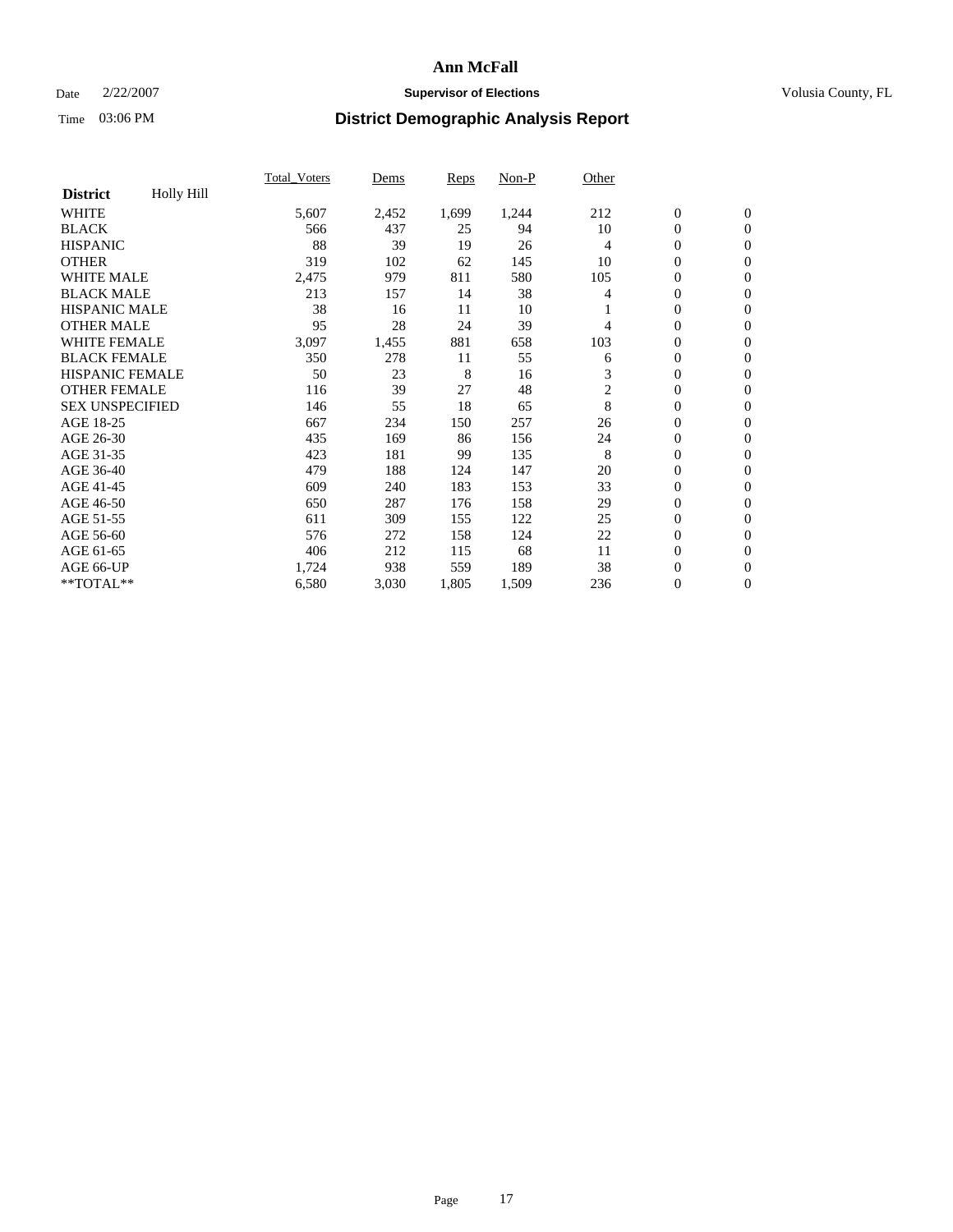### Date  $2/22/2007$  **Supervisor of Elections Supervisor of Elections** Volusia County, FL

|                        |            | <b>Total Voters</b> | Dems | Reps | Non-P | Other          |                  |              |  |
|------------------------|------------|---------------------|------|------|-------|----------------|------------------|--------------|--|
| <b>District</b>        | Lake Helen |                     |      |      |       |                |                  |              |  |
| <b>WHITE</b>           |            | 1,458               | 593  | 535  | 274   | 56             | $\boldsymbol{0}$ | $\mathbf{0}$ |  |
| <b>BLACK</b>           |            | 190                 | 163  | 11   | 16    | $\overline{0}$ | 0                | $\mathbf{0}$ |  |
| <b>HISPANIC</b>        |            | 24                  | 7    | 4    | 8     | 5              | 0                | $\Omega$     |  |
| <b>OTHER</b>           |            | 63                  | 16   | 17   | 28    | $\overline{2}$ | $\overline{0}$   | $\theta$     |  |
| <b>WHITE MALE</b>      |            | 654                 | 238  | 260  | 125   | 31             | 0                | $\theta$     |  |
| <b>BLACK MALE</b>      |            | 76                  | 64   | 3    | 9     | $\theta$       | 0                | 0            |  |
| <b>HISPANIC MALE</b>   |            | 10                  | 3    | 4    | 2     |                | 0                | 0            |  |
| <b>OTHER MALE</b>      |            | 13                  | 4    | 3    | 5     |                | 0                | 0            |  |
| <b>WHITE FEMALE</b>    |            | 792                 | 352  | 271  | 144   | 25             | 0                | 0            |  |
| <b>BLACK FEMALE</b>    |            | 113                 | 99   |      | 7     | $\Omega$       | 0                | 0            |  |
| <b>HISPANIC FEMALE</b> |            | 14                  | 4    | 0    | 6     | 4              | 0                | $\Omega$     |  |
| <b>OTHER FEMALE</b>    |            | 23                  | 8    | 5    | 10    | $\Omega$       | 0                | $\theta$     |  |
| <b>SEX UNSPECIFIED</b> |            | 40                  | 7    | 14   | 18    |                | 0                | $\theta$     |  |
| AGE 18-25              |            | 151                 | 44   | 36   | 66    |                | 0                | $_{0}$       |  |
| AGE 26-30              |            | 97                  | 45   | 19   | 25    | 8              | 0                | 0            |  |
| AGE 31-35              |            | 94                  | 33   | 24   | 28    | 9              | 0                | 0            |  |
| AGE 36-40              |            | 113                 | 41   | 32   | 30    | 10             | 0                | 0            |  |
| AGE 41-45              |            | 164                 | 68   | 64   | 28    | 4              | 0                | 0            |  |
| AGE 46-50              |            | 183                 | 80   | 63   | 37    | 3              | 0                | $\Omega$     |  |
| AGE 51-55              |            | 177                 | 79   | 61   | 32    |                | 0                | $\Omega$     |  |
| AGE 56-60              |            | 170                 | 84   | 61   | 24    |                | 0                | $\theta$     |  |
| AGE 61-65              |            | 158                 | 93   | 38   | 21    | 6              | 0                | 0            |  |
| AGE 66-UP              |            | 428                 | 212  | 169  | 35    | 12             | 0                |              |  |
| **TOTAL**              |            | 1,735               | 779  | 567  | 326   | 63             | 0                | 0            |  |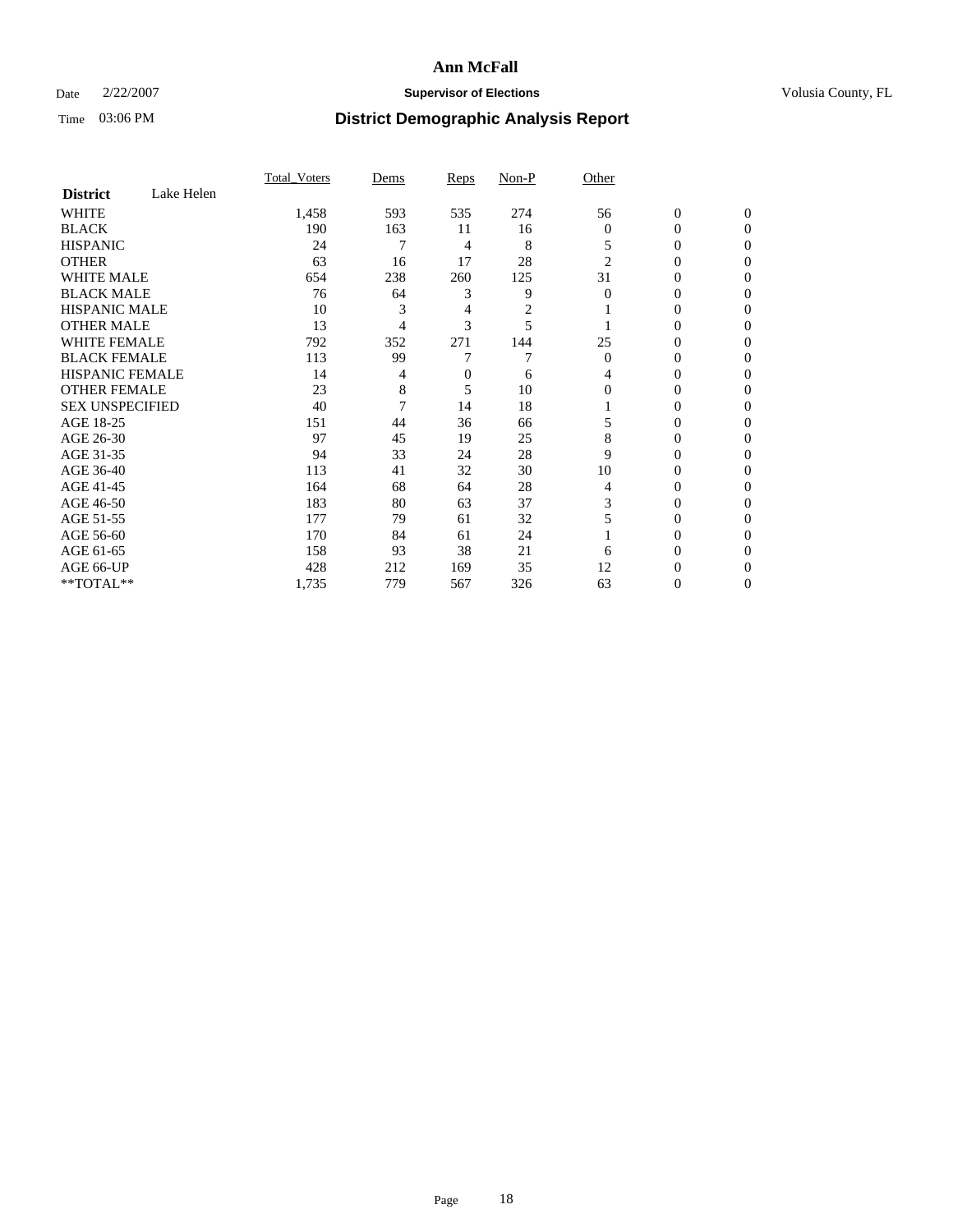#### Date  $2/22/2007$  **Supervisor of Elections** Volusia County, FL

|                                     | <b>Total Voters</b> | Dems  | Reps  | Non-P | Other    |                  |              |  |
|-------------------------------------|---------------------|-------|-------|-------|----------|------------------|--------------|--|
| New Smyrna Beach<br><b>District</b> |                     |       |       |       |          |                  |              |  |
| <b>WHITE</b>                        | 14,229              | 5,080 | 5,931 | 2,832 | 386      | $\mathbf{0}$     | $\mathbf{0}$ |  |
| <b>BLACK</b>                        | 655                 | 540   | 20    | 89    | 6        | 0                | $\mathbf{0}$ |  |
| <b>HISPANIC</b>                     | 101                 | 27    | 24    | 49    |          | 0                | $\mathbf{0}$ |  |
| <b>OTHER</b>                        | 453                 | 108   | 108   | 216   | 21       | 0                | $\mathbf{0}$ |  |
| <b>WHITE MALE</b>                   | 6,498               | 2,060 | 2,812 | 1,410 | 216      | 0                | $\mathbf{0}$ |  |
| <b>BLACK MALE</b>                   | 265                 | 195   | 11    | 54    | 5        | 0                | $\mathbf{0}$ |  |
| <b>HISPANIC MALE</b>                | 48                  | 11    | 9     | 28    | $\Omega$ | 0                | $\mathbf{0}$ |  |
| <b>OTHER MALE</b>                   | 133                 | 34    | 39    | 57    | 3        | $\mathbf{0}$     | $\mathbf{0}$ |  |
| <b>WHITE FEMALE</b>                 | 7,623               | 2,979 | 3,082 | 1,393 | 169      | 0                | $\mathbf{0}$ |  |
| <b>BLACK FEMALE</b>                 | 383                 | 338   | 9     | 35    |          | $\mathbf{0}$     | $\mathbf{0}$ |  |
| <b>HISPANIC FEMALE</b>              | 53                  | 16    | 15    | 21    |          | 0                | $\mathbf{0}$ |  |
| <b>OTHER FEMALE</b>                 | 175                 | 49    | 50    | 70    | 6        | 0                | $\mathbf{0}$ |  |
| <b>SEX UNSPECIFIED</b>              | 260                 | 73    | 56    | 118   | 13       | $\mathbf{0}$     | $\mathbf{0}$ |  |
| AGE 18-25                           | 967                 | 305   | 230   | 402   | 30       | 0                | $\mathbf{0}$ |  |
| AGE 26-30                           | 678                 | 232   | 164   | 254   | 28       | $\mathbf{0}$     | $\mathbf{0}$ |  |
| AGE 31-35                           | 648                 | 211   | 192   | 223   | 22       | 0                | $\mathbf{0}$ |  |
| AGE 36-40                           | 751                 | 250   | 261   | 211   | 29       | $\boldsymbol{0}$ | $\mathbf{0}$ |  |
| AGE 41-45                           | 975                 | 338   | 397   | 217   | 23       | 0                | $\mathbf{0}$ |  |
| AGE 46-50                           | 1,288               | 492   | 483   | 272   | 41       | 0                | $\mathbf{0}$ |  |
| AGE 51-55                           | 1,413               | 591   | 506   | 282   | 34       | $\boldsymbol{0}$ | $\mathbf{0}$ |  |
| AGE 56-60                           | 1,541               | 577   | 612   | 317   | 35       | $\mathbf{0}$     | $\mathbf{0}$ |  |
| AGE 61-65                           | 1,475               | 552   | 604   | 293   | 26       | $\mathbf{0}$     | $\mathbf{0}$ |  |
| AGE 66-UP                           | 5,702               | 2,207 | 2,634 | 715   | 146      | 0                | $\mathbf{0}$ |  |
| **TOTAL**                           | 15,438              | 5,755 | 6,083 | 3,186 | 414      | 0                | $\mathbf{0}$ |  |
|                                     |                     |       |       |       |          |                  |              |  |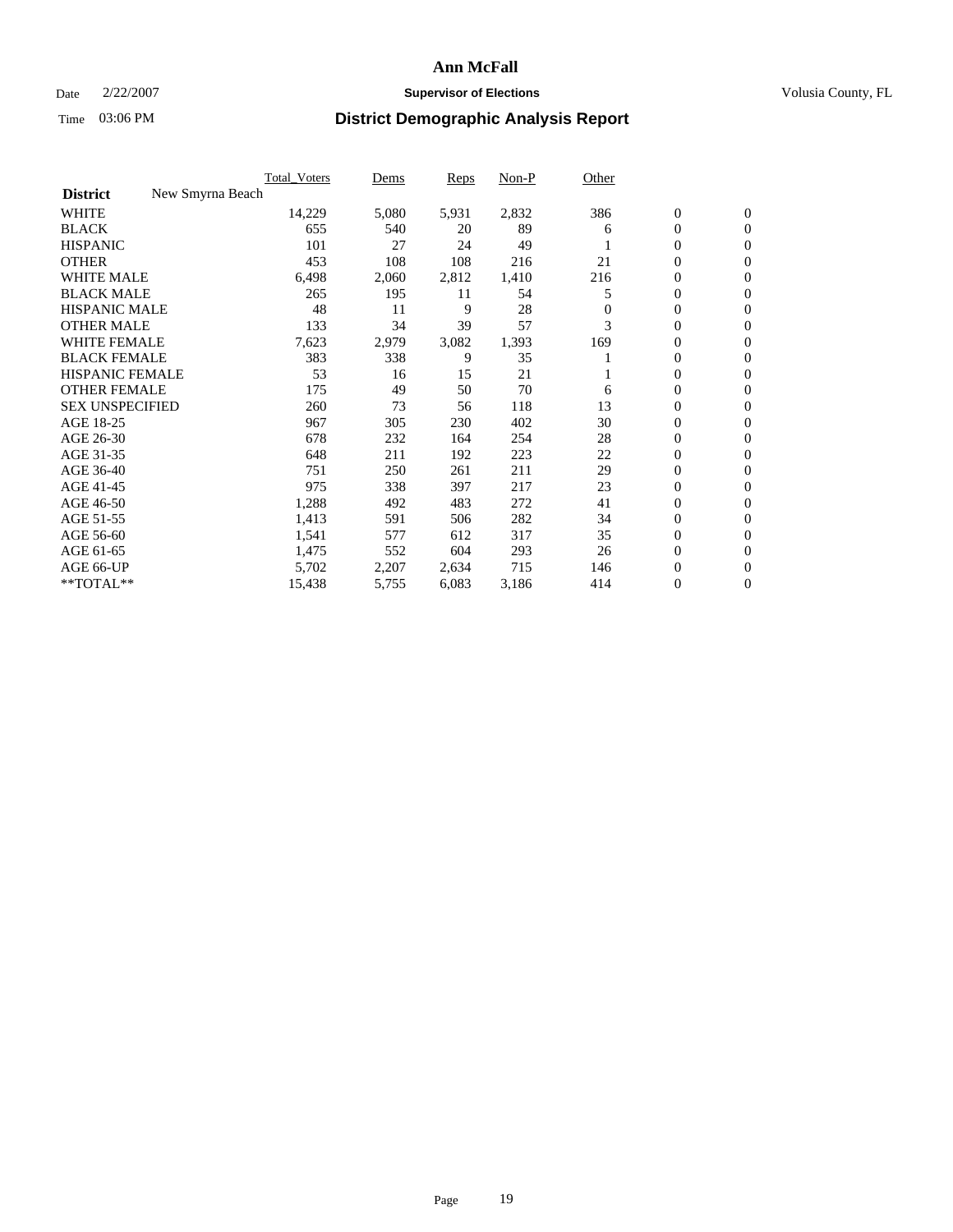### Date  $2/22/2007$  **Supervisor of Elections Supervisor of Elections** Volusia County, FL

|                        |          | Total Voters | Dems | Reps | Non-P    | Other    |                |              |  |
|------------------------|----------|--------------|------|------|----------|----------|----------------|--------------|--|
| <b>District</b>        | Oak Hill |              |      |      |          |          |                |              |  |
| <b>WHITE</b>           |          | 1,013        | 405  | 356  | 231      | 21       | $\overline{0}$ | $\mathbf{0}$ |  |
| <b>BLACK</b>           |          | 163          | 143  |      | 12       |          | 0              | $\Omega$     |  |
| <b>HISPANIC</b>        |          |              | 4    | 2    |          | 0        | 0              | $\Omega$     |  |
| <b>OTHER</b>           |          | 31           | 10   | 5    | 15       |          |                | 0            |  |
| <b>WHITE MALE</b>      |          | 483          | 178  | 177  | 116      | 12       | 0              | 0            |  |
| <b>BLACK MALE</b>      |          | 77           | 65   |      | 6        |          | 0              | $\theta$     |  |
| <b>HISPANIC MALE</b>   |          | 4            | 2    |      |          |          | 0              |              |  |
| <b>OTHER MALE</b>      |          | 14           | 3    | 3    | 8        | 0        | 0              | 0            |  |
| <b>WHITE FEMALE</b>    |          | 521          | 226  | 173  | 113      | 9        | 0              | 0            |  |
| <b>BLACK FEMALE</b>    |          | 85           | 78   |      | 6        | $\Omega$ | 0              | 0            |  |
| HISPANIC FEMALE        |          | 3            | 2    |      | $\Omega$ |          |                | 0            |  |
| <b>OTHER FEMALE</b>    |          | 14           |      |      | 6        |          | 0              | 0            |  |
| <b>SEX UNSPECIFIED</b> |          | 13           |      | 8    | 3        |          | 0              | 0            |  |
| AGE 18-25              |          | 81           | 31   | 23   | 25       | 2        | 0              |              |  |
| AGE 26-30              |          | 66           | 26   | 20   | 15       |          | 0              | $\theta$     |  |
| AGE 31-35              |          | 67           | 29   | 20   | 18       |          | 0              |              |  |
| AGE 36-40              |          | 73           | 39   | 18   | 14       |          | 0              | 0            |  |
| AGE 41-45              |          | 94           | 36   | 33   | 25       | $\Omega$ | $_{0}$         | 0            |  |
| AGE 46-50              |          | 132          | 71   | 36   | 25       | 0        | 0              | 0            |  |
| AGE 51-55              |          | 109          | 49   | 32   | 23       |          | 0              | 0            |  |
| AGE 56-60              |          | 131          | 66   | 26   | 35       |          | 0              | 0            |  |
| AGE 61-65              |          | 126          | 58   | 38   | 28       | 2        | 0              |              |  |
| AGE 66-UP              |          | 335          | 157  | 124  | 51       |          |                |              |  |
| **TOTAL**              |          | 1,214        | 562  | 370  | 259      | 23       | 0              | 0            |  |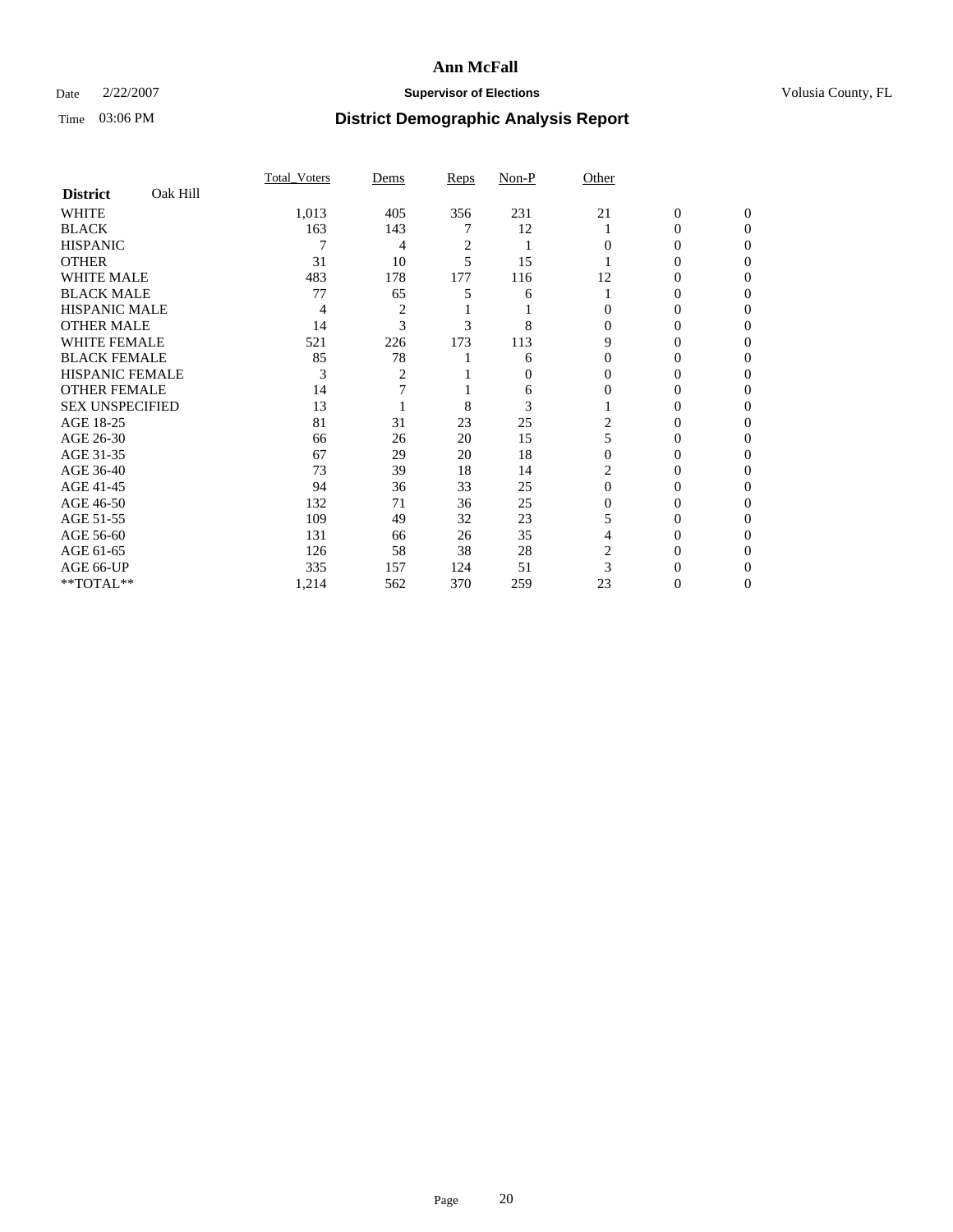### Date  $2/22/2007$  **Supervisor of Elections Supervisor of Elections** Volusia County, FL

|                        |             | <b>Total Voters</b> | Dems  | Reps  | Non-P | Other          |                  |                  |  |
|------------------------|-------------|---------------------|-------|-------|-------|----------------|------------------|------------------|--|
| <b>District</b>        | Orange City |                     |       |       |       |                |                  |                  |  |
| <b>WHITE</b>           |             | 4,459               | 1,593 | 1,888 | 795   | 183            | $\boldsymbol{0}$ | $\mathbf{0}$     |  |
| <b>BLACK</b>           |             | 185                 | 137   | 12    | 33    | 3              | $\mathbf{0}$     | $\mathbf{0}$     |  |
| <b>HISPANIC</b>        |             | 318                 | 143   | 60    | 106   | 9              | 0                | $\mathbf{0}$     |  |
| <b>OTHER</b>           |             | 238                 | 70    | 57    | 101   | 10             | 0                | $\mathbf{0}$     |  |
| <b>WHITE MALE</b>      |             | 1,898               | 615   | 829   | 367   | 87             | 0                | $\mathbf{0}$     |  |
| <b>BLACK MALE</b>      |             | 70                  | 46    | 4     | 17    | 3              | 0                | $\mathbf{0}$     |  |
| <b>HISPANIC MALE</b>   |             | 129                 | 63    | 28    | 34    | 4              | 0                | $\mathbf{0}$     |  |
| <b>OTHER MALE</b>      |             | 76                  | 21    | 25    | 28    | 2              | $\mathbf{0}$     | $\mathbf{0}$     |  |
| <b>WHITE FEMALE</b>    |             | 2,528               | 969   | 1,049 | 416   | 94             | 0                | $\mathbf{0}$     |  |
| <b>BLACK FEMALE</b>    |             | 112                 | 89    | 8     | 15    | $\overline{0}$ | $\boldsymbol{0}$ | $\mathbf{0}$     |  |
| <b>HISPANIC FEMALE</b> |             | 189                 | 80    | 32    | 72    | 5              | $\boldsymbol{0}$ | $\mathbf{0}$     |  |
| <b>OTHER FEMALE</b>    |             | 90                  | 33    | 21    | 33    | 3              | 0                | $\mathbf{0}$     |  |
| <b>SEX UNSPECIFIED</b> |             | 108                 | 27    | 21    | 53    |                | 0                | $\mathbf{0}$     |  |
| AGE 18-25              |             | 364                 | 102   | 111   | 136   | 15             | 0                | $\Omega$         |  |
| AGE 26-30              |             | 275                 | 77    | 95    | 87    | 16             | $\mathbf{0}$     | $\mathbf{0}$     |  |
| AGE 31-35              |             | 253                 | 80    | 92    | 71    | 10             | 0                | $\mathbf{0}$     |  |
| AGE 36-40              |             | 290                 | 103   | 88    | 89    | 10             | 0                | $\mathbf{0}$     |  |
| AGE 41-45              |             | 332                 | 110   | 118   | 84    | 20             | 0                | $\mathbf{0}$     |  |
| AGE 46-50              |             | 378                 | 146   | 147   | 70    | 15             | 0                | $\Omega$         |  |
| AGE 51-55              |             | 413                 | 172   | 140   | 87    | 14             | $\boldsymbol{0}$ | $\mathbf{0}$     |  |
| AGE 56-60              |             | 400                 | 151   | 157   | 70    | 22             | 0                | $\mathbf{0}$     |  |
| AGE 61-65              |             | 371                 | 149   | 149   | 57    | 16             | $\mathbf{0}$     | $\mathbf{0}$     |  |
| AGE 66-UP              |             | 2,124               | 853   | 920   | 284   | 67             | $\boldsymbol{0}$ | $\mathbf{0}$     |  |
| **TOTAL**              |             | 5,200               | 1,943 | 2,017 | 1,035 | 205            | 0                | $\boldsymbol{0}$ |  |
|                        |             |                     |       |       |       |                |                  |                  |  |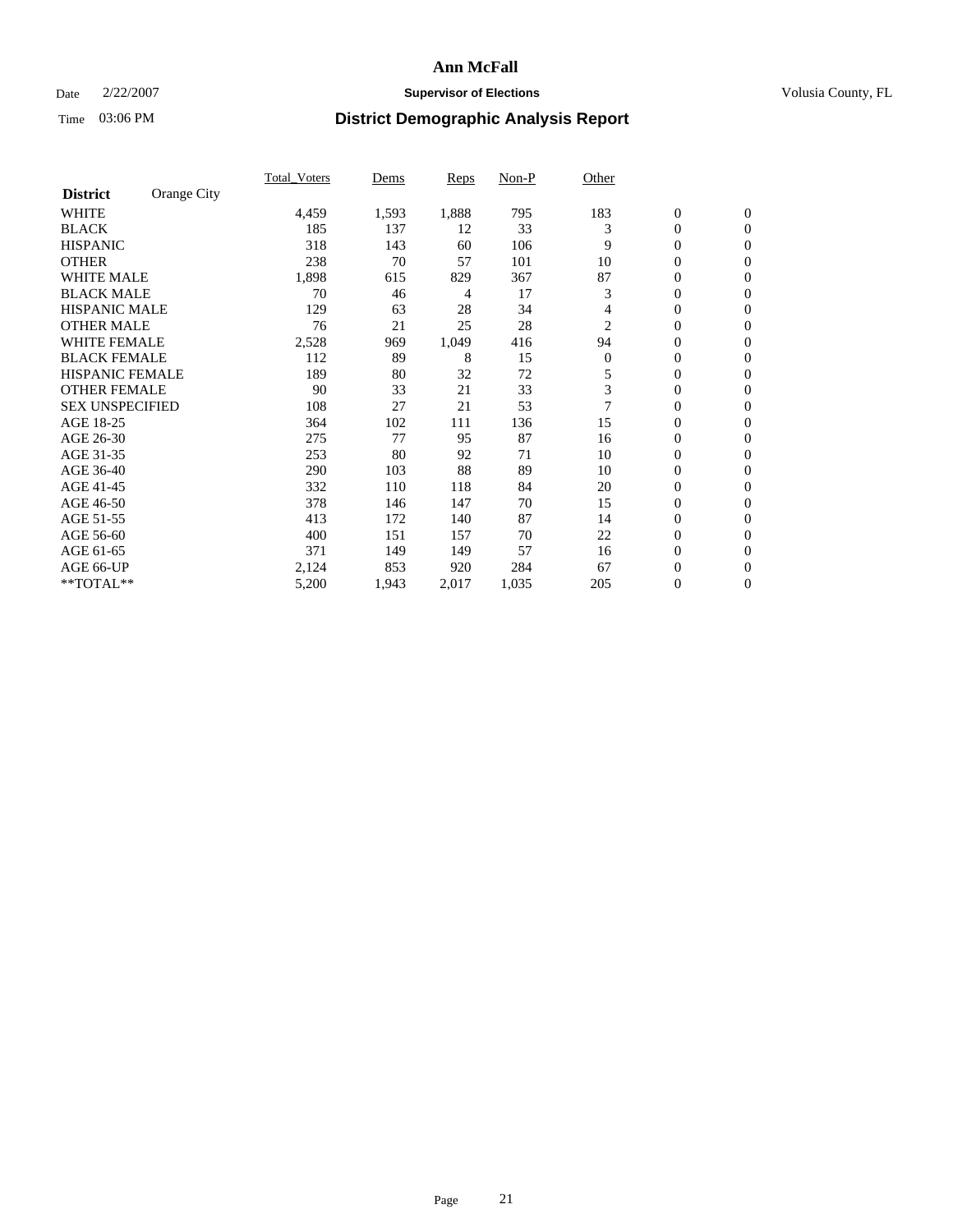#### Date  $2/22/2007$  **Supervisor of Elections** Volusia County, FL

| Ormond Beach<br><b>District</b>                                                           |  |
|-------------------------------------------------------------------------------------------|--|
|                                                                                           |  |
| <b>WHITE</b><br>769<br>$\mathbf{0}$<br>$\mathbf{0}$<br>24,524<br>8,863<br>10,563<br>4,329 |  |
| <b>BLACK</b><br>603<br>87<br>0<br>$\mathbf{0}$<br>454<br>11<br>51                         |  |
| <b>HISPANIC</b><br>324<br>98<br>93<br>0<br>$\overline{0}$<br>126                          |  |
| <b>OTHER</b><br>0<br>1,269<br>384<br>468<br>51<br>366<br>$\mathbf{0}$                     |  |
| <b>WHITE MALE</b><br>0<br>11,107<br>3,625<br>4,986<br>2,096<br>400<br>$\mathbf{0}$        |  |
| <b>BLACK MALE</b><br>188<br>47<br>0<br>268<br>8<br>25<br>$\mathbf{0}$                     |  |
| 0<br><b>HISPANIC MALE</b><br>134<br>39<br>40<br>$\mathbf{0}$<br>50<br>5                   |  |
| 17<br>$\mathbf{0}$<br><b>OTHER MALE</b><br>467<br>$\mathbf{0}$<br>124<br>152<br>174       |  |
| <b>WHITE FEMALE</b><br>362<br>0<br>13,283<br>5,198<br>5,530<br>2,193<br>$\mathbf{0}$      |  |
| <b>BLACK FEMALE</b><br>3<br>$\mathbf{0}$<br>333<br>264<br>40<br>26<br>$\mathbf{0}$        |  |
| <b>HISPANIC FEMALE</b><br>180<br>81<br>53<br>2<br>0<br>44<br>$\mathbf{0}$                 |  |
| 8<br><b>OTHER FEMALE</b><br>163<br>0<br>519<br>186<br>162<br>$\mathbf{0}$                 |  |
| 33<br>0<br><b>SEX UNSPECIFIED</b><br>429<br>103<br>171<br>122<br>$\mathbf{0}$             |  |
| 92<br>0<br>AGE 18-25<br>2,049<br>632<br>656<br>$\mathbf{0}$<br>669                        |  |
| $\mathbf{0}$<br>$\mathbf{0}$<br>AGE 26-30<br>1,117<br>322<br>357<br>46<br>392             |  |
| AGE 31-35<br>53<br>0<br>1,197<br>323<br>$\mathbf{0}$<br>346<br>475                        |  |
| AGE 36-40<br>1,713<br>370<br>59<br>0<br>478<br>806<br>$\mathbf{0}$                        |  |
| 0<br>AGE 41-45<br>2,213<br>1,011<br>466<br>675<br>61<br>$\mathbf{0}$                      |  |
| 57<br>0<br>AGE 46-50<br>2,448<br>863<br>1,073<br>455<br>$\mathbf{0}$                      |  |
| $\boldsymbol{0}$<br>AGE 51-55<br>2,574<br>1,017<br>1,044<br>437<br>76<br>$\mathbf{0}$     |  |
| AGE 56-60<br>1,037<br>0<br>2,656<br>1,073<br>472<br>74<br>$\mathbf{0}$                    |  |
| 889<br>$\mathbf{0}$<br>987<br>394<br>71<br>$\mathbf{0}$<br>AGE 61-65<br>2,341             |  |
| 0<br>AGE 66-UP<br>8,412<br>3,532<br>3,584<br>1,047<br>249<br>$\mathbf{0}$                 |  |
| **TOTAL**<br>0<br>26,720<br>9,827<br>11,078<br>4,977<br>838<br>$\mathbf{0}$               |  |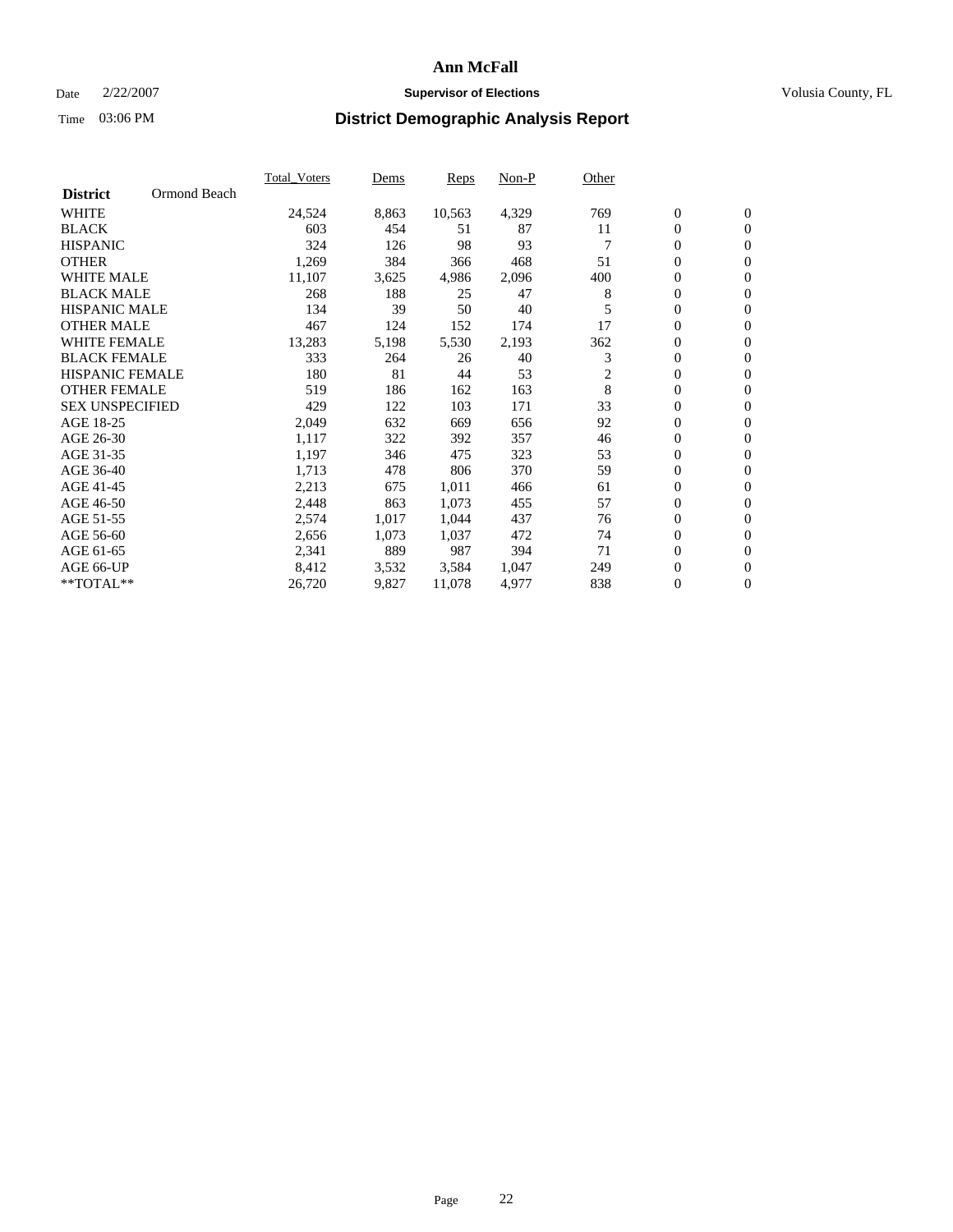### Date  $2/22/2007$  **Supervisor of Elections Supervisor of Elections** Volusia County, FL

|                        |         | <b>Total Voters</b> | Dems           | Reps           | Non-P | Other    |                  |              |  |
|------------------------|---------|---------------------|----------------|----------------|-------|----------|------------------|--------------|--|
| <b>District</b>        | Pierson |                     |                |                |       |          |                  |              |  |
| <b>WHITE</b>           |         | 508                 | 222            | 194            | 78    | 14       | $\boldsymbol{0}$ | $\mathbf{0}$ |  |
| <b>BLACK</b>           |         | 58                  | 48             | 4              | 5     |          | 0                | $\Omega$     |  |
| <b>HISPANIC</b>        |         | 51                  | 17             | 9              | 25    | 0        | 0                | $\theta$     |  |
| <b>OTHER</b>           |         | 31                  | 6              | 2              | 22    |          | 0                |              |  |
| <b>WHITE MALE</b>      |         | 247                 | 98             | 107            | 33    | 9        | 0                |              |  |
| <b>BLACK MALE</b>      |         | 20                  | 17             | 2              |       | 0        | 0                |              |  |
| <b>HISPANIC MALE</b>   |         | 30                  | 12             | 5              | 13    |          | 0                |              |  |
| <b>OTHER MALE</b>      |         | 12                  | $\overline{2}$ | 2              | 8     | $\Omega$ | 0                |              |  |
| <b>WHITE FEMALE</b>    |         | 260                 | 124            | 87             | 44    |          | 0                |              |  |
| <b>BLACK FEMALE</b>    |         | 38                  | 31             | 2              | 4     |          | 0                | 0            |  |
| <b>HISPANIC FEMALE</b> |         | 20                  |                | 4              | 11    |          |                  | 0            |  |
| <b>OTHER FEMALE</b>    |         | 7                   |                | 0              | 3     |          | 0                | 0            |  |
| <b>SEX UNSPECIFIED</b> |         | 14                  |                | $\overline{0}$ | 13    | $\theta$ | 0                |              |  |
| AGE 18-25              |         | 100                 | 23             | 27             | 47    | 3        | 0                |              |  |
| AGE 26-30              |         | 42                  | 9              | 14             | 17    | 2        | 0                |              |  |
| AGE 31-35              |         | 51                  | 19             | 20             | 11    |          | 0                |              |  |
| AGE 36-40              |         | 43                  | 20             | 12             | 11    | $\Omega$ | 0                | 0            |  |
| AGE 41-45              |         | 56                  | 27             | 19             | 8     |          |                  |              |  |
| AGE 46-50              |         | 67                  | 36             | 22             | 8     |          | 0                | 0            |  |
| AGE 51-55              |         | 75                  | 32             | 30             | 12    |          | 0                | 0            |  |
| AGE 56-60              |         | 45                  | 30             | 13             |       |          | 0                |              |  |
| AGE 61-65              |         | 42                  | 25             | 12             |       |          | 0                |              |  |
| AGE 66-UP              |         | 127                 | 72             | 40             | 11    |          |                  |              |  |
| **TOTAL**              |         | 648                 | 293            | 209            | 130   | 16       | 0                | 0            |  |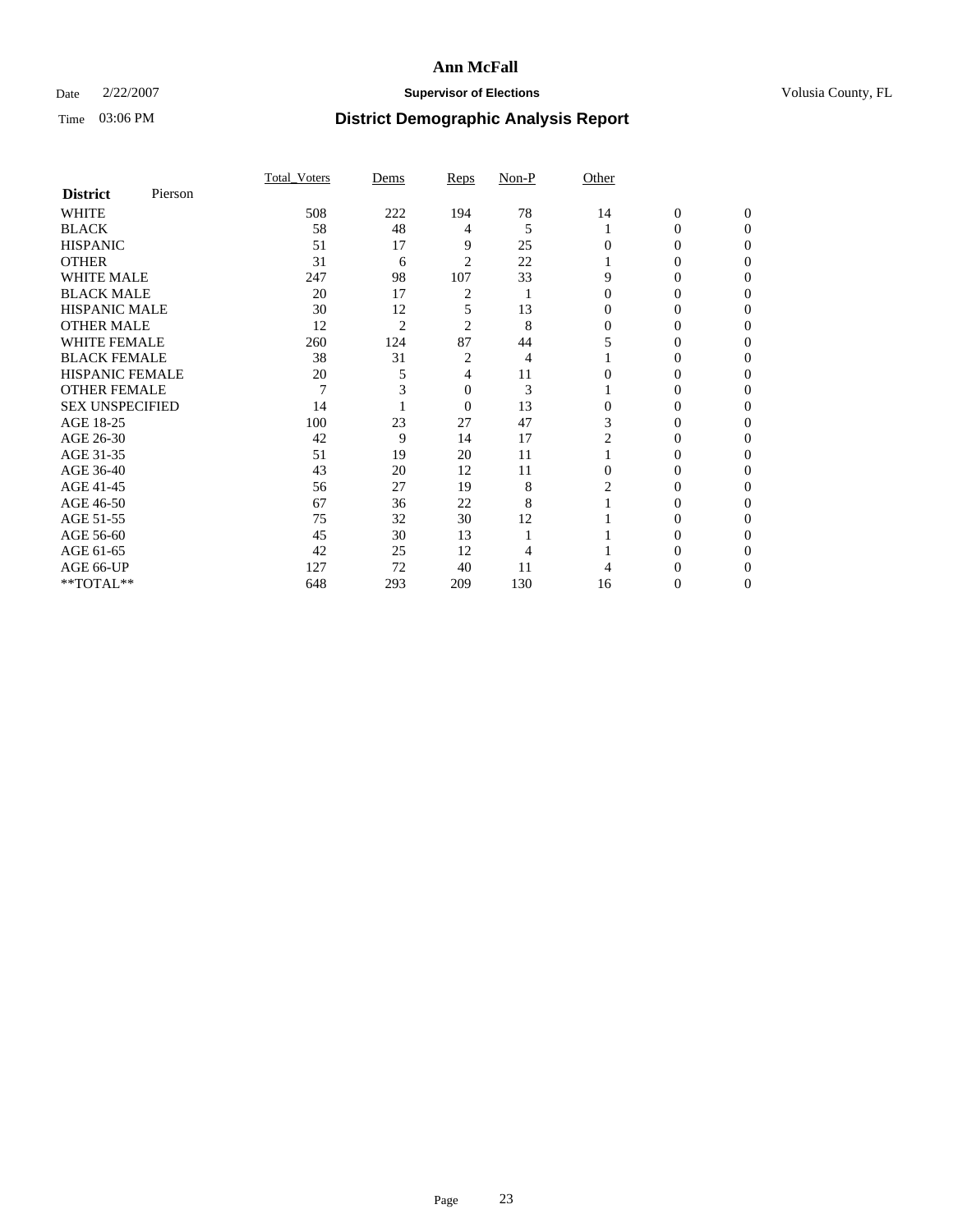### Date  $2/22/2007$  **Supervisor of Elections Supervisor of Elections** Volusia County, FL

|                        |             | <b>Total Voters</b> | Dems           | Reps  | Non-P  | Other    |                  |              |  |
|------------------------|-------------|---------------------|----------------|-------|--------|----------|------------------|--------------|--|
| <b>District</b>        | Ponce Inlet |                     |                |       |        |          |                  |              |  |
| <b>WHITE</b>           |             | 2,372               | 643            | 1,187 | 475    | 67       | $\boldsymbol{0}$ | $\mathbf{0}$ |  |
| <b>BLACK</b>           |             |                     | 4              |       | 2      | $\Omega$ | 0                | $\Omega$     |  |
| <b>HISPANIC</b>        |             | 22                  | 5              | 11    | 5      |          | 0                | $\Omega$     |  |
| <b>OTHER</b>           |             | 107                 | 28             | 37    | 37     |          | 0                | $\theta$     |  |
| <b>WHITE MALE</b>      |             | 1,118               | 276            | 574   | 233    | 35       | 0                |              |  |
| <b>BLACK MALE</b>      |             | 4                   |                |       | 2      | 0        | 0                | 0            |  |
| <b>HISPANIC MALE</b>   |             | 8                   | $\overline{c}$ | 4     |        |          | 0                |              |  |
| <b>OTHER MALE</b>      |             | 43                  | 9              | 16    | 15     |          | 0                | 0            |  |
| <b>WHITE FEMALE</b>    |             | 1,231               | 363            | 603   | 234    | 31       | 0                | 0            |  |
| <b>BLACK FEMALE</b>    |             | 3                   | 3              | 0     | 0      | $\Omega$ | 0                | 0            |  |
| <b>HISPANIC FEMALE</b> |             | 14                  |                |       |        | 0        | 0                | $\Omega$     |  |
| <b>OTHER FEMALE</b>    |             | 34                  | 14             | 12    | 8      | $\Omega$ | 0                | 0            |  |
| <b>SEX UNSPECIFIED</b> |             | 53                  | 9              | 19    | $22\,$ | 3        | 0                | 0            |  |
| AGE 18-25              |             | 114                 | 32             | 35    | 43     | 4        | 0                |              |  |
| AGE 26-30              |             | 63                  | 16             | 19    | 26     | 2        | 0                | 0            |  |
| AGE 31-35              |             | 62                  | 14             | 28    | 19     |          | 0                |              |  |
| AGE 36-40              |             | 84                  | 21             | 44    | 16     | 3        | 0                | 0            |  |
| AGE 41-45              |             | 127                 | 34             | 65    | 25     | 3        | 0                | 0            |  |
| AGE 46-50              |             | 214                 | 49             | 120   | 42     | 3        | 0                | 0            |  |
| AGE 51-55              |             | 256                 | 78             | 107   | 60     | 11       | 0                | $\theta$     |  |
| AGE 56-60              |             | 361                 | 97             | 170   | 75     | 19       | 0                | 0            |  |
| AGE 61-65              |             | 360                 | 95             | 186   | 68     | 11       | 0                |              |  |
| AGE 66-UP              |             | 867                 | 244            | 462   | 145    | 16       | 0                |              |  |
| **TOTAL**              |             | 2,508               | 680            | 1,236 | 519    | 73       | 0                | 0            |  |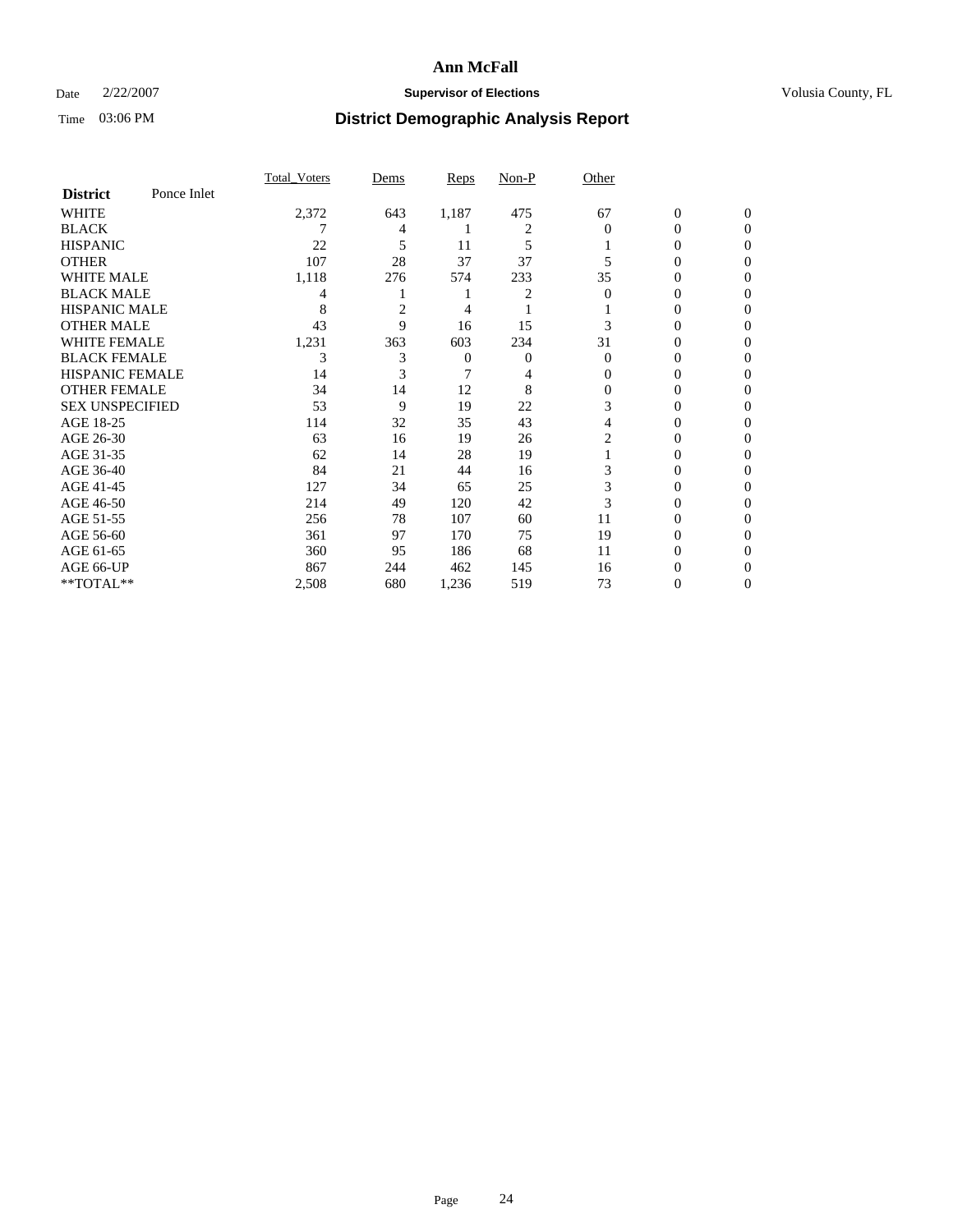#### Date  $2/22/2007$  **Supervisor of Elections** Volusia County, FL

|                        |             | Total Voters | Dems   | <b>Reps</b> | Non-P | Other |                  |                  |  |
|------------------------|-------------|--------------|--------|-------------|-------|-------|------------------|------------------|--|
| <b>District</b>        | Port Orange |              |        |             |       |       |                  |                  |  |
| <b>WHITE</b>           |             | 32,055       | 11,538 | 12,474      | 6,956 | 1,087 | $\overline{0}$   | $\mathbf{0}$     |  |
| <b>BLACK</b>           |             | 643          | 490    | 46          | 91    | 16    | $\overline{0}$   | $\mathbf{0}$     |  |
| <b>HISPANIC</b>        |             | 597          | 219    | 147         | 216   | 15    | $\boldsymbol{0}$ | $\mathbf{0}$     |  |
| <b>OTHER</b>           |             | 1,602        | 456    | 403         | 677   | 66    | $\boldsymbol{0}$ | $\mathbf{0}$     |  |
| <b>WHITE MALE</b>      |             | 14,607       | 4,708  | 6,054       | 3,272 | 573   | 0                | $\mathbf{0}$     |  |
| <b>BLACK MALE</b>      |             | 292          | 215    | 26          | 44    |       | $\boldsymbol{0}$ | $\mathbf{0}$     |  |
| <b>HISPANIC MALE</b>   |             | 257          | 96     | 63          | 93    | 5     | $\overline{0}$   | $\mathbf{0}$     |  |
| <b>OTHER MALE</b>      |             | 548          | 154    | 151         | 222   | 21    | $\overline{0}$   | $\mathbf{0}$     |  |
| <b>WHITE FEMALE</b>    |             | 17,195       | 6,756  | 6,327       | 3,612 | 500   | $\overline{0}$   | $\mathbf{0}$     |  |
| <b>BLACK FEMALE</b>    |             | 345          | 272    | 19          | 45    | 9     | $\overline{0}$   | $\mathbf{0}$     |  |
| <b>HISPANIC FEMALE</b> |             | 334          | 123    | 81          | 120   | 10    | $\boldsymbol{0}$ | $\boldsymbol{0}$ |  |
| <b>OTHER FEMALE</b>    |             | 602          | 203    | 150         | 235   | 14    | 0                | $\mathbf{0}$     |  |
| <b>SEX UNSPECIFIED</b> |             | 717          | 176    | 199         | 297   | 45    | $\boldsymbol{0}$ | $\mathbf{0}$     |  |
| AGE 18-25              |             | 3,058        | 956    | 856         | 1,118 | 128   | $\boldsymbol{0}$ | $\mathbf{0}$     |  |
| AGE 26-30              |             | 1,983        | 579    | 606         | 705   | 93    | $\overline{0}$   | $\mathbf{0}$     |  |
| AGE 31-35              |             | 1,955        | 541    | 717         | 612   | 85    | $\overline{0}$   | $\mathbf{0}$     |  |
| AGE 36-40              |             | 2,434        | 733    | 947         | 682   | 72    | $\boldsymbol{0}$ | $\mathbf{0}$     |  |
| AGE 41-45              |             | 3,032        | 934    | 1,255       | 750   | 93    | $\boldsymbol{0}$ | $\mathbf{0}$     |  |
| AGE 46-50              |             | 3,196        | 1,116  | 1,296       | 681   | 103   | 0                | $\mathbf{0}$     |  |
| AGE 51-55              |             | 3,242        | 1,292  | 1,257       | 607   | 86    | $\boldsymbol{0}$ | $\boldsymbol{0}$ |  |
| AGE 56-60              |             | 3,402        | 1,351  | 1,235       | 684   | 132   | $\overline{0}$   | $\mathbf{0}$     |  |
| AGE 61-65              |             | 2,963        | 1,135  | 1,116       | 600   | 112   | $\mathbf{0}$     | $\mathbf{0}$     |  |
| AGE 66-UP              |             | 9,632        | 4,066  | 3,785       | 1,501 | 280   | $\boldsymbol{0}$ | $\boldsymbol{0}$ |  |
| **TOTAL**              |             | 34,897       | 12,703 | 13,070      | 7,940 | 1,184 | 0                | $\overline{0}$   |  |
|                        |             |              |        |             |       |       |                  |                  |  |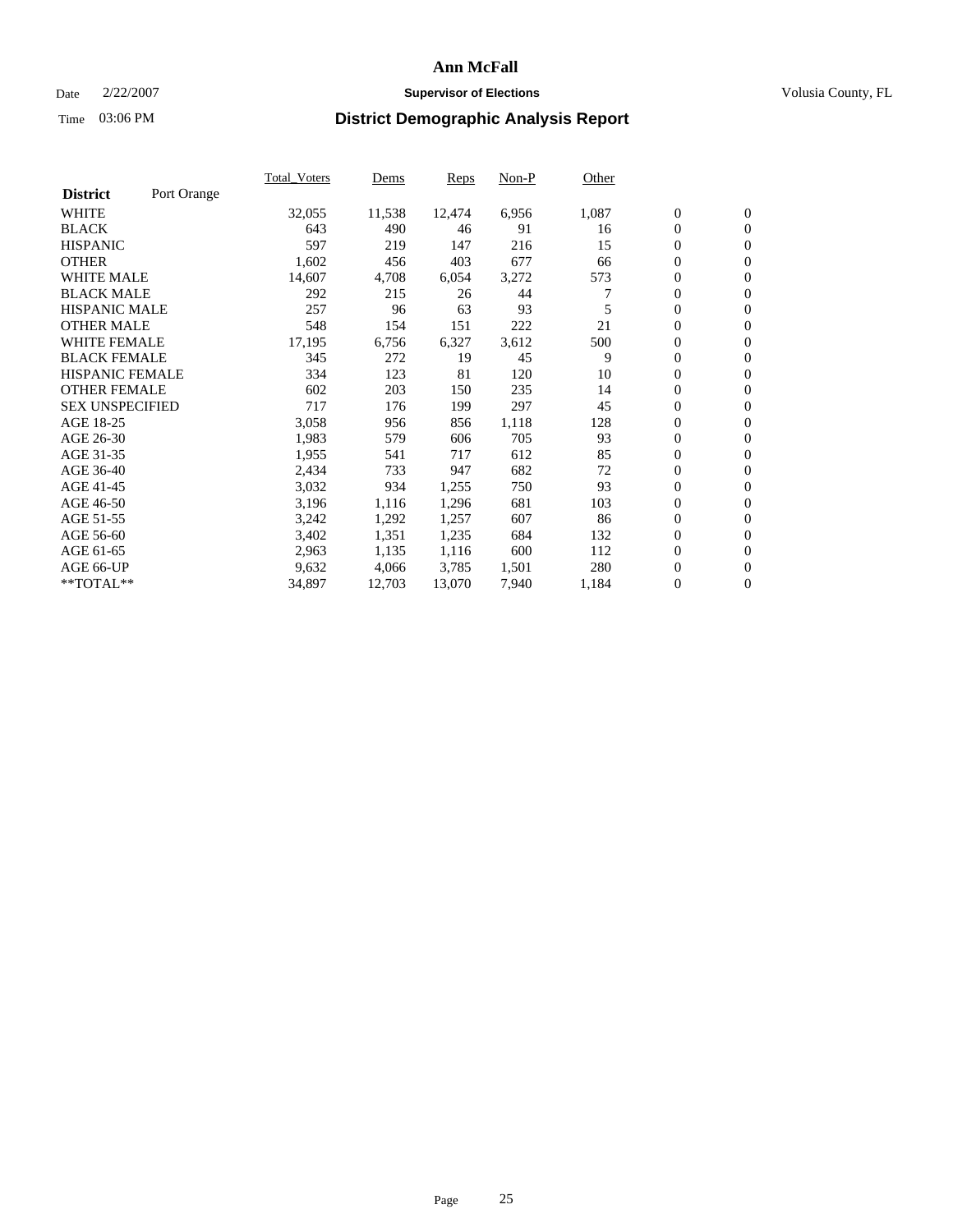### Date  $2/22/2007$  **Supervisor of Elections Supervisor of Elections** Volusia County, FL

|                        |               | <b>Total Voters</b> | Dems  | <b>Reps</b> | Non-P | Other |                  |                  |  |
|------------------------|---------------|---------------------|-------|-------------|-------|-------|------------------|------------------|--|
| <b>District</b>        | South Daytona |                     |       |             |       |       |                  |                  |  |
| <b>WHITE</b>           |               | 6,612               | 2,799 | 2,261       | 1,342 | 210   | $\boldsymbol{0}$ | $\mathbf{0}$     |  |
| <b>BLACK</b>           |               | 386                 | 304   | 12          | 67    | 3     | $\mathbf{0}$     | $\mathbf{0}$     |  |
| <b>HISPANIC</b>        |               | 146                 | 70    | 25          | 47    | 4     | 0                | $\mathbf{0}$     |  |
| <b>OTHER</b>           |               | 380                 | 134   | 76          | 162   | 8     | 0                | $\mathbf{0}$     |  |
| <b>WHITE MALE</b>      |               | 3,020               | 1,139 | 1,121       | 632   | 128   | 0                | $\mathbf{0}$     |  |
| <b>BLACK MALE</b>      |               | 141                 | 99    | 6           | 35    |       | 0                | $\mathbf{0}$     |  |
| <b>HISPANIC MALE</b>   |               | 73                  | 33    | 12          | 25    | 3     | 0                | $\mathbf{0}$     |  |
| <b>OTHER MALE</b>      |               | 131                 | 46    | 33          | 50    | 2     | $\mathbf{0}$     | $\mathbf{0}$     |  |
| <b>WHITE FEMALE</b>    |               | 3,555               | 1,644 | 1,128       | 703   | 80    | 0                | $\mathbf{0}$     |  |
| <b>BLACK FEMALE</b>    |               | 240                 | 201   | 5           | 32    | 2     | $\mathbf{0}$     | $\mathbf{0}$     |  |
| <b>HISPANIC FEMALE</b> |               | 71                  | 36    | 12          | 22    |       | 0                | $\mathbf{0}$     |  |
| <b>OTHER FEMALE</b>    |               | 137                 | 59    | 25          | 52    |       | 0                | $\mathbf{0}$     |  |
| <b>SEX UNSPECIFIED</b> |               | 156                 | 50    | 32          | 67    |       | $\mathbf{0}$     | $\mathbf{0}$     |  |
| AGE 18-25              |               | 763                 | 293   | 172         | 268   | 30    | 0                | $\mathbf{0}$     |  |
| AGE 26-30              |               | 504                 | 161   | 120         | 197   | 26    | $\mathbf{0}$     | $\mathbf{0}$     |  |
| AGE 31-35              |               | 490                 | 164   | 167         | 140   | 19    | 0                | $\mathbf{0}$     |  |
| AGE 36-40              |               | 606                 | 238   | 193         | 153   | 22    | 0                | $\mathbf{0}$     |  |
| AGE 41-45              |               | 750                 | 283   | 265         | 178   | 24    | 0                | $\mathbf{0}$     |  |
| AGE 46-50              |               | 680                 | 293   | 234         | 137   | 16    | 0                | $\mathbf{0}$     |  |
| AGE 51-55              |               | 674                 | 325   | 207         | 127   | 15    | $\boldsymbol{0}$ | $\boldsymbol{0}$ |  |
| AGE 56-60              |               | 662                 | 290   | 216         | 129   | 27    | $\mathbf{0}$     | $\mathbf{0}$     |  |
| AGE 61-65              |               | 555                 | 248   | 199         | 91    | 17    | $\mathbf{0}$     | $\mathbf{0}$     |  |
| AGE 66-UP              |               | 1,840               | 1,012 | 601         | 198   | 29    | $\boldsymbol{0}$ | $\boldsymbol{0}$ |  |
| **TOTAL**              |               | 7,524               | 3,307 | 2,374       | 1,618 | 225   | 0                | $\mathbf{0}$     |  |
|                        |               |                     |       |             |       |       |                  |                  |  |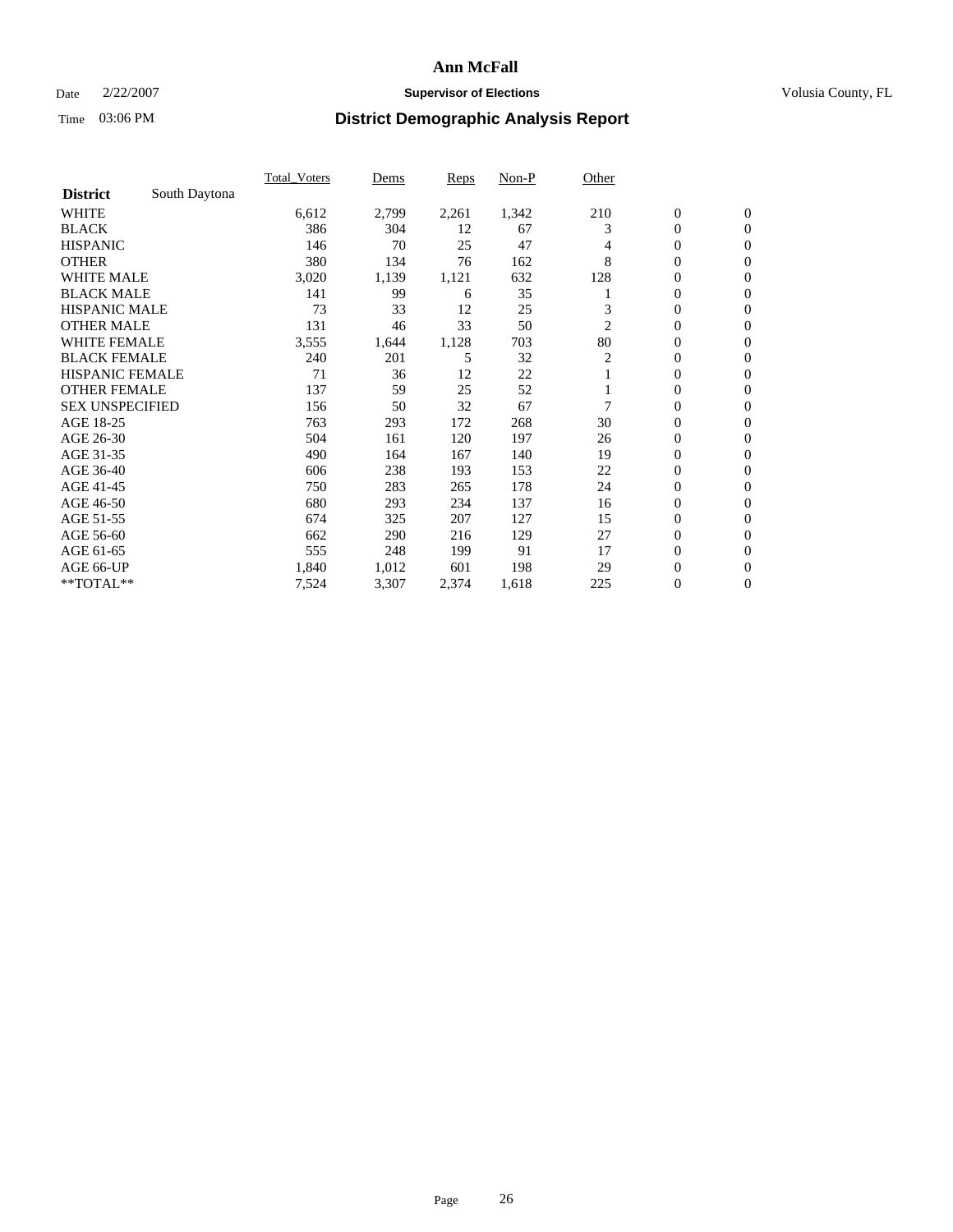### Date  $2/22/2007$  **Supervisor of Elections Supervisor of Elections** Volusia County, FL

|                        |               | <b>Total Voters</b> | Dems     | Reps     | $Non-P$ | Other |   |          |  |
|------------------------|---------------|---------------------|----------|----------|---------|-------|---|----------|--|
| <b>District</b>        | Flagler Beach |                     |          |          |         |       |   |          |  |
| <b>WHITE</b>           |               | 59                  | 23       | 19       | 15      | 2     | 0 | $\Omega$ |  |
| <b>BLACK</b>           |               | 0                   | $\Omega$ | 0        | 0       | 0     |   |          |  |
| <b>HISPANIC</b>        |               |                     |          |          |         |       |   |          |  |
| <b>OTHER</b>           |               |                     |          |          |         |       |   |          |  |
| <b>WHITE MALE</b>      |               | 25                  | 10       | 9        | h       |       |   |          |  |
| <b>BLACK MALE</b>      |               |                     | 0        |          |         |       |   |          |  |
| HISPANIC MALE          |               |                     |          |          |         |       |   |          |  |
| <b>OTHER MALE</b>      |               |                     |          |          |         |       |   |          |  |
| <b>WHITE FEMALE</b>    |               | 34                  | 13       | 10       |         |       |   |          |  |
| <b>BLACK FEMALE</b>    |               |                     | $\Omega$ | $\theta$ |         |       |   |          |  |
| HISPANIC FEMALE        |               |                     |          |          |         |       |   |          |  |
| <b>OTHER FEMALE</b>    |               |                     |          |          |         |       |   |          |  |
| <b>SEX UNSPECIFIED</b> |               |                     |          |          |         |       |   |          |  |
| AGE 18-25              |               |                     |          |          |         |       |   |          |  |
| AGE 26-30              |               |                     | 0        |          |         |       |   |          |  |
| AGE 31-35              |               |                     | 0        |          |         |       |   |          |  |
| AGE 36-40              |               |                     |          |          |         |       |   |          |  |
| AGE 41-45              |               |                     |          |          |         |       |   |          |  |
| AGE 46-50              |               |                     |          |          |         |       |   |          |  |
| AGE 51-55              |               |                     |          |          |         |       |   |          |  |
| AGE 56-60              |               |                     |          |          |         |       |   |          |  |
| AGE 61-65              |               |                     |          | 3        |         |       |   |          |  |
| AGE 66-UP              |               | 39                  | 14       | 17       | h       |       |   |          |  |
| $**TOTAL**$            |               | 63                  | 24       | 21       | 16      | 2     | 0 | 0        |  |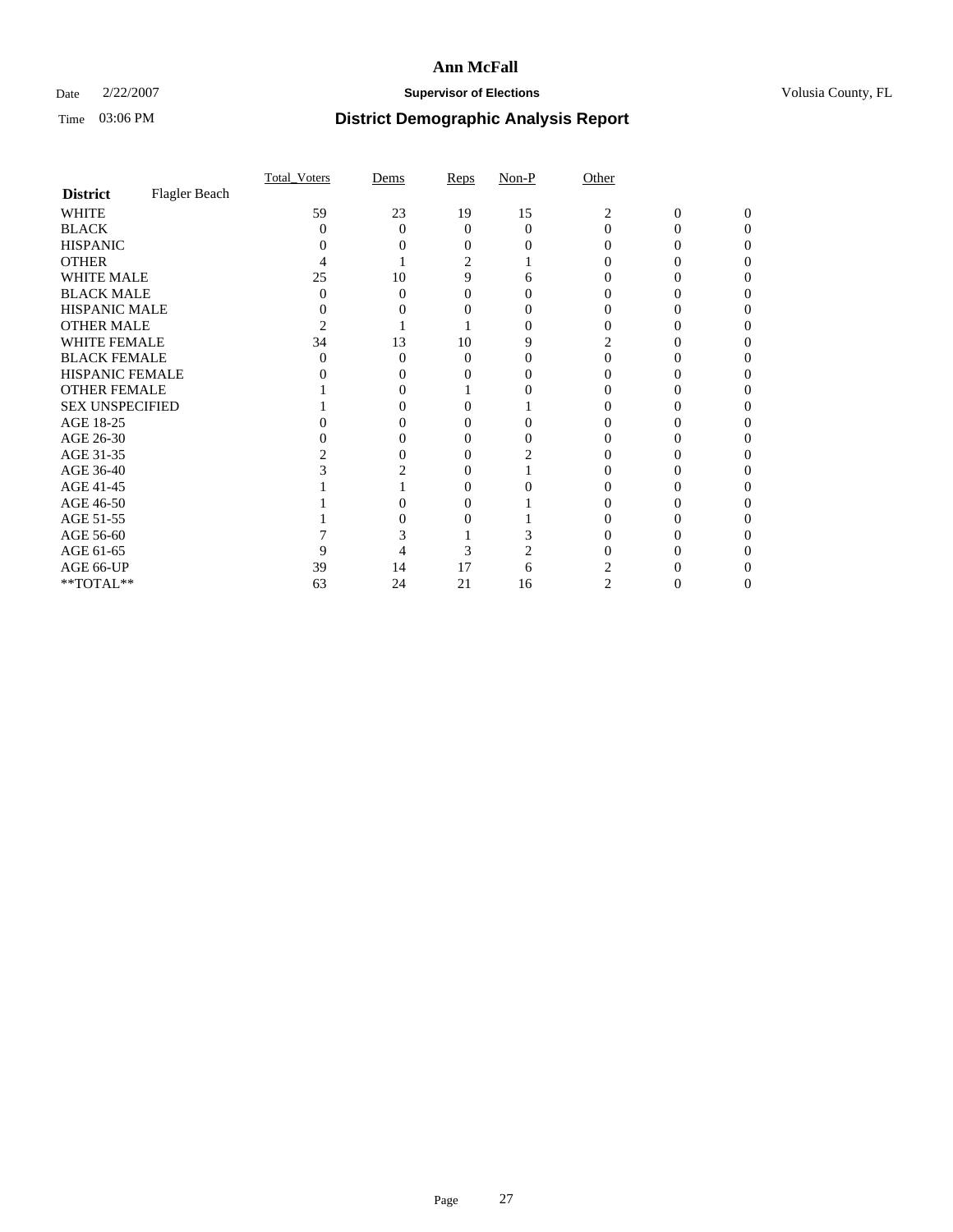#### Date  $2/22/2007$  **Supervisor of Elections** Volusia County, FL

|                        |                           | Total Voters | Dems   | <b>Reps</b> | Non-P  | Other |                  |                  |  |
|------------------------|---------------------------|--------------|--------|-------------|--------|-------|------------------|------------------|--|
| <b>District</b>        | <b>Hospital Authority</b> |              |        |             |        |       |                  |                  |  |
| <b>WHITE</b>           |                           | 91,208       | 31,773 | 38,236      | 17,374 | 3,825 | $\overline{0}$   | $\mathbf{0}$     |  |
| <b>BLACK</b>           |                           | 7,538        | 5,831  | 428         | 1,124  | 155   | $\overline{0}$   | $\mathbf{0}$     |  |
| <b>HISPANIC</b>        |                           | 11,669       | 5,265  | 2,450       | 3,668  | 286   | $\boldsymbol{0}$ | $\mathbf{0}$     |  |
| <b>OTHER</b>           |                           | 5,779        | 1,594  | 1,393       | 2,601  | 191   | $\boldsymbol{0}$ | $\mathbf{0}$     |  |
| <b>WHITE MALE</b>      |                           | 41,971       | 13,092 | 18,587      | 8,224  | 2,068 | 0                | $\mathbf{0}$     |  |
| <b>BLACK MALE</b>      |                           | 3,153        | 2,294  | 215         | 559    | 85    | $\boldsymbol{0}$ | $\boldsymbol{0}$ |  |
| <b>HISPANIC MALE</b>   |                           | 5,480        | 2,383  | 1,242       | 1,698  | 157   | $\overline{0}$   | $\mathbf{0}$     |  |
| <b>OTHER MALE</b>      |                           | 1,877        | 527    | 549         | 739    | 62    | $\overline{0}$   | $\mathbf{0}$     |  |
| <b>WHITE FEMALE</b>    |                           | 48,674       | 18,503 | 19,431      | 8,998  | 1,742 | $\mathbf{0}$     | $\mathbf{0}$     |  |
| <b>BLACK FEMALE</b>    |                           | 4,307        | 3,476  | 210         | 551    | 70    | $\boldsymbol{0}$ | $\mathbf{0}$     |  |
| <b>HISPANIC FEMALE</b> |                           | 6,075        | 2,828  | 1,195       | 1,926  | 126   | $\boldsymbol{0}$ | $\boldsymbol{0}$ |  |
| <b>OTHER FEMALE</b>    |                           | 2,216        | 738    | 543         | 882    | 53    | 0                | $\mathbf{0}$     |  |
| <b>SEX UNSPECIFIED</b> |                           | 2,441        | 622    | 535         | 1,190  | 94    | $\boldsymbol{0}$ | $\mathbf{0}$     |  |
| AGE 18-25              |                           | 11,291       | 3,297  | 2,983       | 4,462  | 549   | $\boldsymbol{0}$ | $\mathbf{0}$     |  |
| AGE 26-30              |                           | 7,696        | 2,417  | 2,308       | 2,570  | 401   | $\overline{0}$   | $\mathbf{0}$     |  |
| AGE 31-35              |                           | 8,280        | 2,681  | 2,837       | 2,356  | 406   | $\overline{0}$   | $\mathbf{0}$     |  |
| AGE 36-40              |                           | 9,379        | 2,990  | 3,610       | 2,393  | 386   | $\boldsymbol{0}$ | $\boldsymbol{0}$ |  |
| AGE 41-45              |                           | 11,304       | 3,834  | 4,461       | 2,562  | 447   | $\boldsymbol{0}$ | $\mathbf{0}$     |  |
| AGE 46-50              |                           | 11,789       | 4,346  | 4,724       | 2,300  | 419   | $\boldsymbol{0}$ | $\mathbf{0}$     |  |
| AGE 51-55              |                           | 10,879       | 4,462  | 4,019       | 1,987  | 411   | $\boldsymbol{0}$ | $\boldsymbol{0}$ |  |
| AGE 56-60              |                           | 10,637       | 4,408  | 4,005       | 1,817  | 407   | $\overline{0}$   | $\mathbf{0}$     |  |
| AGE 61-65              |                           | 8,583        | 3,671  | 3,334       | 1,293  | 285   | $\mathbf{0}$     | $\boldsymbol{0}$ |  |
| AGE 66-UP              |                           | 26,356       | 12,357 | 10,226      | 3,027  | 746   | $\boldsymbol{0}$ | $\boldsymbol{0}$ |  |
| **TOTAL**              |                           | 116,194      | 44,463 | 42,507      | 24,767 | 4,457 | $\boldsymbol{0}$ | $\overline{0}$   |  |
|                        |                           |              |        |             |        |       |                  |                  |  |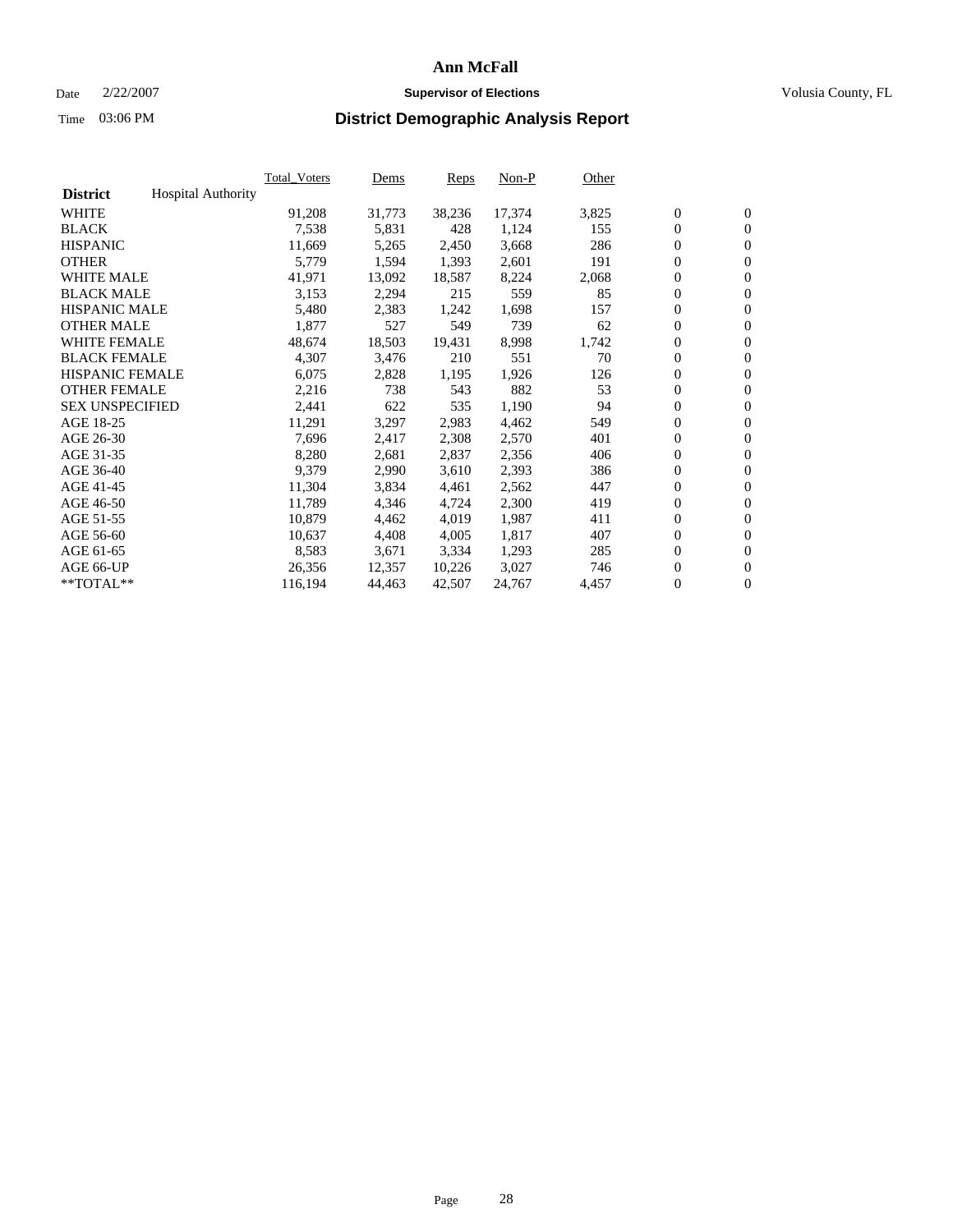### Date  $2/22/2007$  **Supervisor of Elections Supervisor of Elections** Volusia County, FL

|                        | <b>Total_Voters</b>   | Dems  | Reps | Non-P | Other    |                  |                |  |
|------------------------|-----------------------|-------|------|-------|----------|------------------|----------------|--|
| <b>District</b>        | Florida House Seat 21 |       |      |       |          |                  |                |  |
| <b>WHITE</b>           | 2,035                 | 789   | 856  | 323   | 67       | $\boldsymbol{0}$ | $\mathbf{0}$   |  |
| <b>BLACK</b>           | 175                   | 150   | 10   | 14    |          | 0                | $\mathbf{0}$   |  |
| <b>HISPANIC</b>        | 134                   | 44    | 34   | 55    |          | 0                | $\overline{0}$ |  |
| <b>OTHER</b>           | 111                   | 33    | 27   | 48    | 3        | $\overline{0}$   | $\Omega$       |  |
| <b>WHITE MALE</b>      | 980                   | 343   | 441  | 165   | 31       | 0                | $\Omega$       |  |
| <b>BLACK MALE</b>      | 70                    | 58    | 5    | 7     | $\Omega$ | 0                | $\Omega$       |  |
| <b>HISPANIC MALE</b>   | 72                    | 26    | 18   | 27    |          | 0                | $\Omega$       |  |
| <b>OTHER MALE</b>      | 37                    | 11    | 12   | 14    | 0        | 0                | 0              |  |
| <b>WHITE FEMALE</b>    | 1,046                 | 441   | 413  | 156   | 36       | 0                | 0              |  |
| <b>BLACK FEMALE</b>    | 105                   | 92    | 5    | 7     |          | 0                | $\mathbf{0}$   |  |
| <b>HISPANIC FEMALE</b> | 59                    | 17    | 16   | 26    | $\Omega$ | 0                | $\Omega$       |  |
| <b>OTHER FEMALE</b>    | 44                    | 17    | 10   | 15    | 2        | 0                | $\Omega$       |  |
| <b>SEX UNSPECIFIED</b> | 42                    | 11    | 7    | 23    |          | 0                | $\Omega$       |  |
| AGE 18-25              | 264                   | 64    | 94   | 101   | 5        | 0                | 0              |  |
| AGE 26-30              | 155                   | 38    | 63   | 48    | 6        | 0                | $\Omega$       |  |
| AGE 31-35              | 142                   | 40    | 63   | 35    | 4        | 0                | 0              |  |
| AGE 36-40              | 156                   | 47    | 63   | 41    | 5        | $\overline{0}$   | 0              |  |
| AGE 41-45              | 219                   | 84    | 89   | 37    | 9        | 0                | 0              |  |
| AGE 46-50              | 234                   | 98    | 98   | 33    |          | 0                | $\mathbf{0}$   |  |
| AGE 51-55              | 243                   | 101   | 92   | 39    | 11       | 0                | $\Omega$       |  |
| AGE 56-60              | 237                   | 102   | 98   | 31    | 6        | 0                | $\Omega$       |  |
| AGE 61-65              | 254                   | 129   | 88   | 30    |          | 0                | 0              |  |
| AGE 66-UP              | 551                   | 313   | 179  | 45    | 14       | 0                | $_{0}$         |  |
| **TOTAL**              | 2,455                 | 1,016 | 927  | 440   | 72       | 0                | $\overline{0}$ |  |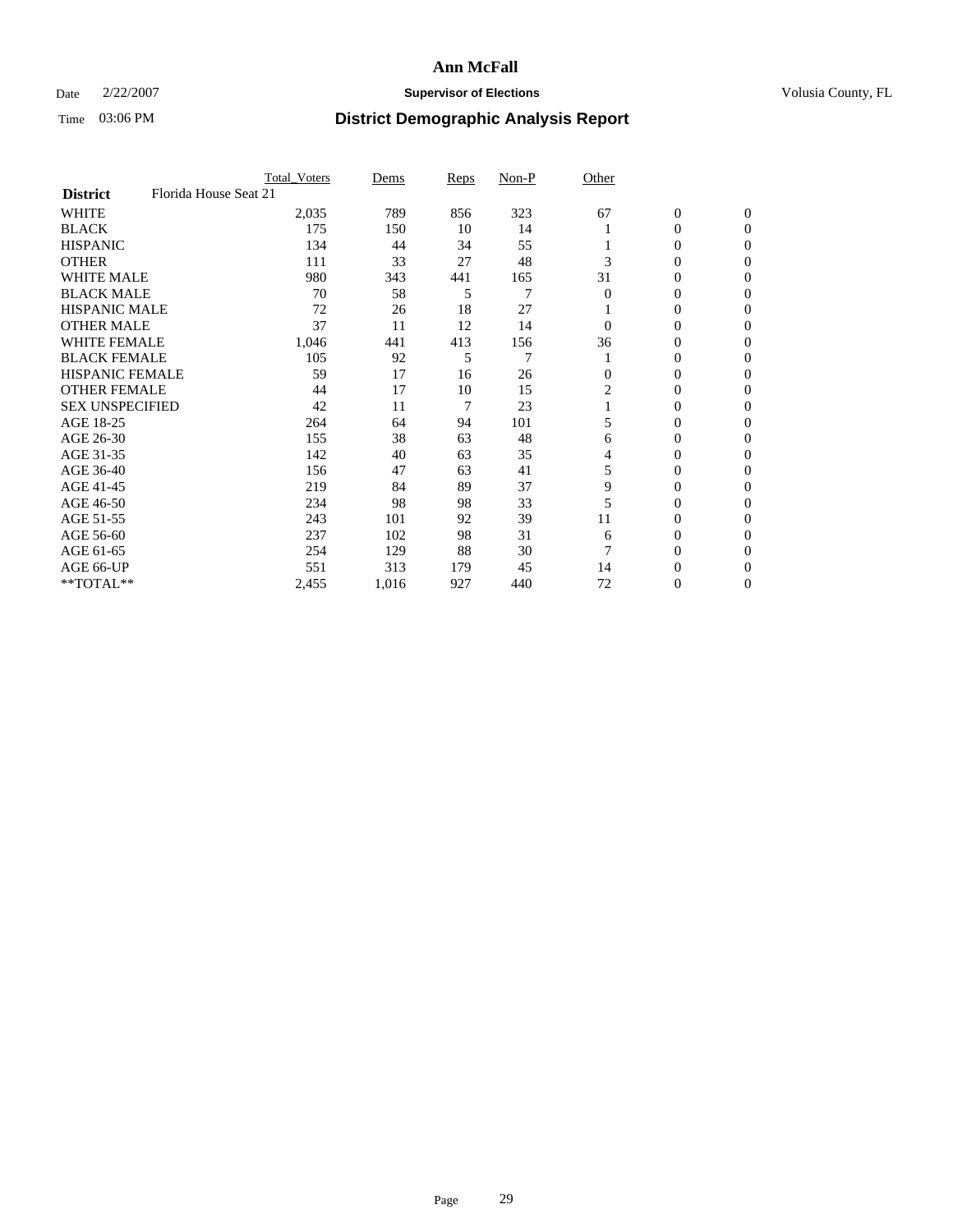#### Date  $2/22/2007$  **Supervisor of Elections** Volusia County, FL

|                                          | <b>Total Voters</b> | Dems  | Reps  | Non-P | Other |                  |                  |  |
|------------------------------------------|---------------------|-------|-------|-------|-------|------------------|------------------|--|
| Florida House Seat 25<br><b>District</b> |                     |       |       |       |       |                  |                  |  |
| <b>WHITE</b>                             | 14,993              | 5,222 | 6,000 | 3,098 | 673   | $\boldsymbol{0}$ | $\mathbf{0}$     |  |
| <b>BLACK</b>                             | 971                 | 711   | 68    | 163   | 29    | $\mathbf{0}$     | $\mathbf{0}$     |  |
| <b>HISPANIC</b>                          | 3,070               | 1,443 | 650   | 913   | 64    | $\mathbf{0}$     | $\mathbf{0}$     |  |
| <b>OTHER</b>                             | 1,031               | 303   | 237   | 460   | 31    | $\boldsymbol{0}$ | $\mathbf{0}$     |  |
| <b>WHITE MALE</b>                        | 6,879               | 2,128 | 2,879 | 1,501 | 371   | 0                | $\overline{0}$   |  |
| <b>BLACK MALE</b>                        | 432                 | 306   | 37    | 73    | 16    | 0                | $\boldsymbol{0}$ |  |
| <b>HISPANIC MALE</b>                     | 1,466               | 654   | 336   | 441   | 35    | 0                | $\overline{0}$   |  |
| <b>OTHER MALE</b>                        | 344                 | 119   | 91    | 125   | 9     | $\boldsymbol{0}$ | $\mathbf{0}$     |  |
| <b>WHITE FEMALE</b>                      | 8,006               | 3,055 | 3,077 | 1,578 | 296   | 0                | $\mathbf{0}$     |  |
| <b>BLACK FEMALE</b>                      | 529                 | 396   | 31    | 89    | 13    | $\boldsymbol{0}$ | $\mathbf{0}$     |  |
| <b>HISPANIC FEMALE</b>                   | 1,578               | 773   | 311   | 465   | 29    | 0                | $\mathbf{0}$     |  |
| <b>OTHER FEMALE</b>                      | 404                 | 127   | 96    | 173   | 8     | $\boldsymbol{0}$ | $\mathbf{0}$     |  |
| <b>SEX UNSPECIFIED</b>                   | 427                 | 121   | 97    | 189   | 20    | 0                | $\mathbf{0}$     |  |
| AGE 18-25                                | 1,876               | 529   | 469   | 790   | 88    | 0                | $\overline{0}$   |  |
| AGE 26-30                                | 1,446               | 449   | 391   | 526   | 80    | 0                | $\boldsymbol{0}$ |  |
| AGE 31-35                                | 1,604               | 489   | 541   | 495   | 79    | 0                | $\overline{0}$   |  |
| AGE 36-40                                | 1,746               | 547   | 667   | 455   | 77    | $\mathbf{0}$     | $\mathbf{0}$     |  |
| AGE 41-45                                | 1,936               | 670   | 728   | 464   | 74    | 0                | $\mathbf{0}$     |  |
| AGE 46-50                                | 1,973               | 713   | 763   | 412   | 85    | $\mathbf{0}$     | $\mathbf{0}$     |  |
| AGE 51-55                                | 1,875               | 780   | 648   | 384   | 63    | 0                | $\mathbf{0}$     |  |
| AGE 56-60                                | 1,848               | 770   | 665   | 341   | 72    | 0                | $\mathbf{0}$     |  |
| AGE 61-65                                | 1,392               | 600   | 503   | 234   | 55    | 0                | $\boldsymbol{0}$ |  |
| AGE 66-UP                                | 4,369               | 2,132 | 1,580 | 533   | 124   | 0                | $\overline{0}$   |  |
| $*$ TOTAL $**$                           | 20,065              | 7,679 | 6,955 | 4,634 | 797   | 0                | $\boldsymbol{0}$ |  |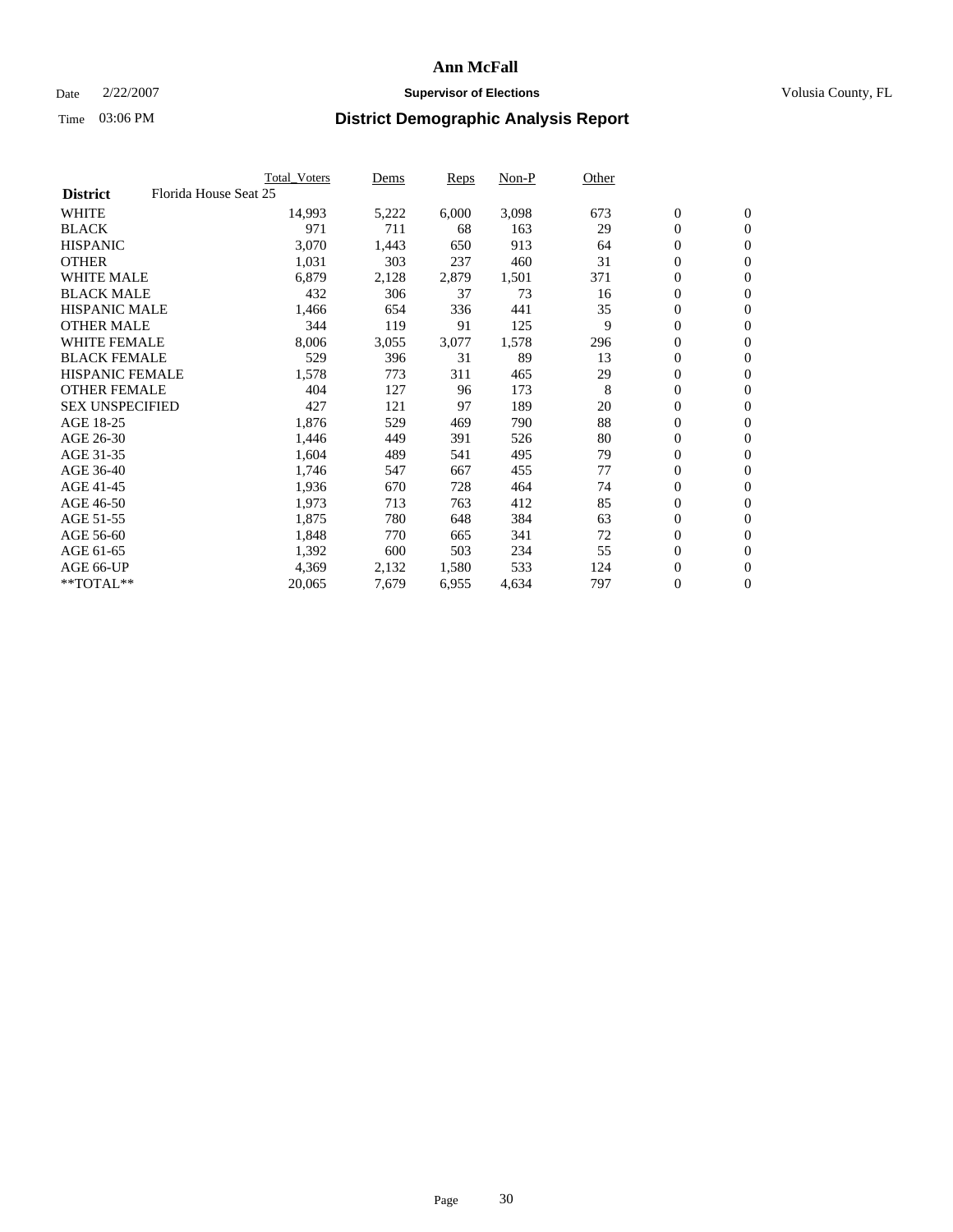### Date  $2/22/2007$  **Supervisor of Elections Supervisor of Elections** Volusia County, FL

|                        | Total_Voters          | Dems           | Reps   | Non-P  | Other |                  |                  |  |
|------------------------|-----------------------|----------------|--------|--------|-------|------------------|------------------|--|
| <b>District</b>        | Florida House Seat 26 |                |        |        |       |                  |                  |  |
| <b>WHITE</b>           | 84,142                | 29,656         | 36,208 | 15,145 | 3,133 | $\boldsymbol{0}$ | $\mathbf{0}$     |  |
| <b>BLACK</b>           |                       | 2,906<br>2,156 | 214    | 469    | 67    | $\overline{0}$   | $\mathbf{0}$     |  |
| <b>HISPANIC</b>        |                       | 4,943<br>2,178 | 1,128  | 1,517  | 120   | $\overline{0}$   | $\mathbf{0}$     |  |
| <b>OTHER</b>           |                       | 1,197<br>4,444 | 1,242  | 1,839  | 166   | $\overline{0}$   | $\overline{0}$   |  |
| <b>WHITE MALE</b>      | 38,500                | 12,171         | 17,463 | 7,194  | 1,672 | $\overline{0}$   | $\mathbf{0}$     |  |
| <b>BLACK MALE</b>      |                       | 1,258<br>857   | 109    | 252    | 40    | $\boldsymbol{0}$ | $\boldsymbol{0}$ |  |
| <b>HISPANIC MALE</b>   |                       | 2,310<br>972   | 580    | 694    | 64    | 0                | $\overline{0}$   |  |
| <b>OTHER MALE</b>      |                       | 1,565<br>400   | 517    | 588    | 60    | 0                | $\boldsymbol{0}$ |  |
| <b>WHITE FEMALE</b>    | 45,133                | 17,331         | 18,537 | 7,815  | 1,450 | 0                | $\mathbf{0}$     |  |
| <b>BLACK FEMALE</b>    |                       | 1,619<br>1,274 | 104    | 214    | 27    | $\overline{0}$   | $\mathbf{0}$     |  |
| <b>HISPANIC FEMALE</b> |                       | 1,184<br>2,586 | 540    | 808    | 54    | 0                | $\mathbf{0}$     |  |
| <b>OTHER FEMALE</b>    |                       | 1,693<br>570   | 479    | 603    | 41    | $\overline{0}$   | $\mathbf{0}$     |  |
| <b>SEX UNSPECIFIED</b> | 1,771                 | 428            | 463    | 802    | 78    | $\boldsymbol{0}$ | $\boldsymbol{0}$ |  |
| AGE 18-25              |                       | 7,986<br>2,283 | 2,405  | 2,912  | 386   | 0                | $\mathbf{0}$     |  |
| AGE 26-30              |                       | 5,019<br>1,490 | 1,692  | 1,580  | 257   | 0                | $\boldsymbol{0}$ |  |
| AGE 31-35              |                       | 5,319<br>1,599 | 2,013  | 1,454  | 253   | 0                | $\mathbf{0}$     |  |
| AGE 36-40              |                       | 6,750<br>2,009 | 2,842  | 1,639  | 260   | $\boldsymbol{0}$ | $\mathbf{0}$     |  |
| AGE 41-45              |                       | 8,363<br>2,590 | 3,608  | 1,857  | 308   | 0                | $\mathbf{0}$     |  |
| AGE 46-50              |                       | 9,259<br>3,204 | 4,007  | 1,736  | 312   | $\overline{0}$   | $\mathbf{0}$     |  |
| AGE 51-55              | 9,211                 | 3,589          | 3,669  | 1,603  | 350   | $\overline{0}$   | $\mathbf{0}$     |  |
| AGE 56-60              |                       | 9,652<br>3,800 | 3,863  | 1,638  | 351   | $\overline{0}$   | $\mathbf{0}$     |  |
| AGE 61-65              |                       | 8,387<br>3,216 | 3,551  | 1,352  | 268   | 0                | $\boldsymbol{0}$ |  |
| AGE 66-UP              | 26,489                | 11,407         | 11,142 | 3,199  | 741   | 0                | $\bf{0}$         |  |
| $*$ TOTAL $**$         | 96,435                | 35,187         | 38,792 | 18,970 | 3,486 | 0                | $\boldsymbol{0}$ |  |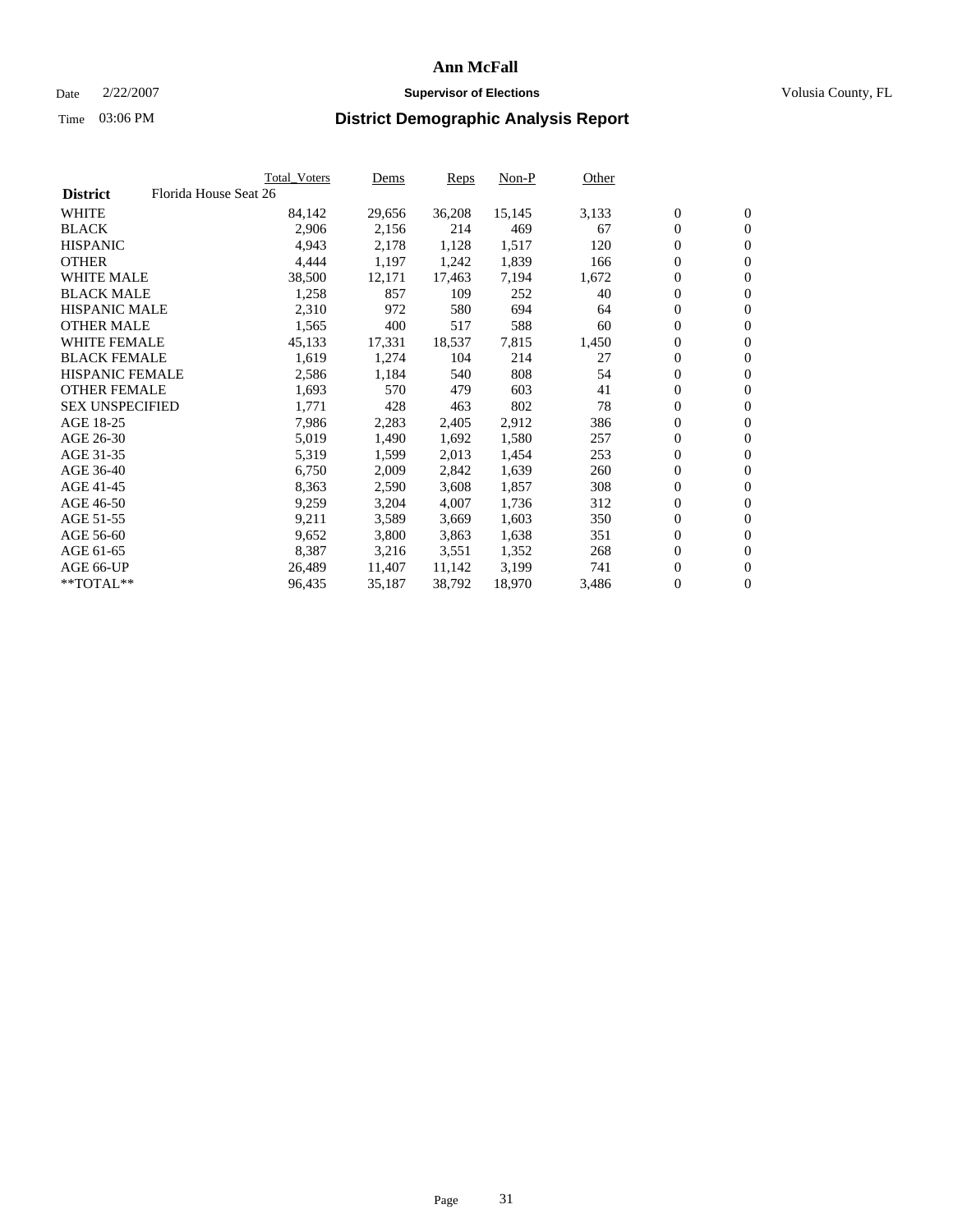#### Date  $2/22/2007$  **Supervisor of Elections** Volusia County, FL

|                                          | Total_Voters | Dems   | <b>Reps</b> | Non-P  | Other |                  |                  |  |
|------------------------------------------|--------------|--------|-------------|--------|-------|------------------|------------------|--|
| Florida House Seat 27<br><b>District</b> |              |        |             |        |       |                  |                  |  |
| <b>WHITE</b>                             | 51,684       | 21,164 | 17,416      | 11,172 | 1,932 | $\overline{0}$   | $\mathbf{0}$     |  |
| <b>BLACK</b>                             | 14,520       | 11,802 | 494         | 2,049  | 175   | $\overline{0}$   | $\mathbf{0}$     |  |
| <b>HISPANIC</b>                          | 1,404        | 578    | 269         | 513    | 44    | $\boldsymbol{0}$ | $\mathbf{0}$     |  |
| <b>OTHER</b>                             | 4,457        | 1,588  | 782         | 1,973  | 114   | 0                | $\mathbf{0}$     |  |
| <b>WHITE MALE</b>                        | 23,668       | 8,627  | 8,582       | 5,381  | 1,078 | 0                | $\mathbf{0}$     |  |
| <b>BLACK MALE</b>                        | 5,641        | 4,377  | 252         | 908    | 104   | $\boldsymbol{0}$ | $\boldsymbol{0}$ |  |
| <b>HISPANIC MALE</b>                     | 648          | 259    | 124         | 243    | 22    | $\overline{0}$   | $\mathbf{0}$     |  |
| <b>OTHER MALE</b>                        | 1,290        | 470    | 290         | 496    | 34    | $\overline{0}$   | $\mathbf{0}$     |  |
| <b>WHITE FEMALE</b>                      | 27,657       | 12,399 | 8,728       | 5,699  | 831   | $\mathbf{0}$     | $\mathbf{0}$     |  |
| <b>BLACK FEMALE</b>                      | 8,725        | 7,310  | 237         | 1,108  | 70    | $\boldsymbol{0}$ | $\mathbf{0}$     |  |
| HISPANIC FEMALE                          | 740          | 312    | 144         | 263    | 21    | $\boldsymbol{0}$ | $\boldsymbol{0}$ |  |
| <b>OTHER FEMALE</b>                      | 1,562        | 656    | 289         | 592    | 25    | 0                | $\mathbf{0}$     |  |
| <b>SEX UNSPECIFIED</b>                   | 2,134        | 722    | 315         | 1,017  | 80    | $\boldsymbol{0}$ | $\mathbf{0}$     |  |
| AGE 18-25                                | 9,318        | 4,112  | 1,521       | 3,380  | 305   | $\boldsymbol{0}$ | $\mathbf{0}$     |  |
| AGE 26-30                                | 4,852        | 2,018  | 928         | 1,709  | 197   | $\overline{0}$   | $\mathbf{0}$     |  |
| AGE 31-35                                | 4,535        | 1,948  | 1,086       | 1,333  | 168   | $\overline{0}$   | $\mathbf{0}$     |  |
| AGE 36-40                                | 4,881        | 2,130  | 1,264       | 1,316  | 171   | $\boldsymbol{0}$ | $\mathbf{0}$     |  |
| AGE 41-45                                | 5,829        | 2,636  | 1,652       | 1,325  | 216   | $\boldsymbol{0}$ | $\mathbf{0}$     |  |
| AGE 46-50                                | 6,446        | 3,155  | 1,760       | 1,319  | 212   | 0                | $\mathbf{0}$     |  |
| AGE 51-55                                | 6,168        | 3,223  | 1,663       | 1,109  | 173   | $\boldsymbol{0}$ | $\boldsymbol{0}$ |  |
| AGE 56-60                                | 6,065        | 3,043  | 1,660       | 1,164  | 198   | $\overline{0}$   | $\mathbf{0}$     |  |
| AGE 61-65                                | 5,079        | 2,565  | 1,492       | 848    | 174   | $\mathbf{0}$     | $\mathbf{0}$     |  |
| AGE 66-UP                                | 18,892       | 10,302 | 5,935       | 2,204  | 451   | $\boldsymbol{0}$ | $\boldsymbol{0}$ |  |
| **TOTAL**                                | 72,065       | 35,132 | 18,961      | 15,707 | 2,265 | 0                | $\overline{0}$   |  |
|                                          |              |        |             |        |       |                  |                  |  |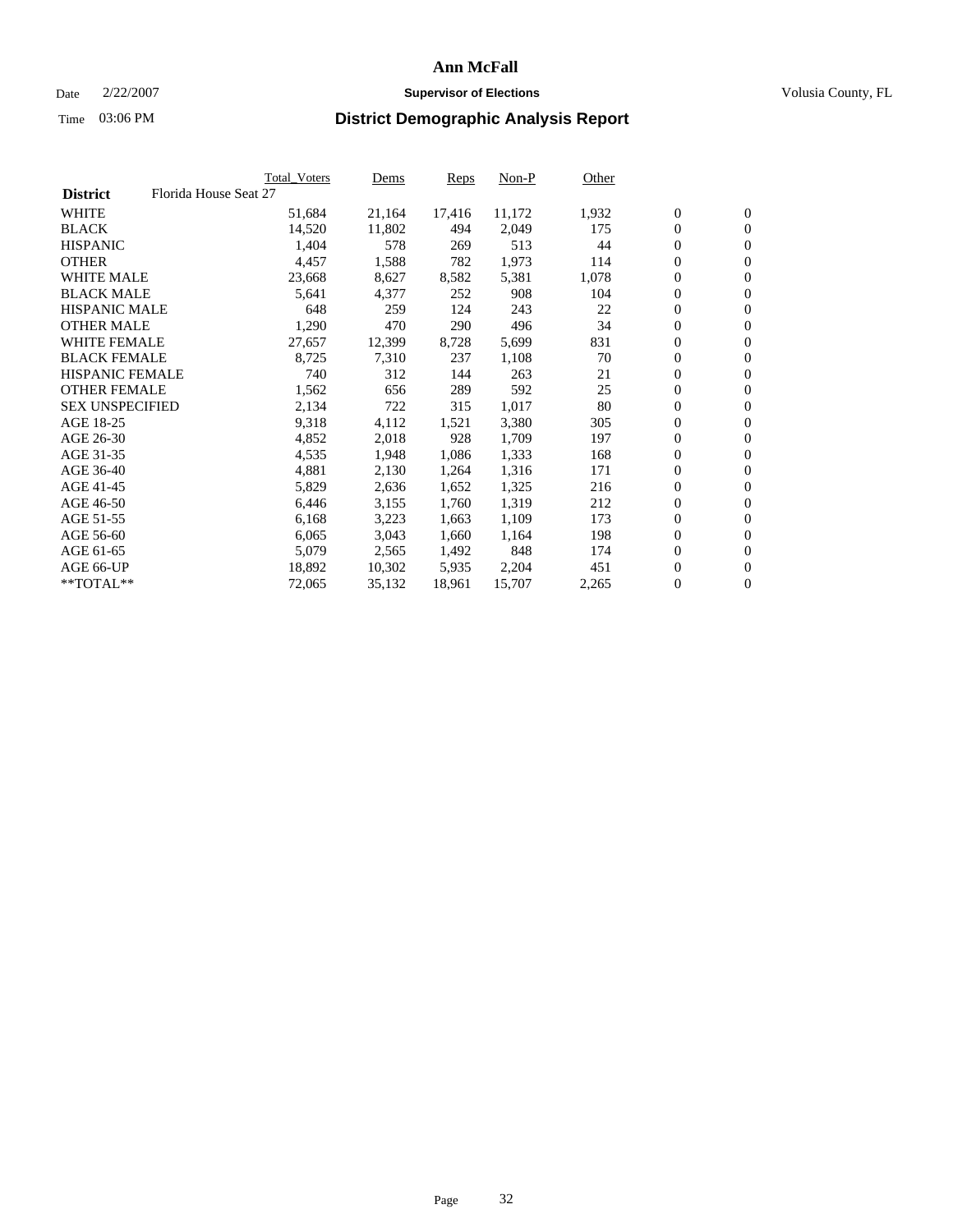### Date  $2/22/2007$  **Supervisor of Elections Supervisor of Elections** Volusia County, FL

|                        | Total_Voters          | Dems   | Reps   | Non-P  | Other |                  |                  |  |
|------------------------|-----------------------|--------|--------|--------|-------|------------------|------------------|--|
| <b>District</b>        | Florida House Seat 28 |        |        |        |       |                  |                  |  |
| <b>WHITE</b>           | 88,579                | 31,142 | 35,751 | 18,861 | 2,825 | $\boldsymbol{0}$ | $\mathbf{0}$     |  |
| <b>BLACK</b>           | 3,304                 | 2,551  | 187    | 507    | 59    | $\overline{0}$   | $\mathbf{0}$     |  |
| <b>HISPANIC</b>        | 3,761                 | 1,604  | 824    | 1,231  | 102   | $\overline{0}$   | $\mathbf{0}$     |  |
| <b>OTHER</b>           | 4,139                 | 1,061  | 1,003  | 1,920  | 155   | $\overline{0}$   | $\overline{0}$   |  |
| <b>WHITE MALE</b>      | 41,073                | 13,039 | 17,420 | 9,080  | 1,534 | $\overline{0}$   | $\mathbf{0}$     |  |
| <b>BLACK MALE</b>      | 1,489                 | 1,067  | 103    | 286    | 33    | $\boldsymbol{0}$ | $\boldsymbol{0}$ |  |
| <b>HISPANIC MALE</b>   | 1,722                 | 711    | 385    | 564    | 62    | 0                | $\mathbf{0}$     |  |
| <b>OTHER MALE</b>      | 1,376                 | 359    | 383    | 578    | 56    | 0                | $\boldsymbol{0}$ |  |
| <b>WHITE FEMALE</b>    | 46,852                | 17,895 | 18,095 | 9,587  | 1,275 | 0                | $\mathbf{0}$     |  |
| <b>BLACK FEMALE</b>    | 1,782                 | 1,459  | 82     | 216    | 25    | $\overline{0}$   | $\mathbf{0}$     |  |
| <b>HISPANIC FEMALE</b> | 2,000                 | 876    | 429    | 655    | 40    | 0                | $\mathbf{0}$     |  |
| <b>OTHER FEMALE</b>    | 1,566                 | 484    | 402    | 639    | 41    | $\overline{0}$   | $\mathbf{0}$     |  |
| <b>SEX UNSPECIFIED</b> | 1,923                 | 468    | 466    | 914    | 75    | $\boldsymbol{0}$ | $\boldsymbol{0}$ |  |
| AGE 18-25              | 8,323                 | 2,436  | 2,226  | 3,329  | 332   | 0                | $\mathbf{0}$     |  |
| AGE 26-30              | 5,388                 | 1,600  | 1,551  | 2,016  | 221   | $\boldsymbol{0}$ | $\boldsymbol{0}$ |  |
| AGE 31-35              | 5,593                 | 1,671  | 1,887  | 1,790  | 245   | 0                | $\mathbf{0}$     |  |
| AGE 36-40              | 6,648                 | 2,052  | 2,504  | 1,859  | 233   | $\boldsymbol{0}$ | $\mathbf{0}$     |  |
| AGE 41-45              | 8,420                 | 2,801  | 3,362  | 2,026  | 231   | 0                | $\mathbf{0}$     |  |
| AGE 46-50              | 9,336                 | 3,316  | 3,747  | 2,027  | 246   | $\overline{0}$   | $\mathbf{0}$     |  |
| AGE 51-55              | 9,435                 | 3,779  | 3,494  | 1,892  | 270   | $\overline{0}$   | $\mathbf{0}$     |  |
| AGE 56-60              | 9,749                 | 3,806  | 3,586  | 2,006  | 351   | $\overline{0}$   | $\mathbf{0}$     |  |
| AGE 61-65              | 8,601                 | 3,227  | 3,457  | 1,647  | 270   | 0                | $\boldsymbol{0}$ |  |
| AGE 66-UP              | 28,290                | 11,670 | 11,951 | 3,927  | 742   | 0                | $\bf{0}$         |  |
| $*$ TOTAL $**$         | 99,783                | 36,358 | 37,765 | 22,519 | 3,141 | 0                | $\boldsymbol{0}$ |  |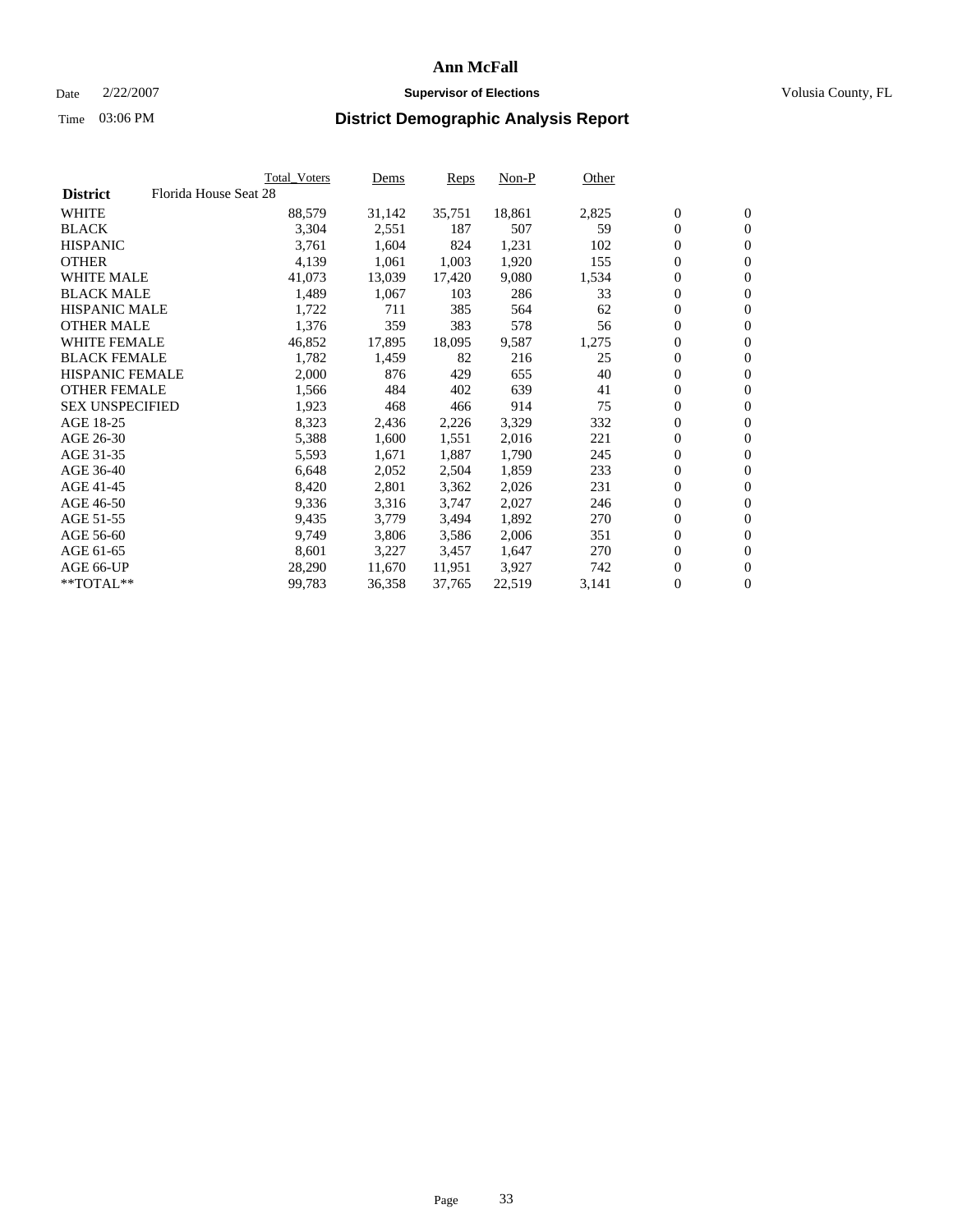#### Date  $2/22/2007$  **Supervisor of Elections** Volusia County, FL

|                                          | <b>Total Voters</b> | Dems  | Reps  | Non-P | Other |                  |                  |  |
|------------------------------------------|---------------------|-------|-------|-------|-------|------------------|------------------|--|
| Florida House Seat 33<br><b>District</b> |                     |       |       |       |       |                  |                  |  |
| <b>WHITE</b>                             | 4,784               | 1,470 | 2,127 | 989   | 198   | $\boldsymbol{0}$ | $\mathbf{0}$     |  |
| <b>BLACK</b>                             | 430                 | 317   | 25    | 77    | 11    | $\mathbf{0}$     | $\mathbf{0}$     |  |
| <b>HISPANIC</b>                          | 841                 | 362   | 170   | 290   | 19    | 0                | $\overline{0}$   |  |
| <b>OTHER</b>                             | 341                 | 94    | 83    | 146   | 18    | 0                | $\mathbf{0}$     |  |
| <b>WHITE MALE</b>                        | 2,280               | 612   | 1,085 | 484   | 99    | 0                | $\mathbf{0}$     |  |
| <b>BLACK MALE</b>                        | 183                 | 128   | 11    | 40    | 4     | 0                | $\boldsymbol{0}$ |  |
| <b>HISPANIC MALE</b>                     | 396                 | 165   | 87    | 134   | 10    | 0                | $\mathbf{0}$     |  |
| <b>OTHER MALE</b>                        | 113                 | 31    | 27    | 50    | 5     | $\mathbf{0}$     | $\mathbf{0}$     |  |
| <b>WHITE FEMALE</b>                      | 2,468               | 851   | 1,025 | 494   | 98    | 0                | $\mathbf{0}$     |  |
| <b>BLACK FEMALE</b>                      | 242                 | 185   | 14    | 36    | 7     | $\boldsymbol{0}$ | $\mathbf{0}$     |  |
| <b>HISPANIC FEMALE</b>                   | 432                 | 193   | 82    | 148   | 9     | 0                | $\boldsymbol{0}$ |  |
| <b>OTHER FEMALE</b>                      | 130                 | 36    | 36    | 54    | 4     | 0                | $\mathbf{0}$     |  |
| <b>SEX UNSPECIFIED</b>                   | 152                 | 42    | 38    | 62    | 10    | 0                | $\mathbf{0}$     |  |
| AGE 18-25                                | 733                 | 211   | 177   | 303   | 42    | 0                | $\mathbf{0}$     |  |
| AGE 26-30                                | 450                 | 136   | 135   | 151   | 28    | $\mathbf{0}$     | $\mathbf{0}$     |  |
| AGE 31-35                                | 513                 | 154   | 168   | 160   | 31    | 0                | $\mathbf{0}$     |  |
| AGE 36-40                                | 507                 | 157   | 195   | 135   | 20    | 0                | $\mathbf{0}$     |  |
| AGE 41-45                                | 724                 | 230   | 286   | 173   | 35    | 0                | $\mathbf{0}$     |  |
| AGE 46-50                                | 720                 | 237   | 337   | 125   | 21    | 0                | $\mathbf{0}$     |  |
| AGE 51-55                                | 630                 | 235   | 249   | 129   | 17    | $\boldsymbol{0}$ | $\boldsymbol{0}$ |  |
| AGE 56-60                                | 601                 | 228   | 245   | 111   | 17    | $\mathbf{0}$     | $\mathbf{0}$     |  |
| AGE 61-65                                | 470                 | 210   | 177   | 73    | 10    | $\mathbf{0}$     | $\mathbf{0}$     |  |
| AGE 66-UP                                | 1,048               | 445   | 436   | 142   | 25    | 0                | $\boldsymbol{0}$ |  |
| **TOTAL**                                | 6,396               | 2,243 | 2,405 | 1,502 | 246   | 0                | $\overline{0}$   |  |
|                                          |                     |       |       |       |       |                  |                  |  |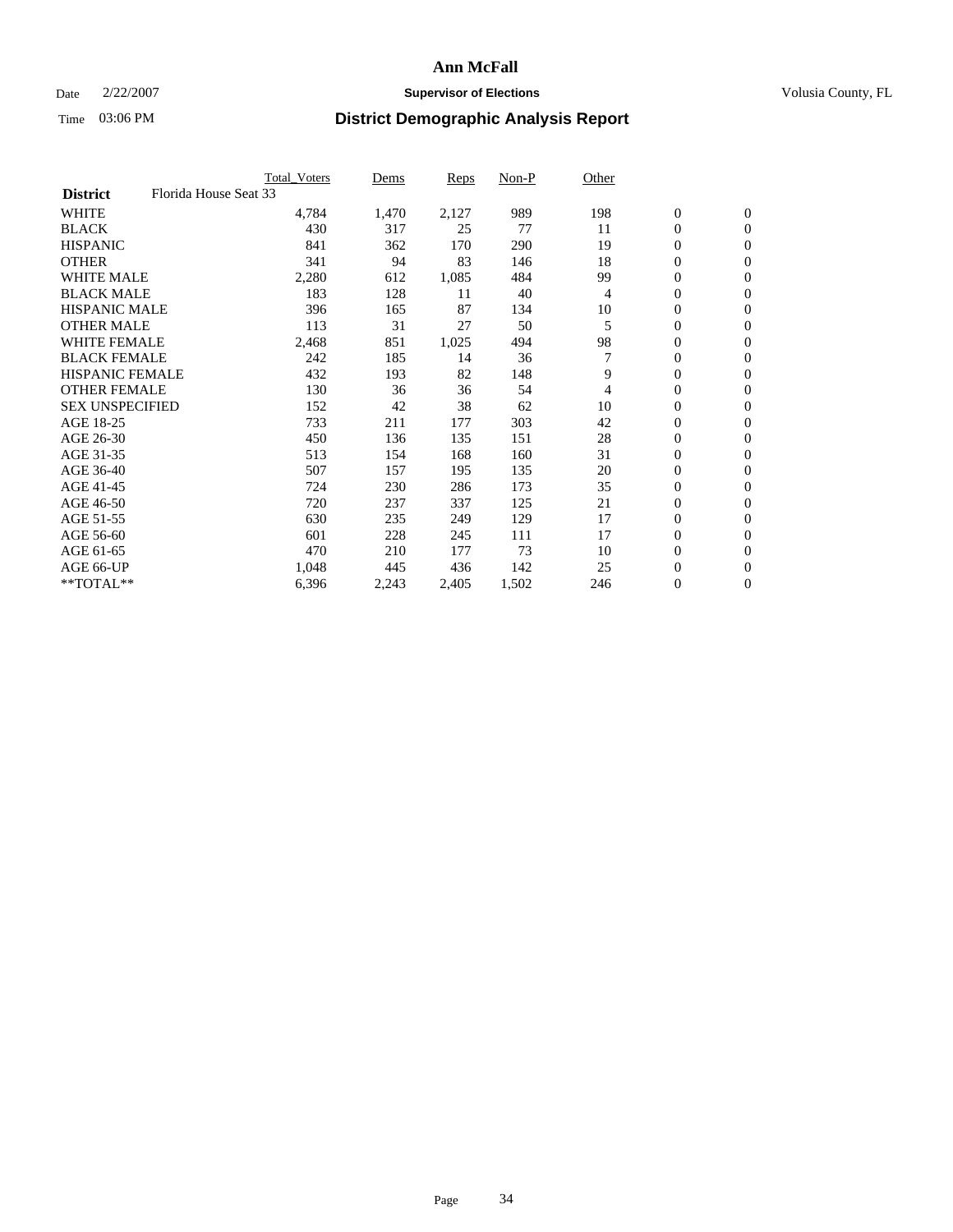#### Date  $2/22/2007$  **Supervisor of Elections** Volusia County, FL

|                        |                         | <b>Total_Voters</b> | Dems   | <b>Reps</b> | Non-P  | Other |                  |                  |  |
|------------------------|-------------------------|---------------------|--------|-------------|--------|-------|------------------|------------------|--|
| <b>District</b>        | School Board District 1 |                     |        |             |        |       |                  |                  |  |
| <b>WHITE</b>           |                         | 46,215              | 17,034 | 19,206      | 8,157  | 1,818 | $\overline{0}$   | $\mathbf{0}$     |  |
| <b>BLACK</b>           |                         | 3,567               | 2,902  | 158         | 451    | 56    | $\overline{0}$   | $\mathbf{0}$     |  |
| <b>HISPANIC</b>        |                         | 1,899               | 736    | 425         | 673    | 65    | $\boldsymbol{0}$ | $\mathbf{0}$     |  |
| <b>OTHER</b>           |                         | 2,472               | 705    | 643         | 1,040  | 84    | 0                | $\mathbf{0}$     |  |
| <b>WHITE MALE</b>      |                         | 21,062              | 6,948  | 9,255       | 3,886  | 973   | 0                | $\mathbf{0}$     |  |
| <b>BLACK MALE</b>      |                         | 1,384               | 1,075  | 69          | 203    | 37    | $\boldsymbol{0}$ | $\boldsymbol{0}$ |  |
| <b>HISPANIC MALE</b>   |                         | 861                 | 331    | 208         | 292    | 30    | $\overline{0}$   | $\mathbf{0}$     |  |
| <b>OTHER MALE</b>      |                         | 782                 | 212    | 253         | 287    | 30    | $\overline{0}$   | $\mathbf{0}$     |  |
| <b>WHITE FEMALE</b>    |                         | 24,890              | 10,001 | 9,862       | 4,188  | 839   | $\mathbf{0}$     | $\mathbf{0}$     |  |
| <b>BLACK FEMALE</b>    |                         | 2,147               | 1,801  | 86          | 241    | 19    | $\overline{0}$   | $\mathbf{0}$     |  |
| <b>HISPANIC FEMALE</b> |                         | 1,020               | 399    | 214         | 374    | 33    | $\boldsymbol{0}$ | $\boldsymbol{0}$ |  |
| <b>OTHER FEMALE</b>    |                         | 930                 | 327    | 244         | 338    | 21    | 0                | $\mathbf{0}$     |  |
| <b>SEX UNSPECIFIED</b> |                         | 1,077               | 283    | 241         | 512    | 41    | $\boldsymbol{0}$ | $\mathbf{0}$     |  |
| AGE 18-25              |                         | 4,964               | 1,458  | 1,407       | 1,873  | 226   | $\boldsymbol{0}$ | $\mathbf{0}$     |  |
| AGE 26-30              |                         | 3,216               | 1,006  | 1,040       | 981    | 189   | $\overline{0}$   | $\mathbf{0}$     |  |
| AGE 31-35              |                         | 3,407               | 1,122  | 1,217       | 905    | 163   | $\overline{0}$   | $\mathbf{0}$     |  |
| AGE 36-40              |                         | 3,944               | 1,286  | 1,546       | 955    | 157   | $\boldsymbol{0}$ | $\mathbf{0}$     |  |
| AGE 41-45              |                         | 4,850               | 1,634  | 1,997       | 1,018  | 201   | $\boldsymbol{0}$ | $\mathbf{0}$     |  |
| AGE 46-50              |                         | 5,200               | 2,004  | 2,088       | 938    | 170   | 0                | $\mathbf{0}$     |  |
| AGE 51-55              |                         | 5,097               | 2,165  | 1,930       | 811    | 191   | $\boldsymbol{0}$ | $\boldsymbol{0}$ |  |
| AGE 56-60              |                         | 5,134               | 2,227  | 1,951       | 762    | 194   | $\overline{0}$   | $\mathbf{0}$     |  |
| AGE 61-65              |                         | 4,389               | 1,927  | 1,706       | 610    | 146   | $\mathbf{0}$     | $\mathbf{0}$     |  |
| AGE 66-UP              |                         | 13,952              | 6,548  | 5,550       | 1,468  | 386   | $\boldsymbol{0}$ | $\boldsymbol{0}$ |  |
| **TOTAL**              |                         | 54,153              | 21,377 | 20,432      | 10,321 | 2,023 | 0                | $\overline{0}$   |  |
|                        |                         |                     |        |             |        |       |                  |                  |  |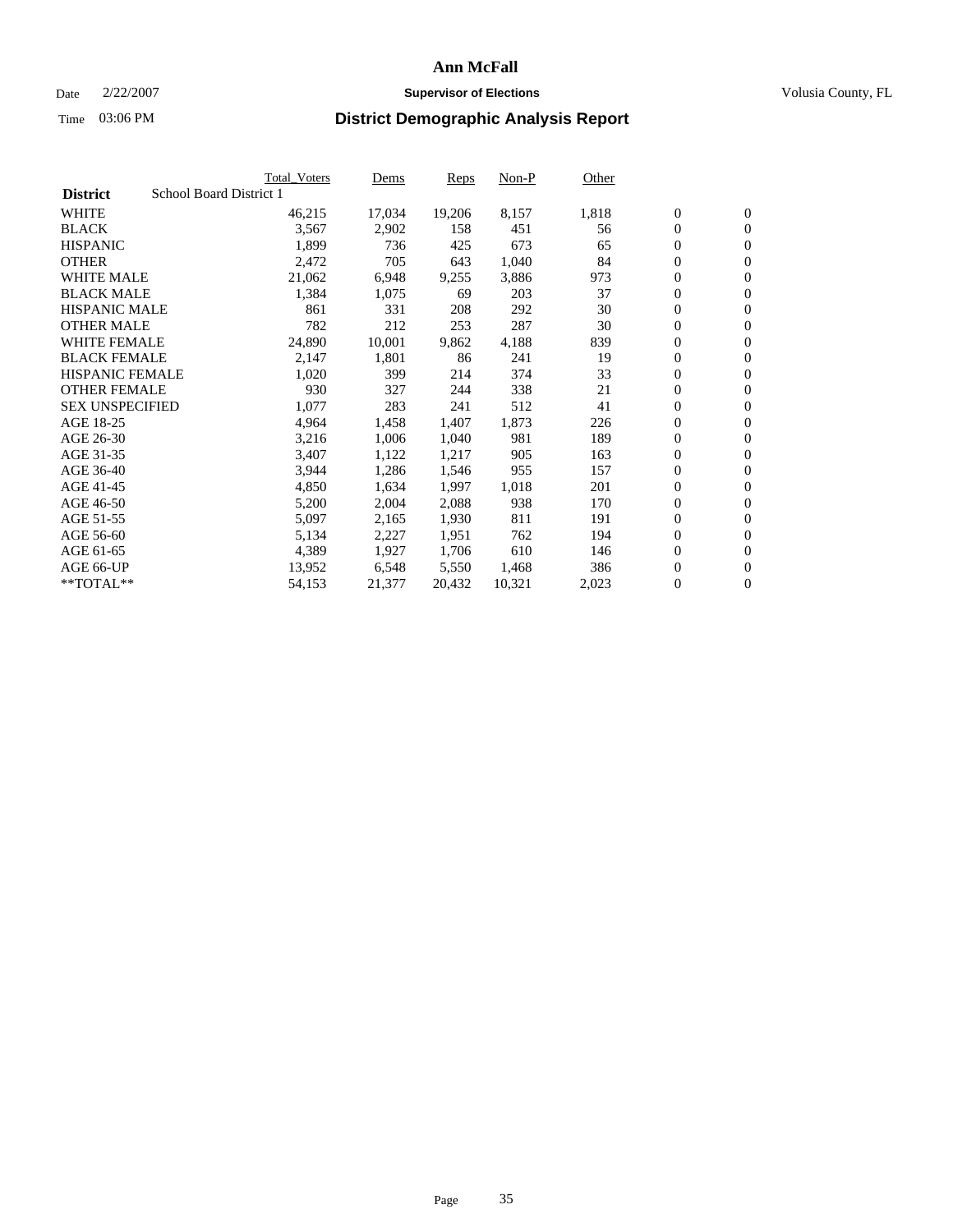#### Date  $2/22/2007$  **Supervisor of Elections** Volusia County, FL

|                        | <b>Total_Voters</b>     | Dems   | <b>Reps</b> | Non-P  | Other |                  |                  |  |
|------------------------|-------------------------|--------|-------------|--------|-------|------------------|------------------|--|
| <b>District</b>        | School Board District 2 |        |             |        |       |                  |                  |  |
| <b>WHITE</b>           | 40,489                  | 15,616 | 14,721      | 8,684  | 1,468 | $\overline{0}$   | $\mathbf{0}$     |  |
| <b>BLACK</b>           | 8,873                   | 7,151  | 300         | 1,320  | 102   | $\overline{0}$   | $\mathbf{0}$     |  |
| <b>HISPANIC</b>        | 923                     | 369    | 200         | 328    | 26    | $\boldsymbol{0}$ | $\mathbf{0}$     |  |
| <b>OTHER</b>           | 3,103                   | 1,086  | 568         | 1,364  | 85    | $\boldsymbol{0}$ | $\mathbf{0}$     |  |
| <b>WHITE MALE</b>      | 18,853                  | 6,509  | 7,286       | 4,216  | 842   | 0                | $\mathbf{0}$     |  |
| <b>BLACK MALE</b>      | 3,510                   | 2,700  | 158         | 597    | 55    | $\boldsymbol{0}$ | $\boldsymbol{0}$ |  |
| <b>HISPANIC MALE</b>   | 440                     | 181    | 88          | 158    | 13    | $\overline{0}$   | $\mathbf{0}$     |  |
| <b>OTHER MALE</b>      | 1,015                   | 360    | 226         | 399    | 30    | $\overline{0}$   | $\mathbf{0}$     |  |
| <b>WHITE FEMALE</b>    | 21,328                  | 9,003  | 7,330       | 4,389  | 606   | $\mathbf{0}$     | $\mathbf{0}$     |  |
| <b>BLACK FEMALE</b>    | 5,260                   | 4,375  | 139         | 700    | 46    | $\boldsymbol{0}$ | $\mathbf{0}$     |  |
| <b>HISPANIC FEMALE</b> | 475                     | 186    | 109         | 167    | 13    | $\boldsymbol{0}$ | $\boldsymbol{0}$ |  |
| <b>OTHER FEMALE</b>    | 1,102                   | 450    | 199         | 434    | 19    | 0                | $\mathbf{0}$     |  |
| <b>SEX UNSPECIFIED</b> | 1,405                   | 458    | 254         | 636    | 57    | $\boldsymbol{0}$ | $\mathbf{0}$     |  |
| AGE 18-25              | 6,317                   | 2,893  | 1,005       | 2,232  | 187   | $\boldsymbol{0}$ | $\mathbf{0}$     |  |
| AGE 26-30              | 3,195                   | 1,261  | 678         | 1,137  | 119   | $\overline{0}$   | $\mathbf{0}$     |  |
| AGE 31-35              | 2,922                   | 1,140  | 817         | 860    | 105   | $\overline{0}$   | $\mathbf{0}$     |  |
| AGE 36-40              | 3,255                   | 1,334  | 926         | 876    | 119   | $\boldsymbol{0}$ | $\mathbf{0}$     |  |
| AGE 41-45              | 4,044                   | 1,712  | 1,247       | 941    | 144   | $\boldsymbol{0}$ | $\mathbf{0}$     |  |
| AGE 46-50              | 4,538                   | 2,031  | 1,434       | 935    | 138   | 0                | $\mathbf{0}$     |  |
| AGE 51-55              | 4,519                   | 2,139  | 1,370       | 879    | 131   | $\boldsymbol{0}$ | $\mathbf{0}$     |  |
| AGE 56-60              | 4,879                   | 2,190  | 1,495       | 1,012  | 182   | $\overline{0}$   | $\mathbf{0}$     |  |
| AGE 61-65              | 4,249                   | 1,850  | 1,433       | 808    | 158   | $\mathbf{0}$     | $\mathbf{0}$     |  |
| AGE 66-UP              | 15,470                  | 7,672  | 5,384       | 2,016  | 398   | $\boldsymbol{0}$ | $\mathbf{0}$     |  |
| **TOTAL**              | 53,388                  | 24,222 | 15,789      | 11,696 | 1,681 | 0                | $\overline{0}$   |  |
|                        |                         |        |             |        |       |                  |                  |  |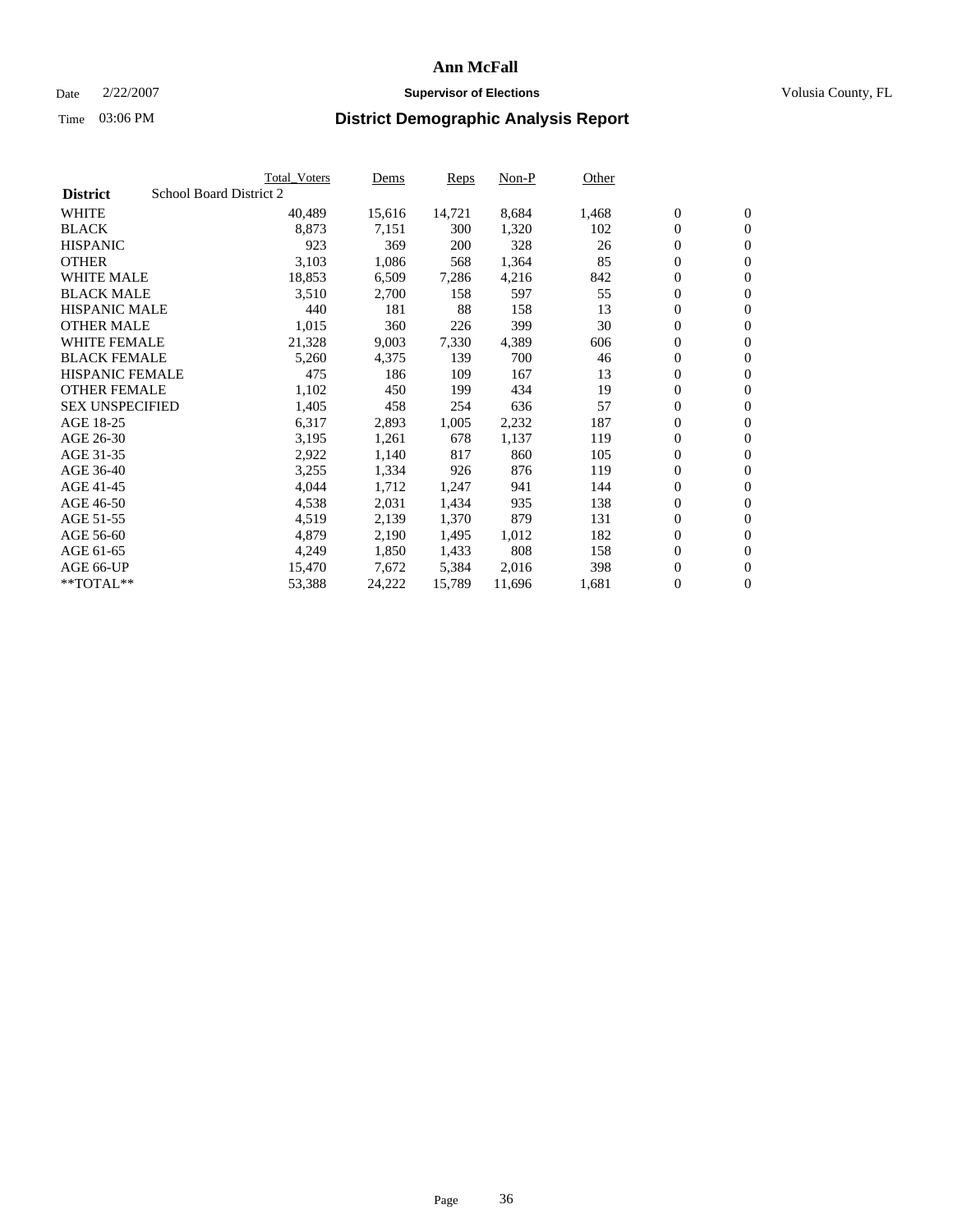### Date  $2/22/2007$  **Supervisor of Elections Supervisor of Elections** Volusia County, FL

|                        |                         | <b>Total_Voters</b> | Dems   | Reps   | Non-P  | Other |                  |                  |
|------------------------|-------------------------|---------------------|--------|--------|--------|-------|------------------|------------------|
| <b>District</b>        | School Board District 3 |                     |        |        |        |       |                  |                  |
| <b>WHITE</b>           |                         | 61,843              | 22,530 | 24,183 | 13,311 | 1,819 | $\boldsymbol{0}$ | $\mathbf{0}$     |
| <b>BLACK</b>           |                         | 1,659               | 1,329  | 82     | 226    | 22    | $\overline{0}$   | $\mathbf{0}$     |
| <b>HISPANIC</b>        |                         | 694                 | 237    | 180    | 259    | 18    | $\overline{0}$   | $\mathbf{0}$     |
| <b>OTHER</b>           |                         | 2,373               | 624    | 564    | 1,095  | 90    | 0                | $\overline{0}$   |
| <b>WHITE MALE</b>      |                         | 28,505              | 9,355  | 11,770 | 6,414  | 966   | $\overline{0}$   | $\mathbf{0}$     |
| <b>BLACK MALE</b>      |                         | 749                 | 562    | 45     | 126    | 16    | $\boldsymbol{0}$ | $\boldsymbol{0}$ |
| <b>HISPANIC MALE</b>   |                         | 308                 | 93     | 79     | 125    | 11    | 0                | $\mathbf{0}$     |
| <b>OTHER MALE</b>      |                         | 763                 | 208    | 216    | 311    | 28    | 0                | $\mathbf{0}$     |
| <b>WHITE FEMALE</b>    |                         | 32,877              | 13,019 | 12,253 | 6,761  | 844   | 0                | $\mathbf{0}$     |
| <b>BLACK FEMALE</b>    |                         | 891                 | 752    | 35     | 99     | 5     | $\overline{0}$   | $\mathbf{0}$     |
| <b>HISPANIC FEMALE</b> |                         | 377                 | 141    | 99     | 130    |       | 0                | $\mathbf{0}$     |
| <b>OTHER FEMALE</b>    |                         | 888                 | 276    | 239    | 349    | 24    | 0                | $\overline{0}$   |
| <b>SEX UNSPECIFIED</b> |                         | 1,211               | 314    | 273    | 576    | 48    | $\boldsymbol{0}$ | $\boldsymbol{0}$ |
| AGE 18-25              |                         | 5,160               | 1,543  | 1,341  | 2,073  | 203   | 0                | $\mathbf{0}$     |
| AGE 26-30              |                         | 3,272               | 985    | 897    | 1,256  | 134   | 0                | $\mathbf{0}$     |
| AGE 31-35              |                         | 3,382               | 997    | 1,073  | 1,157  | 155   | 0                | $\mathbf{0}$     |
| AGE 36-40              |                         | 4,228               | 1,285  | 1,596  | 1,218  | 129   | $\overline{0}$   | $\mathbf{0}$     |
| AGE 41-45              |                         | 5,413               | 1,781  | 2,161  | 1,347  | 124   | 0                | $\mathbf{0}$     |
| AGE 46-50              |                         | 6,162               | 2,203  | 2,439  | 1,344  | 176   | $\overline{0}$   | $\mathbf{0}$     |
| AGE 51-55              |                         | 6,512               | 2,660  | 2,394  | 1,291  | 167   | 0                | $\mathbf{0}$     |
| AGE 56-60              |                         | 6,686               | 2,642  | 2,493  | 1,333  | 218   | $\overline{0}$   | $\overline{0}$   |
| AGE 61-65              |                         | 6,021               | 2,301  | 2,398  | 1,150  | 172   | 0                | $\boldsymbol{0}$ |
| AGE 66-UP              |                         | 19,733              | 8,323  | 8,217  | 2,722  | 471   | 0                | $\mathbf{0}$     |
| $*$ TOTAL $**$         |                         | 66,569              | 24,720 | 25,009 | 14,891 | 1,949 | 0                | $\boldsymbol{0}$ |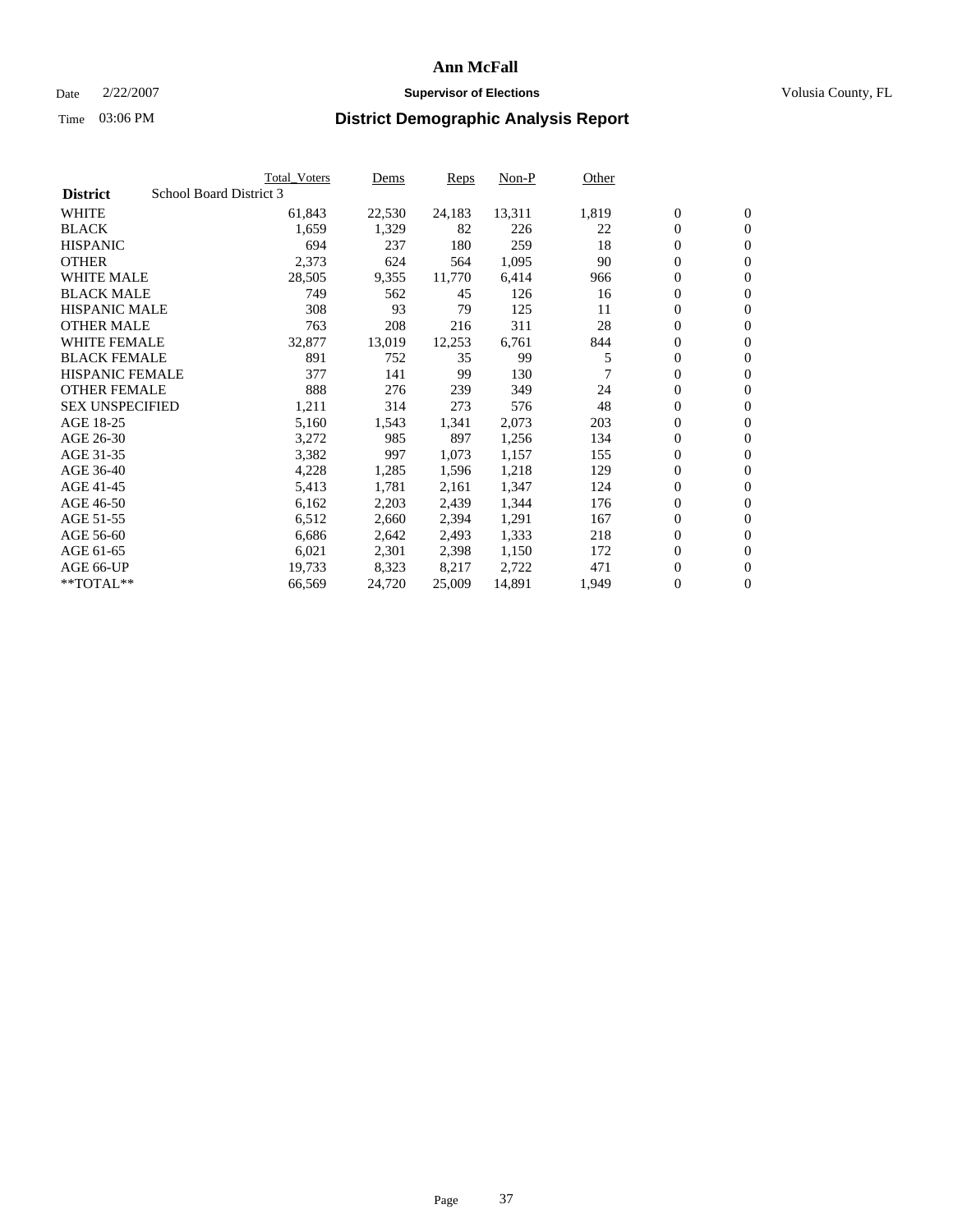### Date  $2/22/2007$  **Supervisor of Elections Supervisor of Elections** Volusia County, FL

|                        | <b>Total_Voters</b>     | Dems   | Reps   | Non-P  | Other |                  |                  |  |
|------------------------|-------------------------|--------|--------|--------|-------|------------------|------------------|--|
| <b>District</b>        | School Board District 4 |        |        |        |       |                  |                  |  |
| <b>WHITE</b>           | 51,897                  | 19,122 | 21,028 | 10,052 | 1,695 | $\boldsymbol{0}$ | $\mathbf{0}$     |  |
| <b>BLACK</b>           | 4,237                   | 3,371  | 189    | 615    | 62    | $\overline{0}$   | $\mathbf{0}$     |  |
| <b>HISPANIC</b>        | 858                     | 335    | 243    | 259    | 21    | $\overline{0}$   | $\mathbf{0}$     |  |
| <b>OTHER</b>           | 3,243                   | 958    | 843    | 1,326  | 116   | 0                | $\overline{0}$   |  |
| <b>WHITE MALE</b>      | 23,684                  | 7,792  | 10,135 | 4,855  | 902   | $\overline{0}$   | $\mathbf{0}$     |  |
| <b>BLACK MALE</b>      | 1,664                   | 1,236  | 100    | 288    | 40    | $\boldsymbol{0}$ | $\boldsymbol{0}$ |  |
| <b>HISPANIC MALE</b>   | 382                     | 127    | 121    | 120    | 14    | 0                | $\mathbf{0}$     |  |
| <b>OTHER MALE</b>      | 1,063                   | 288    | 331    | 404    | 40    | 0                | $\boldsymbol{0}$ |  |
| <b>WHITE FEMALE</b>    | 27,876                  | 11,220 | 10,763 | 5,113  | 780   | 0                | $\mathbf{0}$     |  |
| <b>BLACK FEMALE</b>    | 2,543                   | 2,110  | 89     | 322    | 22    | $\overline{0}$   | $\mathbf{0}$     |  |
| <b>HISPANIC FEMALE</b> | 462                     | 199    | 117    | 139    |       | $\overline{0}$   | $\mathbf{0}$     |  |
| <b>OTHER FEMALE</b>    | 1,193                   | 423    | 333    | 412    | 25    | $\overline{0}$   | $\mathbf{0}$     |  |
| <b>SEX UNSPECIFIED</b> | 1,368                   | 391    | 314    | 599    | 64    | $\boldsymbol{0}$ | $\boldsymbol{0}$ |  |
| AGE 18-25              | 5,643                   | 1,871  | 1,548  | 2,011  | 213   | 0                | $\mathbf{0}$     |  |
| AGE 26-30              | 3,089                   | 1,054  | 860    | 1,041  | 134   | 0                | $\mathbf{0}$     |  |
| AGE 31-35              | 3,075                   | 1,071  | 1,019  | 872    | 113   | 0                | $\mathbf{0}$     |  |
| AGE 36-40              | 3,773                   | 1,305  | 1,408  | 934    | 126   | $\boldsymbol{0}$ | $\mathbf{0}$     |  |
| AGE 41-45              | 4,692                   | 1,668  | 1,842  | 1,027  | 155   | 0                | $\mathbf{0}$     |  |
| AGE 46-50              | 5,412                   | 2,084  | 2,105  | 1,072  | 151   | $\overline{0}$   | $\mathbf{0}$     |  |
| AGE 51-55              | 5,515                   | 2,372  | 1,975  | 997    | 171   | 0                | $\mathbf{0}$     |  |
| AGE 56-60              | 5,847                   | 2,445  | 2,101  | 1,115  | 186   | $\overline{0}$   | $\mathbf{0}$     |  |
| AGE 61-65              | 5,258                   | 2,093  | 2,085  | 913    | 167   | 0                | $\boldsymbol{0}$ |  |
| AGE 66-UP              | 17,931                  | 7,823  | 7,360  | 2,270  | 478   | 0                | $\mathbf{0}$     |  |
| $*$ TOTAL $**$         | 60,235                  | 23,786 | 22,303 | 12,252 | 1,894 | 0                | $\boldsymbol{0}$ |  |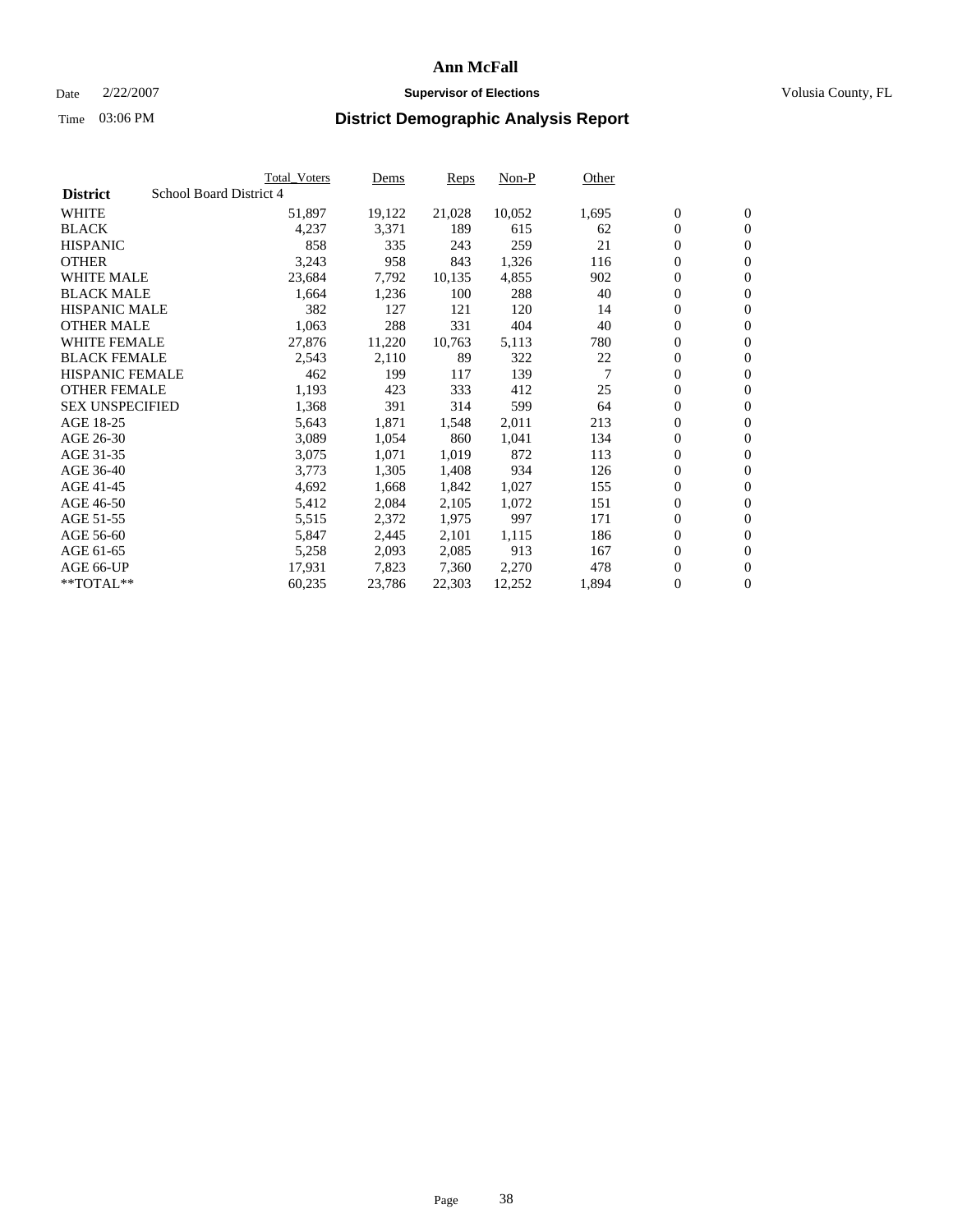#### Date  $2/22/2007$  **Supervisor of Elections** Volusia County, FL

|                        |                         | <b>Total_Voters</b> | Dems   | <b>Reps</b> | Non-P  | Other |                  |                |
|------------------------|-------------------------|---------------------|--------|-------------|--------|-------|------------------|----------------|
| <b>District</b>        | School Board District 5 |                     |        |             |        |       |                  |                |
| <b>WHITE</b>           |                         | 45,773              | 15,141 | 19,220      | 9,384  | 2,028 | $\overline{0}$   | $\mathbf{0}$   |
| <b>BLACK</b>           |                         | 3,970               | 2,934  | 269         | 667    | 100   | $\overline{0}$   | $\mathbf{0}$   |
| <b>HISPANIC</b>        |                         | 9,779               | 4,532  | 2,027       | 3,000  | 220   | $\boldsymbol{0}$ | $\mathbf{0}$   |
| <b>OTHER</b>           |                         | 3,332               | 903    | 756         | 1,561  | 112   | $\boldsymbol{0}$ | $\mathbf{0}$   |
| <b>WHITE MALE</b>      |                         | 21,276              | 6,316  | 9,424       | 4,434  | 1,102 | 0                | $\mathbf{0}$   |
| <b>BLACK MALE</b>      |                         | 1,766               | 1,220  | 145         | 352    | 49    | $\boldsymbol{0}$ | $\mathbf{0}$   |
| <b>HISPANIC MALE</b>   |                         | 4,623               | 2,055  | 1,034       | 1,408  | 126   | $\overline{0}$   | $\mathbf{0}$   |
| <b>OTHER MALE</b>      |                         | 1,102               | 322    | 294         | 450    | 36    | $\overline{0}$   | $\mathbf{0}$   |
| <b>WHITE FEMALE</b>    |                         | 24,191              | 8,729  | 9,667       | 4,878  | 917   | $\overline{0}$   | $\mathbf{0}$   |
| <b>BLACK FEMALE</b>    |                         | 2,161               | 1,678  | 124         | 308    | 51    | $\overline{0}$   | $\mathbf{0}$   |
| <b>HISPANIC FEMALE</b> |                         | 5,061               | 2,430  | 983         | 1,555  | 93    | $\boldsymbol{0}$ | $\mathbf{0}$   |
| <b>OTHER FEMALE</b>    |                         | 1,286               | 414    | 297         | 543    | 32    | 0                | $\mathbf{0}$   |
| <b>SEX UNSPECIFIED</b> |                         | 1,388               | 346    | 304         | 684    | 54    | $\boldsymbol{0}$ | $\mathbf{0}$   |
| AGE 18-25              |                         | 6,416               | 1,870  | 1,591       | 2,626  | 329   | $\boldsymbol{0}$ | $\mathbf{0}$   |
| AGE 26-30              |                         | 4,538               | 1,425  | 1,285       | 1,615  | 213   | $\overline{0}$   | $\mathbf{0}$   |
| AGE 31-35              |                         | 4,920               | 1,571  | 1,632       | 1,473  | 244   | $\overline{0}$   | $\mathbf{0}$   |
| AGE 36-40              |                         | 5,488               | 1,732  | 2,059       | 1,462  | 235   | $\boldsymbol{0}$ | $\mathbf{0}$   |
| AGE 41-45              |                         | 6,492               | 2,216  | 2,478       | 1,549  | 249   | $\boldsymbol{0}$ | $\mathbf{0}$   |
| AGE 46-50              |                         | 6,656               | 2,401  | 2,646       | 1,363  | 246   | 0                | $\mathbf{0}$   |
| AGE 51-55              |                         | 5,919               | 2,371  | 2,146       | 1,178  | 224   | $\boldsymbol{0}$ | $\mathbf{0}$   |
| AGE 56-60              |                         | 5,606               | 2,245  | 2,077       | 1,069  | 215   | $\overline{0}$   | $\mathbf{0}$   |
| AGE 61-65              |                         | 4,266               | 1,776  | 1,646       | 703    | 141   | $\mathbf{0}$     | $\mathbf{0}$   |
| AGE 66-UP              |                         | 12,553              | 5,903  | 4,712       | 1,574  | 364   | $\boldsymbol{0}$ | $\mathbf{0}$   |
| **TOTAL**              |                         | 62,854              | 23,510 | 22,272      | 14,612 | 2,460 | 0                | $\overline{0}$ |
|                        |                         |                     |        |             |        |       |                  |                |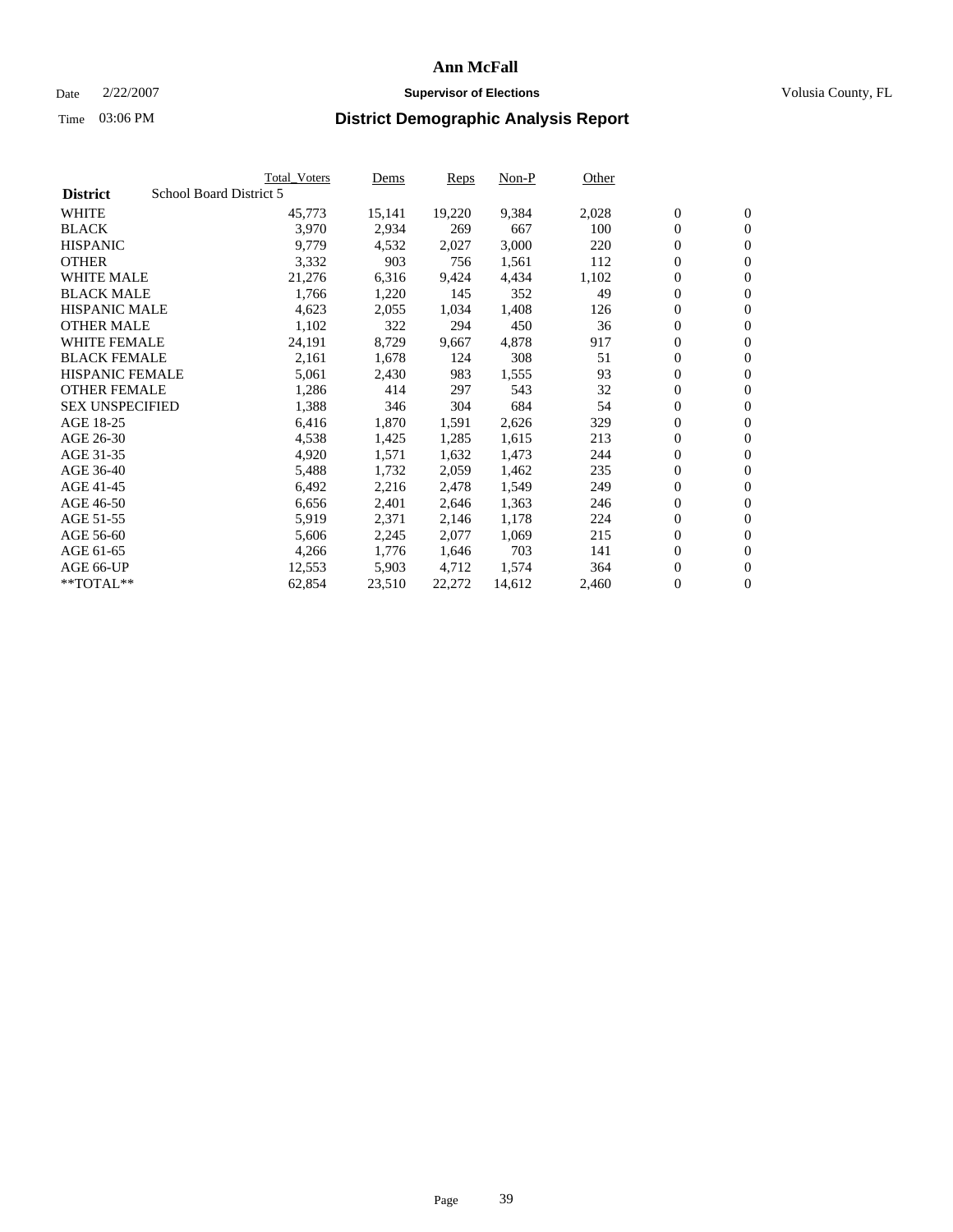### Date  $2/22/2007$  **Supervisor of Elections Supervisor of Elections** Volusia County, FL

|                        |                       | <b>Total Voters</b> | Dems   | Reps  | Non-P | Other |                  |                |
|------------------------|-----------------------|---------------------|--------|-------|-------|-------|------------------|----------------|
| <b>District</b>        | Florida Senate Seat 1 |                     |        |       |       |       |                  |                |
| <b>WHITE</b>           |                       | 5,770               | 2,210  | 1,876 | 1,450 | 234   | $\boldsymbol{0}$ | $\mathbf{0}$   |
| <b>BLACK</b>           |                       | 9,669               | 7,912  | 305   | 1,353 | 99    | $\mathbf{0}$     | $\mathbf{0}$   |
| <b>HISPANIC</b>        |                       | 329                 | 137    | 58    | 129   | 5     | $\boldsymbol{0}$ | $\overline{0}$ |
| <b>OTHER</b>           |                       | 1,390               | 584    | 149   | 622   | 35    | 0                | $\mathbf{0}$   |
| <b>WHITE MALE</b>      |                       | 2,739               | 888    | 993   | 719   | 139   | 0                | $\mathbf{0}$   |
| <b>BLACK MALE</b>      |                       | 3,729               | 2,912  | 161   | 596   | 60    | 0                | $\mathbf{0}$   |
| <b>HISPANIC MALE</b>   |                       | 162                 | 59     | 29    | 71    | 3     | 0                | $\mathbf{0}$   |
| <b>OTHER MALE</b>      |                       | 370                 | 168    | 51    | 140   | 11    | $\mathbf{0}$     | $\mathbf{0}$   |
| <b>WHITE FEMALE</b>    |                       | 3,003               | 1,314  | 873   | 723   | 93    | 0                | $\mathbf{0}$   |
| <b>BLACK FEMALE</b>    |                       | 5,833               | 4,917  | 142   | 736   | 38    | $\boldsymbol{0}$ | $\mathbf{0}$   |
| <b>HISPANIC FEMALE</b> |                       | 165                 | 77     | 29    | 57    | 2     | 0                | $\mathbf{0}$   |
| <b>OTHER FEMALE</b>    |                       | 477                 | 232    | 59    | 180   | 6     | 0                | $\mathbf{0}$   |
| <b>SEX UNSPECIFIED</b> |                       | 680                 | 276    | 51    | 332   | 21    | 0                | $\mathbf{0}$   |
| AGE 18-25              |                       | 3,924               | 2,210  | 343   | 1,279 | 92    | 0                | $\mathbf{0}$   |
| AGE 26-30              |                       | 1,480               | 803    | 161   | 479   | 37    | $\mathbf{0}$     | $\mathbf{0}$   |
| AGE 31-35              |                       | 1,218               | 697    | 184   | 301   | 36    | 0                | $\mathbf{0}$   |
| AGE 36-40              |                       | 1,286               | 759    | 183   | 309   | 35    | 0                | $\mathbf{0}$   |
| AGE 41-45              |                       | 1,398               | 858    | 237   | 262   | 41    | 0                | $\mathbf{0}$   |
| AGE 46-50              |                       | 1,573               | 1,005  | 286   | 248   | 34    | 0                | $\mathbf{0}$   |
| AGE 51-55              |                       | 1,353               | 911    | 216   | 196   | 30    | $\boldsymbol{0}$ | $\mathbf{0}$   |
| AGE 56-60              |                       | 1,191               | 811    | 191   | 172   | 17    | $\mathbf{0}$     | $\mathbf{0}$   |
| AGE 61-65              |                       | 940                 | 654    | 158   | 112   | 16    | $\mathbf{0}$     | $\mathbf{0}$   |
| AGE 66-UP              |                       | 2,795               | 2,135  | 429   | 196   | 35    | $\boldsymbol{0}$ | $\mathbf{0}$   |
| $*$ TOTAL $**$         |                       | 17,158              | 10,843 | 2,388 | 3,554 | 373   | 0                | $\mathbf{0}$   |
|                        |                       |                     |        |       |       |       |                  |                |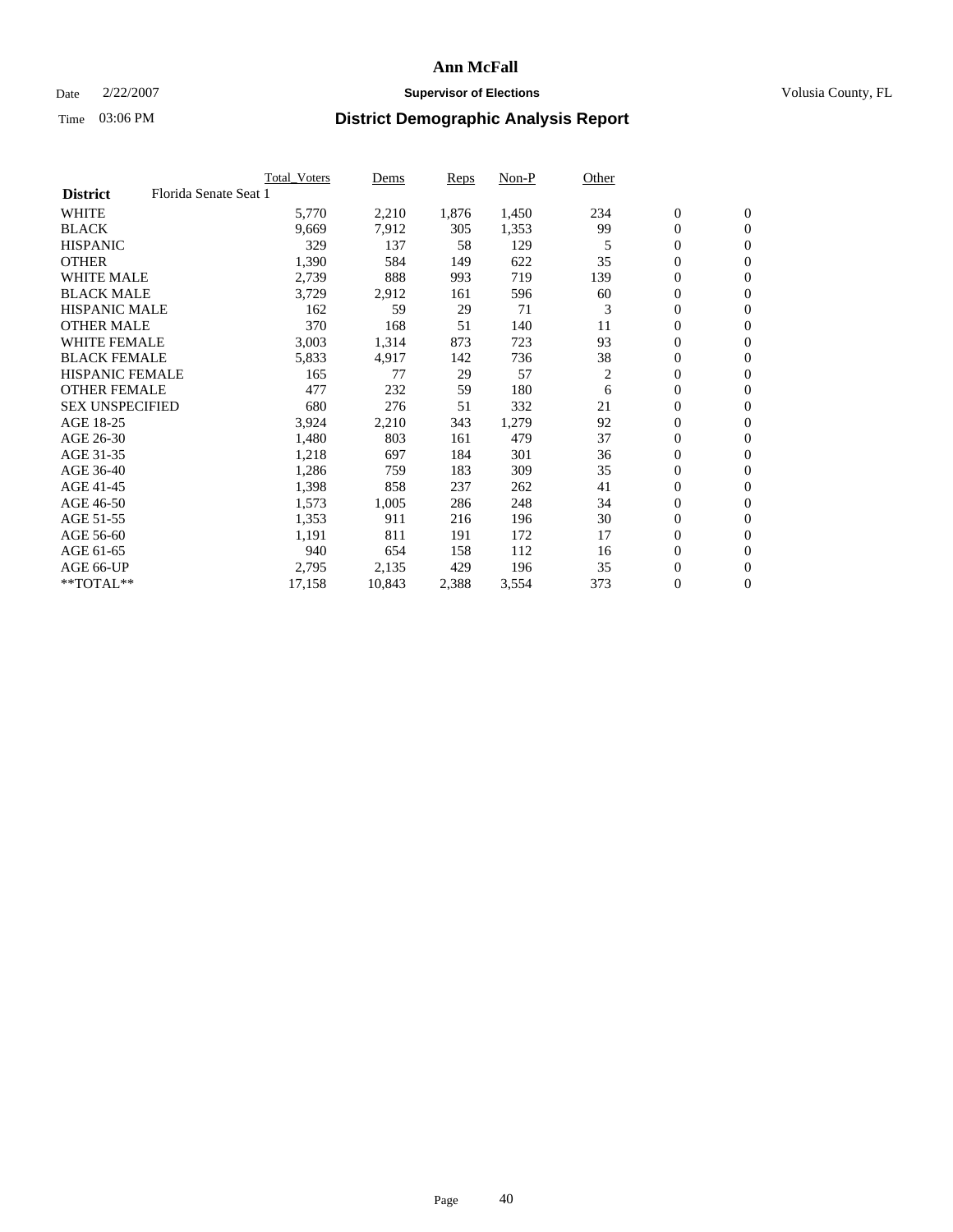#### Date  $2/22/2007$  **Supervisor of Elections** Volusia County, FL

|                        |                       | Total_Voters | Dems   | <b>Reps</b> | Non-P  | Other |                  |                  |  |
|------------------------|-----------------------|--------------|--------|-------------|--------|-------|------------------|------------------|--|
| <b>District</b>        | Florida Senate Seat 7 |              |        |             |        |       |                  |                  |  |
| <b>WHITE</b>           |                       | 149,850      | 55,559 | 58,556      | 30,827 | 4,908 | $\overline{0}$   | $\mathbf{0}$     |  |
| <b>BLACK</b>           |                       | 5,773        | 4,470  | 304         | 905    | 94    | $\overline{0}$   | $\mathbf{0}$     |  |
| <b>HISPANIC</b>        |                       | 4,226        | 1,754  | 966         | 1,392  | 114   | $\boldsymbol{0}$ | $\mathbf{0}$     |  |
| <b>OTHER</b>           |                       | 7,386        | 2,087  | 1,832       | 3,204  | 263   | 0                | $\mathbf{0}$     |  |
| <b>WHITE MALE</b>      |                       | 69,225       | 23,092 | 28,572      | 14,889 | 2,672 | 0                | $\mathbf{0}$     |  |
| <b>BLACK MALE</b>      |                       | 2,493        | 1,802  | 167         | 473    | 51    | $\boldsymbol{0}$ | $\mathbf{0}$     |  |
| <b>HISPANIC MALE</b>   |                       | 1,950        | 797    | 463         | 619    | 71    | $\overline{0}$   | $\mathbf{0}$     |  |
| <b>OTHER MALE</b>      |                       | 2,524        | 690    | 727         | 1,011  | 96    | $\overline{0}$   | $\mathbf{0}$     |  |
| <b>WHITE FEMALE</b>    |                       | 79,548       | 32,104 | 29,603      | 15,639 | 2,202 | $\overline{0}$   | $\mathbf{0}$     |  |
| <b>BLACK FEMALE</b>    |                       | 3,226        | 2,626  | 134         | 424    | 42    | $\boldsymbol{0}$ | $\mathbf{0}$     |  |
| <b>HISPANIC FEMALE</b> |                       | 2,226        | 936    | 493         | 755    | 42    | $\boldsymbol{0}$ | $\mathbf{0}$     |  |
| <b>OTHER FEMALE</b>    |                       | 2,779        | 932    | 732         | 1,052  | 63    | 0                | $\mathbf{0}$     |  |
| <b>SEX UNSPECIFIED</b> |                       | 3,264        | 891    | 767         | 1,466  | 140   | $\boldsymbol{0}$ | $\mathbf{0}$     |  |
| AGE 18-25              |                       | 13,857       | 4,269  | 3,645       | 5,389  | 554   | 0                | $\mathbf{0}$     |  |
| AGE 26-30              |                       | 8,822        | 2,706  | 2,501       | 3,212  | 403   | $\overline{0}$   | $\mathbf{0}$     |  |
| AGE 31-35              |                       | 9,049        | 2,794  | 3,033       | 2,825  | 397   | $\overline{0}$   | $\mathbf{0}$     |  |
| AGE 36-40              |                       | 10,794       | 3,439  | 4,013       | 2,957  | 385   | $\boldsymbol{0}$ | $\mathbf{0}$     |  |
| AGE 41-45              |                       | 13,882       | 4,659  | 5,459       | 3,320  | 444   | 0                | $\mathbf{0}$     |  |
| AGE 46-50              |                       | 15,503       | 5,667  | 6,090       | 3,272  | 474   | 0                | $\mathbf{0}$     |  |
| AGE 51-55              |                       | 15,839       | 6,574  | 5,764       | 3,030  | 471   | $\boldsymbol{0}$ | $\mathbf{0}$     |  |
| AGE 56-60              |                       | 16,479       | 6,644  | 5,945       | 3,298  | 592   | $\overline{0}$   | $\mathbf{0}$     |  |
| AGE 61-65              |                       | 14,409       | 5,680  | 5,614       | 2,654  | 461   | $\mathbf{0}$     | $\boldsymbol{0}$ |  |
| AGE 66-UP              |                       | 48,601       | 21,438 | 19,594      | 6,371  | 1,198 | $\boldsymbol{0}$ | $\mathbf{0}$     |  |
| **TOTAL**              |                       | 167,235      | 63,870 | 61,658      | 36,328 | 5,379 | $\boldsymbol{0}$ | $\overline{0}$   |  |
|                        |                       |              |        |             |        |       |                  |                  |  |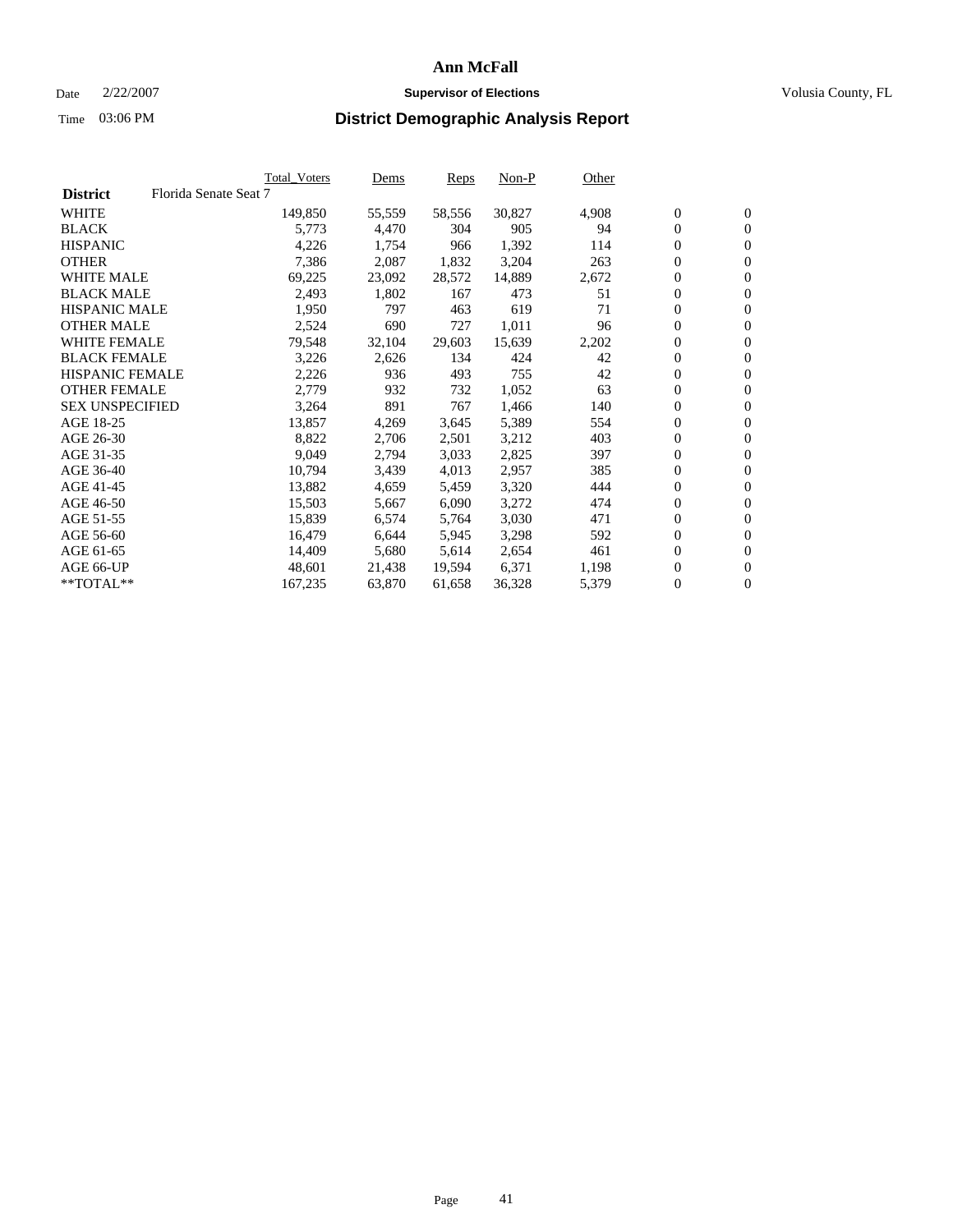### Date  $2/22/2007$  **Supervisor of Elections Supervisor of Elections** Volusia County, FL

|                        |                       | <b>Total Voters</b> | Dems  | Reps   | Non-P | Other |                  |                  |
|------------------------|-----------------------|---------------------|-------|--------|-------|-------|------------------|------------------|
| <b>District</b>        | Florida Senate Seat 8 |                     |       |        |       |       |                  |                  |
| <b>WHITE</b>           |                       | 22,432              | 7,703 | 9,657  | 4,332 | 740   | $\boldsymbol{0}$ | $\mathbf{0}$     |
| <b>BLACK</b>           |                       | 674                 | 499   | 40     | 120   | 15    | $\mathbf{0}$     | $\mathbf{0}$     |
| <b>HISPANIC</b>        |                       | 352                 | 119   | 112    | 111   | 10    | 0                | $\overline{0}$   |
| <b>OTHER</b>           |                       | 1,373               | 385   | 367    | 575   | 46    | 0                | $\mathbf{0}$     |
| <b>WHITE MALE</b>      |                       | 10,297              | 3,138 | 4,686  | 2,089 | 384   | 0                | $\mathbf{0}$     |
| <b>BLACK MALE</b>      |                       | 285                 | 201   | 16     | 60    | 8     | 0                | $\mathbf{0}$     |
| <b>HISPANIC MALE</b>   |                       | 179                 | 48    | 64     | 60    |       | 0                | $\mathbf{0}$     |
| <b>OTHER MALE</b>      |                       | 436                 | 121   | 136    | 167   | 12    | $\mathbf{0}$     | $\mathbf{0}$     |
| <b>WHITE FEMALE</b>    |                       | 11,966              | 4,513 | 4,904  | 2,200 | 349   | 0                | $\mathbf{0}$     |
| <b>BLACK FEMALE</b>    |                       | 384                 | 295   | 24     | 58    | 7     | $\boldsymbol{0}$ | $\mathbf{0}$     |
| <b>HISPANIC FEMALE</b> |                       | 169                 | 68    | 47     | 51    | 3     | $\boldsymbol{0}$ | $\mathbf{0}$     |
| <b>OTHER FEMALE</b>    |                       | 474                 | 165   | 129    | 169   | 11    | 0                | $\mathbf{0}$     |
| <b>SEX UNSPECIFIED</b> |                       | 641                 | 157   | 170    | 284   | 30    | 0                | $\mathbf{0}$     |
| AGE 18-25              |                       | 2,335               | 629   | 779    | 834   | 93    | 0                | $\mathbf{0}$     |
| AGE 26-30              |                       | 1,086               | 314   | 361    | 361   | 50    | $\mathbf{0}$     | $\mathbf{0}$     |
| AGE 31-35              |                       | 1,130               | 325   | 432    | 333   | 40    | 0                | $\mathbf{0}$     |
| AGE 36-40              |                       | 1,442               | 398   | 652    | 349   | 43    | 0                | $\mathbf{0}$     |
| AGE 41-45              |                       | 1,893               | 599   | 838    | 397   | 59    | 0                | $\mathbf{0}$     |
| AGE 46-50              |                       | 2,191               | 754   | 967    | 418   | 52    | 0                | $\mathbf{0}$     |
| AGE 51-55              |                       | 2,234               | 831   | 914    | 419   | 70    | $\boldsymbol{0}$ | $\mathbf{0}$     |
| AGE 56-60              |                       | 2,520               | 966   | 1,003  | 472   | 79    | 0                | $\mathbf{0}$     |
| AGE 61-65              |                       | 2,465               | 902   | 1,034  | 452   | 77    | $\mathbf{0}$     | $\mathbf{0}$     |
| AGE 66-UP              |                       | 7,535               | 2,988 | 3,196  | 1,103 | 248   | 0                | $\mathbf{0}$     |
| $*$ TOTAL $**$         |                       | 24,831              | 8,706 | 10,176 | 5,138 | 811   | 0                | $\boldsymbol{0}$ |
|                        |                       |                     |       |        |       |       |                  |                  |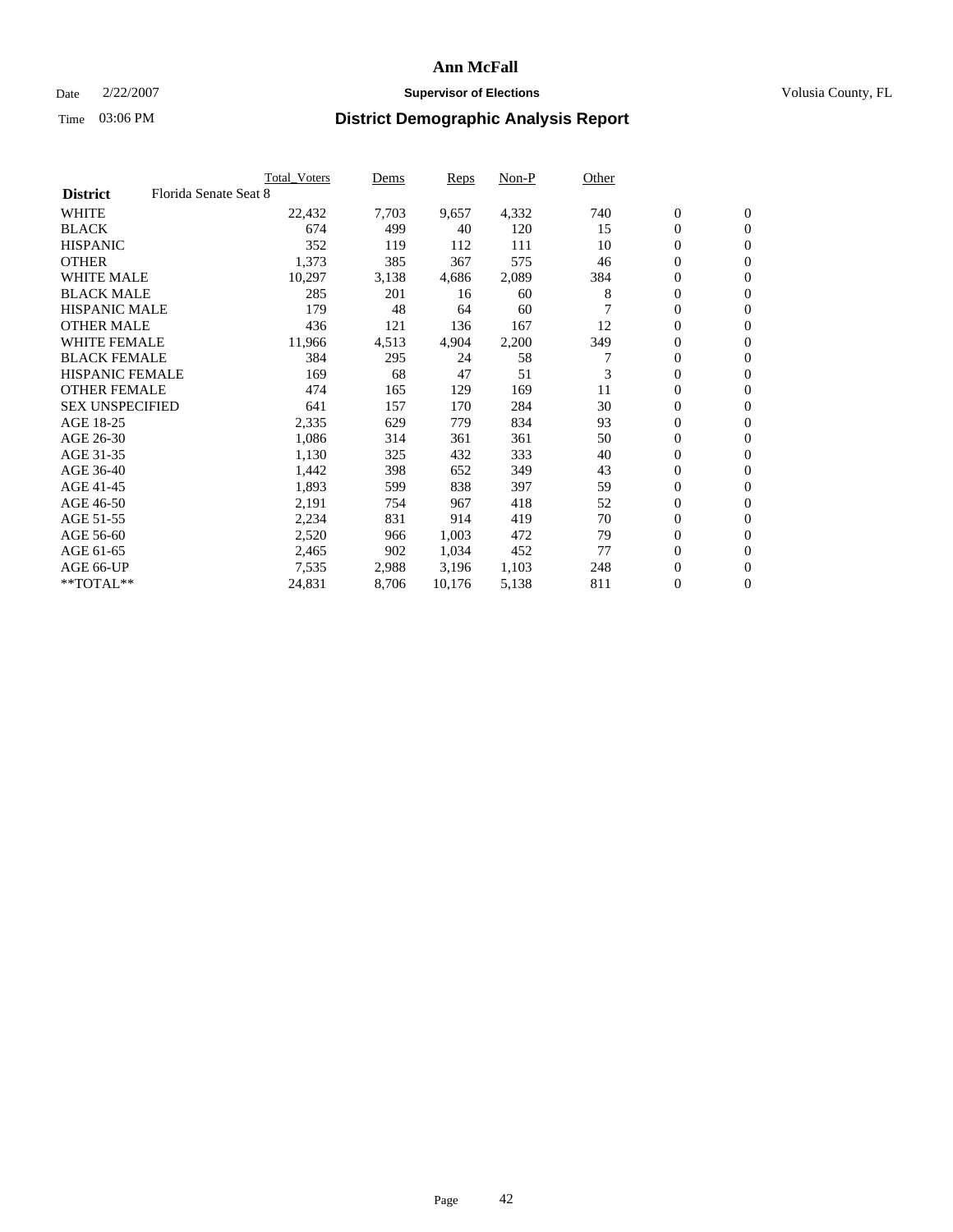#### Date  $2/22/2007$  **Supervisor of Elections** Volusia County, FL

|                        |                        | <b>Total_Voters</b> | Dems   | <b>Reps</b> | Non-P  | Other |                  |                  |  |
|------------------------|------------------------|---------------------|--------|-------------|--------|-------|------------------|------------------|--|
| <b>District</b>        | Florida Senate Seat 20 |                     |        |             |        |       |                  |                  |  |
| <b>WHITE</b>           |                        | 68,165              | 23,971 | 28,269      | 12,979 | 2,946 | $\overline{0}$   | $\mathbf{0}$     |  |
| <b>BLACK</b>           |                        | 6,190               | 4,806  | 349         | 901    | 134   | $\overline{0}$   | $\mathbf{0}$     |  |
| <b>HISPANIC</b>        |                        | 9,246               | 4,199  | 1,939       | 2,887  | 221   | $\boldsymbol{0}$ | $\mathbf{0}$     |  |
| <b>OTHER</b>           |                        | 4,374               | 1,220  | 1,026       | 1,985  | 143   | $\boldsymbol{0}$ | $\mathbf{0}$     |  |
| <b>WHITE MALE</b>      |                        | 31,119              | 9,802  | 13,619      | 6,108  | 1,590 | 0                | $\mathbf{0}$     |  |
| <b>BLACK MALE</b>      |                        | 2,566               | 1,878  | 173         | 437    | 78    | $\boldsymbol{0}$ | $\mathbf{0}$     |  |
| <b>HISPANIC MALE</b>   |                        | 4,323               | 1,883  | 974         | 1,353  | 113   | $\overline{0}$   | $\mathbf{0}$     |  |
| <b>OTHER MALE</b>      |                        | 1,395               | 411    | 406         | 533    | 45    | $\overline{0}$   | $\mathbf{0}$     |  |
| <b>WHITE FEMALE</b>    |                        | 36,645              | 14,041 | 14,495      | 6,767  | 1,342 | $\mathbf{0}$     | $\mathbf{0}$     |  |
| <b>BLACK FEMALE</b>    |                        | 3,559               | 2,878  | 173         | 452    | 56    | $\boldsymbol{0}$ | $\mathbf{0}$     |  |
| <b>HISPANIC FEMALE</b> |                        | 4,835               | 2,274  | 953         | 1,502  | 106   | $\boldsymbol{0}$ | $\mathbf{0}$     |  |
| <b>OTHER FEMALE</b>    |                        | 1,669               | 561    | 392         | 675    | 41    | 0                | $\mathbf{0}$     |  |
| <b>SEX UNSPECIFIED</b> |                        | 1,864               | 468    | 398         | 925    | 73    | $\boldsymbol{0}$ | $\mathbf{0}$     |  |
| AGE 18-25              |                        | 8,384               | 2,527  | 2,125       | 3,313  | 419   | $\boldsymbol{0}$ | $\mathbf{0}$     |  |
| AGE 26-30              |                        | 5,922               | 1,908  | 1,737       | 1,978  | 299   | $\overline{0}$   | $\mathbf{0}$     |  |
| AGE 31-35              |                        | 6,309               | 2,085  | 2,109       | 1,808  | 307   | $\overline{0}$   | $\mathbf{0}$     |  |
| AGE 36-40              |                        | 7,166               | 2,346  | 2,687       | 1,830  | 303   | $\boldsymbol{0}$ | $\mathbf{0}$     |  |
| AGE 41-45              |                        | 8,318               | 2,895  | 3,191       | 1,903  | 329   | $\boldsymbol{0}$ | $\mathbf{0}$     |  |
| AGE 46-50              |                        | 8,701               | 3,297  | 3,369       | 1,714  | 321   | 0                | $\mathbf{0}$     |  |
| AGE 51-55              |                        | 8,136               | 3,391  | 2,921       | 1,511  | 313   | $\boldsymbol{0}$ | $\mathbf{0}$     |  |
| AGE 56-60              |                        | 7,962               | 3,328  | 2,978       | 1,349  | 307   | $\overline{0}$   | $\mathbf{0}$     |  |
| AGE 61-65              |                        | 6,369               | 2,711  | 2,462       | 966    | 230   | $\mathbf{0}$     | $\boldsymbol{0}$ |  |
| AGE 66-UP              |                        | 20,708              | 9,708  | 8,004       | 2,380  | 616   | $\boldsymbol{0}$ | $\mathbf{0}$     |  |
| **TOTAL**              |                        | 87,975              | 34,196 | 31,583      | 18,752 | 3,444 | 0                | $\overline{0}$   |  |
|                        |                        |                     |        |             |        |       |                  |                  |  |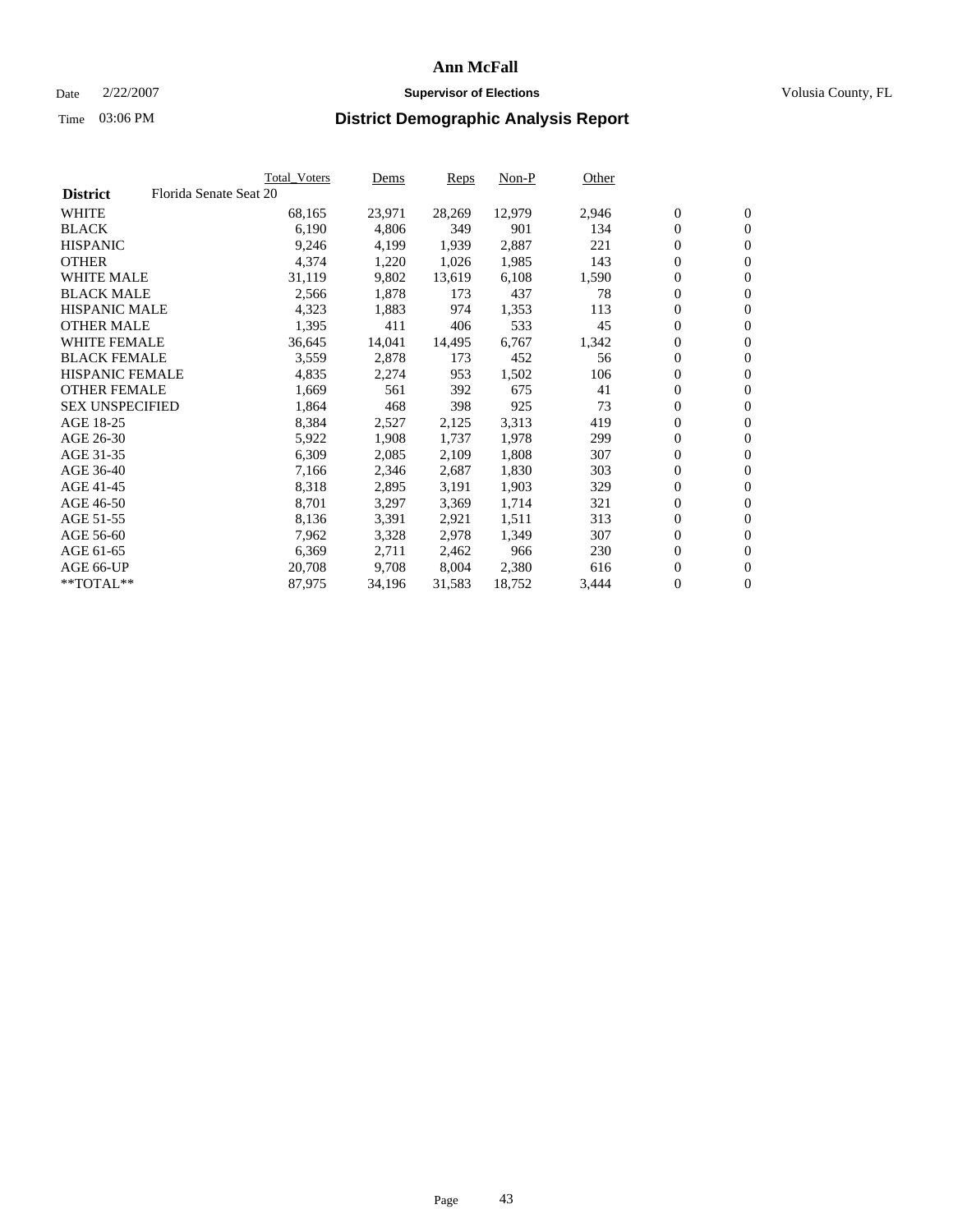### Date  $2/22/2007$  **Supervisor of Elections Supervisor of Elections** Volusia County, FL

|                        | Total_Voters       | Dems  | <b>Reps</b> | Non-P | Other        |                  |                |
|------------------------|--------------------|-------|-------------|-------|--------------|------------------|----------------|
| <b>District</b>        | Daytona Bch Zone 1 |       |             |       |              |                  |                |
| <b>WHITE</b>           | 4,593              | 1,869 | 1,535       | 1,009 | 180          | $\boldsymbol{0}$ | $\mathbf{0}$   |
| <b>BLACK</b>           | 693                | 534   | 21          | 123   | 15           | $\overline{0}$   | $\mathbf{0}$   |
| <b>HISPANIC</b>        | 103                | 43    | 21          | 39    | $\Omega$     | $\boldsymbol{0}$ | $\mathbf{0}$   |
| <b>OTHER</b>           | 353                | 113   | 77          | 148   | 15           | 0                | $\mathbf{0}$   |
| <b>WHITE MALE</b>      | 2,160              | 767   | 787         | 501   | 105          | 0                | $\mathbf{0}$   |
| <b>BLACK MALE</b>      | 296                | 217   | 12          | 56    | 11           | $\boldsymbol{0}$ | $\mathbf{0}$   |
| <b>HISPANIC MALE</b>   | 50                 | 16    | 14          | 20    | $\Omega$     | $\overline{0}$   | $\mathbf{0}$   |
| <b>OTHER MALE</b>      | 129                | 38    | 33          | 54    | 4            | $\overline{0}$   | $\mathbf{0}$   |
| <b>WHITE FEMALE</b>    | 2,398              | 1,087 | 742         | 497   | 72           | 0                | $\mathbf{0}$   |
| <b>BLACK FEMALE</b>    | 389                | 311   | 9           | 65    | 4            | $\boldsymbol{0}$ | $\mathbf{0}$   |
| <b>HISPANIC FEMALE</b> | 53                 | 27    | 7           | 19    | $\mathbf{0}$ | $\boldsymbol{0}$ | $\mathbf{0}$   |
| <b>OTHER FEMALE</b>    | 123                | 48    | 30          | 41    | 4            | 0                | $\overline{0}$ |
| <b>SEX UNSPECIFIED</b> | 144                | 48    | 20          | 66    | 10           | $\overline{0}$   | $\mathbf{0}$   |
| AGE 18-25              | 611                | 219   | 105         | 261   | 26           | $\boldsymbol{0}$ | $\mathbf{0}$   |
| AGE 26-30              | 392                | 156   | 79          | 139   | 18           | $\overline{0}$   | $\mathbf{0}$   |
| AGE 31-35              | 314                | 111   | 85          | 104   | 14           | $\overline{0}$   | $\mathbf{0}$   |
| AGE 36-40              | 331                | 117   | 108         | 89    | 17           | $\boldsymbol{0}$ | $\mathbf{0}$   |
| AGE 41-45              | 446                | 174   | 144         | 106   | 22           | $\boldsymbol{0}$ | $\mathbf{0}$   |
| AGE 46-50              | 463                | 209   | 140         | 94    | 20           | 0                | $\Omega$       |
| AGE 51-55              | 542                | 248   | 158         | 117   | 19           | $\boldsymbol{0}$ | $\mathbf{0}$   |
| AGE 56-60              | 509                | 222   | 145         | 125   | 17           | $\overline{0}$   | $\mathbf{0}$   |
| AGE 61-65              | 417                | 199   | 120         | 86    | 12           | $\mathbf{0}$     | $\mathbf{0}$   |
| AGE 66-UP              | 1,717              | 904   | 570         | 198   | 45           | $\boldsymbol{0}$ | $\mathbf{0}$   |
| **TOTAL**              | 5,742              | 2,559 | 1,654       | 1,319 | 210          | 0                | $\overline{0}$ |
|                        |                    |       |             |       |              |                  |                |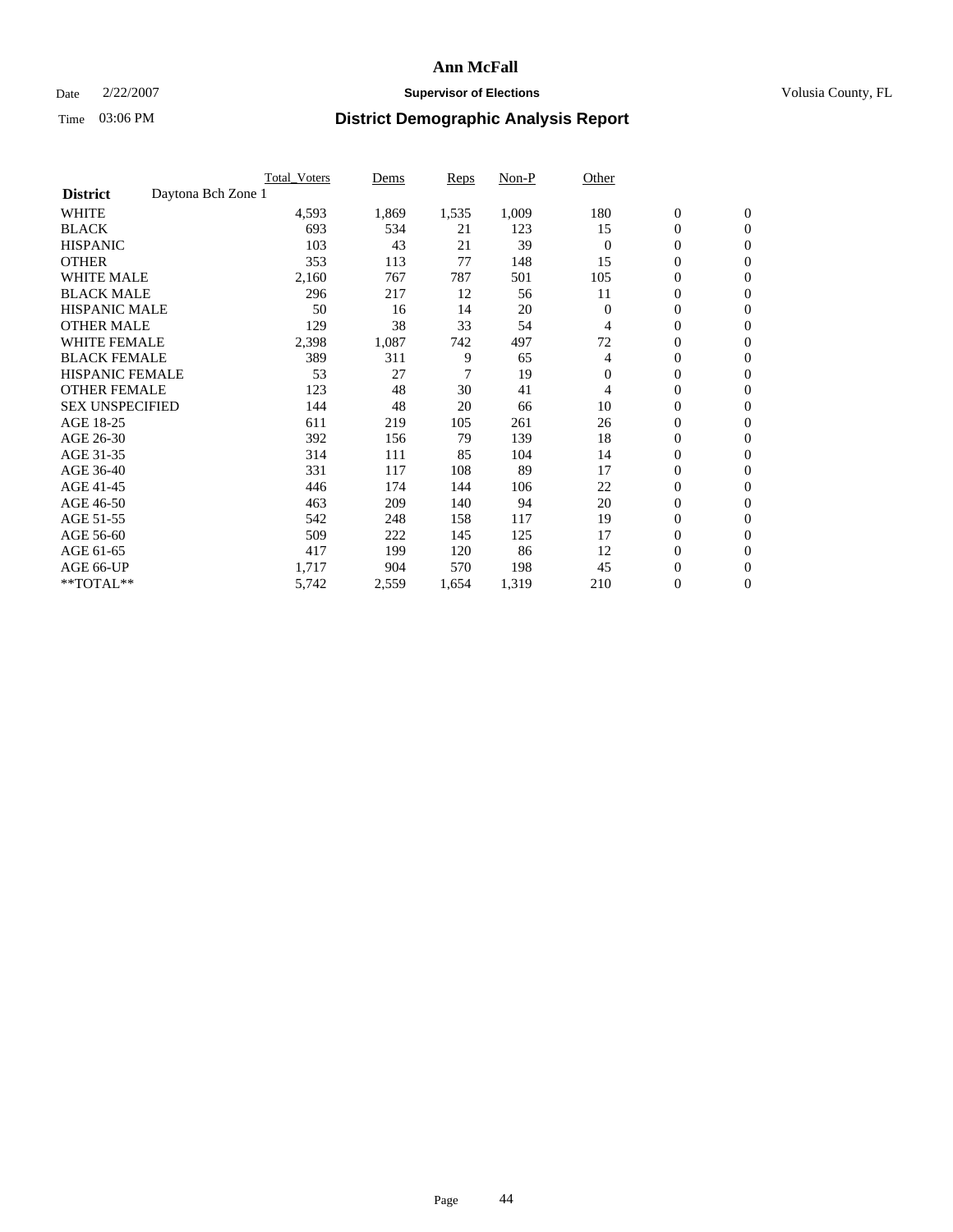### Date  $2/22/2007$  **Supervisor of Elections Supervisor of Elections** Volusia County, FL

|                                       | <b>Total Voters</b> | Dems  | Reps  | Non-P | Other |                  |                  |  |
|---------------------------------------|---------------------|-------|-------|-------|-------|------------------|------------------|--|
| Daytona Bch Zone 2<br><b>District</b> |                     |       |       |       |       |                  |                  |  |
| <b>WHITE</b>                          | 3,883               | 1,642 | 1,316 | 796   | 129   | $\boldsymbol{0}$ | $\boldsymbol{0}$ |  |
| <b>BLACK</b>                          | 1,171               | 954   | 49    | 154   | 14    | 0                | $\mathbf{0}$     |  |
| <b>HISPANIC</b>                       | 120                 | 43    | 31    | 40    | 6     | 0                | $\mathbf{0}$     |  |
| <b>OTHER</b>                          | 353                 | 123   | 57    | 166   |       | 0                | $\overline{0}$   |  |
| <b>WHITE MALE</b>                     | 1,869               | 719   | 688   | 393   | 69    | 0                | $\mathbf{0}$     |  |
| <b>BLACK MALE</b>                     | 465                 | 348   | 29    | 81    |       | 0                | $\mathbf{0}$     |  |
| <b>HISPANIC MALE</b>                  | 60                  | 24    | 14    | 19    | 3     | 0                | $\mathbf{0}$     |  |
| <b>OTHER MALE</b>                     | 111                 | 35    | 20    | 53    | 3     | 0                | $\mathbf{0}$     |  |
| <b>WHITE FEMALE</b>                   | 1,985               | 911   | 615   | 400   | 59    | 0                | $\Omega$         |  |
| <b>BLACK FEMALE</b>                   | 697                 | 601   | 20    | 70    | 6     | $\mathbf{0}$     | $\mathbf{0}$     |  |
| <b>HISPANIC FEMALE</b>                | 60                  | 19    | 17    | 21    | 3     | 0                | $\mathbf{0}$     |  |
| <b>OTHER FEMALE</b>                   | 141                 | 58    | 27    | 55    |       | 0                | $\mathbf{0}$     |  |
| <b>SEX UNSPECIFIED</b>                | 139                 | 47    | 23    | 64    | 5     | 0                | $\mathbf{0}$     |  |
| AGE 18-25                             | 544                 | 241   | 94    | 187   | 22    | 0                | $\mathbf{0}$     |  |
| AGE 26-30                             | 310                 | 139   | 51    | 111   | 9     | 0                | $\mathbf{0}$     |  |
| AGE 31-35                             | 331                 | 138   | 67    | 115   | 11    | 0                | $\mathbf{0}$     |  |
| AGE 36-40                             | 343                 | 130   | 94    | 107   | 12    | 0                | $\mathbf{0}$     |  |
| AGE 41-45                             | 447                 | 206   | 117   | 106   | 18    | 0                | $\mathbf{0}$     |  |
| AGE 46-50                             | 517                 | 245   | 148   | 109   | 15    | 0                | $\mathbf{0}$     |  |
| AGE 51-55                             | 502                 | 259   | 136   | 96    | 11    | 0                | $\mathbf{0}$     |  |
| AGE 56-60                             | 494                 | 258   | 131   | 88    | 17    | 0                | $\mathbf{0}$     |  |
| AGE 61-65                             | 424                 | 202   | 134   | 80    | 8     | 0                | $\mathbf{0}$     |  |
| AGE 66-UP                             | 1,615               | 944   | 481   | 157   | 33    | 0                | 0                |  |
| **TOTAL**                             | 5,527               | 2,762 | 1,453 | 1,156 | 156   | 0                | $\boldsymbol{0}$ |  |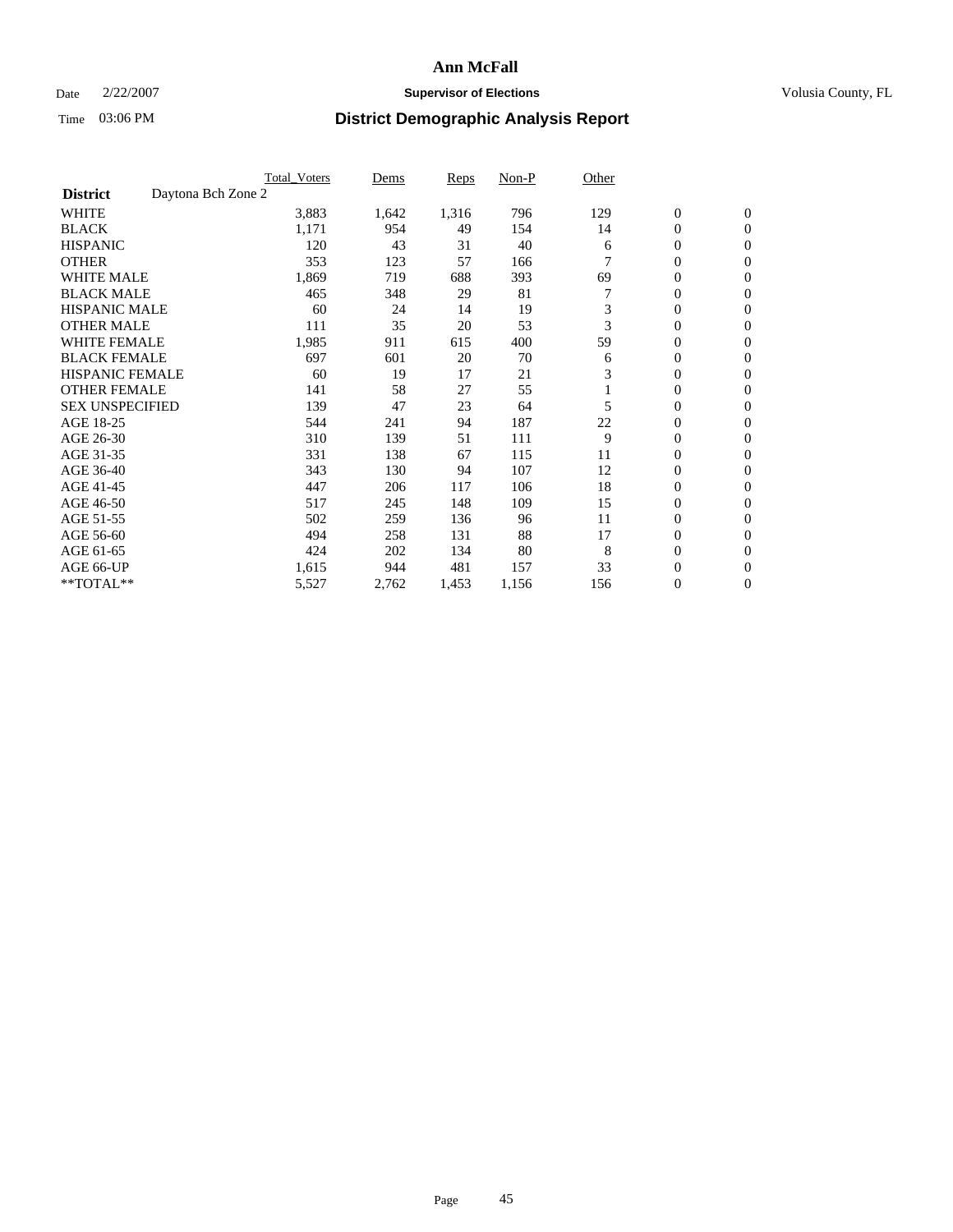### Date  $2/22/2007$  **Supervisor of Elections Supervisor of Elections** Volusia County, FL

|                                       | <b>Total Voters</b> | Dems  | Reps  | Non-P | Other          |                  |                  |  |
|---------------------------------------|---------------------|-------|-------|-------|----------------|------------------|------------------|--|
| Daytona Bch Zone 3<br><b>District</b> |                     |       |       |       |                |                  |                  |  |
| <b>WHITE</b>                          | 3,522               | 1,497 | 1,026 | 839   | 160            | $\boldsymbol{0}$ | $\mathbf{0}$     |  |
| <b>BLACK</b>                          | 1,414               | 1,087 | 37    | 275   | 15             | $\mathbf{0}$     | $\mathbf{0}$     |  |
| <b>HISPANIC</b>                       | 83                  | 37    | 15    | 27    | 4              | 0                | $\mathbf{0}$     |  |
| <b>OTHER</b>                          | 458                 | 174   | 50    | 225   | 9              | 0                | $\overline{0}$   |  |
| <b>WHITE MALE</b>                     | 1,792               | 694   | 556   | 438   | 104            | 0                | $\mathbf{0}$     |  |
| <b>BLACK MALE</b>                     | 381                 | 288   | 13    | 72    | 8              | 0                | $\mathbf{0}$     |  |
| <b>HISPANIC MALE</b>                  | 38                  | 21    | 3     | 11    | 3              | 0                | $\Omega$         |  |
| <b>OTHER MALE</b>                     | 104                 | 46    | 18    | 39    |                | 0                | $\mathbf{0}$     |  |
| <b>WHITE FEMALE</b>                   | 1,697               | 790   | 463   | 390   | 54             | 0                | $\Omega$         |  |
| <b>BLACK FEMALE</b>                   | 1,013               | 786   | 24    | 196   |                | $\mathbf{0}$     | $\mathbf{0}$     |  |
| <b>HISPANIC FEMALE</b>                | 44                  | 15    | 12    | 16    |                | 0                | $\mathbf{0}$     |  |
| <b>OTHER FEMALE</b>                   | 155                 | 68    | 12    | 73    | $\overline{2}$ | 0                | $\mathbf{0}$     |  |
| <b>SEX UNSPECIFIED</b>                | 253                 | 87    | 27    | 131   | 8              | $\boldsymbol{0}$ | $\mathbf{0}$     |  |
| AGE 18-25                             | 1,349               | 793   | 96    | 433   | 27             | 0                | $\mathbf{0}$     |  |
| AGE 26-30                             | 289                 | 118   | 45    | 113   | 13             | 0                | $\mathbf{0}$     |  |
| AGE 31-35                             | 267                 | 109   | 59    | 91    | 8              | 0                | $\mathbf{0}$     |  |
| AGE 36-40                             | 295                 | 116   | 67    | 97    | 15             | $\mathbf{0}$     | $\mathbf{0}$     |  |
| AGE 41-45                             | 342                 | 161   | 82    | 87    | 12             | 0                | $\mathbf{0}$     |  |
| AGE 46-50                             | 477                 | 217   | 125   | 116   | 19             | $\mathbf{0}$     | $\mathbf{0}$     |  |
| AGE 51-55                             | 466                 | 244   | 111   | 95    | 16             | 0                | $\mathbf{0}$     |  |
| AGE 56-60                             | 490                 | 231   | 134   | 109   | 16             | 0                | $\mathbf{0}$     |  |
| AGE 61-65                             | 336                 | 145   | 94    | 71    | 26             | 0                | $\mathbf{0}$     |  |
| AGE 66-UP                             | 1,166               | 661   | 315   | 154   | 36             | 0                | 0                |  |
| **TOTAL**                             | 5,477               | 2,795 | 1,128 | 1,366 | 188            | 0                | $\boldsymbol{0}$ |  |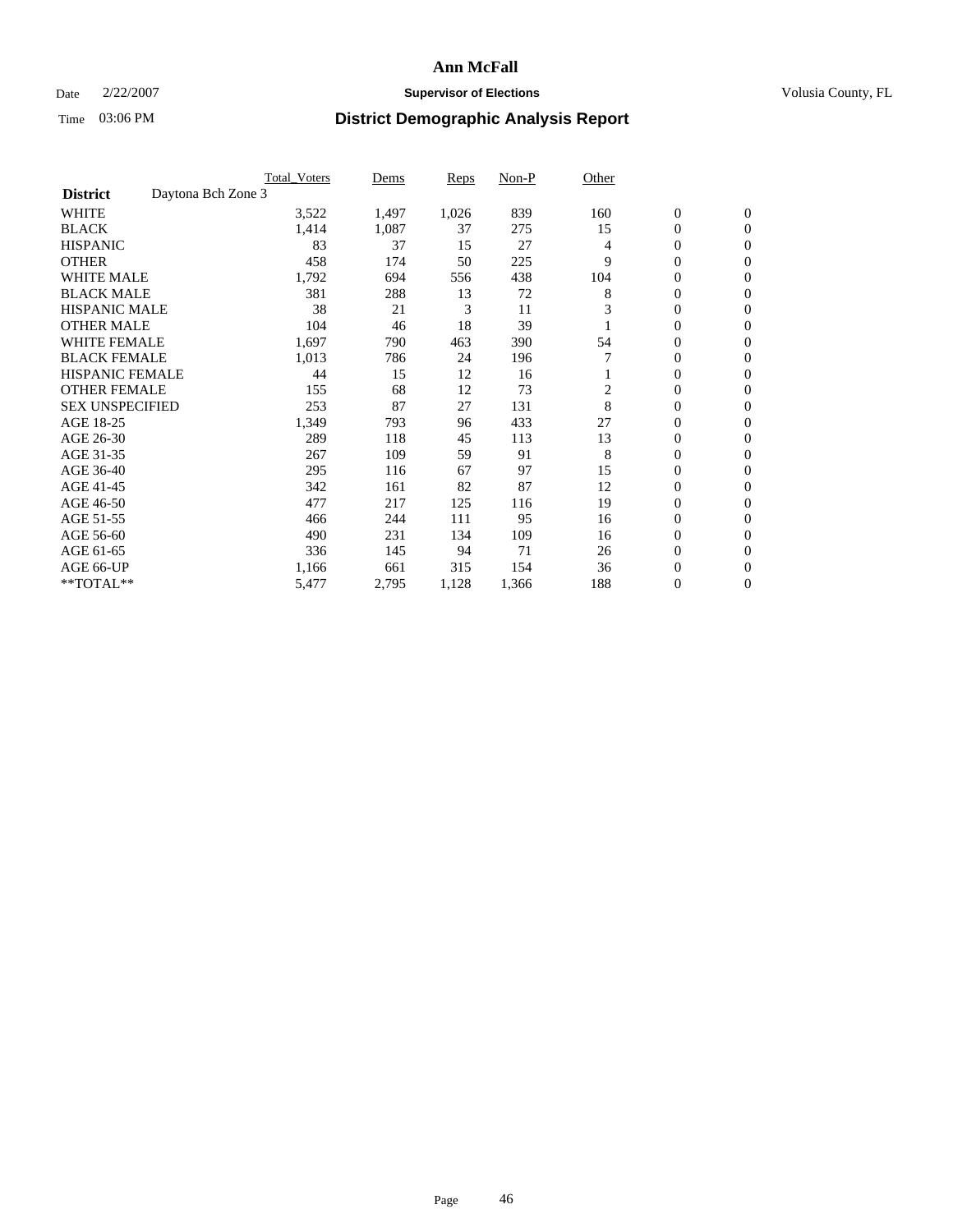### Date  $2/22/2007$  **Supervisor of Elections Supervisor of Elections** Volusia County, FL

|                                       | <b>Total Voters</b> | Dems  | <b>Reps</b> | Non-P | Other        |                  |                  |  |
|---------------------------------------|---------------------|-------|-------------|-------|--------------|------------------|------------------|--|
| Daytona Bch Zone 4<br><b>District</b> |                     |       |             |       |              |                  |                  |  |
| <b>WHITE</b>                          | 5,431               | 1,690 | 2,469       | 1,075 | 197          | $\boldsymbol{0}$ | $\mathbf{0}$     |  |
| <b>BLACK</b>                          | 438                 | 326   | 16          | 87    | 9            | 0                | $\mathbf{0}$     |  |
| <b>HISPANIC</b>                       | 139                 | 46    | 41          | 51    |              | 0                | $\mathbf{0}$     |  |
| <b>OTHER</b>                          | 555                 | 122   | 167         | 257   | 9            | 0                | $\mathbf{0}$     |  |
| <b>WHITE MALE</b>                     | 2,603               | 707   | 1,235       | 547   | 114          | 0                | $\mathbf{0}$     |  |
| <b>BLACK MALE</b>                     | 187                 | 128   | 10          | 45    | 4            | 0                | $\mathbf{0}$     |  |
| <b>HISPANIC MALE</b>                  | 64                  | 20    | 18          | 25    |              | 0                | $\mathbf{0}$     |  |
| <b>OTHER MALE</b>                     | 142                 | 26    | 49          | 64    | 3            | $\mathbf{0}$     | $\mathbf{0}$     |  |
| <b>WHITE FEMALE</b>                   | 2,790               | 972   | 1,218       | 519   | 81           | 0                | $\mathbf{0}$     |  |
| <b>BLACK FEMALE</b>                   | 249                 | 197   | 6           | 41    | 5            | $\mathbf{0}$     | $\mathbf{0}$     |  |
| <b>HISPANIC FEMALE</b>                | 72                  | 24    | 22          | 26    | $\mathbf{0}$ | 0                | $\mathbf{0}$     |  |
| <b>OTHER FEMALE</b>                   | 140                 | 40    | 44          | 53    | 3            | 0                | $\mathbf{0}$     |  |
| <b>SEX UNSPECIFIED</b>                | 316                 | 70    | 91          | 150   | 5            | 0                | 0                |  |
| AGE 18-25                             | 1,078               | 272   | 353         | 426   | 27           | 0                | $\Omega$         |  |
| AGE 26-30                             | 418                 | 123   | 137         | 146   | 12           | $\mathbf{0}$     | $\mathbf{0}$     |  |
| AGE 31-35                             | 366                 | 109   | 138         | 103   | 16           | 0                | $\mathbf{0}$     |  |
| AGE 36-40                             | 304                 | 99    | 113         | 85    | 7            | 0                | $\mathbf{0}$     |  |
| AGE 41-45                             | 325                 | 114   | 130         | 73    | 8            | 0                | $\mathbf{0}$     |  |
| AGE 46-50                             | 414                 | 136   | 191         | 79    | 8            | 0                | $\Omega$         |  |
| AGE 51-55                             | 416                 | 147   | 179         | 74    | 16           | 0                | $\mathbf{0}$     |  |
| AGE 56-60                             | 556                 | 197   | 212         | 120   | 27           | 0                | $\mathbf{0}$     |  |
| AGE 61-65                             | 556                 | 198   | 229         | 105   | 24           | $\overline{0}$   | $\mathbf{0}$     |  |
| AGE 66-UP                             | 2,130               | 789   | 1,011       | 259   | 71           | 0                | $\boldsymbol{0}$ |  |
| **TOTAL**                             | 6,563               | 2,184 | 2,693       | 1,470 | 216          | 0                | $\boldsymbol{0}$ |  |
|                                       |                     |       |             |       |              |                  |                  |  |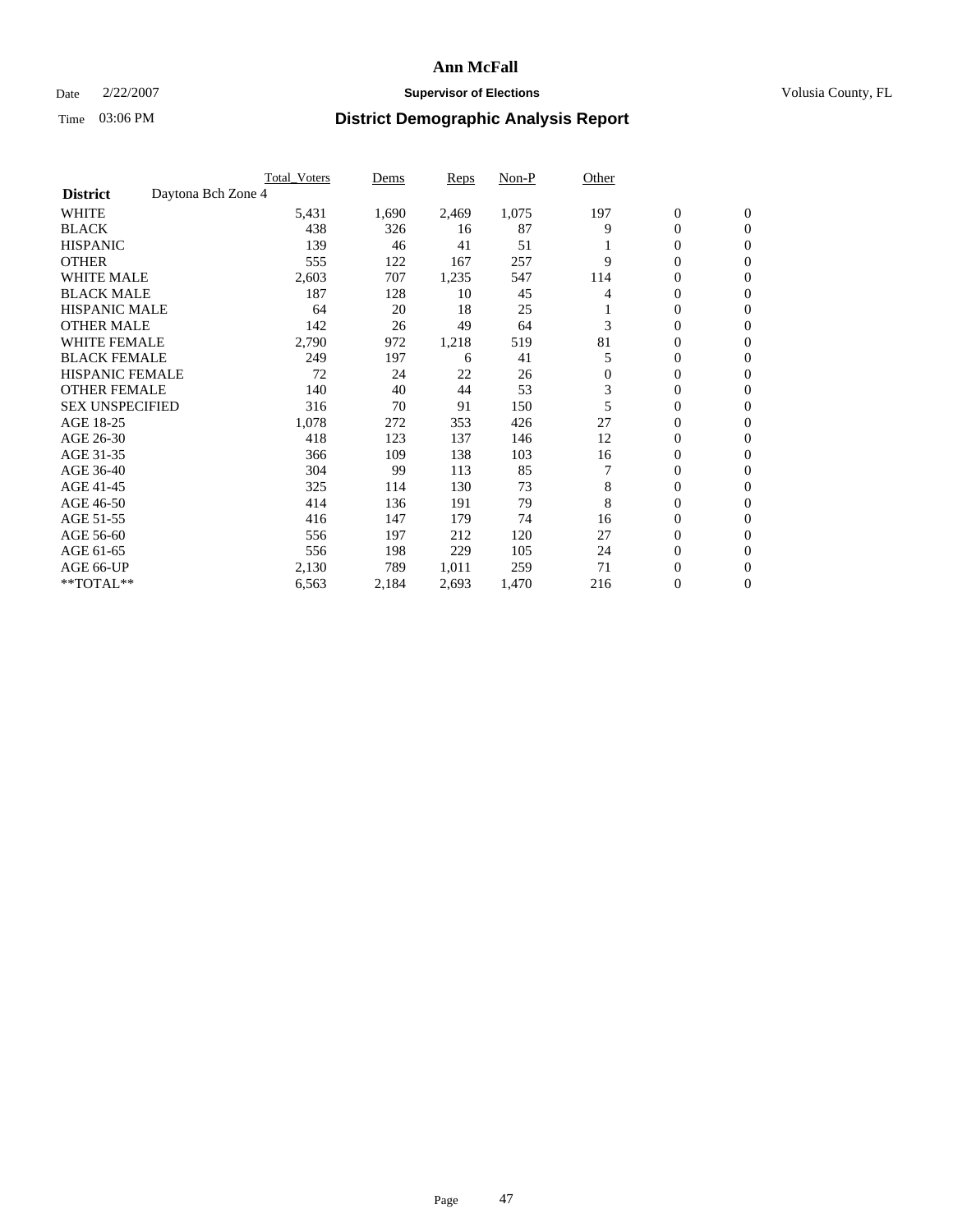### Date  $2/22/2007$  **Supervisor of Elections Supervisor of Elections** Volusia County, FL

|                        |                    | <b>Total Voters</b> | Dems  | Reps | Non-P | Other          |                  |                  |
|------------------------|--------------------|---------------------|-------|------|-------|----------------|------------------|------------------|
| <b>District</b>        | Daytona Bch Zone 5 |                     |       |      |       |                |                  |                  |
| <b>WHITE</b>           |                    | 1,896               | 787   | 567  | 473   | 69             | $\boldsymbol{0}$ | $\mathbf{0}$     |
| <b>BLACK</b>           |                    | 3,229               | 2,684 | 102  | 407   | 36             | 0                | $\mathbf{0}$     |
| <b>HISPANIC</b>        |                    | 129                 | 56    | 19   | 50    | 4              | 0                | $\mathbf{0}$     |
| <b>OTHER</b>           |                    | 454                 | 208   | 52   | 176   | 18             | 0                | $\mathbf{0}$     |
| <b>WHITE MALE</b>      |                    | 894                 | 322   | 307  | 228   | 37             | 0                | $\mathbf{0}$     |
| <b>BLACK MALE</b>      |                    | 1,217               | 953   | 54   | 184   | 26             | 0                | $\mathbf{0}$     |
| <b>HISPANIC MALE</b>   |                    | 68                  | 30    | 9    | 27    | $\overline{c}$ | 0                | $\mathbf{0}$     |
| <b>OTHER MALE</b>      |                    | 117                 | 56    | 16   | 37    | 8              | $\mathbf{0}$     | $\mathbf{0}$     |
| <b>WHITE FEMALE</b>    |                    | 994                 | 463   | 259  | 241   | 31             | 0                | $\mathbf{0}$     |
| <b>BLACK FEMALE</b>    |                    | 1,976               | 1,699 | 48   | 219   | 10             | $\boldsymbol{0}$ | $\mathbf{0}$     |
| <b>HISPANIC FEMALE</b> |                    | 60                  | 25    | 10   | 23    | 2              | 0                | $\mathbf{0}$     |
| <b>OTHER FEMALE</b>    |                    | 173                 | 89    | 22   | 59    | 3              | 0                | $\mathbf{0}$     |
| <b>SEX UNSPECIFIED</b> |                    | 209                 | 98    | 15   | 88    | 8              | 0                | $\mathbf{0}$     |
| AGE 18-25              |                    | 1,060               | 563   | 115  | 355   | 27             | 0                | $\mathbf{0}$     |
| AGE 26-30              |                    | 564                 | 315   | 61   | 172   | 16             | $\mathbf{0}$     | $\mathbf{0}$     |
| AGE 31-35              |                    | 447                 | 287   | 57   | 91    | 12             | 0                | $\mathbf{0}$     |
| AGE 36-40              |                    | 475                 | 310   | 50   | 104   | 11             | 0                | $\mathbf{0}$     |
| AGE 41-45              |                    | 492                 | 336   | 66   | 76    | 14             | 0                | $\mathbf{0}$     |
| AGE 46-50              |                    | 514                 | 343   | 79   | 85    |                | 0                | $\mathbf{0}$     |
| AGE 51-55              |                    | 466                 | 340   | 55   | 60    | 11             | $\boldsymbol{0}$ | $\mathbf{0}$     |
| AGE 56-60              |                    | 411                 | 304   | 51   | 49    |                | $\mathbf{0}$     | $\mathbf{0}$     |
| AGE 61-65              |                    | 326                 | 234   | 49   | 36    | 7              | $\mathbf{0}$     | $\mathbf{0}$     |
| AGE 66-UP              |                    | 953                 | 703   | 157  | 78    | 15             | 0                | $\mathbf{0}$     |
| **TOTAL**              |                    | 5,708               | 3,735 | 740  | 1,106 | 127            | 0                | $\boldsymbol{0}$ |
|                        |                    |                     |       |      |       |                |                  |                  |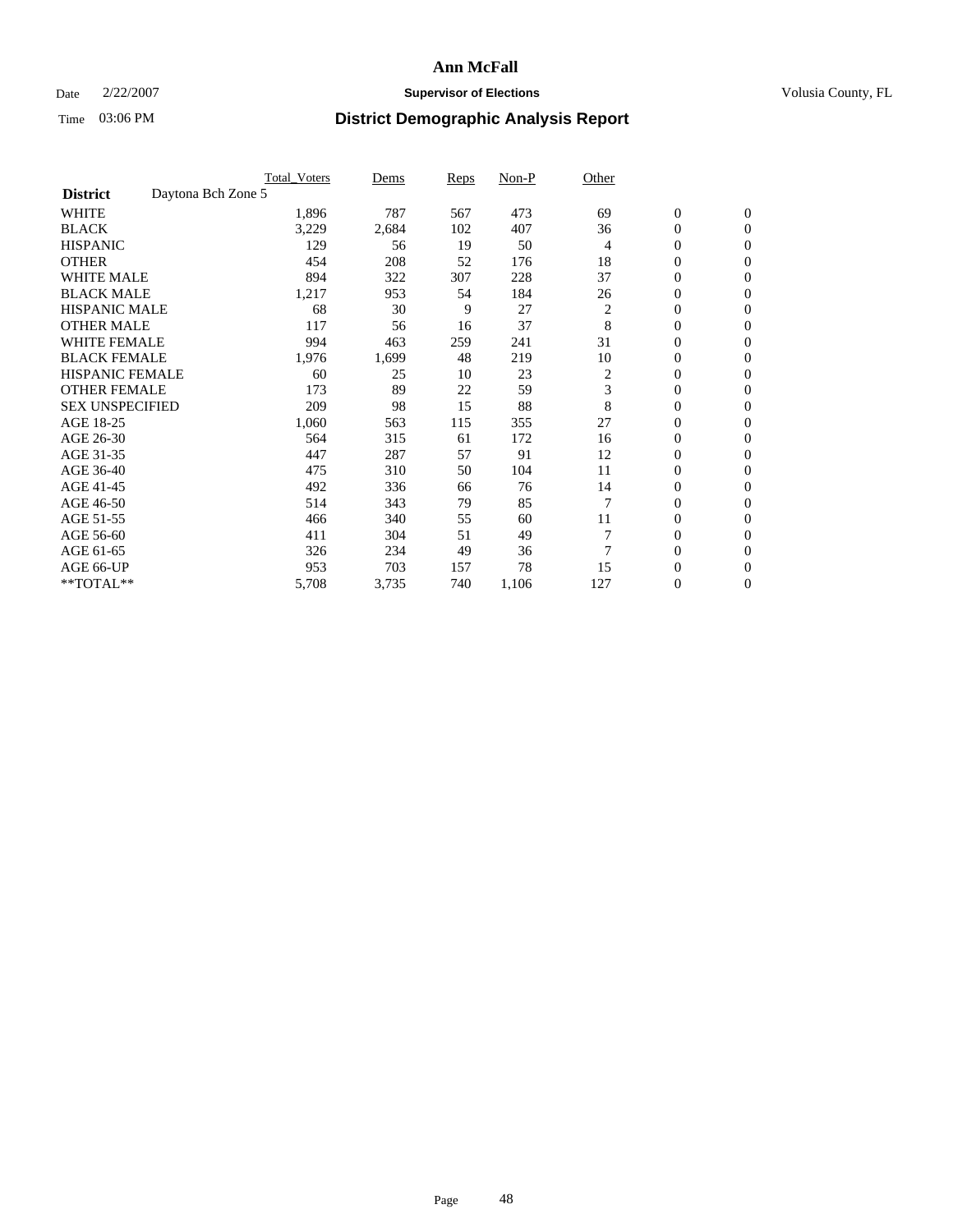### Date  $2/22/2007$  **Supervisor of Elections Supervisor of Elections** Volusia County, FL

|                                       | <b>Total Voters</b> | Dems  | Reps | Non-P | Other    |                  |                |  |
|---------------------------------------|---------------------|-------|------|-------|----------|------------------|----------------|--|
| Daytona Bch Zone 6<br><b>District</b> |                     |       |      |       |          |                  |                |  |
| <b>WHITE</b>                          | 1,308               | 568   | 367  | 315   | 58       | $\boldsymbol{0}$ | $\mathbf{0}$   |  |
| <b>BLACK</b>                          | 3,786               | 3,126 | 118  | 506   | 36       | 0                | $\mathbf{0}$   |  |
| <b>HISPANIC</b>                       | 100                 | 41    | 15   | 43    |          | 0                | $\mathbf{0}$   |  |
| <b>OTHER</b>                          | 437                 | 192   | 29   | 213   | 3        | 0                | $\overline{0}$ |  |
| <b>WHITE MALE</b>                     | 618                 | 225   | 194  | 156   | 43       | 0                | $\mathbf{0}$   |  |
| <b>BLACK MALE</b>                     | 1,667               | 1,325 | 63   | 259   | 20       | 0                | $\mathbf{0}$   |  |
| <b>HISPANIC MALE</b>                  | 50                  | 17    | 8    | 24    |          | 0                | $\Omega$       |  |
| <b>OTHER MALE</b>                     | 140                 | 72    | 10   | 56    | 2        | 0                | 0              |  |
| <b>WHITE FEMALE</b>                   | 686                 | 341   | 172  | 158   | 15       | 0                | $\Omega$       |  |
| <b>BLACK FEMALE</b>                   | 2,078               | 1,770 | 53   | 239   | 16       | 0                | $\mathbf{0}$   |  |
| <b>HISPANIC FEMALE</b>                | 49                  | 24    | 7    | 18    | $\Omega$ | 0                | $\mathbf{0}$   |  |
| <b>OTHER FEMALE</b>                   | 126                 | 65    | 11   | 49    |          | 0                | $\mathbf{0}$   |  |
| <b>SEX UNSPECIFIED</b>                | 217                 | 88    | 11   | 118   | $\Omega$ | 0                | $\mathbf{0}$   |  |
| AGE 18-25                             | 1,232               | 710   | 92   | 406   | 24       | 0                | 0              |  |
| AGE 26-30                             | 487                 | 287   | 36   | 155   | 9        | 0                | $\mathbf{0}$   |  |
| AGE 31-35                             | 400                 | 246   | 49   | 94    | 11       | 0                | 0              |  |
| AGE 36-40                             | 420                 | 277   | 43   | 90    | 10       | 0                | $\mathbf{0}$   |  |
| AGE 41-45                             | 423                 | 294   | 37   | 83    | 9        | 0                | $\mathbf{0}$   |  |
| AGE 46-50                             | 517                 | 370   | 59   | 74    | 14       | 0                | $\mathbf{0}$   |  |
| AGE 51-55                             | 446                 | 325   | 50   | 62    | 9        | 0                | $\mathbf{0}$   |  |
| AGE 56-60                             | 400                 | 305   | 42   | 51    | 2        | 0                | $\mathbf{0}$   |  |
| AGE 61-65                             | 307                 | 250   | 26   | 26    | 5        | 0                | $\mathbf{0}$   |  |
| AGE 66-UP                             | 999                 | 863   | 95   | 36    |          | 0                | 0              |  |
| **TOTAL**                             | 5,631               | 3,927 | 529  | 1,077 | 98       | 0                | 0              |  |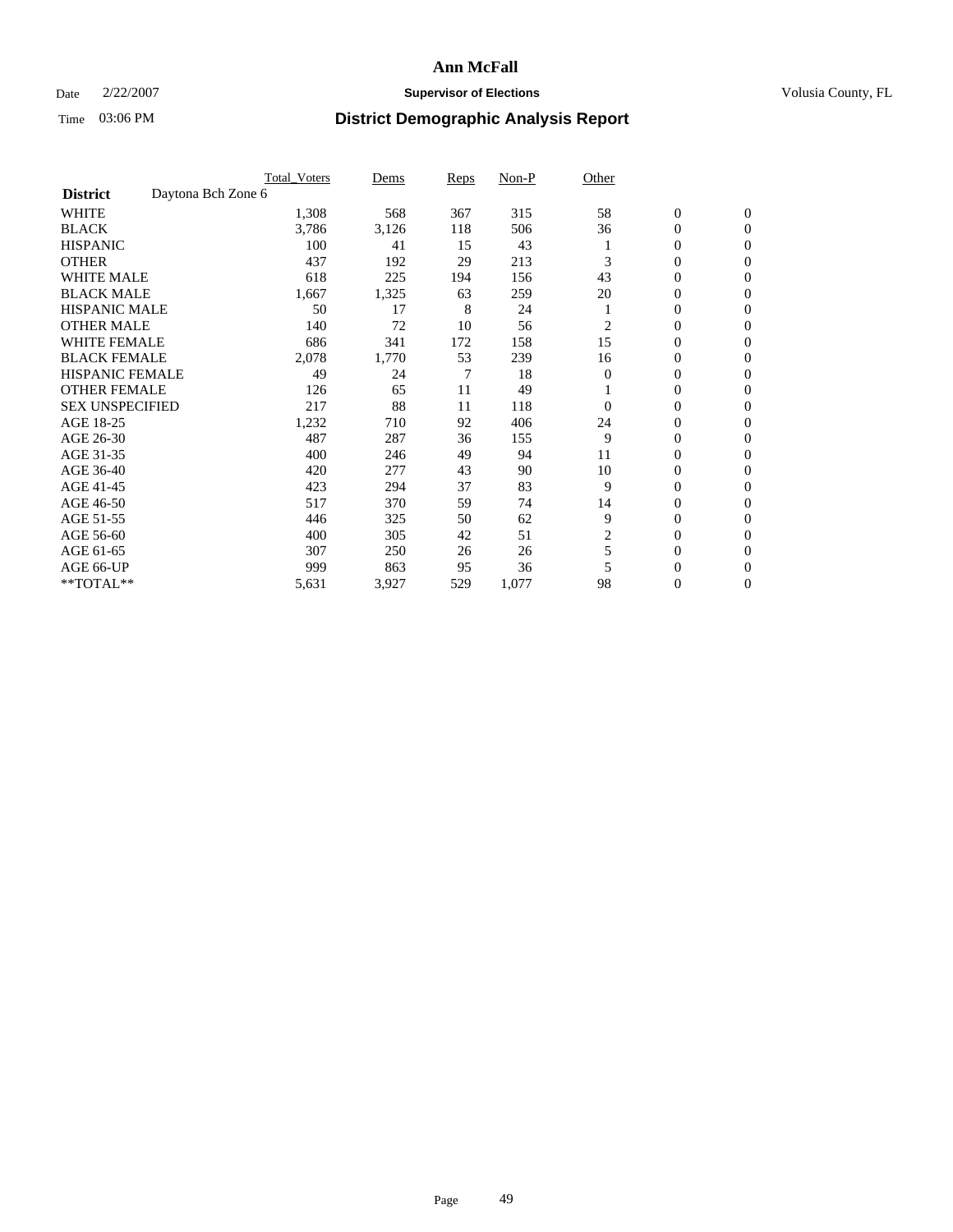### Date  $2/22/2007$  **Supervisor of Elections Supervisor of Elections** Volusia County, FL

|                        |                    | <b>Total_Voters</b> | Dems  | <b>Reps</b> | Non-P | Other |                  |                |  |
|------------------------|--------------------|---------------------|-------|-------------|-------|-------|------------------|----------------|--|
| <b>District</b>        | Deltona District 1 |                     |       |             |       |       |                  |                |  |
| <b>WHITE</b>           |                    | 4,811               | 1,709 | 1,771       | 1,119 | 212   | $\boldsymbol{0}$ | $\mathbf{0}$   |  |
| <b>BLACK</b>           |                    | 688                 | 507   | 41          | 124   | 16    | $\overline{0}$   | $\mathbf{0}$   |  |
| <b>HISPANIC</b>        |                    | 1,577               | 700   | 297         | 542   | 38    | $\boldsymbol{0}$ | $\mathbf{0}$   |  |
| <b>OTHER</b>           |                    | 454                 | 106   | 77          | 261   | 10    | $\boldsymbol{0}$ | $\mathbf{0}$   |  |
| <b>WHITE MALE</b>      |                    | 2,254               | 744   | 887         | 500   | 123   | 0                | $\mathbf{0}$   |  |
| <b>BLACK MALE</b>      |                    | 318                 | 219   | 24          | 67    | 8     | $\boldsymbol{0}$ | $\mathbf{0}$   |  |
| <b>HISPANIC MALE</b>   |                    | 728                 | 305   | 151         | 252   | 20    | $\overline{0}$   | $\mathbf{0}$   |  |
| <b>OTHER MALE</b>      |                    | 126                 | 30    | 26          | 65    | 5     | $\overline{0}$   | $\mathbf{0}$   |  |
| <b>WHITE FEMALE</b>    |                    | 2,527               | 955   | 877         | 606   | 89    | $\overline{0}$   | $\mathbf{0}$   |  |
| <b>BLACK FEMALE</b>    |                    | 366                 | 286   | 17          | 55    | 8     | $\overline{0}$   | $\mathbf{0}$   |  |
| <b>HISPANIC FEMALE</b> |                    | 831                 | 388   | 143         | 282   | 18    | $\boldsymbol{0}$ | $\mathbf{0}$   |  |
| <b>OTHER FEMALE</b>    |                    | 170                 | 49    | 37          | 81    | 3     | 0                | $\mathbf{0}$   |  |
| <b>SEX UNSPECIFIED</b> |                    | 210                 | 46    | 24          | 138   | 2     | $\boldsymbol{0}$ | $\mathbf{0}$   |  |
| AGE 18-25              |                    | 985                 | 298   | 211         | 432   | 44    | $\boldsymbol{0}$ | $\mathbf{0}$   |  |
| AGE 26-30              |                    | 725                 | 222   | 181         | 294   | 28    | $\overline{0}$   | $\mathbf{0}$   |  |
| AGE 31-35              |                    | 703                 | 249   | 199         | 227   | 28    | $\overline{0}$   | $\mathbf{0}$   |  |
| AGE 36-40              |                    | 772                 | 281   | 235         | 215   | 41    | $\boldsymbol{0}$ | $\mathbf{0}$   |  |
| AGE 41-45              |                    | 891                 | 320   | 306         | 234   | 31    | $\boldsymbol{0}$ | $\mathbf{0}$   |  |
| AGE 46-50              |                    | 899                 | 361   | 316         | 197   | 25    | 0                | $\mathbf{0}$   |  |
| AGE 51-55              |                    | 661                 | 296   | 189         | 145   | 31    | $\boldsymbol{0}$ | $\mathbf{0}$   |  |
| AGE 56-60              |                    | 565                 | 270   | 160         | 116   | 19    | $\overline{0}$   | $\mathbf{0}$   |  |
| AGE 61-65              |                    | 360                 | 171   | 116         | 67    | 6     | $\mathbf{0}$     | $\mathbf{0}$   |  |
| AGE 66-UP              |                    | 969                 | 554   | 273         | 119   | 23    | $\boldsymbol{0}$ | $\mathbf{0}$   |  |
| **TOTAL**              |                    | 7,530               | 3,022 | 2,186       | 2,046 | 276   | 0                | $\overline{0}$ |  |
|                        |                    |                     |       |             |       |       |                  |                |  |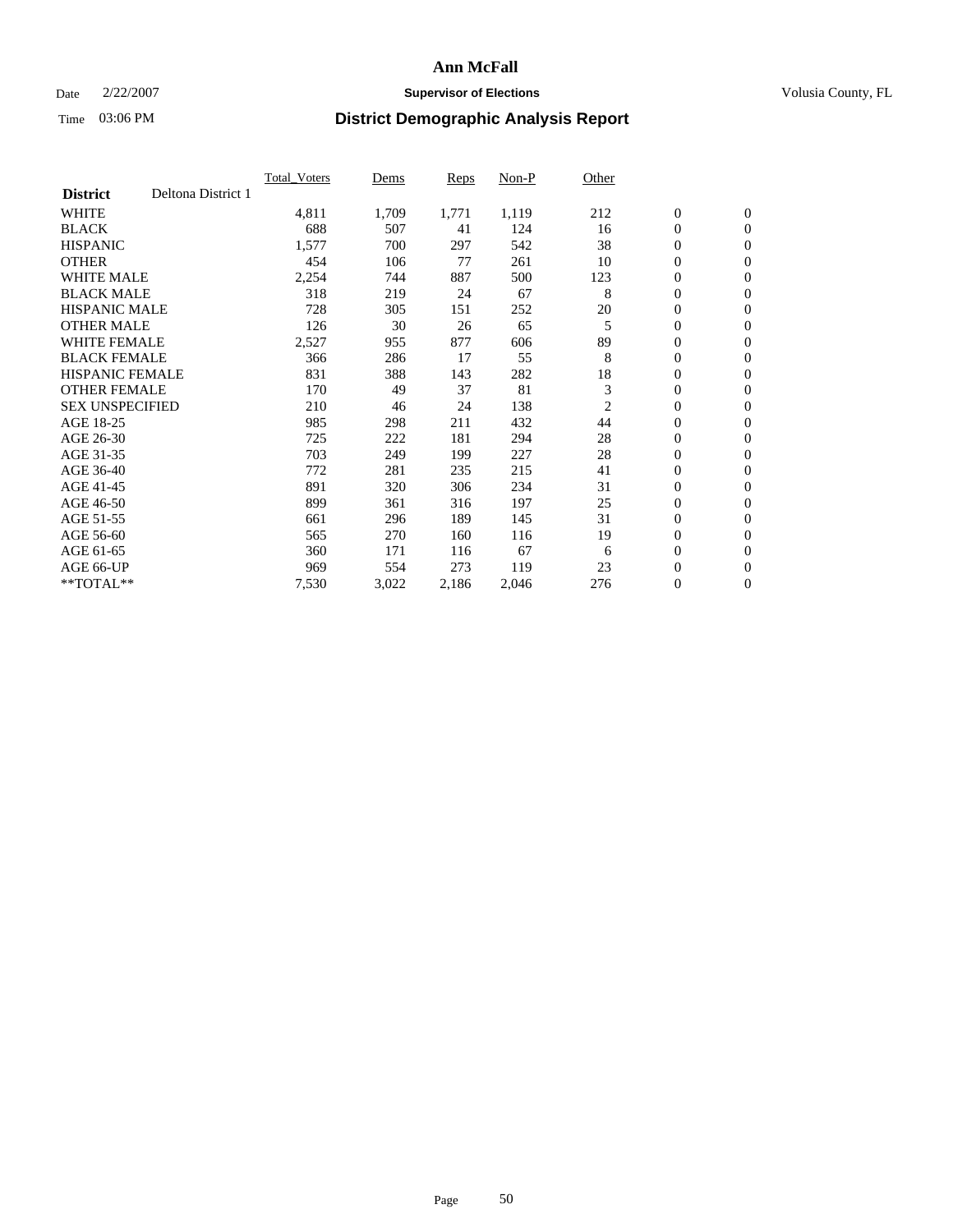### Date  $2/22/2007$  **Supervisor of Elections Supervisor of Elections** Volusia County, FL

|                        |                    | <b>Total Voters</b> | Dems  | Reps  | Non-P | Other |                  |                |  |
|------------------------|--------------------|---------------------|-------|-------|-------|-------|------------------|----------------|--|
| <b>District</b>        | Deltona District 2 |                     |       |       |       |       |                  |                |  |
| <b>WHITE</b>           |                    | 6,139               | 2,051 | 2,596 | 1,232 | 260   | $\boldsymbol{0}$ | $\mathbf{0}$   |  |
| <b>BLACK</b>           |                    | 554                 | 419   | 46    | 74    | 15    | $\mathbf{0}$     | $\mathbf{0}$   |  |
| <b>HISPANIC</b>        |                    | 1,500               | 717   | 320   | 429   | 34    | 0                | $\mathbf{0}$   |  |
| <b>OTHER</b>           |                    | 439                 | 127   | 98    | 197   | 17    | 0                | $\mathbf{0}$   |  |
| <b>WHITE MALE</b>      |                    | 2,822               | 883   | 1,226 | 578   | 135   | 0                | $\mathbf{0}$   |  |
| <b>BLACK MALE</b>      |                    | 243                 | 165   | 29    | 41    | 8     | $\boldsymbol{0}$ | $\mathbf{0}$   |  |
| <b>HISPANIC MALE</b>   |                    | 727                 | 335   | 157   | 214   | 21    | 0                | $\mathbf{0}$   |  |
| <b>OTHER MALE</b>      |                    | 161                 | 50    | 39    | 63    | 9     | $\mathbf{0}$     | $\mathbf{0}$   |  |
| <b>WHITE FEMALE</b>    |                    | 3,286               | 1,158 | 1,358 | 646   | 124   | 0                | $\mathbf{0}$   |  |
| <b>BLACK FEMALE</b>    |                    | 305                 | 249   | 17    | 32    | 7     | $\mathbf{0}$     | $\mathbf{0}$   |  |
| <b>HISPANIC FEMALE</b> |                    | 759                 | 374   | 163   | 209   | 13    | 0                | $\mathbf{0}$   |  |
| <b>OTHER FEMALE</b>    |                    | 171                 | 63    | 38    | 64    | 6     | 0                | $\mathbf{0}$   |  |
| <b>SEX UNSPECIFIED</b> |                    | 158                 | 37    | 33    | 85    | 3     | $\boldsymbol{0}$ | $\mathbf{0}$   |  |
| AGE 18-25              |                    | 829                 | 276   | 198   | 303   | 52    | 0                | $\mathbf{0}$   |  |
| AGE 26-30              |                    | 574                 | 196   | 163   | 196   | 19    | $\mathbf{0}$     | $\mathbf{0}$   |  |
| AGE 31-35              |                    | 630                 | 215   | 198   | 185   | 32    | 0                | $\mathbf{0}$   |  |
| AGE 36-40              |                    | 692                 | 221   | 256   | 185   | 30    | 0                | $\mathbf{0}$   |  |
| AGE 41-45              |                    | 895                 | 306   | 344   | 209   | 36    | 0                | $\mathbf{0}$   |  |
| AGE 46-50              |                    | 921                 | 338   | 350   | 197   | 36    | 0                | $\mathbf{0}$   |  |
| AGE 51-55              |                    | 847                 | 320   | 328   | 163   | 36    | $\boldsymbol{0}$ | $\mathbf{0}$   |  |
| AGE 56-60              |                    | 756                 | 320   | 265   | 143   | 28    | 0                | $\mathbf{0}$   |  |
| AGE 61-65              |                    | 569                 | 235   | 218   | 102   | 14    | $\mathbf{0}$     | $\mathbf{0}$   |  |
| AGE 66-UP              |                    | 1,919               | 887   | 740   | 249   | 43    | $\boldsymbol{0}$ | $\mathbf{0}$   |  |
| $*$ TOTAL $**$         |                    | 8,632               | 3,314 | 3,060 | 1,932 | 326   | 0                | $\overline{0}$ |  |
|                        |                    |                     |       |       |       |       |                  |                |  |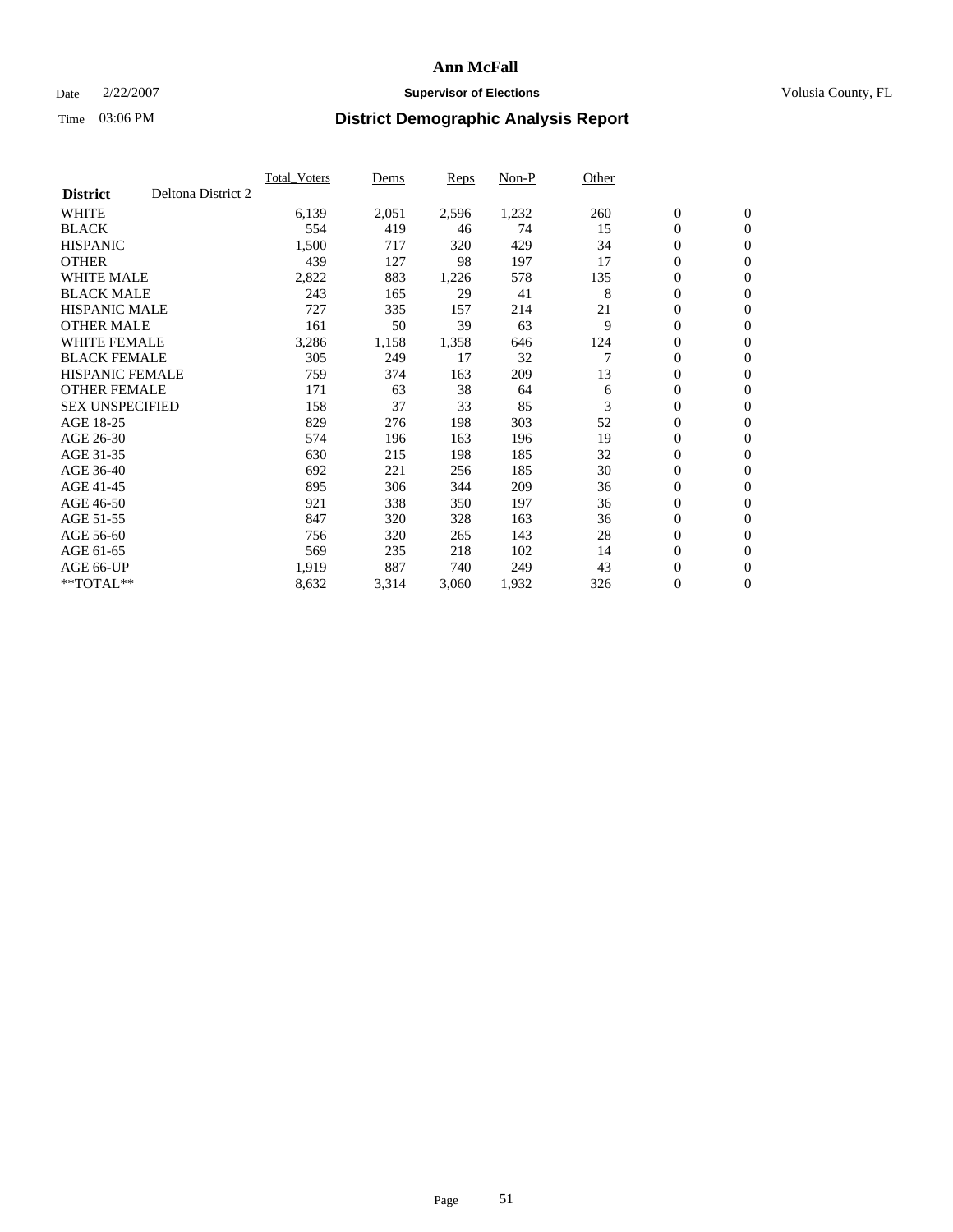### Date  $2/22/2007$  **Supervisor of Elections Supervisor of Elections** Volusia County, FL

|                        |                    | <b>Total Voters</b> | Dems  | Reps  | Non-P | Other          |                  |                  |  |
|------------------------|--------------------|---------------------|-------|-------|-------|----------------|------------------|------------------|--|
| <b>District</b>        | Deltona District 3 |                     |       |       |       |                |                  |                  |  |
| <b>WHITE</b>           |                    | 5,104               | 1,806 | 1,964 | 1,113 | 221            | $\boldsymbol{0}$ | $\boldsymbol{0}$ |  |
| <b>BLACK</b>           |                    | 422                 | 320   | 24    | 65    | 13             | $\mathbf{0}$     | $\mathbf{0}$     |  |
| <b>HISPANIC</b>        |                    | 1,463               | 695   | 306   | 434   | 28             | $\mathbf{0}$     | $\mathbf{0}$     |  |
| <b>OTHER</b>           |                    | 399                 | 120   | 83    | 184   | 12             | 0                | $\mathbf{0}$     |  |
| <b>WHITE MALE</b>      |                    | 2,273               | 733   | 907   | 515   | 118            | 0                | $\mathbf{0}$     |  |
| <b>BLACK MALE</b>      |                    | 177                 | 132   | 10    | 27    | 8              | 0                | $\mathbf{0}$     |  |
| <b>HISPANIC MALE</b>   |                    | 707                 | 322   | 163   | 206   | 16             | 0                | $\mathbf{0}$     |  |
| <b>OTHER MALE</b>      |                    | 146                 | 56    | 36    | 51    | 3              | 0                | $\mathbf{0}$     |  |
| <b>WHITE FEMALE</b>    |                    | 2,804               | 1,063 | 1,047 | 593   | 101            | 0                | $\mathbf{0}$     |  |
| <b>BLACK FEMALE</b>    |                    | 243                 | 186   | 14    | 38    | 5              | $\mathbf{0}$     | $\mathbf{0}$     |  |
| <b>HISPANIC FEMALE</b> |                    | 742                 | 364   | 140   | 226   | 12             | 0                | $\mathbf{0}$     |  |
| <b>OTHER FEMALE</b>    |                    | 150                 | 44    | 35    | 69    | $\overline{2}$ | $\overline{0}$   | $\mathbf{0}$     |  |
| <b>SEX UNSPECIFIED</b> |                    | 146                 | 41    | 25    | 71    | 9              | $\boldsymbol{0}$ | $\mathbf{0}$     |  |
| AGE 18-25              |                    | 743                 | 231   | 165   | 318   | 29             | 0                | $\mathbf{0}$     |  |
| AGE 26-30              |                    | 592                 | 187   | 144   | 229   | 32             | 0                | $\mathbf{0}$     |  |
| AGE 31-35              |                    | 628                 | 211   | 198   | 185   | 34             | 0                | $\mathbf{0}$     |  |
| AGE 36-40              |                    | 623                 | 217   | 233   | 148   | 25             | $\boldsymbol{0}$ | $\mathbf{0}$     |  |
| AGE 41-45              |                    | 726                 | 262   | 253   | 188   | 23             | 0                | $\mathbf{0}$     |  |
| AGE 46-50              |                    | 675                 | 254   | 236   | 156   | 29             | $\mathbf{0}$     | $\mathbf{0}$     |  |
| AGE 51-55              |                    | 625                 | 267   | 201   | 135   | 22             | $\overline{0}$   | $\mathbf{0}$     |  |
| AGE 56-60              |                    | 628                 | 259   | 211   | 133   | 25             | $\boldsymbol{0}$ | $\mathbf{0}$     |  |
| AGE 61-65              |                    | 464                 | 232   | 134   | 83    | 15             | 0                | $\mathbf{0}$     |  |
| AGE 66-UP              |                    | 1,684               | 821   | 602   | 221   | 40             | 0                | 0                |  |
| $*$ TOTAL $**$         |                    | 7,388               | 2,941 | 2,377 | 1,796 | 274            | 0                | $\boldsymbol{0}$ |  |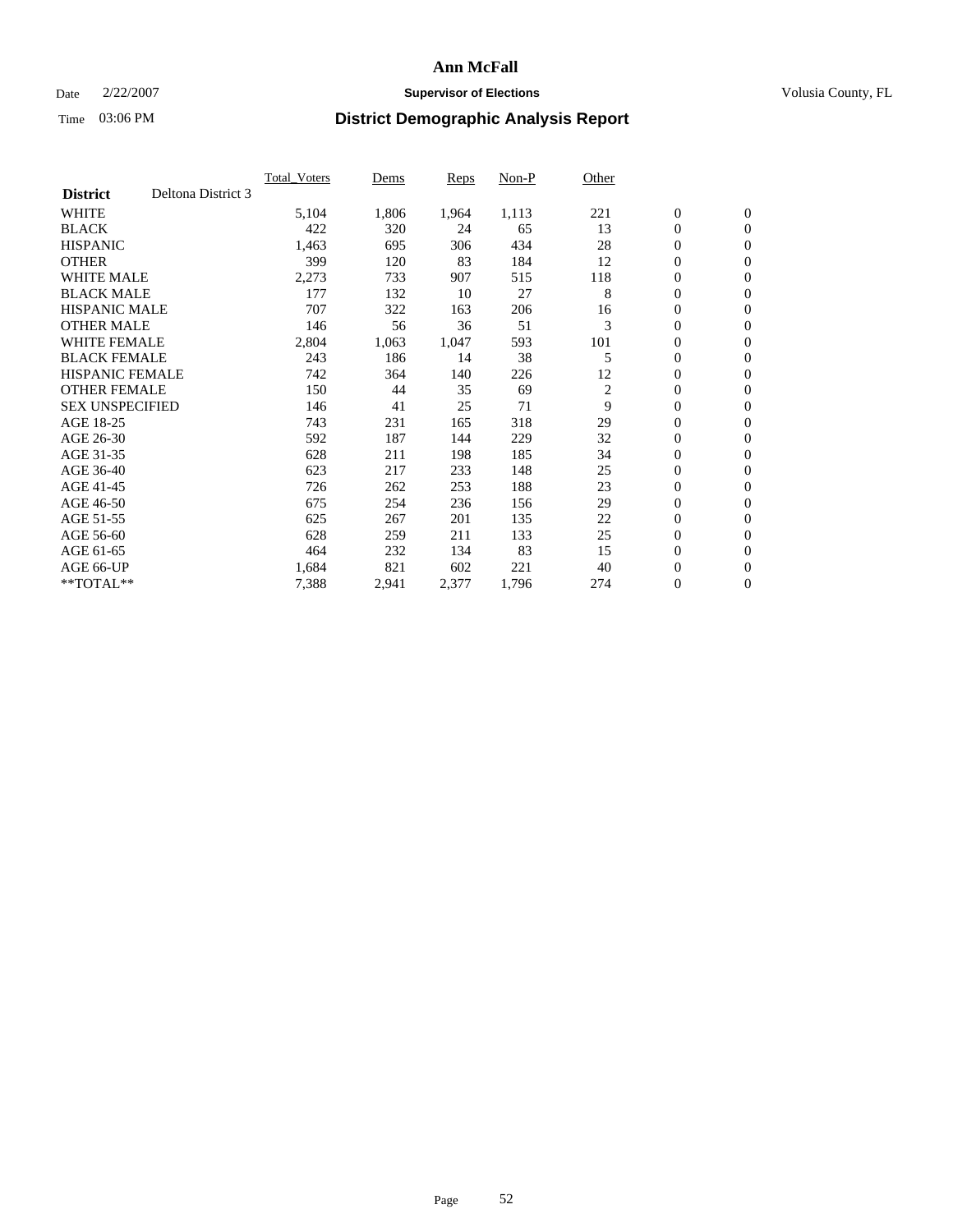### Date  $2/22/2007$  **Supervisor of Elections Supervisor of Elections** Volusia County, FL

|                        |                    | <b>Total_Voters</b> | Dems  | <b>Reps</b> | Non-P | Other          |                  |                  |  |
|------------------------|--------------------|---------------------|-------|-------------|-------|----------------|------------------|------------------|--|
| <b>District</b>        | Deltona District 4 |                     |       |             |       |                |                  |                  |  |
| <b>WHITE</b>           |                    | 4,763               | 1,774 | 1,791       | 965   | 233            | $\boldsymbol{0}$ | $\mathbf{0}$     |  |
| <b>BLACK</b>           |                    | 483                 | 361   | 29          | 81    | 12             | $\overline{0}$   | $\mathbf{0}$     |  |
| <b>HISPANIC</b>        |                    | 1,543               | 773   | 294         | 444   | 32             | $\overline{0}$   | $\mathbf{0}$     |  |
| <b>OTHER</b>           |                    | 396                 | 134   | 72          | 180   | 10             | $\overline{0}$   | $\mathbf{0}$     |  |
| <b>WHITE MALE</b>      |                    | 2,166               | 709   | 867         | 463   | 127            | $\overline{0}$   | $\mathbf{0}$     |  |
| <b>BLACK MALE</b>      |                    | 223                 | 161   | 17          | 38    |                | $\boldsymbol{0}$ | $\mathbf{0}$     |  |
| <b>HISPANIC MALE</b>   |                    | 710                 | 336   | 148         | 209   | 17             | 0                | $\mathbf{0}$     |  |
| <b>OTHER MALE</b>      |                    | 114                 | 44    | 26          | 42    | 2              | $\boldsymbol{0}$ | $\mathbf{0}$     |  |
| <b>WHITE FEMALE</b>    |                    | 2,561               | 1,049 | 911         | 497   | 104            | 0                | $\mathbf{0}$     |  |
| <b>BLACK FEMALE</b>    |                    | 252                 | 193   | 12          | 42    | 5              | $\overline{0}$   | $\mathbf{0}$     |  |
| <b>HISPANIC FEMALE</b> |                    | 821                 | 430   | 146         | 230   | 15             | 0                | $\mathbf{0}$     |  |
| <b>OTHER FEMALE</b>    |                    | 153                 | 66    | 27          | 57    | 3              | $\overline{0}$   | $\mathbf{0}$     |  |
| <b>SEX UNSPECIFIED</b> |                    | 185                 | 54    | 32          | 92    | $\overline{7}$ | $\boldsymbol{0}$ | $\mathbf{0}$     |  |
| AGE 18-25              |                    | 720                 | 209   | 155         | 317   | 39             | 0                | $\mathbf{0}$     |  |
| AGE 26-30              |                    | 572                 | 194   | 146         | 197   | 35             | $\boldsymbol{0}$ | $\mathbf{0}$     |  |
| AGE 31-35              |                    | 552                 | 181   | 173         | 169   | 29             | 0                | $\mathbf{0}$     |  |
| AGE 36-40              |                    | 632                 | 213   | 206         | 188   | 25             | $\boldsymbol{0}$ | $\mathbf{0}$     |  |
| AGE 41-45              |                    | 626                 | 260   | 192         | 154   | 20             | $\mathbf{0}$     | $\mathbf{0}$     |  |
| AGE 46-50              |                    | 701                 | 296   | 233         | 137   | 35             | $\overline{0}$   | $\mathbf{0}$     |  |
| AGE 51-55              |                    | 631                 | 270   | 204         | 138   | 19             | $\overline{0}$   | $\mathbf{0}$     |  |
| AGE 56-60              |                    | 631                 | 290   | 203         | 118   | 20             | $\boldsymbol{0}$ | $\mathbf{0}$     |  |
| AGE 61-65              |                    | 498                 | 229   | 168         | 83    | 18             | $\boldsymbol{0}$ | $\mathbf{0}$     |  |
| AGE 66-UP              |                    | 1,622               | 900   | 506         | 169   | 47             | 0                | $\bf{0}$         |  |
| $*$ TOTAL $**$         |                    | 7,185               | 3,042 | 2,186       | 1,670 | 287            | 0                | $\boldsymbol{0}$ |  |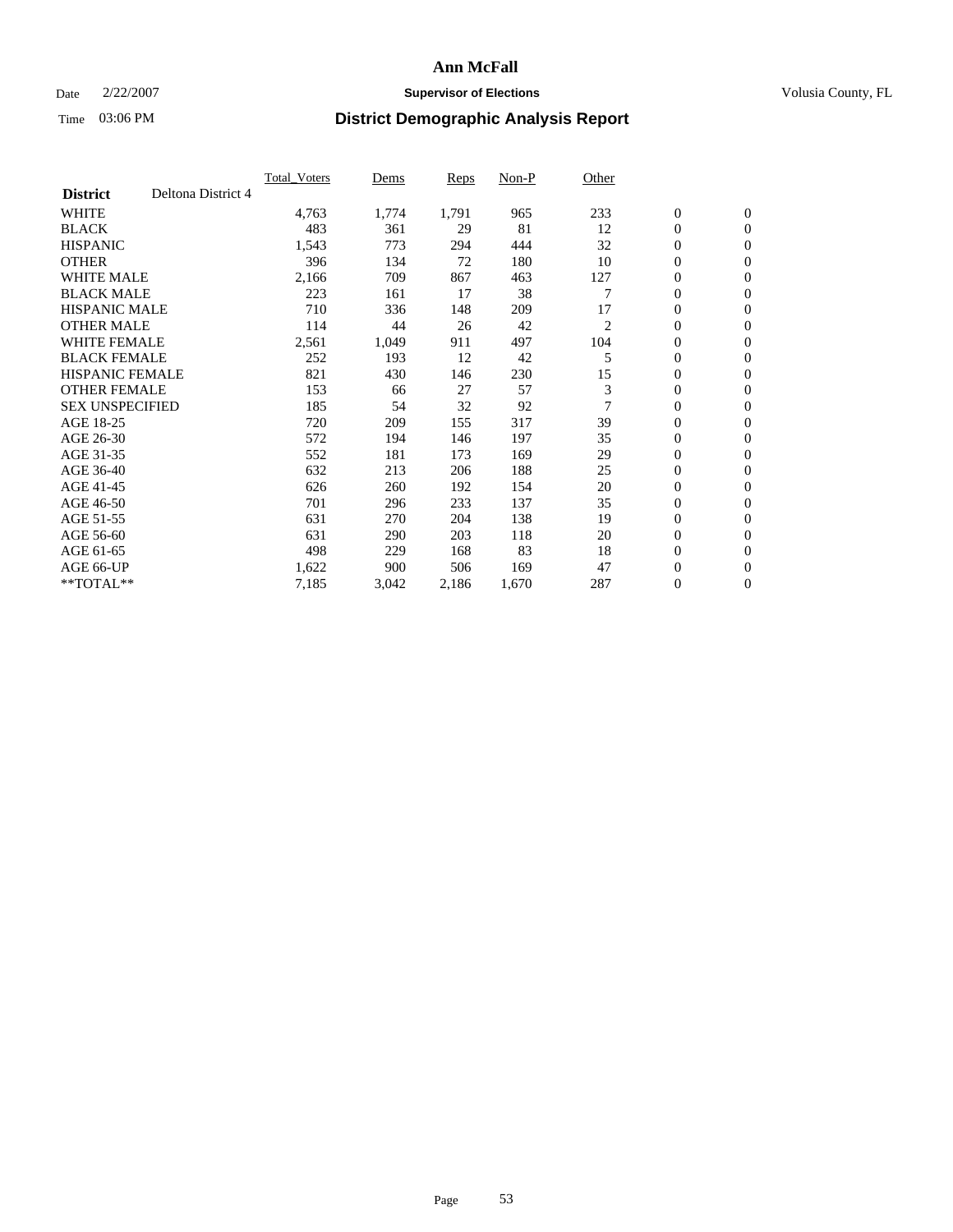### Date  $2/22/2007$  **Supervisor of Elections Supervisor of Elections** Volusia County, FL

|                        |                    | <b>Total Voters</b> | Dems  | Reps  | Non-P | Other |                  |                  |  |
|------------------------|--------------------|---------------------|-------|-------|-------|-------|------------------|------------------|--|
| <b>District</b>        | Deltona District 5 |                     |       |       |       |       |                  |                  |  |
| <b>WHITE</b>           |                    | 5,762               | 1,968 | 2,299 | 1,207 | 288   | $\boldsymbol{0}$ | $\mathbf{0}$     |  |
| <b>BLACK</b>           |                    | 741                 | 542   | 58    | 129   | 12    | $\mathbf{0}$     | $\mathbf{0}$     |  |
| <b>HISPANIC</b>        |                    | 1,635               | 761   | 329   | 506   | 39    | 0                | $\mathbf{0}$     |  |
| <b>OTHER</b>           |                    | 485                 | 130   | 96    | 245   | 14    | 0                | $\mathbf{0}$     |  |
| <b>WHITE MALE</b>      |                    | 2,742               | 854   | 1,165 | 556   | 167   | 0                | $\mathbf{0}$     |  |
| <b>BLACK MALE</b>      |                    | 325                 | 222   | 31    | 68    | 4     | 0                | $\mathbf{0}$     |  |
| <b>HISPANIC MALE</b>   |                    | 763                 | 352   | 162   | 226   | 23    | 0                | $\mathbf{0}$     |  |
| <b>OTHER MALE</b>      |                    | 157                 | 41    | 43    | 69    | 4     | $\mathbf{0}$     | $\mathbf{0}$     |  |
| <b>WHITE FEMALE</b>    |                    | 2,987               | 1,105 | 1,118 | 643   | 121   | 0                | $\mathbf{0}$     |  |
| <b>BLACK FEMALE</b>    |                    | 406                 | 311   | 27    | 60    | 8     | $\boldsymbol{0}$ | $\mathbf{0}$     |  |
| <b>HISPANIC FEMALE</b> |                    | 857                 | 403   | 164   | 275   | 15    | 0                | $\mathbf{0}$     |  |
| <b>OTHER FEMALE</b>    |                    | 192                 | 67    | 31    | 90    | 4     | 0                | $\mathbf{0}$     |  |
| <b>SEX UNSPECIFIED</b> |                    | 194                 | 46    | 41    | 100   |       | $\mathbf{0}$     | $\mathbf{0}$     |  |
| AGE 18-25              |                    | 1,009               | 294   | 230   | 427   | 58    | 0                | $\mathbf{0}$     |  |
| AGE 26-30              |                    | 667                 | 226   | 193   | 222   | 26    | $\mathbf{0}$     | $\mathbf{0}$     |  |
| AGE 31-35              |                    | 724                 | 246   | 235   | 215   | 28    | 0                | $\mathbf{0}$     |  |
| AGE 36-40              |                    | 826                 | 273   | 285   | 235   | 33    | 0                | $\mathbf{0}$     |  |
| AGE 41-45              |                    | 932                 | 345   | 325   | 222   | 40    | 0                | $\mathbf{0}$     |  |
| AGE 46-50              |                    | 963                 | 372   | 345   | 215   | 31    | 0                | $\mathbf{0}$     |  |
| AGE 51-55              |                    | 812                 | 357   | 256   | 165   | 34    | $\boldsymbol{0}$ | $\mathbf{0}$     |  |
| AGE 56-60              |                    | 716                 | 304   | 235   | 141   | 36    | 0                | $\mathbf{0}$     |  |
| AGE 61-65              |                    | 523                 | 242   | 179   | 83    | 19    | $\mathbf{0}$     | $\mathbf{0}$     |  |
| AGE 66-UP              |                    | 1,451               | 742   | 499   | 162   | 48    | $\boldsymbol{0}$ | $\boldsymbol{0}$ |  |
| $*$ TOTAL $**$         |                    | 8,623               | 3,401 | 2,782 | 2,087 | 353   | 0                | $\mathbf{0}$     |  |
|                        |                    |                     |       |       |       |       |                  |                  |  |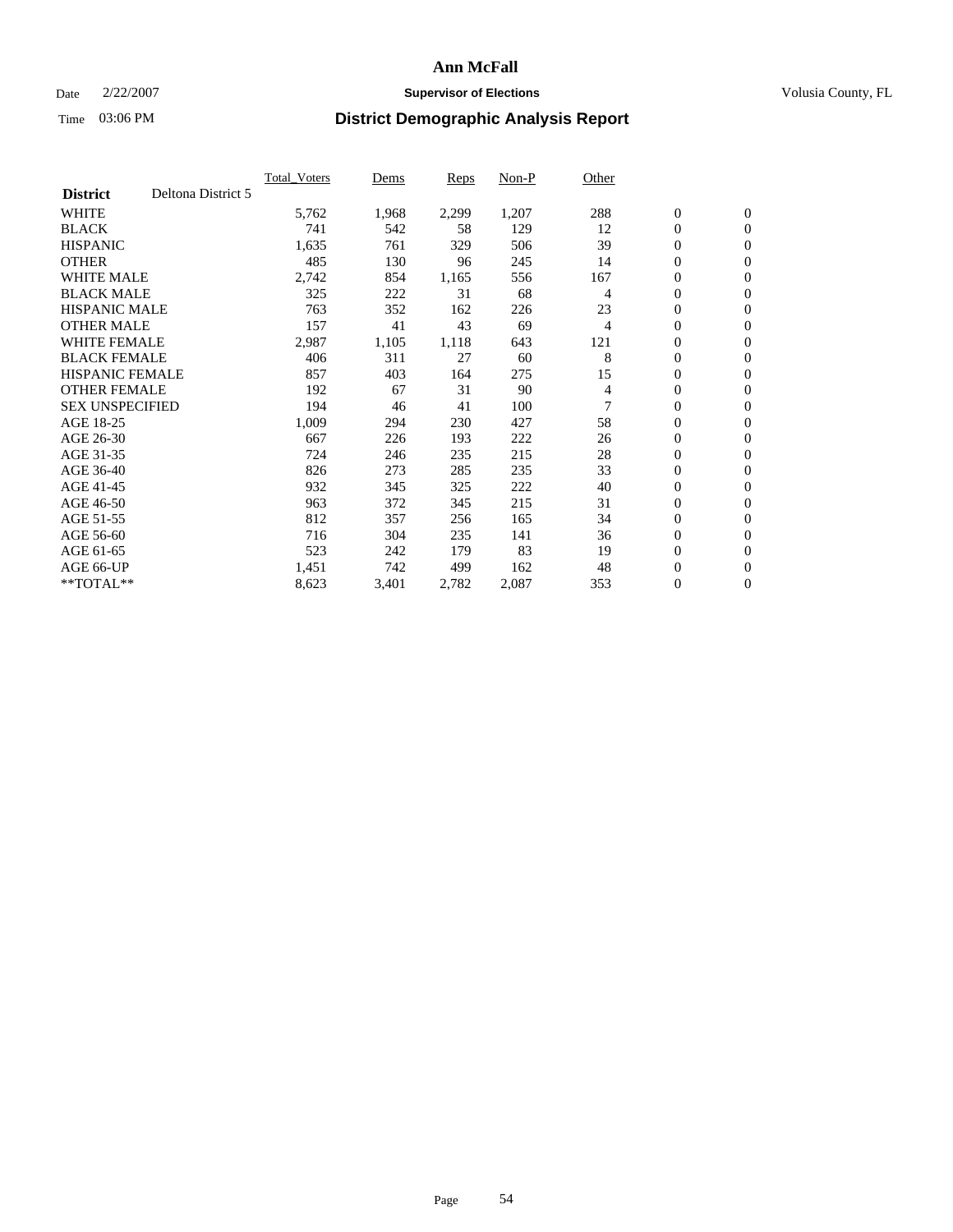### Date  $2/22/2007$  **Supervisor of Elections Supervisor of Elections** Volusia County, FL

|                        |                    | <b>Total_Voters</b> | Dems  | <b>Reps</b> | Non-P | Other |                  |                  |  |
|------------------------|--------------------|---------------------|-------|-------------|-------|-------|------------------|------------------|--|
| <b>District</b>        | Deltona District 6 |                     |       |             |       |       |                  |                  |  |
| <b>WHITE</b>           |                    | 5,424               | 1,692 | 2,298       | 1,203 | 231   | $\boldsymbol{0}$ | $\boldsymbol{0}$ |  |
| <b>BLACK</b>           |                    | 636                 | 468   | 35          | 118   | 15    | $\overline{0}$   | $\mathbf{0}$     |  |
| <b>HISPANIC</b>        |                    | 1,321               | 604   | 256         | 428   | 33    | $\overline{0}$   | $\mathbf{0}$     |  |
| <b>OTHER</b>           |                    | 430                 | 103   | 101         | 204   | 22    | $\overline{0}$   | $\mathbf{0}$     |  |
| <b>WHITE MALE</b>      |                    | 2,557               | 714   | 1,145       | 583   | 115   | $\overline{0}$   | $\mathbf{0}$     |  |
| <b>BLACK MALE</b>      |                    | 270                 | 185   | 16          | 63    | 6     | $\boldsymbol{0}$ | $\boldsymbol{0}$ |  |
| <b>HISPANIC MALE</b>   |                    | 627                 | 277   | 136         | 194   | 20    | 0                | $\mathbf{0}$     |  |
| <b>OTHER MALE</b>      |                    | 149                 | 37    | 39          | 69    | 4     | $\boldsymbol{0}$ | $\boldsymbol{0}$ |  |
| <b>WHITE FEMALE</b>    |                    | 2,825               | 970   | 1,132       | 608   | 115   | $\overline{0}$   | $\mathbf{0}$     |  |
| <b>BLACK FEMALE</b>    |                    | 358                 | 277   | 19          | 53    | 9     | $\boldsymbol{0}$ | $\mathbf{0}$     |  |
| <b>HISPANIC FEMALE</b> |                    | 678                 | 320   | 119         | 226   | 13    | 0                | $\mathbf{0}$     |  |
| <b>OTHER FEMALE</b>    |                    | 163                 | 43    | 40          | 74    | 6     | $\overline{0}$   | $\mathbf{0}$     |  |
| <b>SEX UNSPECIFIED</b> |                    | 184                 | 44    | 44          | 83    | 13    | $\boldsymbol{0}$ | $\boldsymbol{0}$ |  |
| AGE 18-25              |                    | 990                 | 294   | 233         | 402   | 61    | $\overline{0}$   | $\mathbf{0}$     |  |
| AGE 26-30              |                    | 670                 | 211   | 194         | 230   | 35    | $\boldsymbol{0}$ | $\mathbf{0}$     |  |
| AGE 31-35              |                    | 752                 | 229   | 250         | 230   | 43    | 0                | $\mathbf{0}$     |  |
| AGE 36-40              |                    | 694                 | 226   | 264         | 179   | 25    | $\boldsymbol{0}$ | $\mathbf{0}$     |  |
| AGE 41-45              |                    | 981                 | 348   | 354         | 239   | 40    | $\mathbf{0}$     | $\mathbf{0}$     |  |
| AGE 46-50              |                    | 919                 | 320   | 399         | 168   | 32    | $\overline{0}$   | $\mathbf{0}$     |  |
| AGE 51-55              |                    | 719                 | 305   | 261         | 137   | 16    | $\overline{0}$   | $\mathbf{0}$     |  |
| AGE 56-60              |                    | 638                 | 259   | 225         | 140   | 14    | $\boldsymbol{0}$ | $\mathbf{0}$     |  |
| AGE 61-65              |                    | 480                 | 221   | 168         | 76    | 15    | $\boldsymbol{0}$ | $\boldsymbol{0}$ |  |
| AGE 66-UP              |                    | 968                 | 454   | 342         | 152   | 20    | 0                | $\mathbf{0}$     |  |
| $*$ TOTAL $**$         |                    | 7,811               | 2,867 | 2,690       | 1,953 | 301   | 0                | $\boldsymbol{0}$ |  |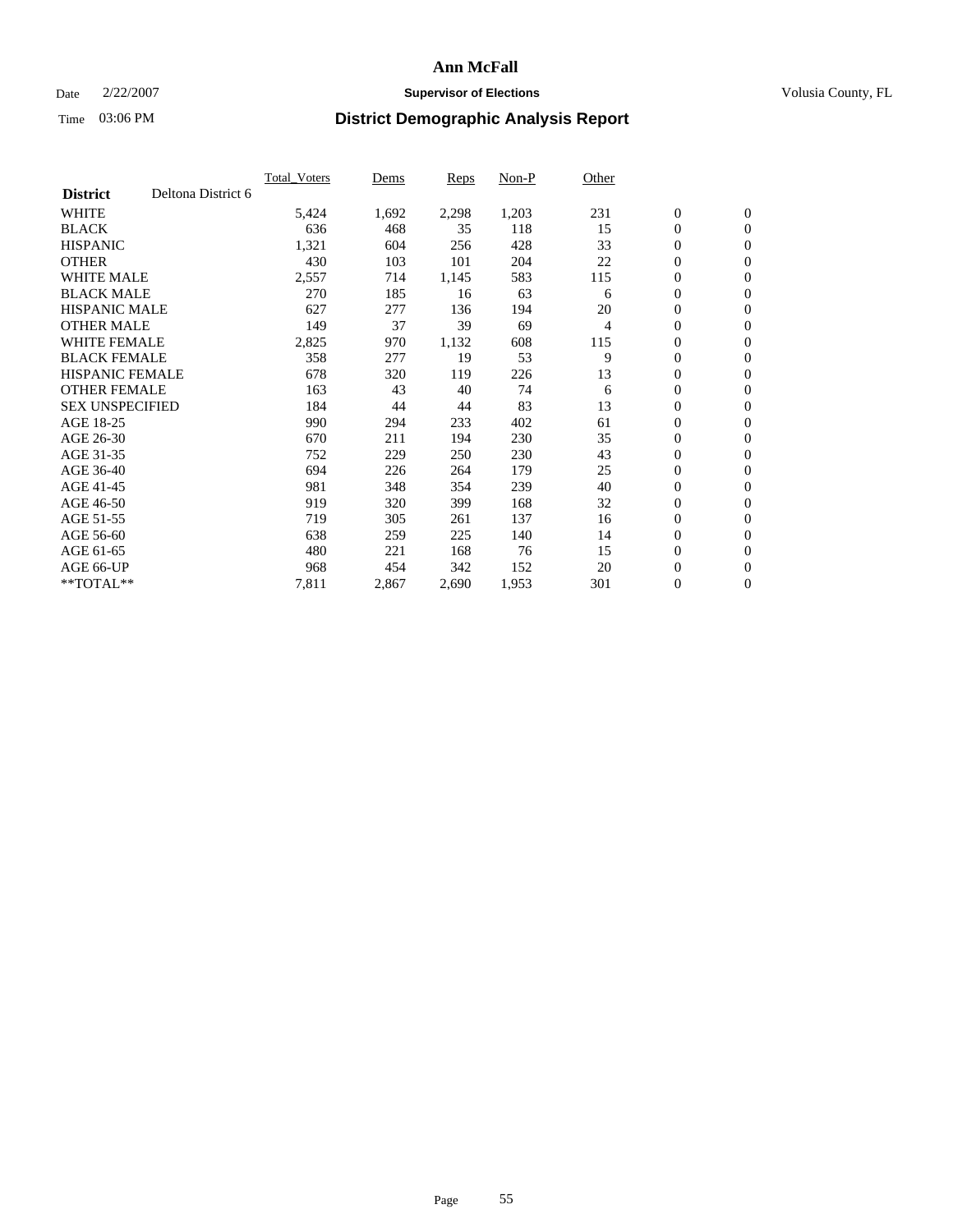### Date  $2/22/2007$  **Supervisor of Elections Supervisor of Elections** Volusia County, FL

|                        |                  | <b>Total_Voters</b> | Dems  | <b>Reps</b> | Non-P | Other          |                  |              |  |
|------------------------|------------------|---------------------|-------|-------------|-------|----------------|------------------|--------------|--|
| <b>District</b>        | Edgewater Ward 1 |                     |       |             |       |                |                  |              |  |
| <b>WHITE</b>           |                  | 2,702               | 1,086 | 919         | 625   | 72             | $\boldsymbol{0}$ | $\mathbf{0}$ |  |
| <b>BLACK</b>           |                  | 38                  | 22    | 6           | 9     |                | 0                | $\Omega$     |  |
| <b>HISPANIC</b>        |                  | 24                  | 11    | 4           | 9     | 0              | 0                | $\Omega$     |  |
| <b>OTHER</b>           |                  | 78                  | 21    | 11          | 44    | $\overline{2}$ | 0                | 0            |  |
| <b>WHITE MALE</b>      |                  | 1,202               | 431   | 436         | 290   | 45             | 0                | 0            |  |
| <b>BLACK MALE</b>      |                  | 22                  | 11    | 3           |       |                | 0                | 0            |  |
| <b>HISPANIC MALE</b>   |                  | 8                   | 4     | 0           |       |                | 0                | 0            |  |
| <b>OTHER MALE</b>      |                  | 26                  | 8     | 6           | 12    | 0              | 0                | 0            |  |
| WHITE FEMALE           |                  | 1,481               | 645   | 478         | 331   | 27             | 0                | 0            |  |
| <b>BLACK FEMALE</b>    |                  | 15                  | 10    | 3           |       | $\Omega$       | 0                | 0            |  |
| <b>HISPANIC FEMALE</b> |                  | 16                  |       |             | 5     | 0              | 0                | 0            |  |
| <b>OTHER FEMALE</b>    |                  | 31                  | 9     | 4           | 16    | 2              | 0                | 0            |  |
| <b>SEX UNSPECIFIED</b> |                  | 41                  | 15    | 6           | 20    | $\Omega$       | 0                | $\Omega$     |  |
| AGE 18-25              |                  | 270                 | 77    | 60          | 122   | 11             | 0                | $_{0}$       |  |
| AGE 26-30              |                  | 122                 | 39    | 30          | 45    | 8              | 0                | 0            |  |
| AGE 31-35              |                  | 191                 | 51    | 52          | 79    | 9              | 0                | 0            |  |
| AGE 36-40              |                  | 171                 | 59    | 56          | 51    |                | 0                | 0            |  |
| AGE 41-45              |                  | 250                 | 91    | 92          | 60    |                | 0                | 0            |  |
| AGE 46-50              |                  | 291                 | 106   | 99          | 77    | 9              | 0                | $\Omega$     |  |
| AGE 51-55              |                  | 254                 | 114   | 78          | 57    |                | 0                | $\Omega$     |  |
| AGE 56-60              |                  | 248                 | 106   | 75          | 63    |                | 0                | $\Omega$     |  |
| AGE 61-65              |                  | 245                 | 103   | 97          | 40    |                | 0                | 0            |  |
| AGE 66-UP              |                  | 800                 | 394   | 301         | 93    | 12             |                  |              |  |
| **TOTAL**              |                  | 2,842               | 1,140 | 940         | 687   | 75             | 0                | 0            |  |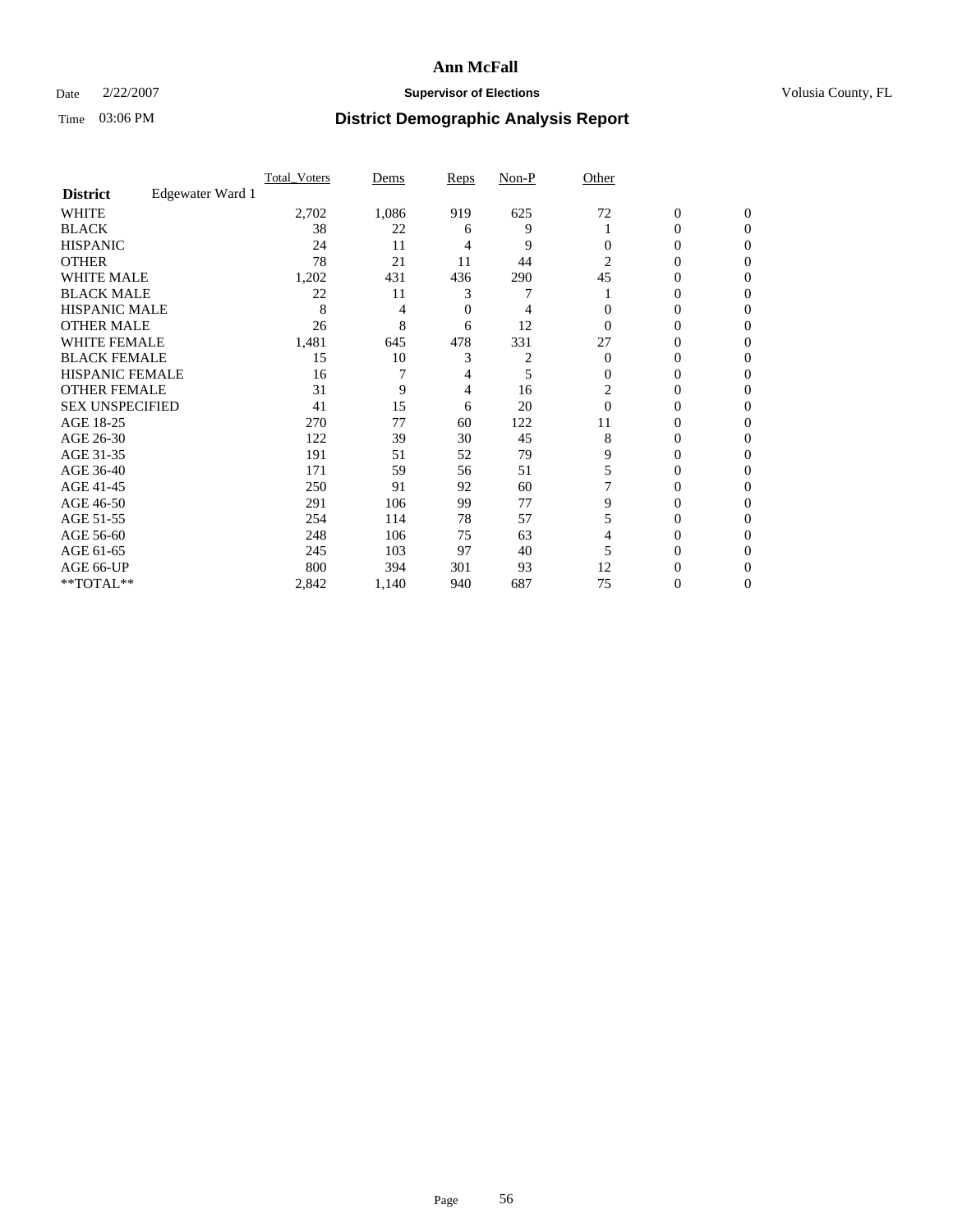### Date  $2/22/2007$  **Supervisor of Elections Supervisor of Elections** Volusia County, FL

|                        |                  | <b>Total Voters</b> | Dems  | Reps  | Non-P | Other    |                  |                  |  |
|------------------------|------------------|---------------------|-------|-------|-------|----------|------------------|------------------|--|
| <b>District</b>        | Edgewater Ward 2 |                     |       |       |       |          |                  |                  |  |
| <b>WHITE</b>           |                  | 3,296               | 1,238 | 1,116 | 858   | 84       | $\boldsymbol{0}$ | $\mathbf{0}$     |  |
| <b>BLACK</b>           |                  | 57                  | 47    |       | 8     |          | 0                | $\mathbf{0}$     |  |
| <b>HISPANIC</b>        |                  | 48                  | 16    | 9     | 23    | 0        | 0                | $\mathbf{0}$     |  |
| <b>OTHER</b>           |                  | 111                 | 27    | 27    | 54    | 3        | $\overline{0}$   | $\boldsymbol{0}$ |  |
| <b>WHITE MALE</b>      |                  | 1,498               | 509   | 559   | 384   | 46       | 0                | $\theta$         |  |
| <b>BLACK MALE</b>      |                  | 25                  | 20    | 0     | 4     |          | 0                | 0                |  |
| <b>HISPANIC MALE</b>   |                  | 23                  | 8     | 5     | 10    | 0        | 0                | 0                |  |
| <b>OTHER MALE</b>      |                  | 38                  | 10    | 12    | 14    | 2        | 0                | 0                |  |
| <b>WHITE FEMALE</b>    |                  | 1,780               | 721   | 552   | 469   | 38       | 0                | 0                |  |
| <b>BLACK FEMALE</b>    |                  | 32                  | 27    |       | 4     | $\Omega$ | 0                | $\mathbf{0}$     |  |
| <b>HISPANIC FEMALE</b> |                  | 23                  | 8     | 4     | 11    | 0        | 0                | $\Omega$         |  |
| <b>OTHER FEMALE</b>    |                  | 40                  | 11    | 9     | 19    |          | 0                | $\theta$         |  |
| <b>SEX UNSPECIFIED</b> |                  | 53                  | 14    | 11    | 28    | $\Omega$ | 0                | $\Omega$         |  |
| AGE 18-25              |                  | 328                 | 91    | 70    | 156   | 11       | 0                | 0                |  |
| AGE 26-30              |                  | 224                 | 62    | 65    | 95    | 2        | 0                | $\Omega$         |  |
| AGE 31-35              |                  | 216                 | 62    | 66    | 77    | 11       | 0                | 0                |  |
| AGE 36-40              |                  | 266                 | 93    | 85    | 83    | 5        | 0                | 0                |  |
| AGE 41-45              |                  | 317                 | 110   | 110   | 91    | 6        | 0                | 0                |  |
| AGE 46-50              |                  | 318                 | 108   | 113   | 91    | 6        | 0                | $\mathbf{0}$     |  |
| AGE 51-55              |                  | 369                 | 140   | 124   | 94    | 11       | 0                | $\Omega$         |  |
| AGE 56-60              |                  | 367                 | 141   | 133   | 81    | 12       | 0                | $\theta$         |  |
| AGE 61-65              |                  | 284                 | 116   | 105   | 58    | 5        | 0                | 0                |  |
| AGE 66-UP              |                  | 823                 | 405   | 282   | 117   | 19       | 0                |                  |  |
| **TOTAL**              |                  | 3,512               | 1,328 | 1,153 | 943   | 88       | 0                | $\mathbf{0}$     |  |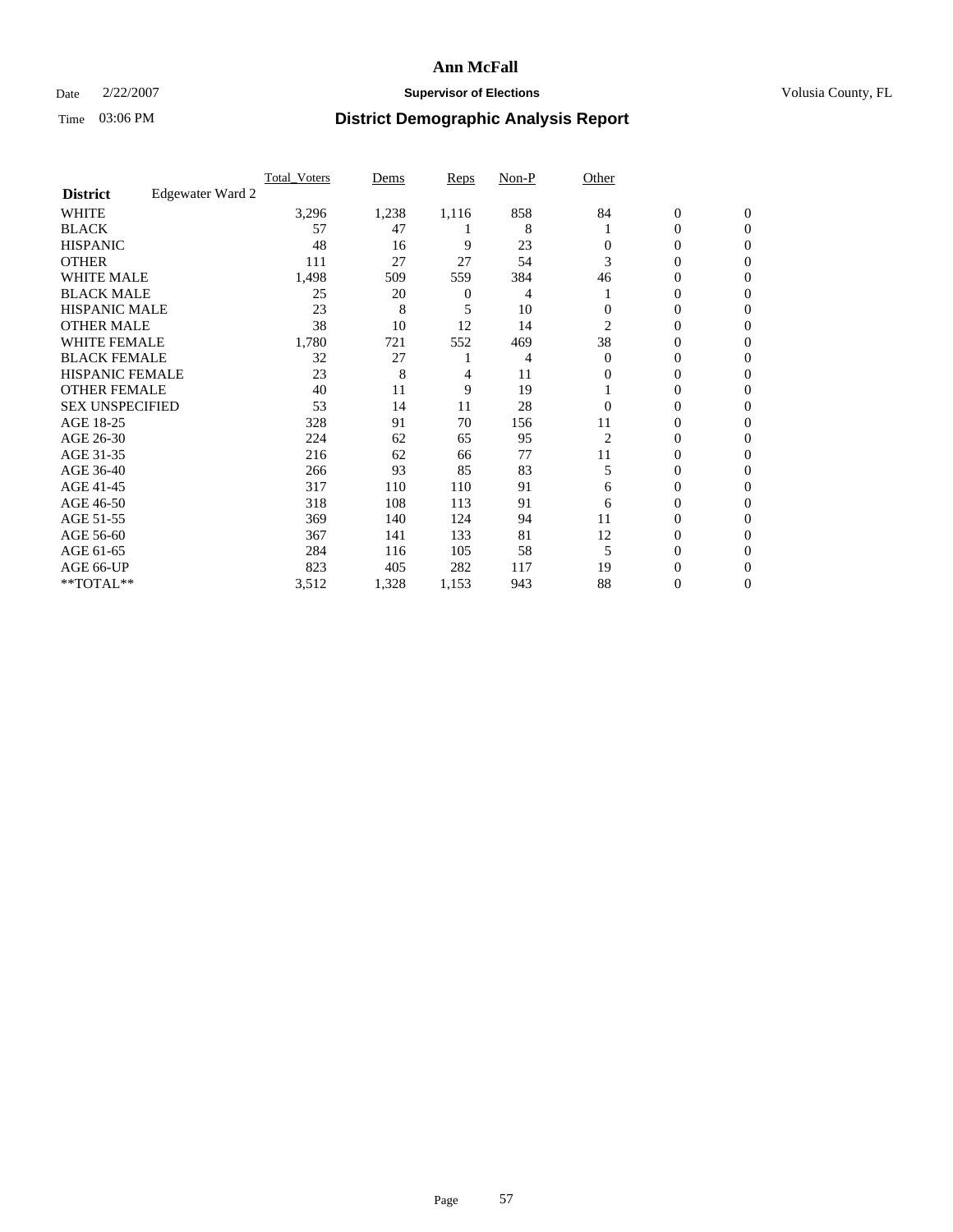### Date  $2/22/2007$  **Supervisor of Elections Supervisor of Elections** Volusia County, FL

|                        |                  | <b>Total Voters</b> | Dems  | <b>Reps</b> | Non-P | Other    |                  |                  |  |
|------------------------|------------------|---------------------|-------|-------------|-------|----------|------------------|------------------|--|
| <b>District</b>        | Edgewater Ward 3 |                     |       |             |       |          |                  |                  |  |
| <b>WHITE</b>           |                  | 3,331               | 1,308 | 1,120       | 803   | 100      | $\boldsymbol{0}$ | $\mathbf{0}$     |  |
| <b>BLACK</b>           |                  | 76                  | 57    |             | 16    | 2        | 0                | $\mathbf{0}$     |  |
| <b>HISPANIC</b>        |                  | 31                  | 11    |             | 12    |          | 0                | $\mathbf{0}$     |  |
| <b>OTHER</b>           |                  | 130                 | 40    | 23          | 65    | 2        | 0                | $\overline{0}$   |  |
| <b>WHITE MALE</b>      |                  | 1,495               | 524   | 544         | 379   | 48       | 0                | $\theta$         |  |
| <b>BLACK MALE</b>      |                  | 40                  | 30    |             | 8     |          | 0                | $\Omega$         |  |
| <b>HISPANIC MALE</b>   |                  | 14                  | 3     | 3           | 7     |          | 0                | 0                |  |
| <b>OTHER MALE</b>      |                  | 39                  | 17    | 8           | 14    | 0        | 0                | 0                |  |
| <b>WHITE FEMALE</b>    |                  | 1,814               | 776   | 570         | 416   | 52       | 0                | 0                |  |
| <b>BLACK FEMALE</b>    |                  | 33                  | 25    | 0           | 8     | $\Omega$ | 0                | $\mathbf{0}$     |  |
| <b>HISPANIC FEMALE</b> |                  | 16                  | 7     | 4           | 5     | 0        | 0                | $\Omega$         |  |
| <b>OTHER FEMALE</b>    |                  | 49                  | 13    | 12          | 23    |          | 0                | $\boldsymbol{0}$ |  |
| <b>SEX UNSPECIFIED</b> |                  | 68                  | 21    | 9           | 36    | 2        | 0                | $\Omega$         |  |
| AGE 18-25              |                  | 314                 | 94    | 62          | 146   | 12       | 0                | 0                |  |
| AGE 26-30              |                  | 226                 | 60    | 66          | 94    | 6        | 0                | $\Omega$         |  |
| AGE 31-35              |                  | 238                 | 73    | 59          | 93    | 13       | 0                | 0                |  |
| AGE 36-40              |                  | 269                 | 89    | 99          | 76    | 5        | 0                | $\mathbf{0}$     |  |
| AGE 41-45              |                  | 289                 | 103   | 104         | 76    | 6        | 0                | 0                |  |
| AGE 46-50              |                  | 338                 | 127   | 113         | 88    | 10       | 0                | $\mathbf{0}$     |  |
| AGE 51-55              |                  | 343                 | 143   | 128         | 62    | 10       | 0                | $\Omega$         |  |
| AGE 56-60              |                  | 356                 | 152   | 122         | 69    | 13       | 0                | $\theta$         |  |
| AGE 61-65              |                  | 280                 | 100   | 112         | 59    | 9        | 0                | $\Omega$         |  |
| AGE 66-UP              |                  | 915                 | 475   | 286         | 133   | 21       | 0                | $_{0}$           |  |
| **TOTAL**              |                  | 3,568               | 1,416 | 1,151       | 896   | 105      | 0                | 0                |  |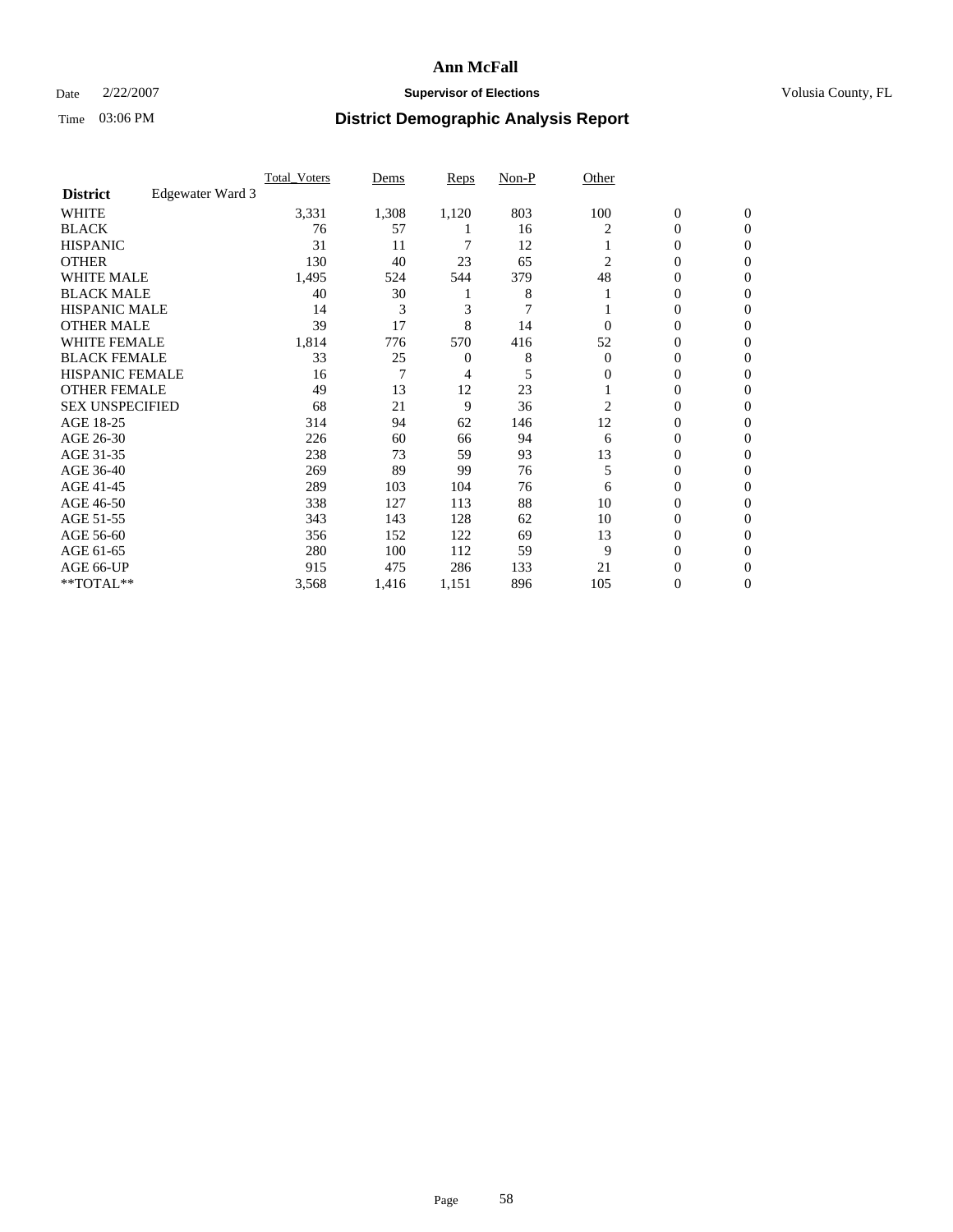### Date  $2/22/2007$  **Supervisor of Elections Supervisor of Elections** Volusia County, FL

|                        |                  | <b>Total Voters</b> | Dems  | Reps           | Non-P | Other          |                  |                  |  |
|------------------------|------------------|---------------------|-------|----------------|-------|----------------|------------------|------------------|--|
| <b>District</b>        | Edgewater Ward 4 |                     |       |                |       |                |                  |                  |  |
| <b>WHITE</b>           |                  | 3,524               | 1,351 | 1,228          | 843   | 102            | $\boldsymbol{0}$ | $\mathbf{0}$     |  |
| <b>BLACK</b>           |                  | 47                  | 30    | 5              | 10    | 2              | 0                | $\mathbf{0}$     |  |
| <b>HISPANIC</b>        |                  | 28                  | 11    | 5              | 10    | $\overline{c}$ | 0                | $\mathbf{0}$     |  |
| <b>OTHER</b>           |                  | 96                  | 22    | 14             | 58    | $\overline{2}$ | 0                | $\boldsymbol{0}$ |  |
| <b>WHITE MALE</b>      |                  | 1,629               | 581   | 588            | 414   | 46             | 0                | $\theta$         |  |
| <b>BLACK MALE</b>      |                  | 21                  | 13    | 2              | 5     |                | 0                | $\Omega$         |  |
| <b>HISPANIC MALE</b>   |                  | 11                  | 3     | $\overline{c}$ | 4     | 2              | 0                | 0                |  |
| <b>OTHER MALE</b>      |                  | 26                  | 10    | 6              | 8     | $\overline{2}$ | 0                | 0                |  |
| <b>WHITE FEMALE</b>    |                  | 1,861               | 761   | 625            | 419   | 56             | 0                | 0                |  |
| <b>BLACK FEMALE</b>    |                  | 26                  | 17    | 3              | 5     |                | 0                | $\mathbf{0}$     |  |
| <b>HISPANIC FEMALE</b> |                  | 17                  | 8     | 3              | 6     | $\Omega$       | 0                | $\Omega$         |  |
| <b>OTHER FEMALE</b>    |                  | 30                  | 8     | $\overline{7}$ | 15    | $\Omega$       | 0                | $\theta$         |  |
| <b>SEX UNSPECIFIED</b> |                  | 74                  | 13    | 16             | 45    | $\overline{0}$ | 0                | $\Omega$         |  |
| AGE 18-25              |                  | 304                 | 90    | 68             | 139   |                | 0                | 0                |  |
| AGE 26-30              |                  | 235                 | 63    | 59             | 106   |                | 0                | $\Omega$         |  |
| AGE 31-35              |                  | 245                 | 78    | 66             | 92    | 9              | 0                | 0                |  |
| AGE 36-40              |                  | 246                 | 75    | 86             | 78    |                | 0                | $\mathbf{0}$     |  |
| AGE 41-45              |                  | 330                 | 127   | 100            | 94    | 9              | 0                | 0                |  |
| AGE 46-50              |                  | 336                 | 127   | 134            | 67    | 8              | 0                | $\mathbf{0}$     |  |
| AGE 51-55              |                  | 333                 | 146   | 98             | 84    |                | 0                | $\Omega$         |  |
| AGE 56-60              |                  | 286                 | 137   | 84             | 52    | 13             | 0                | $\theta$         |  |
| AGE 61-65              |                  | 302                 | 124   | 105            | 59    | 14             | 0                | 0                |  |
| AGE 66-UP              |                  | 1,078               | 447   | 452            | 150   | 29             | 0                | $_{0}$           |  |
| **TOTAL**              |                  | 3,695               | 1,414 | 1,252          | 921   | 108            | 0                | $\mathbf{0}$     |  |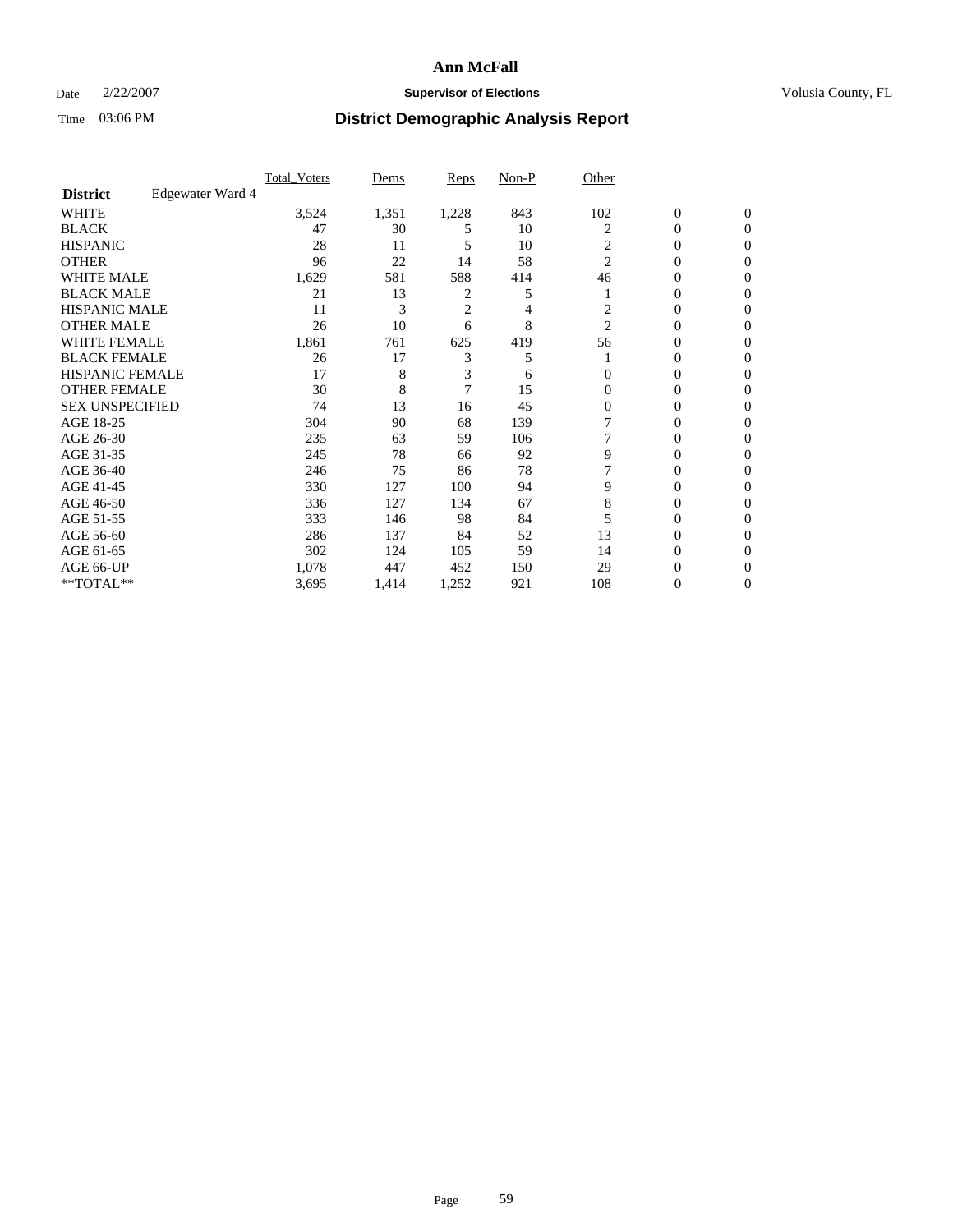### Date  $2/22/2007$  **Supervisor of Elections Supervisor of Elections** Volusia County, FL

|                        |                   | Total Voters | Dems | <b>Reps</b> | Non-P | Other    |                  |              |  |
|------------------------|-------------------|--------------|------|-------------|-------|----------|------------------|--------------|--|
| <b>District</b>        | Holly Hill Zone 1 |              |      |             |       |          |                  |              |  |
| <b>WHITE</b>           |                   | 1,250        | 555  | 340         | 310   | 45       | $\boldsymbol{0}$ | $\mathbf{0}$ |  |
| <b>BLACK</b>           |                   | 101          | 75   | 8           | 16    | 2        | 0                | $\mathbf{0}$ |  |
| <b>HISPANIC</b>        |                   | 27           | 11   | 2           | 11    | 3        | 0                | $\Omega$     |  |
| <b>OTHER</b>           |                   | 73           | 22   | 17          | 30    |          | 0                | $\Omega$     |  |
| <b>WHITE MALE</b>      |                   | 592          | 235  | 184         | 151   | 22       | 0                | 0            |  |
| <b>BLACK MALE</b>      |                   | 43           | 28   | 5           | 8     | 2        | 0                | 0            |  |
| <b>HISPANIC MALE</b>   |                   | 10           | 4    |             |       | $\Omega$ | 0                | 0            |  |
| <b>OTHER MALE</b>      |                   | 22           | 3    | 8           | 9     | 2        | $\overline{0}$   | 0            |  |
| WHITE FEMALE           |                   | 652          | 316  | 155         | 158   | 23       | 0                | 0            |  |
| <b>BLACK FEMALE</b>    |                   | 58           | 47   | 3           | 8     | $\Omega$ | 0                | 0            |  |
| <b>HISPANIC FEMALE</b> |                   | 17           |      |             | 6     | 3        | 0                | $\Omega$     |  |
| <b>OTHER FEMALE</b>    |                   | 22           | 7    |             | 8     | $\Omega$ | 0                | $\Omega$     |  |
| <b>SEX UNSPECIFIED</b> |                   | 35           | 16   | 3           | 14    | 2        | 0                | $\Omega$     |  |
| AGE 18-25              |                   | 154          | 59   | 32          | 56    |          | 0                | $_{0}$       |  |
| AGE 26-30              |                   | 96           | 34   | 18          | 36    | 8        | 0                | 0            |  |
| AGE 31-35              |                   | 94           | 41   | 23          | 28    | 2        | 0                | 0            |  |
| AGE 36-40              |                   | 111          | 46   | 25          | 37    | 3        | 0                | 0            |  |
| AGE 41-45              |                   | 134          | 46   | 42          | 42    | 4        | 0                | 0            |  |
| AGE 46-50              |                   | 159          | 69   | 37          | 43    | 10       | 0                | $\Omega$     |  |
| AGE 51-55              |                   | 159          | 87   | 34          | 31    |          | 0                | $\Omega$     |  |
| AGE 56-60              |                   | 147          | 55   | 42          | 45    | 5        | 0                | $\Omega$     |  |
| AGE 61-65              |                   | 100          | 54   | 29          | 14    | 3        | 0                | 0            |  |
| AGE 66-UP              |                   | 297          | 172  | 85          | 35    |          |                  |              |  |
| **TOTAL**              |                   | 1,451        | 663  | 367         | 367   | 54       | 0                | 0            |  |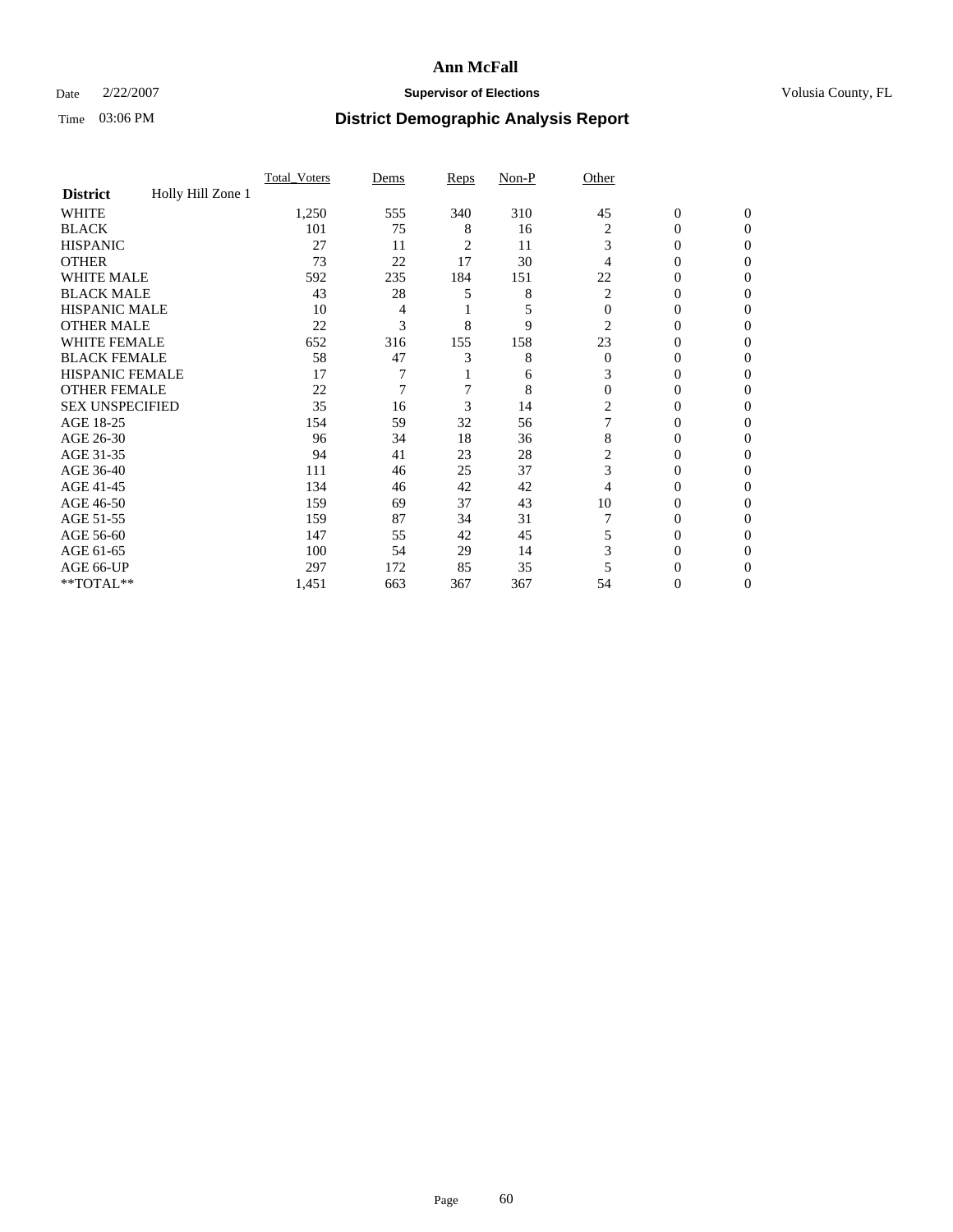### Date  $2/22/2007$  **Supervisor of Elections Supervisor of Elections** Volusia County, FL

|                        |                   | Total Voters | Dems | <b>Reps</b>    | Non-P | Other          |                  |                |
|------------------------|-------------------|--------------|------|----------------|-------|----------------|------------------|----------------|
| <b>District</b>        | Holly Hill Zone 2 |              |      |                |       |                |                  |                |
| <b>WHITE</b>           |                   | 1,469        | 669  | 409            | 335   | 56             | $\boldsymbol{0}$ | $\mathbf{0}$   |
| <b>BLACK</b>           |                   | 145          | 116  | 3              | 23    | 3              | $\theta$         | $\Omega$       |
| <b>HISPANIC</b>        |                   | 25           | 9    | 10             | 6     | $\mathbf{0}$   | 0                | $\mathbf{0}$   |
| <b>OTHER</b>           |                   | 77           | 27   | 16             | 32    | $\overline{2}$ | 0                | $\Omega$       |
| <b>WHITE MALE</b>      |                   | 672          | 276  | 206            | 163   | 27             | 0                | $\Omega$       |
| <b>BLACK MALE</b>      |                   | 60           | 51   |                | 8     | $\overline{0}$ | 0                | 0              |
| <b>HISPANIC MALE</b>   |                   | 12           | 3    | 6              | 3     | 0              | 0                | 0              |
| <b>OTHER MALE</b>      |                   | 22           |      | 5              | 9     |                | 0                | 0              |
| <b>WHITE FEMALE</b>    |                   | 785          | 388  | 200            | 170   | 27             | 0                | $\Omega$       |
| <b>BLACK FEMALE</b>    |                   | 85           | 65   | $\overline{c}$ | 15    | 3              | 0                | $\Omega$       |
| <b>HISPANIC FEMALE</b> |                   | 13           | 6    | 4              | 3     | $\mathbf{0}$   | 0                | 0              |
| <b>OTHER FEMALE</b>    |                   | 28           | 10   | 9              | 8     |                | $\overline{0}$   | 0              |
| <b>SEX UNSPECIFIED</b> |                   | 39           | 15   | 5              | 17    | 2              | 0                | 0              |
| AGE 18-25              |                   | 182          | 72   | 43             | 61    | 6              | 0                | $\mathbf{0}$   |
| AGE 26-30              |                   | 109          | 40   | 24             | 37    | 8              | 0                | $\Omega$       |
| AGE 31-35              |                   | 150          | 67   | 30             | 52    |                | 0                | $\Omega$       |
| AGE 36-40              |                   | 145          | 56   | 38             | 42    | 9              | 0                | $\overline{0}$ |
| AGE 41-45              |                   | 219          | 94   | 67             | 47    | 11             | 0                | 0              |
| AGE 46-50              |                   | 198          | 94   | 46             | 49    | 9              | 0                | $\mathbf{0}$   |
| AGE 51-55              |                   | 173          | 86   | 43             | 36    | 8              | 0                | $\Omega$       |
| AGE 56-60              |                   | 160          | 78   | 43             | 34    |                | 0                | $\overline{0}$ |
| AGE 61-65              |                   | 101          | 59   | 24             | 17    |                | 0                | $\Omega$       |
| AGE 66-UP              |                   | 279          | 175  | 80             | 21    |                | 0                | $_{0}$         |
| **TOTAL**              |                   | 1,716        | 821  | 438            | 396   | 61             | 0                | 0              |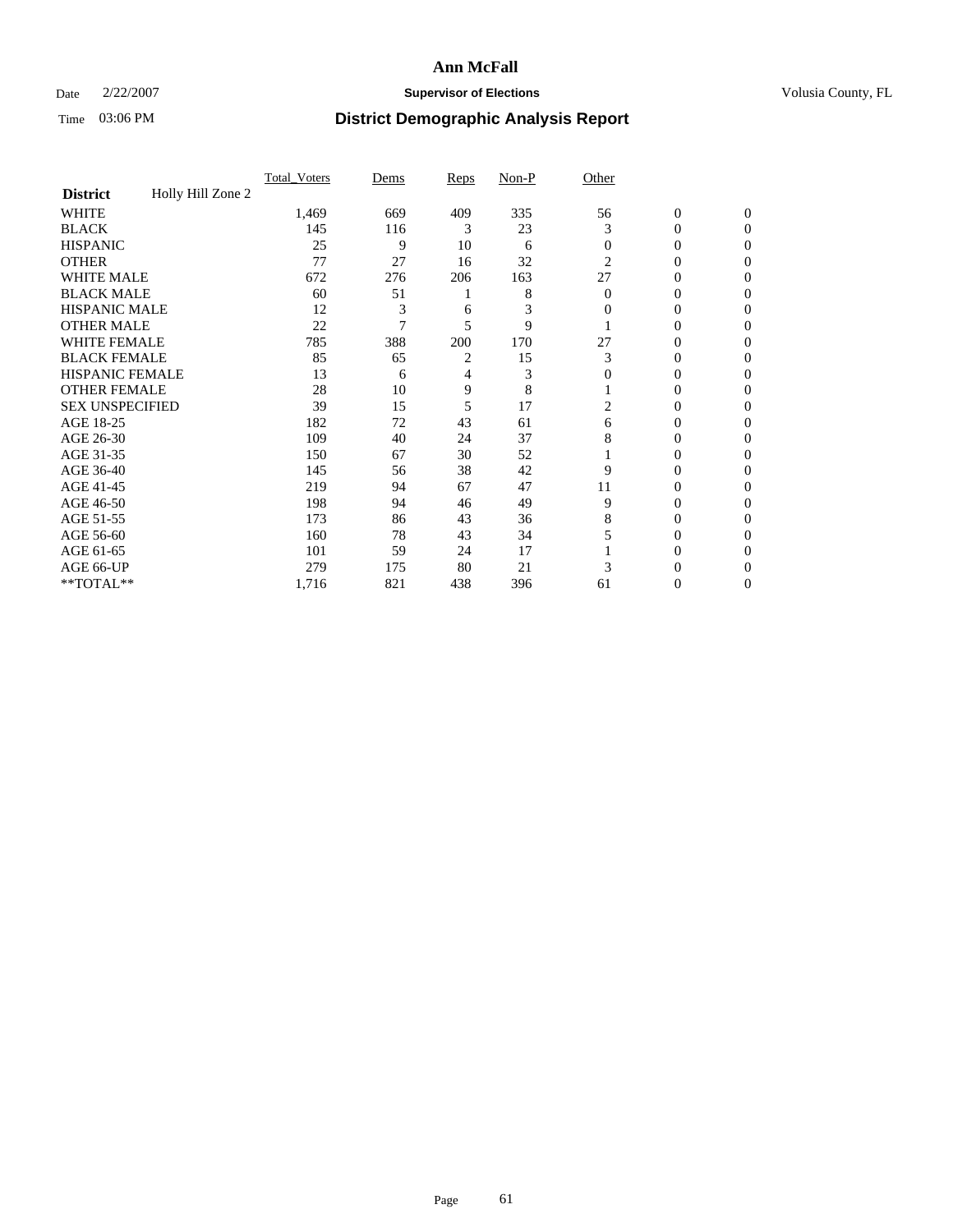### Date  $2/22/2007$  **Supervisor of Elections Supervisor of Elections** Volusia County, FL

|                        |                   | <b>Total Voters</b> | Dems | Reps           | Non-P          | Other    |                  |              |  |
|------------------------|-------------------|---------------------|------|----------------|----------------|----------|------------------|--------------|--|
| <b>District</b>        | Holly Hill Zone 3 |                     |      |                |                |          |                  |              |  |
| <b>WHITE</b>           |                   | 1,556               | 655  | 526            | 312            | 63       | $\boldsymbol{0}$ | $\mathbf{0}$ |  |
| <b>BLACK</b>           |                   | 105                 | 83   | 4              | 17             |          | 0                | $\mathbf{0}$ |  |
| <b>HISPANIC</b>        |                   | 13                  | 5    |                | $\overline{7}$ | 0        | 0                | $\Omega$     |  |
| <b>OTHER</b>           |                   | 91                  | 31   | 15             | 44             |          | 0                | $\theta$     |  |
| <b>WHITE MALE</b>      |                   | 639                 | 244  | 228            | 138            | 29       | 0                | 0            |  |
| <b>BLACK MALE</b>      |                   | 44                  | 32   | 2              | 9              |          | 0                | 0            |  |
| <b>HISPANIC MALE</b>   |                   | 4                   |      |                | 2              |          | 0                |              |  |
| <b>OTHER MALE</b>      |                   | 29                  | 12   | 6              | 10             |          | 0                | 0            |  |
| <b>WHITE FEMALE</b>    |                   | 905                 | 404  | 296            | 173            | 32       | 0                | 0            |  |
| <b>BLACK FEMALE</b>    |                   | 60                  | 51   | $\overline{2}$ |                | $\Omega$ | 0                | 0            |  |
| <b>HISPANIC FEMALE</b> |                   | 9                   | 4    | 0              | 5              | 0        | 0                | $\theta$     |  |
| <b>OTHER FEMALE</b>    |                   | 37                  | 12   |                | 18             | $\Omega$ | 0                | 0            |  |
| <b>SEX UNSPECIFIED</b> |                   | 38                  | 14   | 4              | 18             | 2        | 0                | 0            |  |
| AGE 18-25              |                   | 113                 | 28   | 26             | 55             | 4        | 0                |              |  |
| AGE 26-30              |                   | 83                  | 31   | 17             | 32             | 3        | 0                | 0            |  |
| AGE 31-35              |                   | 84                  | 31   | 20             | 31             | 2        | 0                |              |  |
| AGE 36-40              |                   | 84                  | 30   | 24             | 26             | 4        | 0                | 0            |  |
| AGE 41-45              |                   | 108                 | 39   | 33             | 29             |          | 0                | 0            |  |
| AGE 46-50              |                   | 125                 | 48   | 37             | 34             | 6        | 0                | 0            |  |
| AGE 51-55              |                   | 128                 | 63   | 37             | 23             | 5        | 0                | $\theta$     |  |
| AGE 56-60              |                   | 151                 | 76   | 39             | 30             | 6        | 0                | 0            |  |
| AGE 61-65              |                   | 119                 | 58   | 34             | 22             |          | 0                |              |  |
| AGE 66-UP              |                   | 770                 | 370  | 279            | 98             | 23       | 0                |              |  |
| **TOTAL**              |                   | 1,765               | 774  | 546            | 380            | 65       | 0                | 0            |  |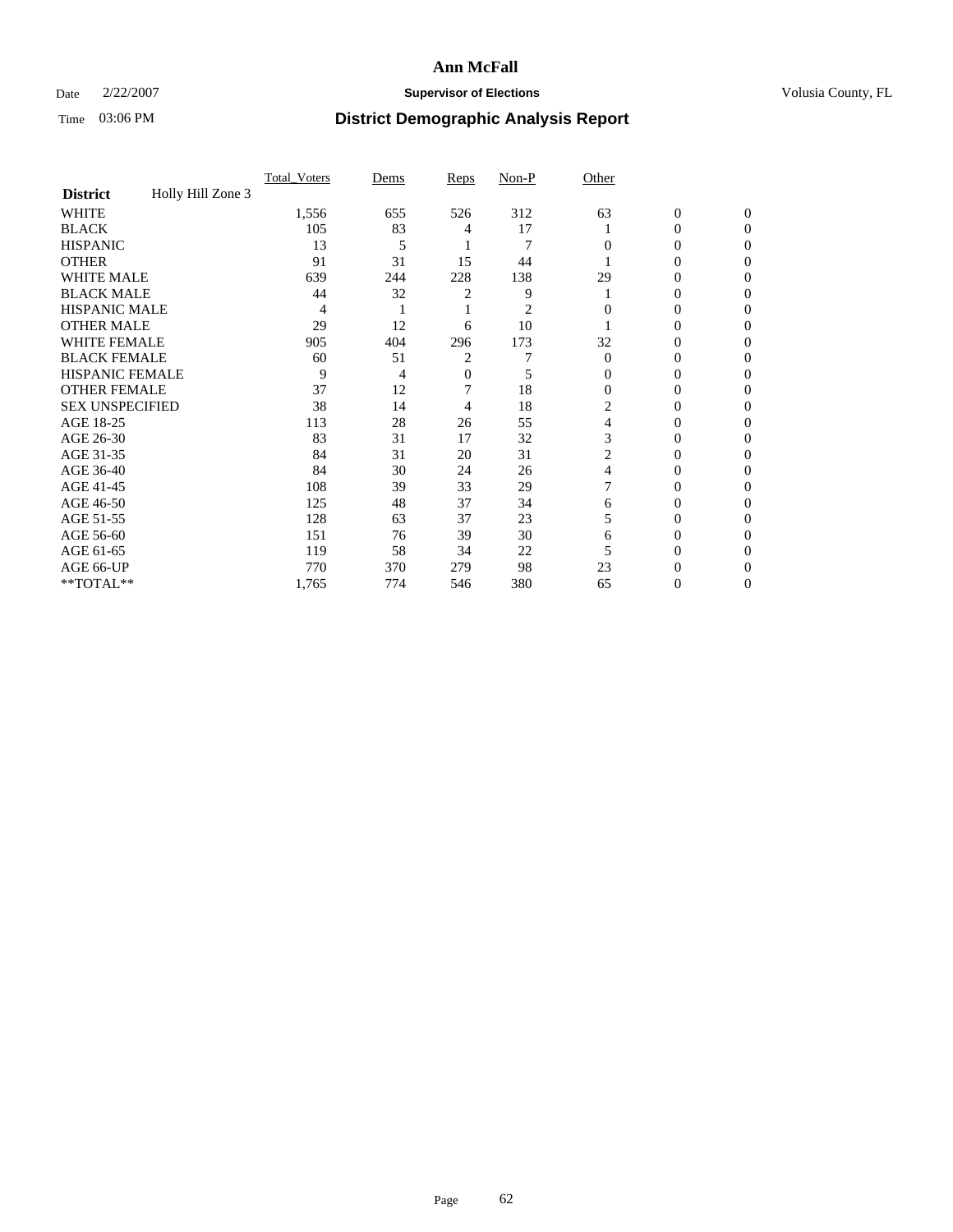### Date  $2/22/2007$  **Supervisor of Elections Supervisor of Elections** Volusia County, FL

|                        |                   | Total Voters | Dems | <b>Reps</b> | Non-P            | Other        |                  |                |
|------------------------|-------------------|--------------|------|-------------|------------------|--------------|------------------|----------------|
| <b>District</b>        | Holly Hill Zone 4 |              |      |             |                  |              |                  |                |
| <b>WHITE</b>           |                   | 1,332        | 573  | 424         | 287              | 48           | $\boldsymbol{0}$ | $\mathbf{0}$   |
| <b>BLACK</b>           |                   | 215          | 163  | 10          | 38               | 4            | $\theta$         | $\Omega$       |
| <b>HISPANIC</b>        |                   | 23           | 14   | 6           | 2                |              | 0                | $\mathbf{0}$   |
| <b>OTHER</b>           |                   | 78           | 22   | 14          | 39               | 3            | $\overline{0}$   | $\Omega$       |
| <b>WHITE MALE</b>      |                   | 572          | 224  | 193         | 128              | 27           | 0                | $\Omega$       |
| <b>BLACK MALE</b>      |                   | 66           | 46   | 6           | 13               |              | 0                | 0              |
| <b>HISPANIC MALE</b>   |                   | 12           | 8    | 3           | $\boldsymbol{0}$ |              | $\overline{0}$   | 0              |
| <b>OTHER MALE</b>      |                   | 22           | 6    | 5           | 11               | $\Omega$     | 0                | 0              |
| <b>WHITE FEMALE</b>    |                   | 755          | 347  | 230         | 157              | 21           | 0                | $\Omega$       |
| <b>BLACK FEMALE</b>    |                   | 147          | 115  | 4           | 25               | 3            | $\overline{0}$   | $\theta$       |
| <b>HISPANIC FEMALE</b> |                   | 11           | 6    | 3           | $\overline{c}$   | $\mathbf{0}$ | 0                | 0              |
| <b>OTHER FEMALE</b>    |                   | 29           | 10   | 4           | 14               |              | 0                | 0              |
| <b>SEX UNSPECIFIED</b> |                   | 34           | 10   | 6           | 16               | 2            | 0                | 0              |
| AGE 18-25              |                   | 218          | 75   | 49          | 85               | 9            | $\mathbf{0}$     | $\mathbf{0}$   |
| AGE 26-30              |                   | 147          | 64   | 27          | 51               | 5            | 0                | $\Omega$       |
| AGE 31-35              |                   | 95           | 42   | 26          | 24               | 3            | $\overline{0}$   | $\overline{0}$ |
| AGE 36-40              |                   | 139          | 56   | 37          | 42               |              | 0                | $\overline{0}$ |
| AGE 41-45              |                   | 148          | 61   | 41          | 35               | 11           | 0                | 0              |
| AGE 46-50              |                   | 168          | 76   | 56          | 32               | 4            | 0                | $\mathbf{0}$   |
| AGE 51-55              |                   | 151          | 73   | 41          | 32               | 5            | 0                | $\Omega$       |
| AGE 56-60              |                   | 118          | 63   | 34          | 15               | 6            | 0                | $\mathbf{0}$   |
| AGE 61-65              |                   | 86           | 41   | 28          | 15               | 2            | $\overline{0}$   | $\overline{0}$ |
| AGE 66-UP              |                   | 378          | 221  | 115         | 35               | 7            | 0                | 0              |
| **TOTAL**              |                   | 1,648        | 772  | 454         | 366              | 56           | 0                | 0              |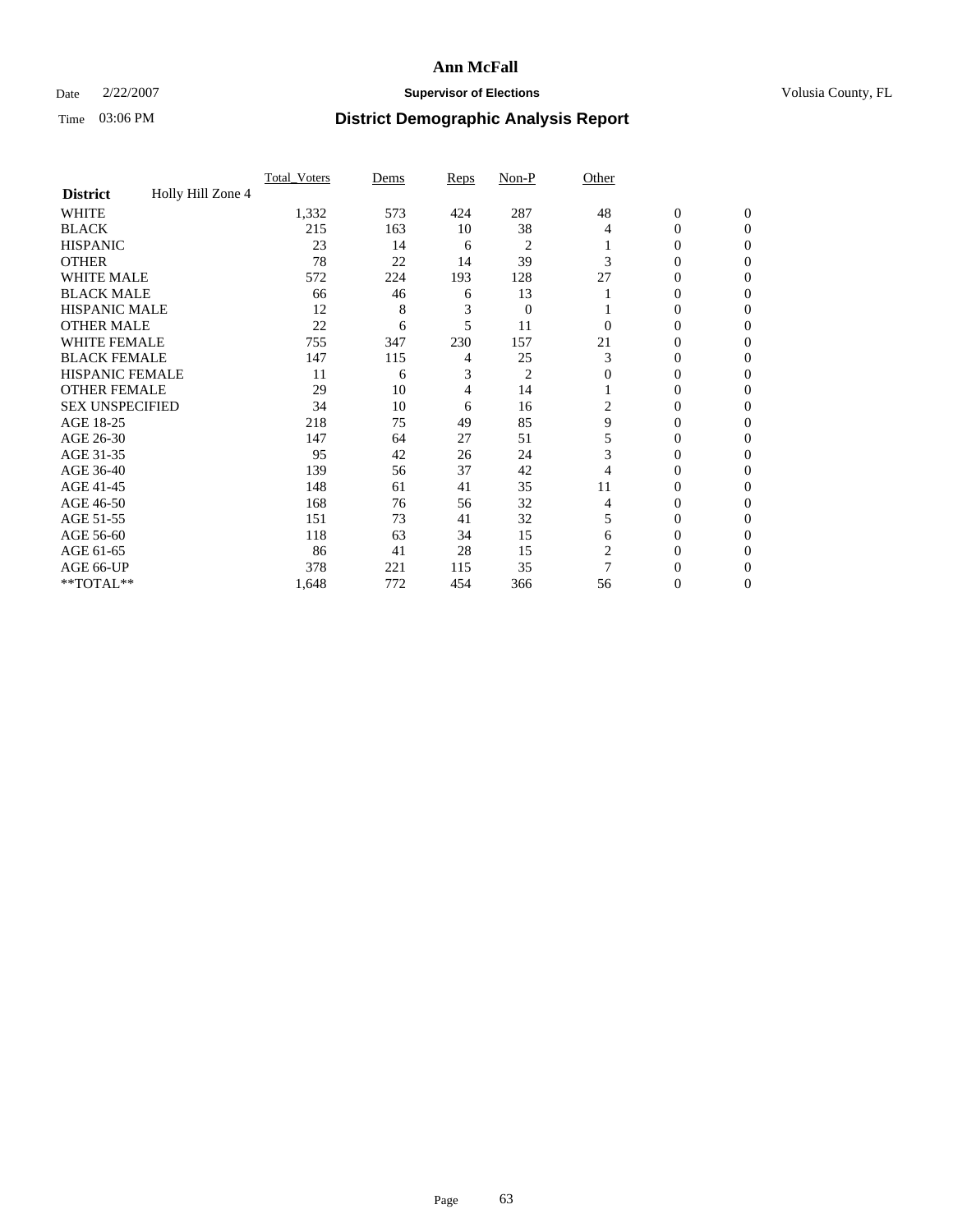### Date  $2/22/2007$  **Supervisor of Elections Supervisor of Elections** Volusia County, FL

|                                      | Total Voters | Dems  | <b>Reps</b> | Non-P | Other    |                |              |  |
|--------------------------------------|--------------|-------|-------------|-------|----------|----------------|--------------|--|
| New Smyrna Zone 1<br><b>District</b> |              |       |             |       |          |                |              |  |
| <b>WHITE</b>                         | 3,646        | 1,225 | 1,632       | 691   | 98       | $\overline{0}$ | $\mathbf{0}$ |  |
| <b>BLACK</b>                         | 5            |       | $^{(1)}$    |       | $\Omega$ | 0              | $\Omega$     |  |
| <b>HISPANIC</b>                      | 21           | 5     | 8           |       |          | 0              | $\Omega$     |  |
| <b>OTHER</b>                         | 108          | 23    | 32          | 45    | 8        | 0              | 0            |  |
| <b>WHITE MALE</b>                    | 1,696        | 480   | 798         | 364   | 54       | 0              | 0            |  |
| <b>BLACK MALE</b>                    | 2            |       | 0           |       | $\theta$ | 0              | 0            |  |
| <b>HISPANIC MALE</b>                 | 9            |       | 2           | 6     |          | 0              |              |  |
| <b>OTHER MALE</b>                    | 34           |       | 14          | 13    |          | 0              | 0            |  |
| WHITE FEMALE                         | 1,918        | 734   | 823         | 318   | 43       | 0              | 0            |  |
| <b>BLACK FEMALE</b>                  | 3            | 3     | 0           | 0     | 0        | 0              | 0            |  |
| <b>HISPANIC FEMALE</b>               | 12           |       | 6           |       |          |                | 0            |  |
| <b>OTHER FEMALE</b>                  | 41           | 12    | 14          | 13    | 2        | 0              | 0            |  |
| <b>SEX UNSPECIFIED</b>               | 65           | 15    | 15          | 28    |          | 0              | 0            |  |
| AGE 18-25                            | 207          | 66    | 47          | 88    | 6        | 0              | $\theta$     |  |
| AGE 26-30                            | 148          | 39    | 43          | 54    | 12       | 0              | $\theta$     |  |
| AGE 31-35                            | 123          | 26    | 40          | 45    | 12       | 0              | 0            |  |
| AGE 36-40                            | 170          | 43    | 69          | 50    | 8        | 0              | 0            |  |
| AGE 41-45                            | 211          | 71    | 98          | 40    | 2        | 0              | 0            |  |
| AGE 46-50                            | 323          | 117   | 133         | 63    | 10       | 0              | 0            |  |
| AGE 51-55                            | 375          | 140   | 154         | 73    | 8        | 0              | $\Omega$     |  |
| AGE 56-60                            | 457          | 153   | 206         | 91    |          | 0              | 0            |  |
| AGE 61-65                            | 371          | 120   | 185         | 61    |          | 0              |              |  |
| AGE 66-UP                            | 1,395        | 482   | 697         | 179   | 37       |                |              |  |
| **TOTAL**                            | 3,780        | 1,257 | 1,672       | 744   | 107      | 0              | 0            |  |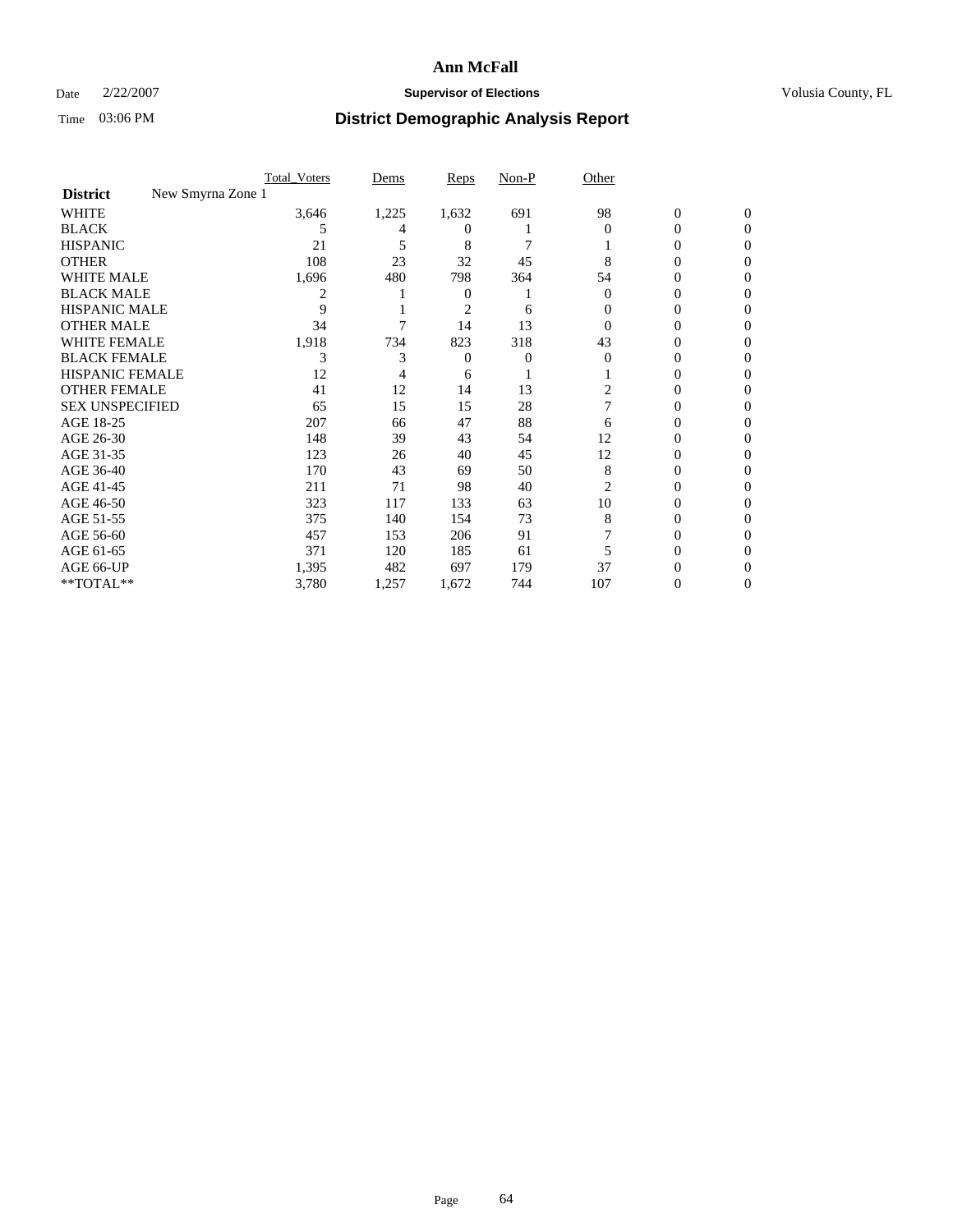### Date  $2/22/2007$  **Supervisor of Elections Supervisor of Elections** Volusia County, FL

|                                      | <b>Total Voters</b> | Dems  | Reps           | Non-P | Other    |                  |              |  |
|--------------------------------------|---------------------|-------|----------------|-------|----------|------------------|--------------|--|
| New Smyrna Zone 2<br><b>District</b> |                     |       |                |       |          |                  |              |  |
| <b>WHITE</b>                         | 3,235               | 1,249 | 1,249          | 635   | 102      | $\boldsymbol{0}$ | $\mathbf{0}$ |  |
| <b>BLACK</b>                         | 13                  | 8     | $^{(1)}$       | 5     | $\Omega$ | 0                | $\mathbf{0}$ |  |
| <b>HISPANIC</b>                      | 23                  | 4     | 5              | 14    | 0        | 0                | $\Omega$     |  |
| <b>OTHER</b>                         | 86                  | 19    | 24             | 40    | 3        | 0                | $\theta$     |  |
| <b>WHITE MALE</b>                    | 1,454               | 508   | 571            | 311   | 64       | 0                | 0            |  |
| <b>BLACK MALE</b>                    | 8                   |       | 0              | 4     | $\Omega$ | 0                | 0            |  |
| <b>HISPANIC MALE</b>                 | 13                  |       | 3              | 9     | 0        | 0                |              |  |
| <b>OTHER MALE</b>                    | 27                  | 5     | 10             | 11    |          | 0                | 0            |  |
| <b>WHITE FEMALE</b>                  | 1,753               | 731   | 665            | 319   | 38       | 0                | 0            |  |
| <b>BLACK FEMALE</b>                  | 5                   | 4     | 0              |       | $\Omega$ | 0                | 0            |  |
| <b>HISPANIC FEMALE</b>               | 10                  |       | $\overline{c}$ | 5     | 0        | 0                | $\Omega$     |  |
| <b>OTHER FEMALE</b>                  | 34                  | 9     | 10             | 15    | $\Omega$ | 0                | $\theta$     |  |
| <b>SEX UNSPECIFIED</b>               | 53                  | 15    | 17             | 19    | 2        | 0                | 0            |  |
| AGE 18-25                            | 180                 | 59    | 48             | 68    | 5        | 0                |              |  |
| AGE 26-30                            | 125                 | 37    | 30             | 56    | 2        | 0                | 0            |  |
| AGE 31-35                            | 146                 | 43    | 41             | 58    | 4        | 0                |              |  |
| AGE 36-40                            | 129                 | 37    | 46             | 42    | 4        | 0                | 0            |  |
| AGE 41-45                            | 222                 | 64    | 100            | 52    | 6        | 0                | 0            |  |
| AGE 46-50                            | 305                 | 107   | 107            | 72    | 19       | 0                | $\Omega$     |  |
| AGE 51-55                            | 298                 | 126   | 99             | 61    | 12       | 0                | $\theta$     |  |
| AGE 56-60                            | 334                 | 114   | 138            | 69    | 13       | 0                | $\theta$     |  |
| AGE 61-65                            | 311                 | 115   | 127            | 61    | 8        | 0                |              |  |
| AGE 66-UP                            | 1,307               | 578   | 542            | 155   | 32       | 0                |              |  |
| **TOTAL**                            | 3,357               | 1,280 | 1,278          | 694   | 105      | 0                | 0            |  |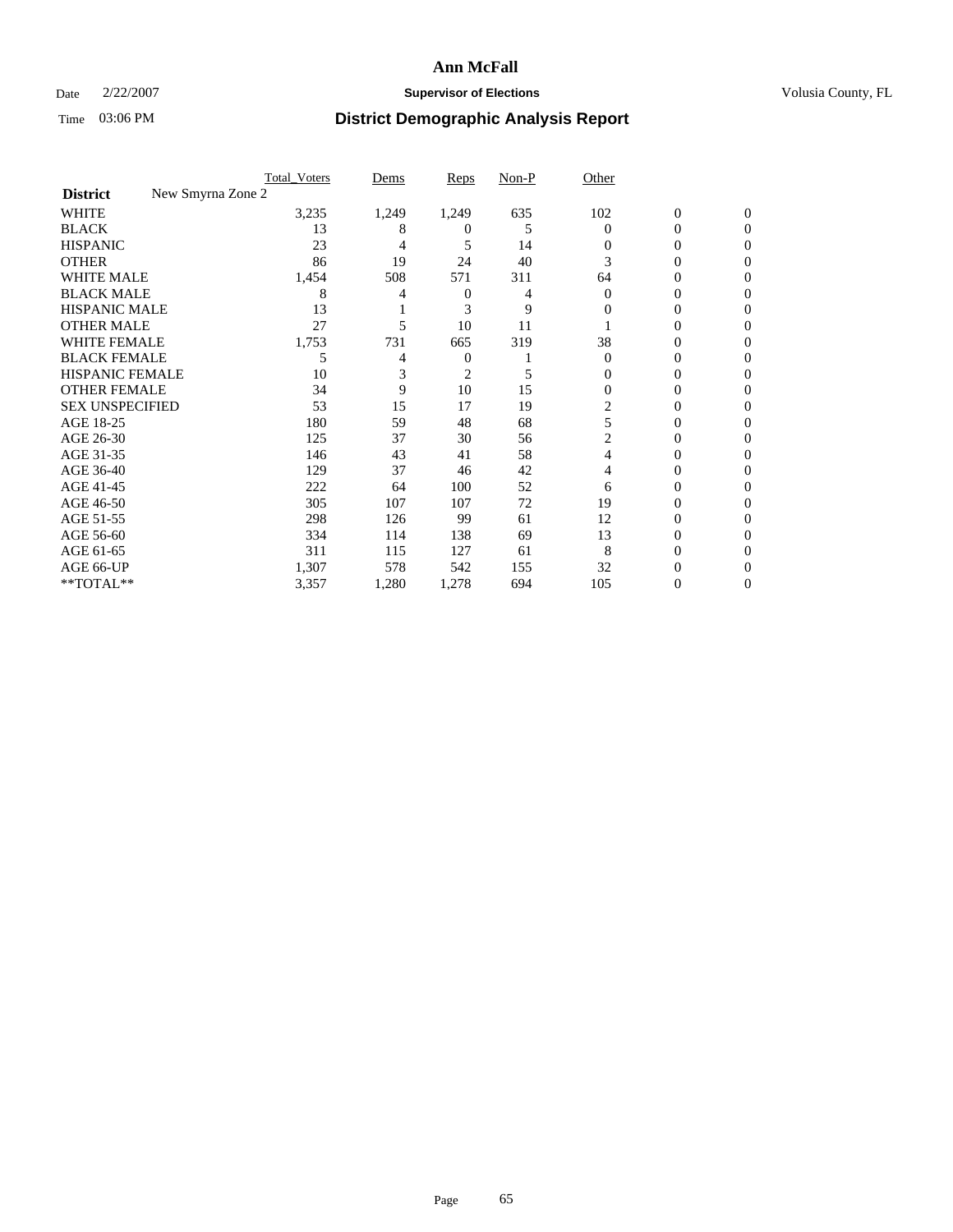### Date  $2/22/2007$  **Supervisor of Elections Supervisor of Elections** Volusia County, FL

|                                      | <b>Total_Voters</b> | Dems  | <b>Reps</b> | Non-P | Other    |                  |              |  |
|--------------------------------------|---------------------|-------|-------------|-------|----------|------------------|--------------|--|
| New Smyrna Zone 3<br><b>District</b> |                     |       |             |       |          |                  |              |  |
| <b>WHITE</b>                         | 3,802               | 1,282 | 1,592       | 819   | 109      | $\boldsymbol{0}$ | $\mathbf{0}$ |  |
| <b>BLACK</b>                         | 27                  | 17    | 3           |       | $\Omega$ | 0                | $\mathbf{0}$ |  |
| <b>HISPANIC</b>                      | 22                  |       | 6           | 9     | 0        | 0                | $\Omega$     |  |
| <b>OTHER</b>                         | 129                 | 28    | 28          | 65    | 8        | 0                | $\Omega$     |  |
| <b>WHITE MALE</b>                    | 1,796               | 528   | 784         | 425   | 59       | 0                | 0            |  |
| <b>BLACK MALE</b>                    | 12                  |       |             |       | $\Omega$ | 0                | 0            |  |
| <b>HISPANIC MALE</b>                 | 11                  |       |             |       | 0        | 0                | 0            |  |
| <b>OTHER MALE</b>                    | 36                  | 12    | 6           | 16    | 2        | 0                | 0            |  |
| <b>WHITE FEMALE</b>                  | 1,980               | 744   | 799         | 387   | 50       | 0                | 0            |  |
| <b>BLACK FEMALE</b>                  | 15                  | 10    | 2           | 3     | $\Omega$ | 0                | 0            |  |
| <b>HISPANIC FEMALE</b>               | 11                  | 2     | 5           | 4     | 0        | 0                | $\Omega$     |  |
| <b>OTHER FEMALE</b>                  | 42                  | 9     | 15          | 14    | 4        | 0                | $\Omega$     |  |
| <b>SEX UNSPECIFIED</b>               | 77                  | 17    | 16          | 42    | 2        | 0                | $\Omega$     |  |
| AGE 18-25                            | 260                 | 63    | 69          | 117   | 11       | 0                | $_{0}$       |  |
| AGE 26-30                            | 189                 | 65    | 38          | 77    | 9        | 0                | 0            |  |
| AGE 31-35                            | 172                 | 60    | 40          | 67    | 5        | 0                | 0            |  |
| AGE 36-40                            | 212                 | 74    | 68          | 63    |          | 0                | 0            |  |
| AGE 41-45                            | 260                 | 84    | 103         | 63    | 10       | 0                | 0            |  |
| AGE 46-50                            | 361                 | 132   | 145         | 77    |          | 0                | $\Omega$     |  |
| AGE 51-55                            | 372                 | 157   | 130         | 75    | 10       | 0                | $\Omega$     |  |
| AGE 56-60                            | 378                 | 145   | 144         | 79    | 10       | 0                | $\Omega$     |  |
| AGE 61-65                            | 410                 | 130   | 179         | 94    | 7        | 0                | 0            |  |
| AGE 66-UP                            | 1,366               | 424   | 713         | 188   | 41       | $_{0}$           |              |  |
| **TOTAL**                            | 3,980               | 1,334 | 1,629       | 900   | 117      | 0                | 0            |  |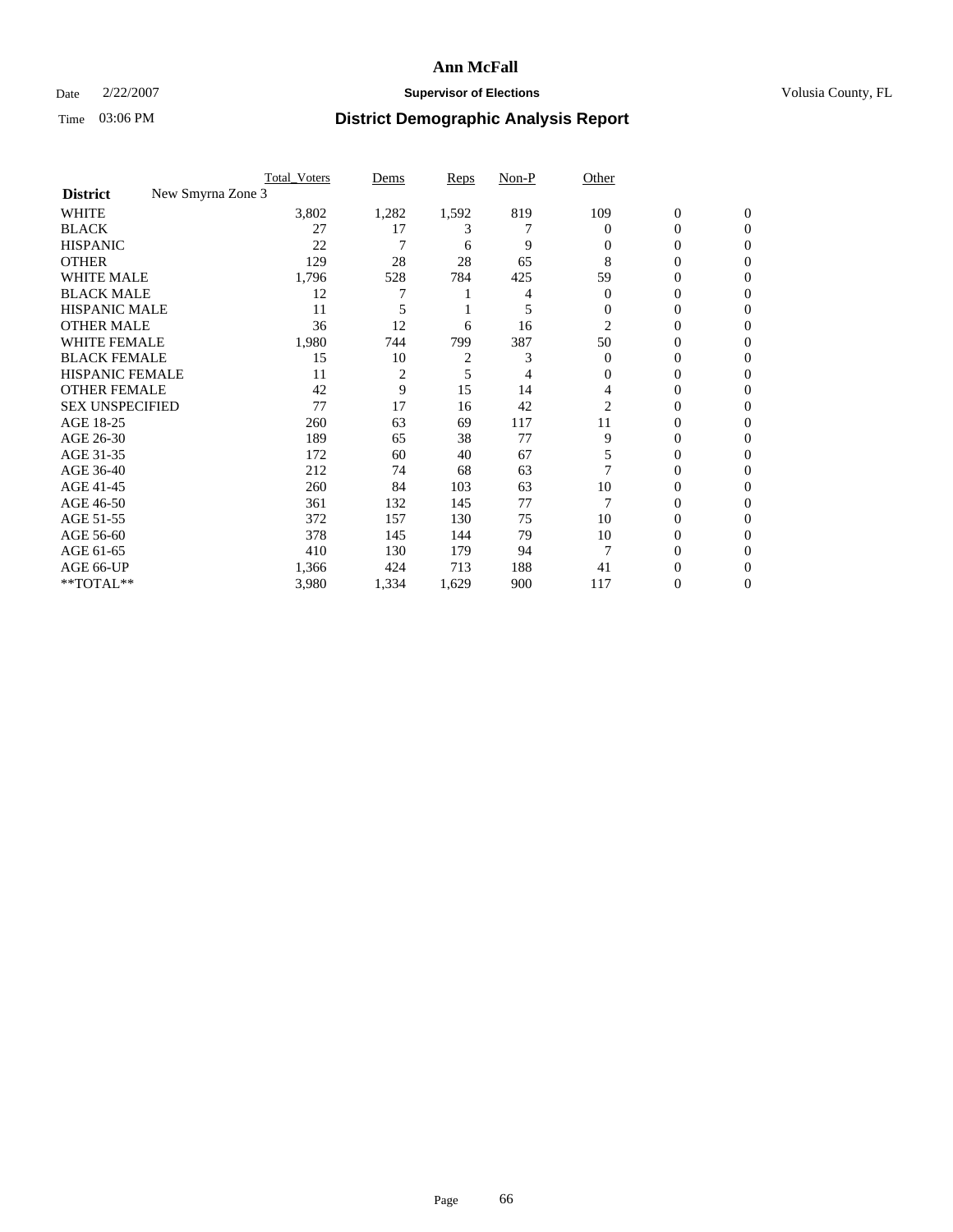### Date  $2/22/2007$  **Supervisor of Elections Supervisor of Elections** Volusia County, FL

|                                      | Total Voters | Dems  | <b>Reps</b> | Non-P | Other          |                  |                |  |
|--------------------------------------|--------------|-------|-------------|-------|----------------|------------------|----------------|--|
| New Smyrna Zone 4<br><b>District</b> |              |       |             |       |                |                  |                |  |
| <b>WHITE</b>                         | 3,546        | 1,324 | 1,458       | 687   | 77             | $\boldsymbol{0}$ | $\mathbf{0}$   |  |
| <b>BLACK</b>                         | 610          | 511   | 17          | 76    | 6              | 0                | $\mathbf{0}$   |  |
| <b>HISPANIC</b>                      | 35           | 11    | 5           | 19    | $\Omega$       | 0                | $\overline{0}$ |  |
| <b>OTHER</b>                         | 130          | 38    | 24          | 66    | $\overline{2}$ | $\overline{0}$   | $\Omega$       |  |
| <b>WHITE MALE</b>                    | 1,552        | 544   | 659         | 310   | 39             | 0                | $\Omega$       |  |
| <b>BLACK MALE</b>                    | 243          | 183   | 10          | 45    | 5              | 0                | $\Omega$       |  |
| <b>HISPANIC MALE</b>                 | 15           | 4     | 3           | 8     |                | 0                | 0              |  |
| <b>OTHER MALE</b>                    | 36           | 10    | 9           | 17    | $\Omega$       | 0                | 0              |  |
| <b>WHITE FEMALE</b>                  | 1,972        | 770   | 795         | 369   | 38             | 0                | 0              |  |
| <b>BLACK FEMALE</b>                  | 360          | 321   |             | 31    |                | 0                | $\mathbf{0}$   |  |
| <b>HISPANIC FEMALE</b>               | 20           | 7     | 2           | 11    | 0              | 0                | $\Omega$       |  |
| <b>OTHER FEMALE</b>                  | 58           | 19    | 11          | 28    | $\Omega$       | 0                | $\Omega$       |  |
| <b>SEX UNSPECIFIED</b>               | 65           | 26    | 8           | 29    | 2              | 0                | $\Omega$       |  |
| AGE 18-25                            | 320          | 117   | 66          | 129   | 8              | 0                | 0              |  |
| AGE 26-30                            | 216          | 91    | 53          | 67    |                | 0                | $\Omega$       |  |
| AGE 31-35                            | 207          | 82    | 71          | 53    |                | 0                | 0              |  |
| AGE 36-40                            | 240          | 96    | 78          | 56    | 10             | 0                | 0              |  |
| AGE 41-45                            | 282          | 119   | 96          | 62    | 5              | 0                | 0              |  |
| AGE 46-50                            | 299          | 136   | 98          | 60    | 5              | 0                | $\mathbf{0}$   |  |
| AGE 51-55                            | 368          | 168   | 123         | 73    | 4              | 0                | $\Omega$       |  |
| AGE 56-60                            | 372          | 165   | 124         | 78    | 5              | 0                | $\Omega$       |  |
| AGE 61-65                            | 383          | 187   | 113         | 77    | 6              | 0                | 0              |  |
| AGE 66-UP                            | 1,634        | 723   | 682         | 193   | 36             | 0                | $_{0}$         |  |
| **TOTAL**                            | 4,321        | 1,884 | 1,504       | 848   | 85             | 0                | $\overline{0}$ |  |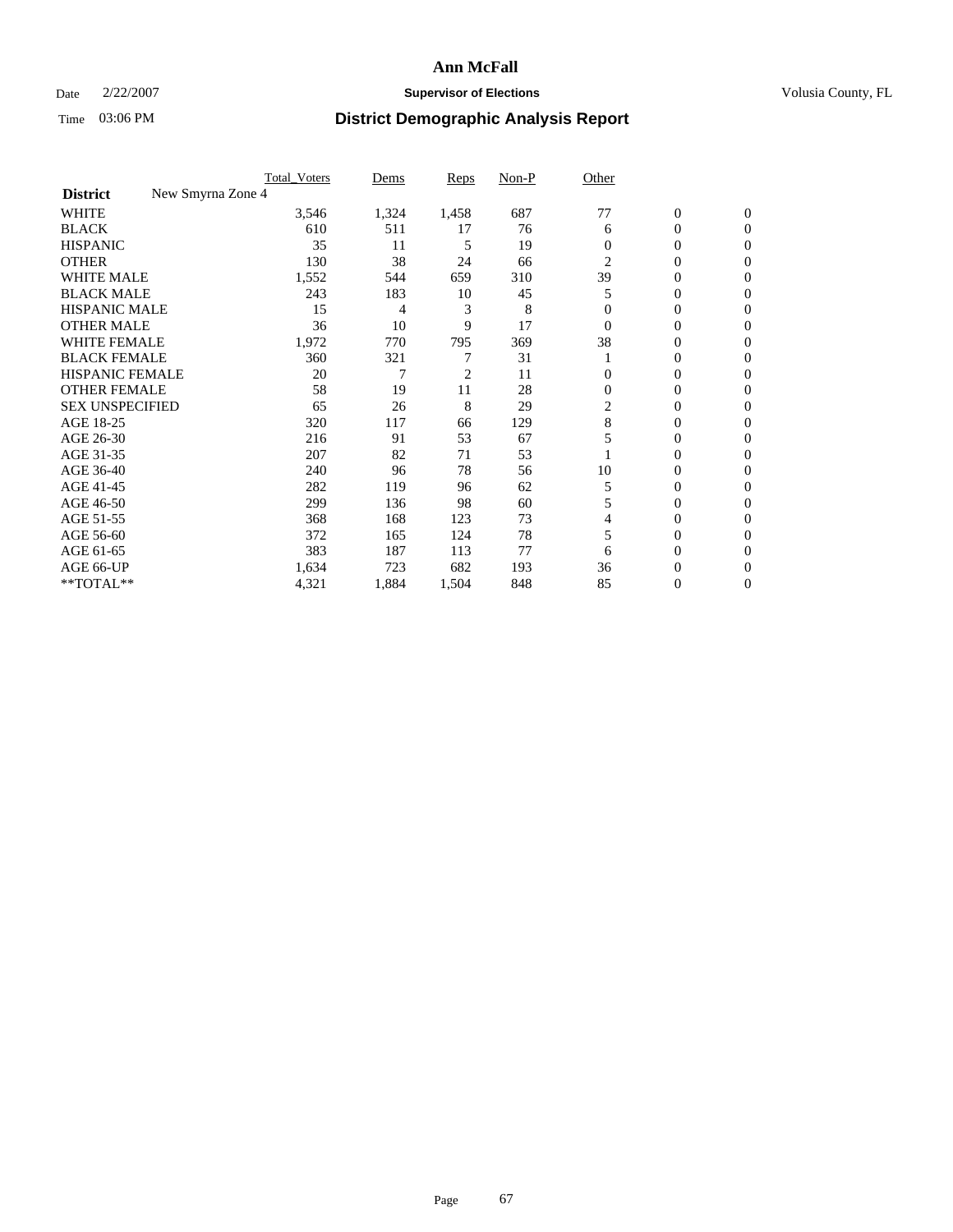### Date  $2/22/2007$  **Supervisor of Elections Supervisor of Elections** Volusia County, FL

|                        | <b>Total Voters</b> | Dems  | Reps  | Non-P | Other    |                  |                  |  |
|------------------------|---------------------|-------|-------|-------|----------|------------------|------------------|--|
| <b>District</b>        | Ormond Bch Zone 1   |       |       |       |          |                  |                  |  |
| <b>WHITE</b>           | 6,612               | 2,428 | 2,897 | 1,108 | 179      | $\boldsymbol{0}$ | $\mathbf{0}$     |  |
| <b>BLACK</b>           | 56                  | 46    | 5     | 4     |          | 0                | $\mathbf{0}$     |  |
| <b>HISPANIC</b>        | 78                  | 37    | 23    | 16    | 2        | 0                | $\mathbf{0}$     |  |
| <b>OTHER</b>           | 295                 | 92    | 95    | 98    | 10       | 0                | $\overline{0}$   |  |
| <b>WHITE MALE</b>      | 3,066               | 1,021 | 1,388 | 560   | 97       | 0                | $\mathbf{0}$     |  |
| <b>BLACK MALE</b>      | 24                  | 20    | 2     |       |          | 0                | $\mathbf{0}$     |  |
| <b>HISPANIC MALE</b>   | 27                  | 7     | 11    | 8     |          | 0                | $\Omega$         |  |
| <b>OTHER MALE</b>      | 123                 | 39    | 42    | 39    | 3        | 0                | 0                |  |
| <b>WHITE FEMALE</b>    | 3,520               | 1,401 | 1,495 | 542   | 82       | 0                | $\Omega$         |  |
| <b>BLACK FEMALE</b>    | 32                  | 26    | 3     | 3     | $\Omega$ | 0                | $\mathbf{0}$     |  |
| <b>HISPANIC FEMALE</b> | 45                  | 26    | 10    | 8     |          | 0                | $\mathbf{0}$     |  |
| <b>OTHER FEMALE</b>    | 104                 | 34    | 36    | 31    | 3        | 0                | $\boldsymbol{0}$ |  |
| <b>SEX UNSPECIFIED</b> | 100                 | 29    | 33    | 34    | 4        | 0                | $\mathbf{0}$     |  |
| AGE 18-25              | 579                 | 175   | 191   | 192   | 21       | 0                | 0                |  |
| AGE 26-30              | 249                 | 69    | 96    | 73    | 11       | 0                | $\Omega$         |  |
| AGE 31-35              | 300                 | 91    | 129   | 68    | 12       | 0                | 0                |  |
| AGE 36-40              | 460                 | 136   | 202   | 102   | 20       | 0                | $\mathbf{0}$     |  |
| AGE 41-45              | 592                 | 189   | 268   | 121   | 14       | 0                | $\mathbf{0}$     |  |
| AGE 46-50              | 670                 | 235   | 296   | 125   | 14       | 0                | $\mathbf{0}$     |  |
| AGE 51-55              | 724                 | 293   | 303   | 108   | 20       | 0                | $\mathbf{0}$     |  |
| AGE 56-60              | 702                 | 289   | 282   | 116   | 15       | 0                | $\mathbf{0}$     |  |
| AGE 61-65              | 602                 | 222   | 278   | 85    | 17       | 0                | $\Omega$         |  |
| AGE 66-UP              | 2,163               | 904   | 975   | 236   | 48       | 0                | 0                |  |
| **TOTAL**              | 7,041               | 2,603 | 3,020 | 1,226 | 192      | 0                | 0                |  |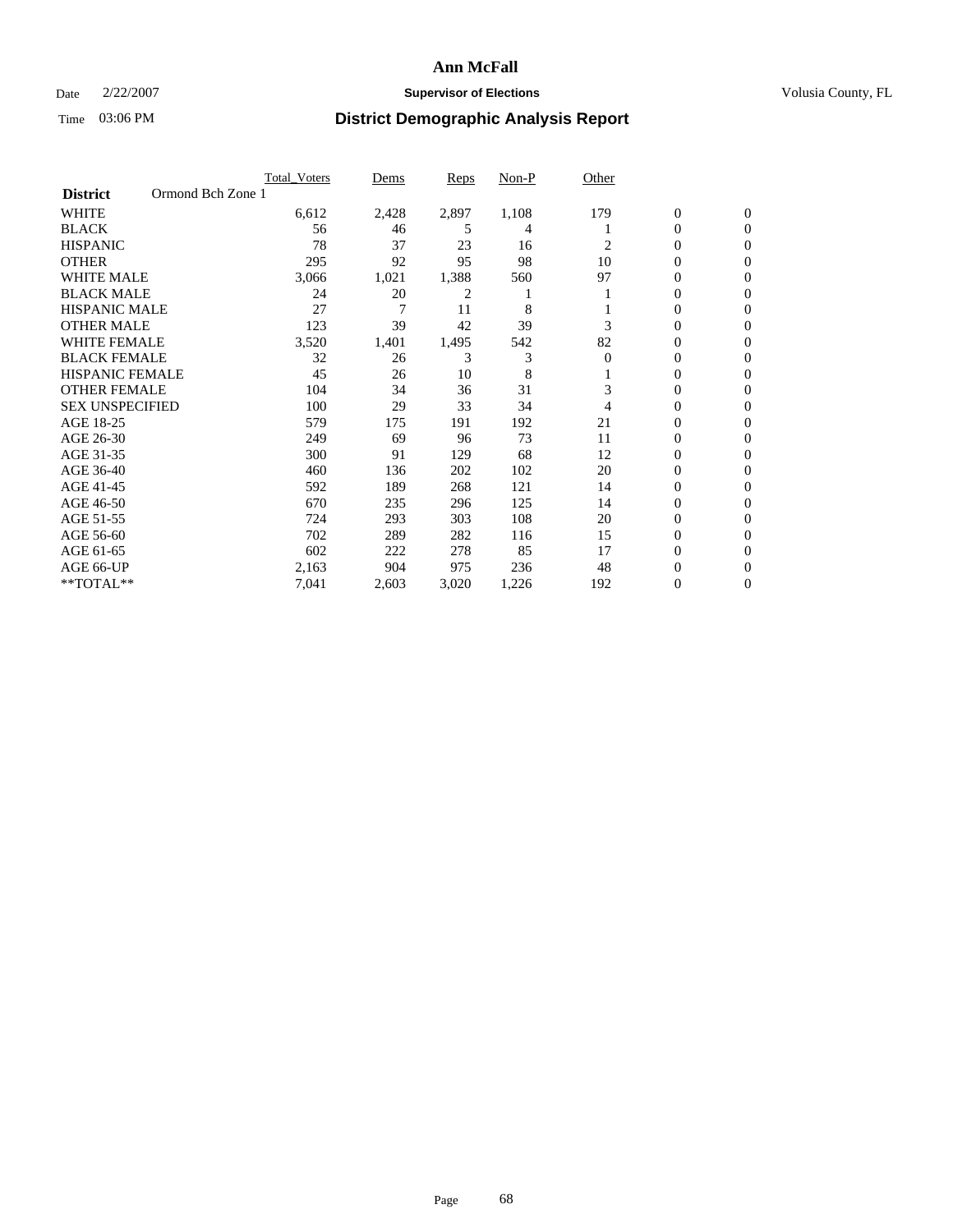### Date  $2/22/2007$  **Supervisor of Elections Supervisor of Elections** Volusia County, FL

|                        | <b>Total Voters</b> | Dems  | Reps  | Non-P | Other          |                  |                  |  |
|------------------------|---------------------|-------|-------|-------|----------------|------------------|------------------|--|
| <b>District</b>        | Ormond Bch Zone 2   |       |       |       |                |                  |                  |  |
| <b>WHITE</b>           | 4,421               | 1,768 | 1,631 | 872   | 150            | $\boldsymbol{0}$ | $\mathbf{0}$     |  |
| <b>BLACK</b>           | 325                 | 246   | 29    | 47    | 3              | $\mathbf{0}$     | $\mathbf{0}$     |  |
| <b>HISPANIC</b>        | 69                  | 31    | 19    | 17    | $\overline{c}$ | $\mathbf{0}$     | $\mathbf{0}$     |  |
| <b>OTHER</b>           | 303                 | 96    | 77    | 118   | 12             | 0                | $\overline{0}$   |  |
| <b>WHITE MALE</b>      | 1,971               | 693   | 763   | 432   | 83             | 0                | $\mathbf{0}$     |  |
| <b>BLACK MALE</b>      | 132                 | 89    | 15    | 26    | 2              | 0                | $\mathbf{0}$     |  |
| <b>HISPANIC MALE</b>   | 21                  | 8     | 7     | 4     | 2              | 0                | $\Omega$         |  |
| <b>OTHER MALE</b>      | 97                  | 27    | 30    | 37    | 3              | 0                | $\mathbf{0}$     |  |
| <b>WHITE FEMALE</b>    | 2,428               | 1,065 | 862   | 435   | 66             | 0                | $\Omega$         |  |
| <b>BLACK FEMALE</b>    | 192                 | 156   | 14    | 21    |                | $\mathbf{0}$     | $\mathbf{0}$     |  |
| <b>HISPANIC FEMALE</b> | 46                  | 22    | 11    | 13    | $\Omega$       | 0                | $\mathbf{0}$     |  |
| <b>OTHER FEMALE</b>    | 122                 | 50    | 36    | 35    |                | 0                | $\overline{0}$   |  |
| <b>SEX UNSPECIFIED</b> | 109                 | 31    | 18    | 51    | 9              | 0                | $\overline{0}$   |  |
| AGE 18-25              | 389                 | 139   | 94    | 140   | 16             | 0                | $\overline{0}$   |  |
| AGE 26-30              | 304                 | 95    | 77    | 116   | 16             | 0                | $\overline{0}$   |  |
| AGE 31-35              | 299                 | 101   | 95    | 92    | 11             | 0                | $\overline{0}$   |  |
| AGE 36-40              | 373                 | 126   | 135   | 100   | 12             | $\mathbf{0}$     | $\mathbf{0}$     |  |
| AGE 41-45              | 430                 | 141   | 164   | 106   | 19             | 0                | $\overline{0}$   |  |
| AGE 46-50              | 466                 | 184   | 164   | 100   | 18             | $\mathbf{0}$     | $\mathbf{0}$     |  |
| AGE 51-55              | 477                 | 222   | 145   | 97    | 13             | 0                | $\mathbf{0}$     |  |
| AGE 56-60              | 525                 | 228   | 178   | 104   | 15             | 0                | $\overline{0}$   |  |
| AGE 61-65              | 395                 | 177   | 145   | 59    | 14             | 0                | $\overline{0}$   |  |
| AGE 66-UP              | 1,460               | 728   | 559   | 140   | 33             | 0                | 0                |  |
| **TOTAL**              | 5,118               | 2,141 | 1,756 | 1,054 | 167            | 0                | $\boldsymbol{0}$ |  |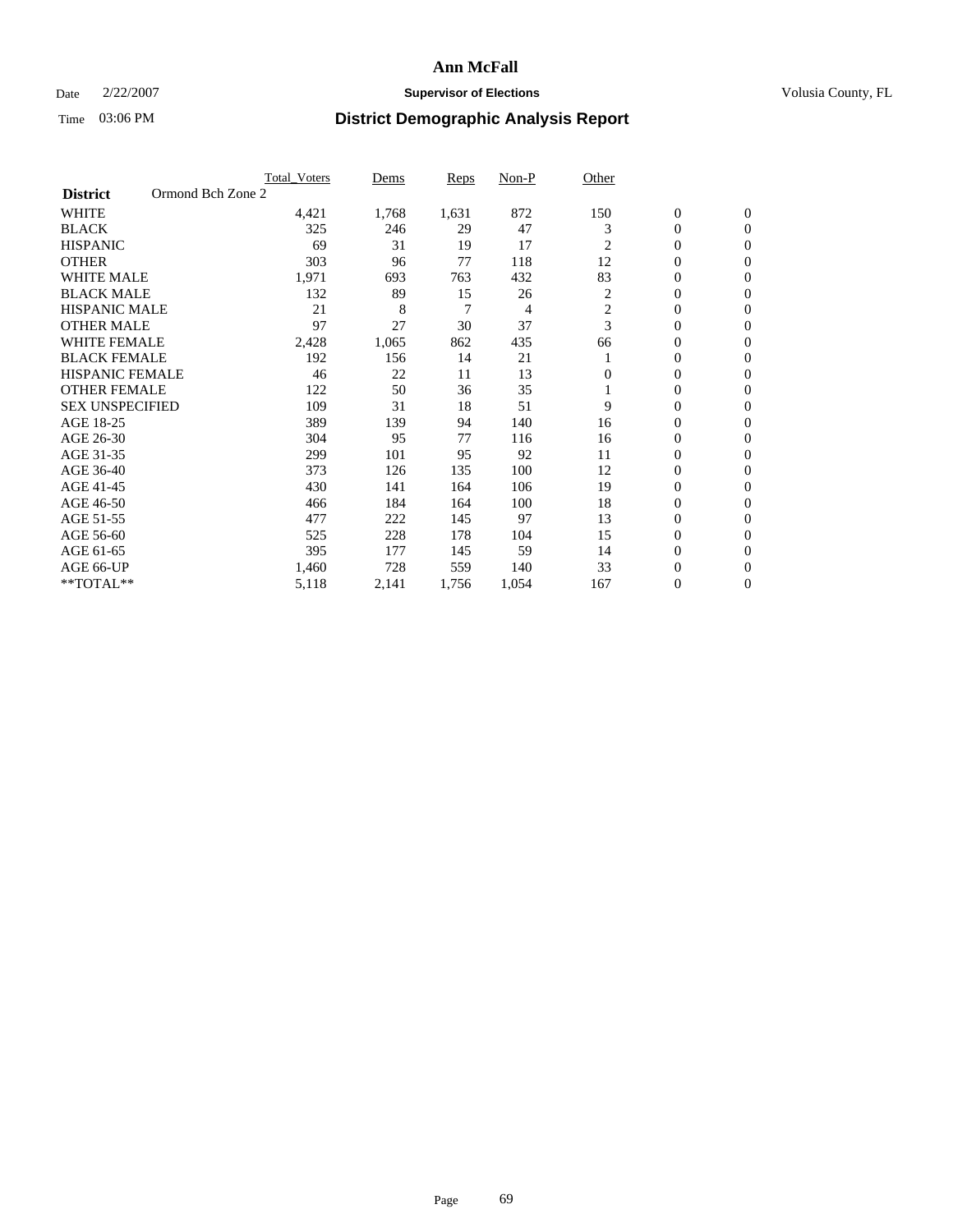### Date  $2/22/2007$  **Supervisor of Elections Supervisor of Elections** Volusia County, FL

|                        | <b>Total Voters</b> | Dems  | Reps  | Non-P | Other          |                  |                  |  |
|------------------------|---------------------|-------|-------|-------|----------------|------------------|------------------|--|
| <b>District</b>        | Ormond Bch Zone 3   |       |       |       |                |                  |                  |  |
| <b>WHITE</b>           | 7,368               | 2,359 | 3,582 | 1,228 | 199            | $\boldsymbol{0}$ | $\mathbf{0}$     |  |
| <b>BLACK</b>           | 102                 | 78    | 8     | 14    | 2              | 0                | $\mathbf{0}$     |  |
| <b>HISPANIC</b>        | 108                 | 28    | 43    | 35    | 2              | 0                | $\mathbf{0}$     |  |
| <b>OTHER</b>           | 383                 | 110   | 127   | 129   | 17             | 0                | $\overline{0}$   |  |
| <b>WHITE MALE</b>      | 3,429               | 1,000 | 1,742 | 597   | 90             | 0                | $\overline{0}$   |  |
| <b>BLACK MALE</b>      | 53                  | 39    | 4     | 9     |                | 0                | $\overline{0}$   |  |
| <b>HISPANIC MALE</b>   | 57                  | 13    | 25    | 18    |                | 0                | $\Omega$         |  |
| <b>OTHER MALE</b>      | 146                 | 36    | 53    | 53    | 4              | 0                | 0                |  |
| <b>WHITE FEMALE</b>    | 3,894               | 1,344 | 1,824 | 619   | 107            | 0                | $\Omega$         |  |
| <b>BLACK FEMALE</b>    | 48                  | 38    | 4     | 5     |                | 0                | $\mathbf{0}$     |  |
| <b>HISPANIC FEMALE</b> | 49                  | 14    | 17    | 17    |                | 0                | $\mathbf{0}$     |  |
| <b>OTHER FEMALE</b>    | 161                 | 53    | 55    | 51    | $\overline{2}$ | 0                | $\overline{0}$   |  |
| <b>SEX UNSPECIFIED</b> | 124                 | 38    | 36    | 37    | 13             | 0                | $\overline{0}$   |  |
| AGE 18-25              | 669                 | 182   | 275   | 186   | 26             | 0                | $\overline{0}$   |  |
| AGE 26-30              | 310                 | 83    | 125   | 92    | 10             | 0                | $\overline{0}$   |  |
| AGE 31-35              | 336                 | 83    | 159   | 78    | 16             | 0                | 0                |  |
| AGE 36-40              | 551                 | 122   | 320   | 92    | 17             | 0                | $\overline{0}$   |  |
| AGE 41-45              | 702                 | 186   | 361   | 134   | 21             | 0                | $\overline{0}$   |  |
| AGE 46-50              | 834                 | 259   | 421   | 141   | 13             | 0                | $\mathbf{0}$     |  |
| AGE 51-55              | 836                 | 287   | 386   | 141   | 22             | 0                | $\mathbf{0}$     |  |
| AGE 56-60              | 859                 | 313   | 383   | 147   | 16             | 0                | $\overline{0}$   |  |
| AGE 61-65              | 753                 | 270   | 348   | 121   | 14             | 0                | $\overline{0}$   |  |
| AGE 66-UP              | 2,111               | 790   | 982   | 274   | 65             | 0                | 0                |  |
| **TOTAL**              | 7,961               | 2,575 | 3,760 | 1,406 | 220            | 0                | $\boldsymbol{0}$ |  |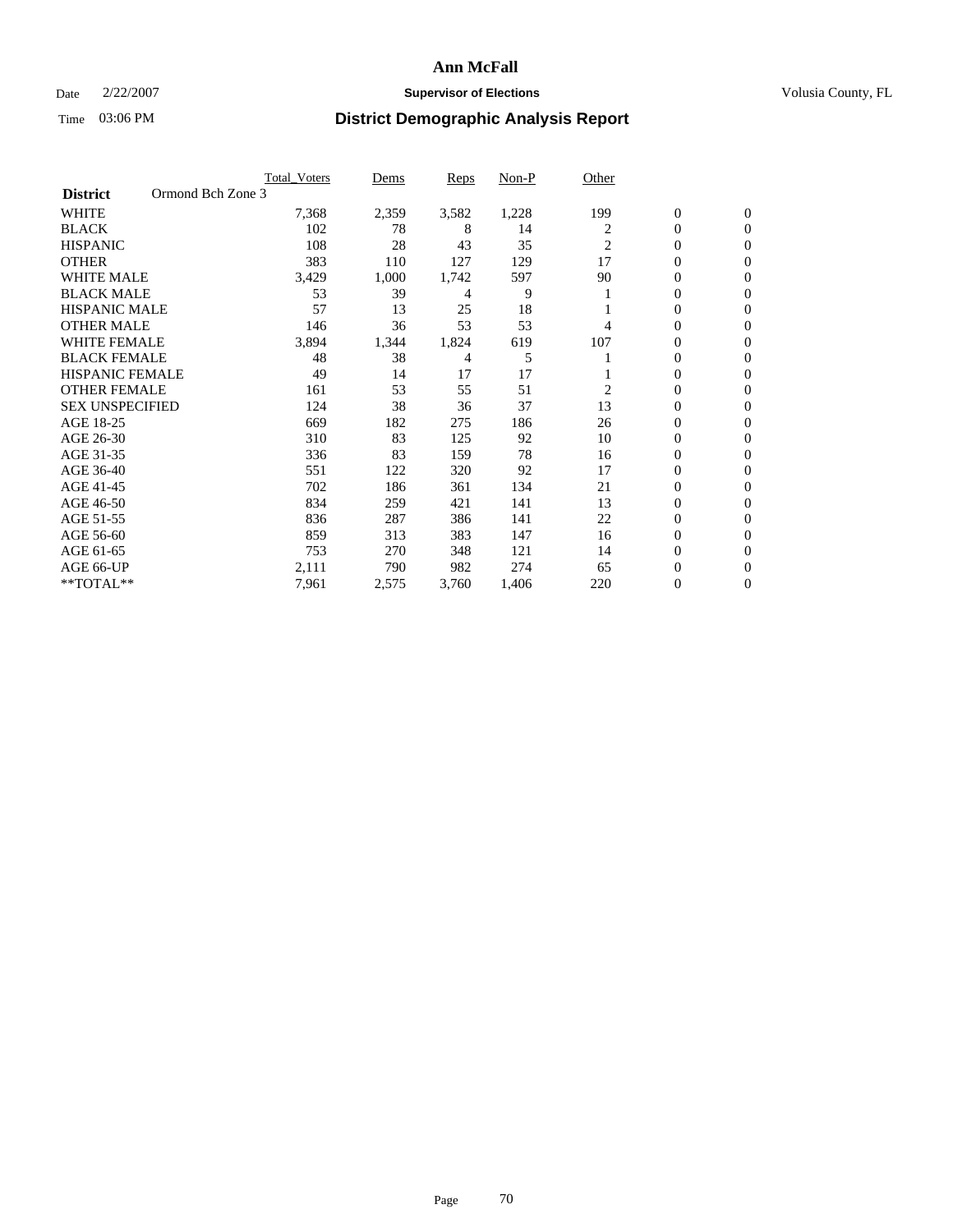### Date  $2/22/2007$  **Supervisor of Elections Supervisor of Elections** Volusia County, FL

|                        |                   | <b>Total_Voters</b> | Dems  | Reps  | Non-P | Other          |                  |                |
|------------------------|-------------------|---------------------|-------|-------|-------|----------------|------------------|----------------|
| <b>District</b>        | Ormond Bch Zone 4 |                     |       |       |       |                |                  |                |
| <b>WHITE</b>           |                   | 6,123               | 2,308 | 2,453 | 1,121 | 241            | $\overline{0}$   | $\mathbf{0}$   |
| <b>BLACK</b>           |                   | 120                 | 84    | 9     | 22    | 5              | $\overline{0}$   | $\mathbf{0}$   |
| <b>HISPANIC</b>        |                   | 69                  | 30    | 13    | 25    |                | 0                | $\Omega$       |
| <b>OTHER</b>           |                   | 288                 | 86    | 67    | 123   | 12             | 0                | 0              |
| <b>WHITE MALE</b>      |                   | 2,641               | 911   | 1,093 | 507   | 130            | 0                | $\overline{0}$ |
| <b>BLACK MALE</b>      |                   | 59                  | 40    | 4     | 11    | 4              | 0                | $\mathbf{0}$   |
| <b>HISPANIC MALE</b>   |                   | 29                  | 11    | 7     | 10    |                | 0                | $\Omega$       |
| <b>OTHER MALE</b>      |                   | 101                 | 22    | 27    | 45    |                | $\overline{0}$   | $\mathbf{0}$   |
| <b>WHITE FEMALE</b>    |                   | 3,441               | 1,388 | 1,349 | 597   | 107            | 0                | $\mathbf{0}$   |
| <b>BLACK FEMALE</b>    |                   | 61                  | 44    | 5     | 11    |                | 0                | $\overline{0}$ |
| <b>HISPANIC FEMALE</b> |                   | 40                  | 19    | 6     | 15    | $\bf{0}$       | 0                | $\mathbf{0}$   |
| <b>OTHER FEMALE</b>    |                   | 132                 | 49    | 35    | 46    | $\overline{c}$ | $\overline{0}$   | 0              |
| <b>SEX UNSPECIFIED</b> |                   | 96                  | 24    | 16    | 49    | 7              | $\overline{0}$   | $\mathbf{0}$   |
| AGE 18-25              |                   | 412                 | 136   | 109   | 138   | 29             | 0                | $\Omega$       |
| AGE 26-30              |                   | 254                 | 75    | 94    | 76    | 9              | $\overline{0}$   | $\mathbf{0}$   |
| AGE 31-35              |                   | 262                 | 71    | 92    | 85    | 14             | 0                | $\mathbf{0}$   |
| AGE 36-40              |                   | 329                 | 94    | 149   | 76    | 10             | $\boldsymbol{0}$ | $\Omega$       |
| AGE 41-45              |                   | 489                 | 159   | 218   | 105   |                | $\overline{0}$   | 0              |
| AGE 46-50              |                   | 478                 | 185   | 192   | 89    | 12             | 0                | $\Omega$       |
| AGE 51-55              |                   | 537                 | 215   | 210   | 91    | 21             | $\boldsymbol{0}$ | $\mathbf{0}$   |
| AGE 56-60              |                   | 570                 | 243   | 194   | 105   | 28             | $\overline{0}$   | $\Omega$       |
| AGE 61-65              |                   | 591                 | 220   | 216   | 129   | 26             | $\overline{0}$   | $\Omega$       |
| AGE 66-UP              |                   | 2,678               | 1,110 | 1,068 | 397   | 103            | 0                | $\mathbf{0}$   |
| **TOTAL**              |                   | 6,600               | 2,508 | 2,542 | 1,291 | 259            | 0                | $\overline{0}$ |
|                        |                   |                     |       |       |       |                |                  |                |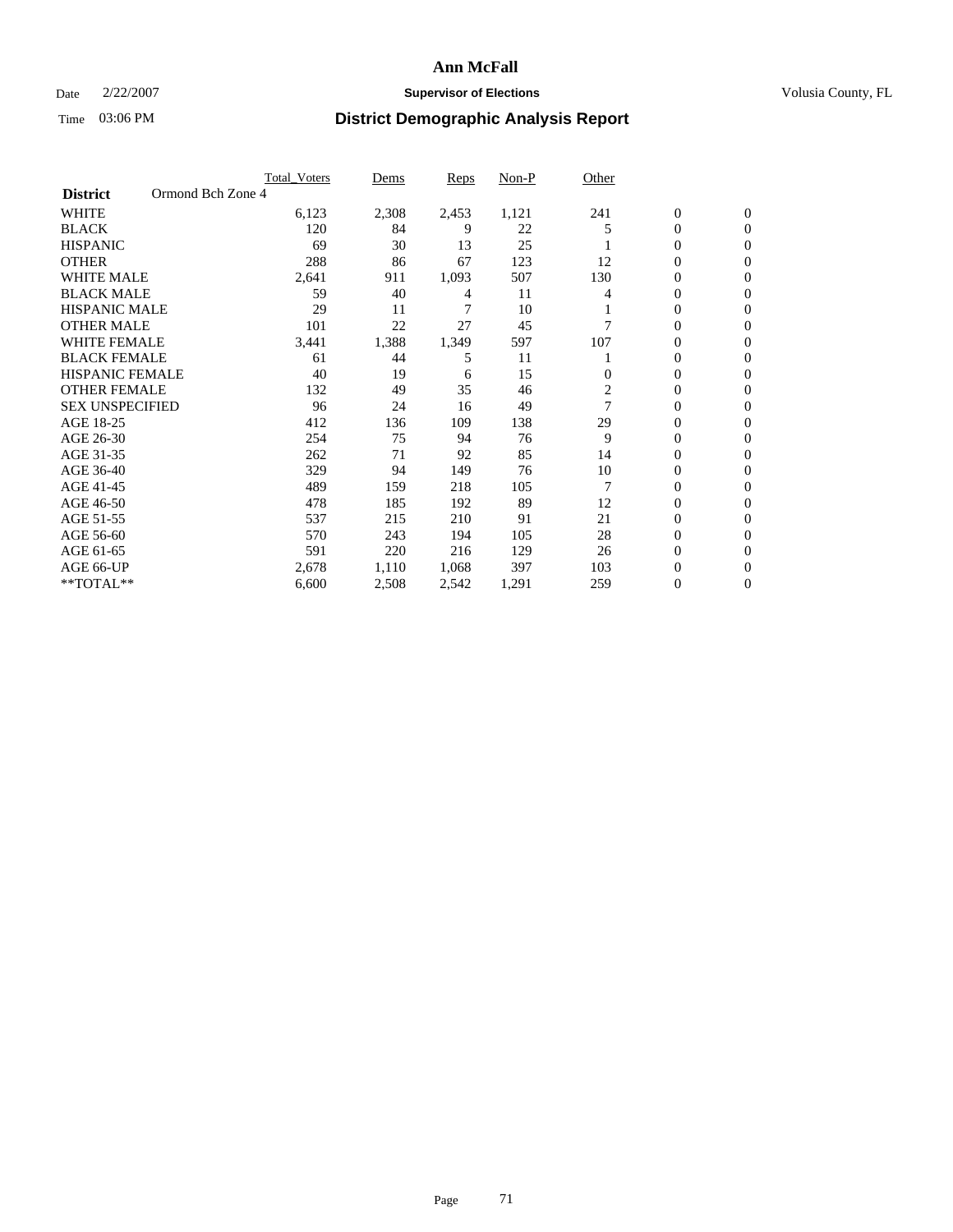### Date  $2/22/2007$  **Supervisor of Elections Supervisor of Elections** Volusia County, FL

|                        |                        | Total Voters | Dems  | <b>Reps</b> | Non-P | Other    |                  |                |
|------------------------|------------------------|--------------|-------|-------------|-------|----------|------------------|----------------|
| <b>District</b>        | Port Orange District 1 |              |       |             |       |          |                  |                |
| <b>WHITE</b>           |                        | 6,380        | 2,650 | 2,045       | 1,452 | 233      | $\boldsymbol{0}$ | $\mathbf{0}$   |
| <b>BLACK</b>           |                        | 73           | 53    | 4           | 14    | 2        | $\overline{0}$   | $\mathbf{0}$   |
| <b>HISPANIC</b>        |                        | 106          | 39    | 19          | 45    | 3        | $\overline{0}$   | $\mathbf{0}$   |
| <b>OTHER</b>           |                        | 275          | 82    | 67          | 116   | 10       | 0                | $\mathbf{0}$   |
| <b>WHITE MALE</b>      |                        | 2,821        | 1,062 | 980         | 666   | 113      | 0                | $\mathbf{0}$   |
| <b>BLACK MALE</b>      |                        | 35           | 24    | 3           | 8     | $\Omega$ | $\boldsymbol{0}$ | $\mathbf{0}$   |
| <b>HISPANIC MALE</b>   |                        | 43           | 17    | 10          | 14    |          | $\overline{0}$   | $\mathbf{0}$   |
| <b>OTHER MALE</b>      |                        | 78           | 20    | 22          | 35    |          | $\overline{0}$   | $\mathbf{0}$   |
| <b>WHITE FEMALE</b>    |                        | 3,502        | 1,567 | 1,048       | 769   | 118      | 0                | $\mathbf{0}$   |
| <b>BLACK FEMALE</b>    |                        | 38           | 29    |             | 6     | 2        | $\overline{0}$   | $\mathbf{0}$   |
| <b>HISPANIC FEMALE</b> |                        | 61           | 22    | 9           | 29    |          | 0                | $\mathbf{0}$   |
| <b>OTHER FEMALE</b>    |                        | 102          | 37    | 28          | 34    | 3        | 0                | $\mathbf{0}$   |
| <b>SEX UNSPECIFIED</b> |                        | 154          | 46    | 34          | 66    | 8        | $\overline{0}$   | $\mathbf{0}$   |
| AGE 18-25              |                        | 486          | 166   | 98          | 196   | 26       | 0                | $\Omega$       |
| AGE 26-30              |                        | 373          | 120   | 82          | 155   | 16       | $\overline{0}$   | $\mathbf{0}$   |
| AGE 31-35              |                        | 352          | 107   | 90          | 133   | 22       | $\overline{0}$   | $\mathbf{0}$   |
| AGE 36-40              |                        | 402          | 138   | 120         | 128   | 16       | $\boldsymbol{0}$ | $\mathbf{0}$   |
| AGE 41-45              |                        | 506          | 177   | 167         | 147   | 15       | $\boldsymbol{0}$ | $\mathbf{0}$   |
| AGE 46-50              |                        | 585          | 233   | 180         | 143   | 29       | 0                | $\Omega$       |
| AGE 51-55              |                        | 599          | 248   | 210         | 118   | 23       | $\boldsymbol{0}$ | $\mathbf{0}$   |
| AGE 56-60              |                        | 651          | 271   | 220         | 138   | 22       | $\overline{0}$   | $\mathbf{0}$   |
| AGE 61-65              |                        | 611          | 282   | 187         | 120   | 22       | $\mathbf{0}$     | $\mathbf{0}$   |
| AGE 66-UP              |                        | 2,269        | 1,082 | 781         | 349   | 57       | 0                | $\mathbf{0}$   |
| **TOTAL**              |                        | 6,834        | 2,824 | 2,135       | 1,627 | 248      | 0                | $\overline{0}$ |
|                        |                        |              |       |             |       |          |                  |                |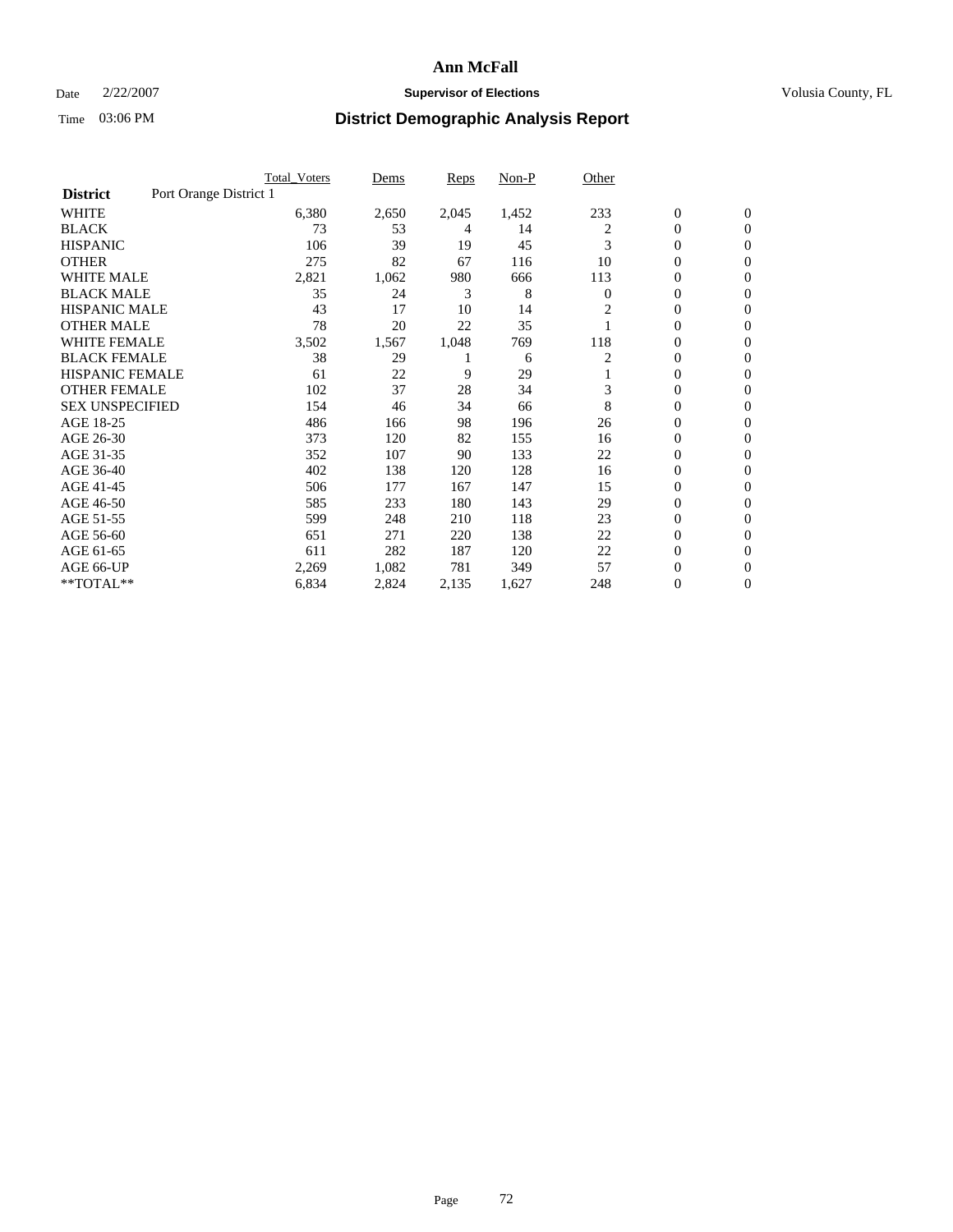### **Ann McFall**

#### Date  $2/22/2007$  **Supervisor of Elections** Volusia County, FL

# Time 03:06 PM **District Demographic Analysis Report**

|                        | <b>Total Voters</b>    | Dems  | Reps  | Non-P | Other    |                  |                  |  |
|------------------------|------------------------|-------|-------|-------|----------|------------------|------------------|--|
| <b>District</b>        | Port Orange District 2 |       |       |       |          |                  |                  |  |
| <b>WHITE</b>           | 7,072                  | 2,673 | 2,630 | 1,521 | 248      | $\boldsymbol{0}$ | $\mathbf{0}$     |  |
| <b>BLACK</b>           | 222                    | 177   | 12    | 27    | 6        | 0                | $\mathbf{0}$     |  |
| <b>HISPANIC</b>        | 132                    | 57    | 29    | 44    | 2        | 0                | $\mathbf{0}$     |  |
| <b>OTHER</b>           | 401                    | 111   | 97    | 176   | 17       | 0                | $\mathbf{0}$     |  |
| <b>WHITE MALE</b>      | 3,149                  | 1,077 | 1,246 | 693   | 133      | 0                | $\mathbf{0}$     |  |
| <b>BLACK MALE</b>      | 87                     | 68    | 5     | 13    |          | 0                | $\mathbf{0}$     |  |
| <b>HISPANIC MALE</b>   | 65                     | 27    | 17    | 21    | $\Omega$ | 0                | $\mathbf{0}$     |  |
| <b>OTHER MALE</b>      | 139                    | 40    | 38    | 56    | 5        | $\mathbf{0}$     | $\mathbf{0}$     |  |
| <b>WHITE FEMALE</b>    | 3,860                  | 1,575 | 1,359 | 816   | 110      | 0                | $\mathbf{0}$     |  |
| <b>BLACK FEMALE</b>    | 132                    | 107   | 7     | 13    | 5        | $\mathbf{0}$     | $\mathbf{0}$     |  |
| <b>HISPANIC FEMALE</b> | 66                     | 30    | 12    | 22    | 2        | 0                | $\mathbf{0}$     |  |
| <b>OTHER FEMALE</b>    | 155                    | 52    | 31    | 69    | 3        | 0                | $\mathbf{0}$     |  |
| <b>SEX UNSPECIFIED</b> | 174                    | 42    | 53    | 65    | 14       | 0                | 0                |  |
| AGE 18-25              | 722                    | 223   | 196   | 283   | 20       | 0                | $\mathbf{0}$     |  |
| AGE 26-30              | 532                    | 166   | 165   | 179   | 22       | $\mathbf{0}$     | $\mathbf{0}$     |  |
| AGE 31-35              | 465                    | 139   | 179   | 128   | 19       | 0                | $\mathbf{0}$     |  |
| AGE 36-40              | 490                    | 176   | 175   | 126   | 13       | 0                | $\mathbf{0}$     |  |
| AGE 41-45              | 642                    | 201   | 255   | 157   | 29       | 0                | $\mathbf{0}$     |  |
| AGE 46-50              | 703                    | 256   | 260   | 157   | 30       | 0                | $\mathbf{0}$     |  |
| AGE 51-55              | 628                    | 257   | 242   | 114   | 15       | $\boldsymbol{0}$ | $\boldsymbol{0}$ |  |
| AGE 56-60              | 763                    | 304   | 266   | 161   | 32       | 0                | $\mathbf{0}$     |  |
| AGE 61-65              | 639                    | 260   | 229   | 126   | 24       | $\overline{0}$   | $\mathbf{0}$     |  |
| AGE 66-UP              | 2,243                  | 1,036 | 801   | 337   | 69       | 0                | $\boldsymbol{0}$ |  |
| **TOTAL**              | 7,827                  | 3,018 | 2,768 | 1,768 | 273      | 0                | $\boldsymbol{0}$ |  |
|                        |                        |       |       |       |          |                  |                  |  |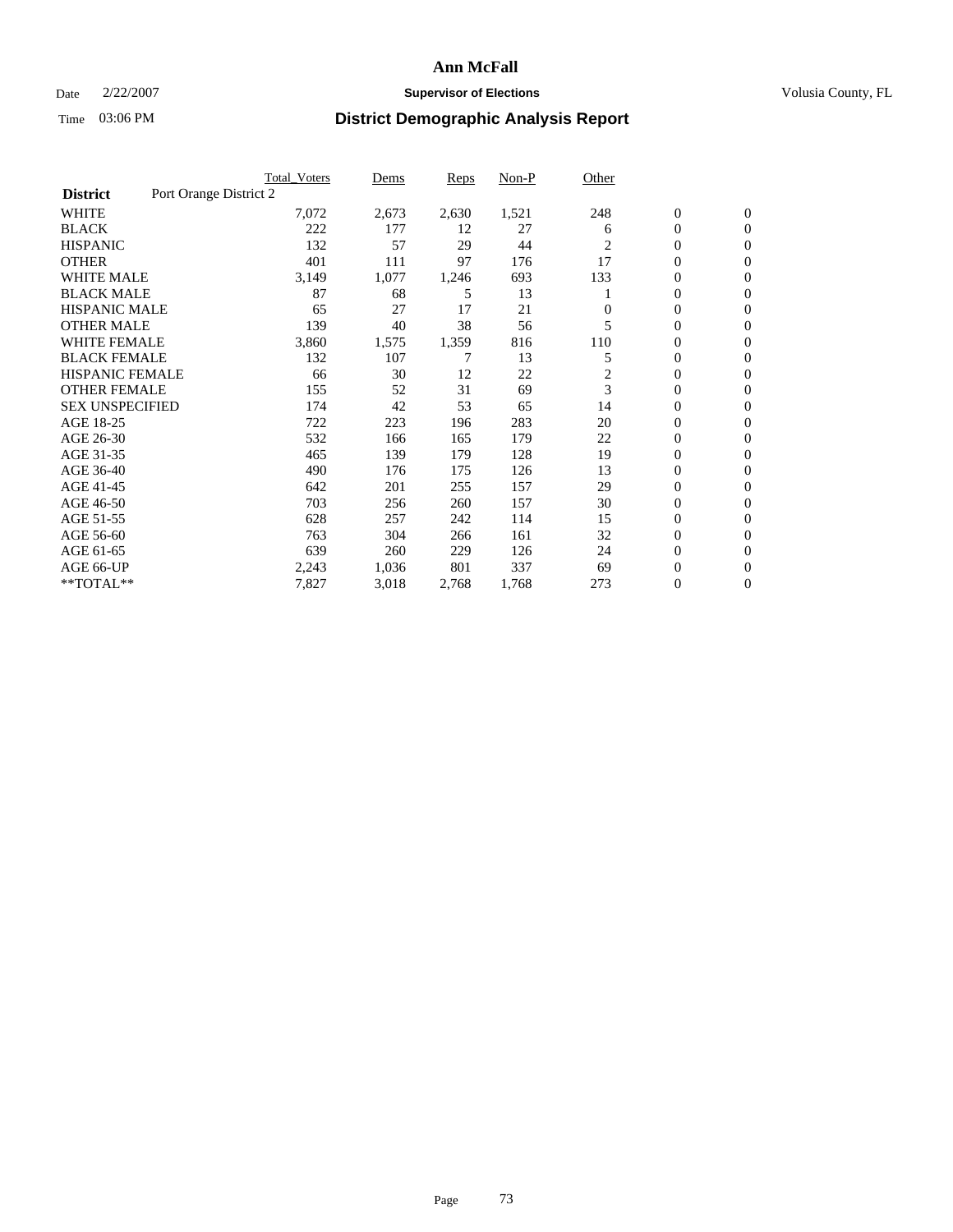### **Ann McFall**

### Date  $2/22/2007$  **Supervisor of Elections Supervisor of Elections** Volusia County, FL

### Time 03:06 PM **District Demographic Analysis Report**

|                                           | <b>Total_Voters</b> | Dems  | <b>Reps</b> | Non-P | Other |                  |                  |  |
|-------------------------------------------|---------------------|-------|-------------|-------|-------|------------------|------------------|--|
| Port Orange Distrcit 3<br><b>District</b> |                     |       |             |       |       |                  |                  |  |
| <b>WHITE</b>                              | 9,377               | 3,178 | 3,792       | 2,081 | 326   | $\boldsymbol{0}$ | $\mathbf{0}$     |  |
| <b>BLACK</b>                              | 171                 | 127   | 13          | 27    | 4     | $\overline{0}$   | $\mathbf{0}$     |  |
| <b>HISPANIC</b>                           | 176                 | 62    | 38          | 69    |       | $\overline{0}$   | $\mathbf{0}$     |  |
| <b>OTHER</b>                              | 438                 | 125   | 122         | 177   | 14    | 0                | $\overline{0}$   |  |
| <b>WHITE MALE</b>                         | 4,280               | 1,276 | 1,824       | 1,000 | 180   | 0                | $\mathbf{0}$     |  |
| <b>BLACK MALE</b>                         | 79                  | 56    | 8           | 13    | 2     | $\boldsymbol{0}$ | $\mathbf{0}$     |  |
| <b>HISPANIC MALE</b>                      | 72                  | 29    | 13          | 28    | 2     | 0                | $\Omega$         |  |
| <b>OTHER MALE</b>                         | 155                 | 41    | 49          | 61    | 4     | 0                | $\mathbf{0}$     |  |
| <b>WHITE FEMALE</b>                       | 5,029               | 1,886 | 1,945       | 1,056 | 142   | 0                | $\Omega$         |  |
| <b>BLACK FEMALE</b>                       | 92                  | 71    | 5           | 14    | 2     | $\overline{0}$   | $\mathbf{0}$     |  |
| <b>HISPANIC FEMALE</b>                    | 103                 | 33    | 24          | 41    |       | 0                | $\mathbf{0}$     |  |
| <b>OTHER FEMALE</b>                       | 158                 | 56    | 42          | 59    |       | 0                | $\mathbf{0}$     |  |
| <b>SEX UNSPECIFIED</b>                    | 194                 | 44    | 55          | 82    | 13    | $\boldsymbol{0}$ | $\mathbf{0}$     |  |
| AGE 18-25                                 | 830                 | 255   | 229         | 315   | 31    | $\overline{0}$   | $\mathbf{0}$     |  |
| AGE 26-30                                 | 530                 | 150   | 188         | 170   | 22    | $\boldsymbol{0}$ | $\mathbf{0}$     |  |
| AGE 31-35                                 | 560                 | 148   | 218         | 169   | 25    | 0                | $\mathbf{0}$     |  |
| AGE 36-40                                 | 684                 | 201   | 259         | 204   | 20    | $\boldsymbol{0}$ | $\mathbf{0}$     |  |
| AGE 41-45                                 | 830                 | 263   | 351         | 193   | 23    | $\mathbf{0}$     | $\mathbf{0}$     |  |
| AGE 46-50                                 | 831                 | 288   | 332         | 187   | 24    | $\overline{0}$   | $\mathbf{0}$     |  |
| AGE 51-55                                 | 867                 | 342   | 326         | 177   | 22    | 0                | $\mathbf{0}$     |  |
| AGE 56-60                                 | 936                 | 350   | 349         | 201   | 36    | $\boldsymbol{0}$ | $\mathbf{0}$     |  |
| AGE 61-65                                 | 885                 | 306   | 339         | 203   | 37    | 0                | $\mathbf{0}$     |  |
| AGE 66-UP                                 | 3,209               | 1,189 | 1,374       | 535   | 111   | 0                | 0                |  |
| **TOTAL**                                 | 10,162              | 3,492 | 3,965       | 2,354 | 351   | 0                | $\boldsymbol{0}$ |  |